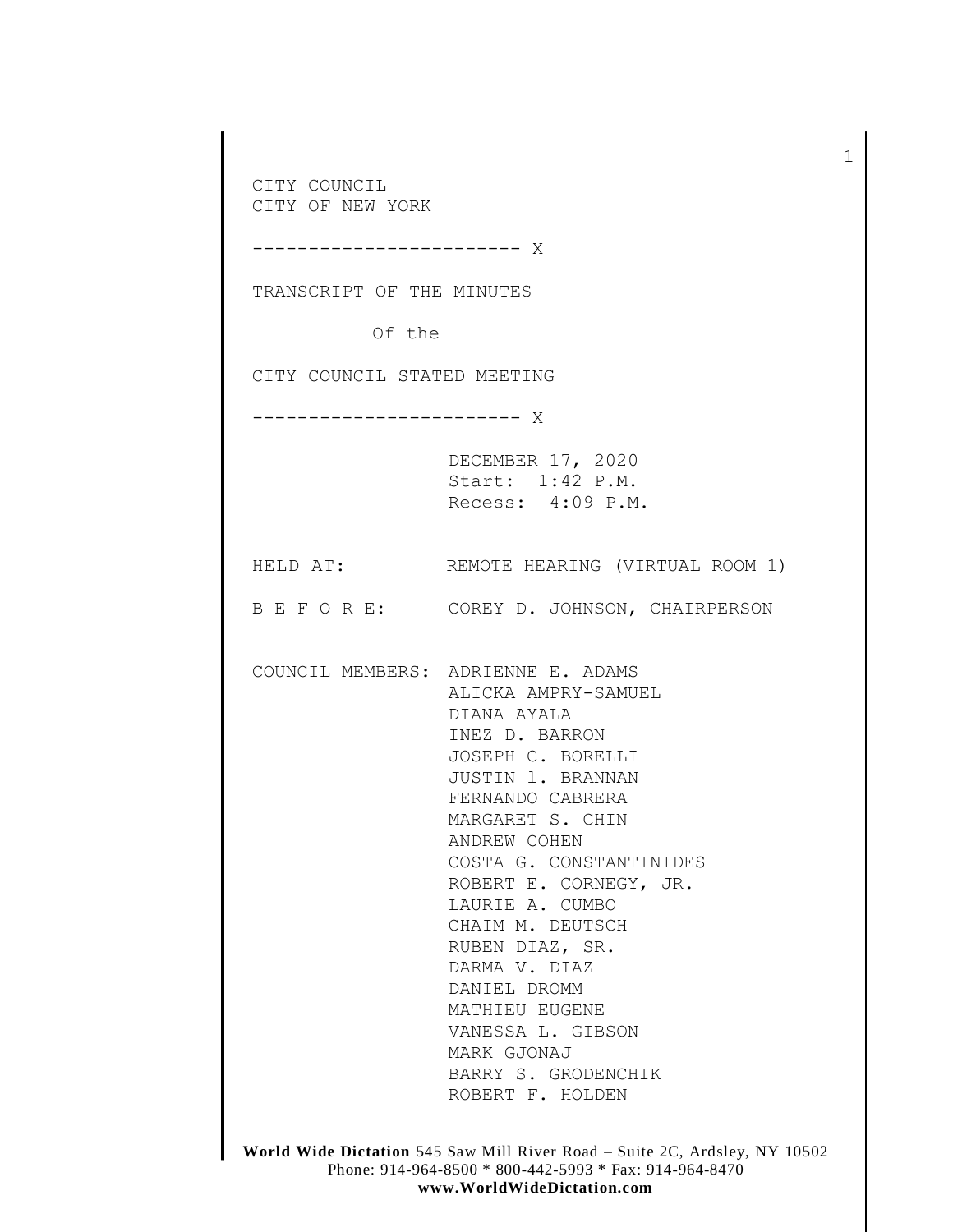BEN KALLOS PETER A. KOO KAREN KOSLOWITZ BRAD S. LANDER STEPHEN T. LEVIN MARK LEVINE FARAH N. LOUIS ALAN N. MAISEL STEVEN MATTEO CARLOS MENCHACA I. DANEEK MILLER FRANCISCO P. MOYA BILL PERKINS KEITH POWERS ANTONIO REYNOSO CARLINA RIVERA YDANIS A. RODRIGUEZ DEBORAH L. ROSE HELEN K. ROSENTHAL RAFAEL SALAMANCA, JR. RITCHIE J. TORRES MARK TREYGER ERIC A. ULRICH PAUL A. VALLONE JAMES G. VAN BRAMER KALMAN YEGER

2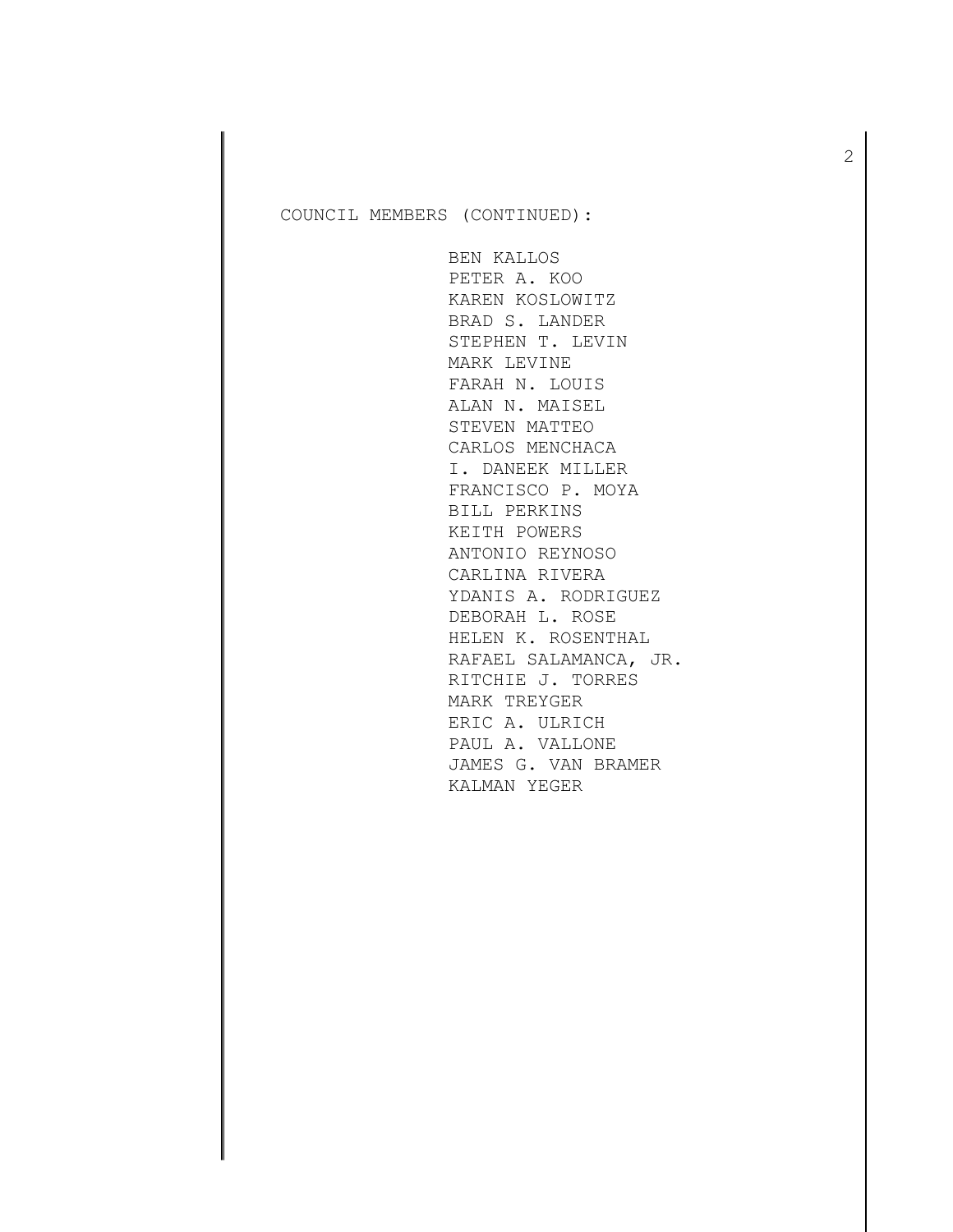A P P E A R A N C E S (CONTINUED)

YOLANDA BATTS, Pastor, Invocation, Spiritual Leader at Celebration Spiritual Center

LANCE POLIVY, PARLIAMENTARIAN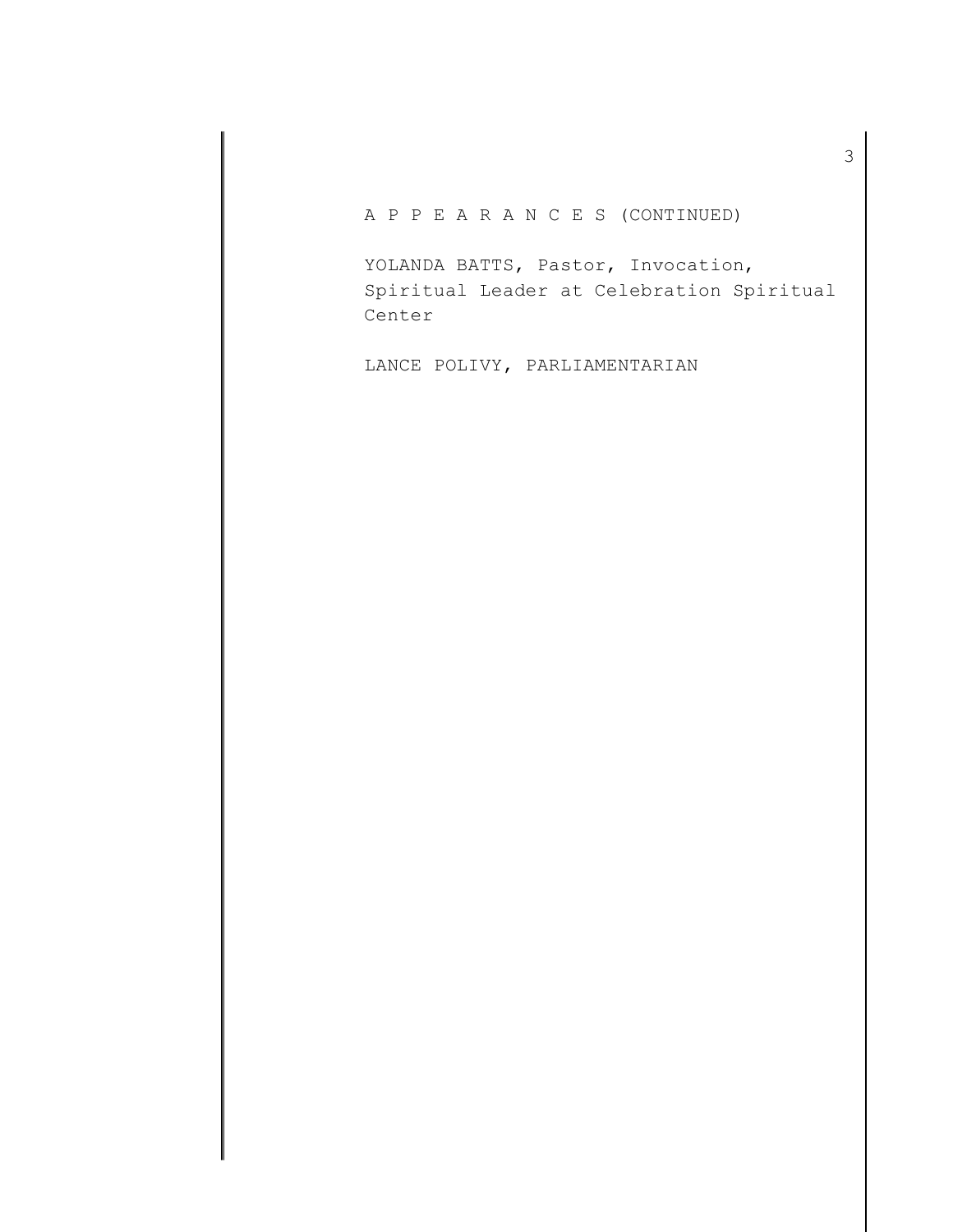1 2 3 4 5 6 7 8 9 10 11 12 13 14 15 16 17 18 19  $20$ 21 22 23 24 25 CITY COUNCIL STATED MEETING 4 the backup recordings. JOHANNA M. CASTRO: We're live. DIRECTOR OF SECURITY: Sergeants start SGT. HOPE: Audio is started. SGT. MARTINEZ: Cloud started. SGT.: Backup is rolling. DIRECTOR OF SECURITY: Thank you. Good afternoon everyone and welcome to today's stated meeting at this time I ask everyone to please turn all electronic devices to vibrate. Madam Majority Leader. MAJORITY LEADER LAURIE CUMBO: Good afternoon and welcome to the Stated Meeting of December 17th, 2020. I am Majority Leader Laurie Cumbo and I would like to thank you for joining us at this virtual meeting of the New York City Council. If you would like to follow along, the agenda for today's meeting is posted on our website. MARK MCSWEENEY, NYC CLERK: Please join us for the pledge of allegiance. I pledge allegiance to the flag of the United States of America. And to the Republic for which it stands, One Nation, Under God, indivisible with Liberty and Justice for All.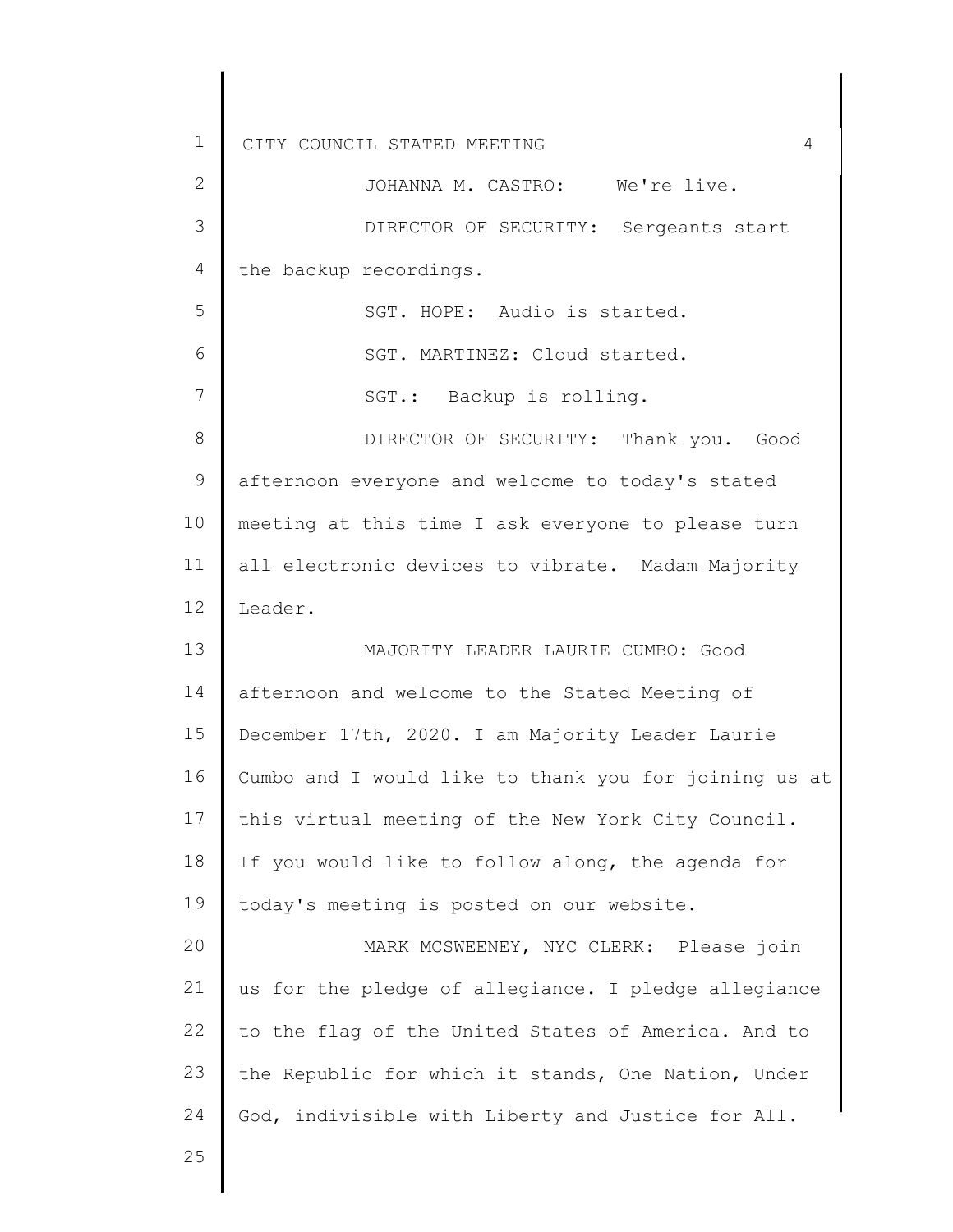| $\mathbf 1$   | 5<br>CITY COUNCIL STATED MEETING         |
|---------------|------------------------------------------|
| $\mathbf{2}$  | MAJORITY LEADER LAURIE CUMBO: Thank you, |
| 3             | roll call.                               |
| 4             | MARK MCSWEENEY, NYC CLERK: Adams?        |
| 5             | ADRIENNE ADAMS: Present.                 |
| 6             | MARK MCSWEENEY, NYC CLERK: Ampry-Samuel? |
| 7             | ALICKA AMPRY-SAMUEL: Present.            |
| 8             | MARK MCSWEENEY, NYC CLERK: Ayala?        |
| $\mathcal{G}$ | DIANA AYALA: Present.                    |
| 10            | MARK MCSWEENEY, NYC CLERK: Barron?       |
| 11            | INEZ BARRON: Blessed and present.        |
| 12            | MARK MCSWEENEY, NYC CLERK: Borelli?      |
| 13            | JOSEPH BORELLI: I'm here, thank you.     |
| 14            | MARK MCSWEENEY, NYC CLERK: Brannan.      |
| 15            | JUSTIN BRANNAN: Present.                 |
| 16            | MARK MCSWEENEY, NYC CLERK: Cabrera?      |
| 17            | FERNANDO CABRERA: Here.                  |
| 18            | MARK MCSWEENEY, NYC CLERK: Chin? Cohen?  |
| 19            | ANDREW COHEN: I'm here.                  |
| 20            | MARK MCSWEENEY, NYC CLERK:               |
| 21            | Constantinides?                          |
| 22            | COSTA CONSTANTINIDES: I'm present.       |
| 23            | MARK MCSWEENEY, NYC CLERK: Cornegy?      |
| 24            | ROBERT CORNEGY: Here.                    |
| 25            | MARK MCSWEENEY, NYC CLERK: Deutsch?      |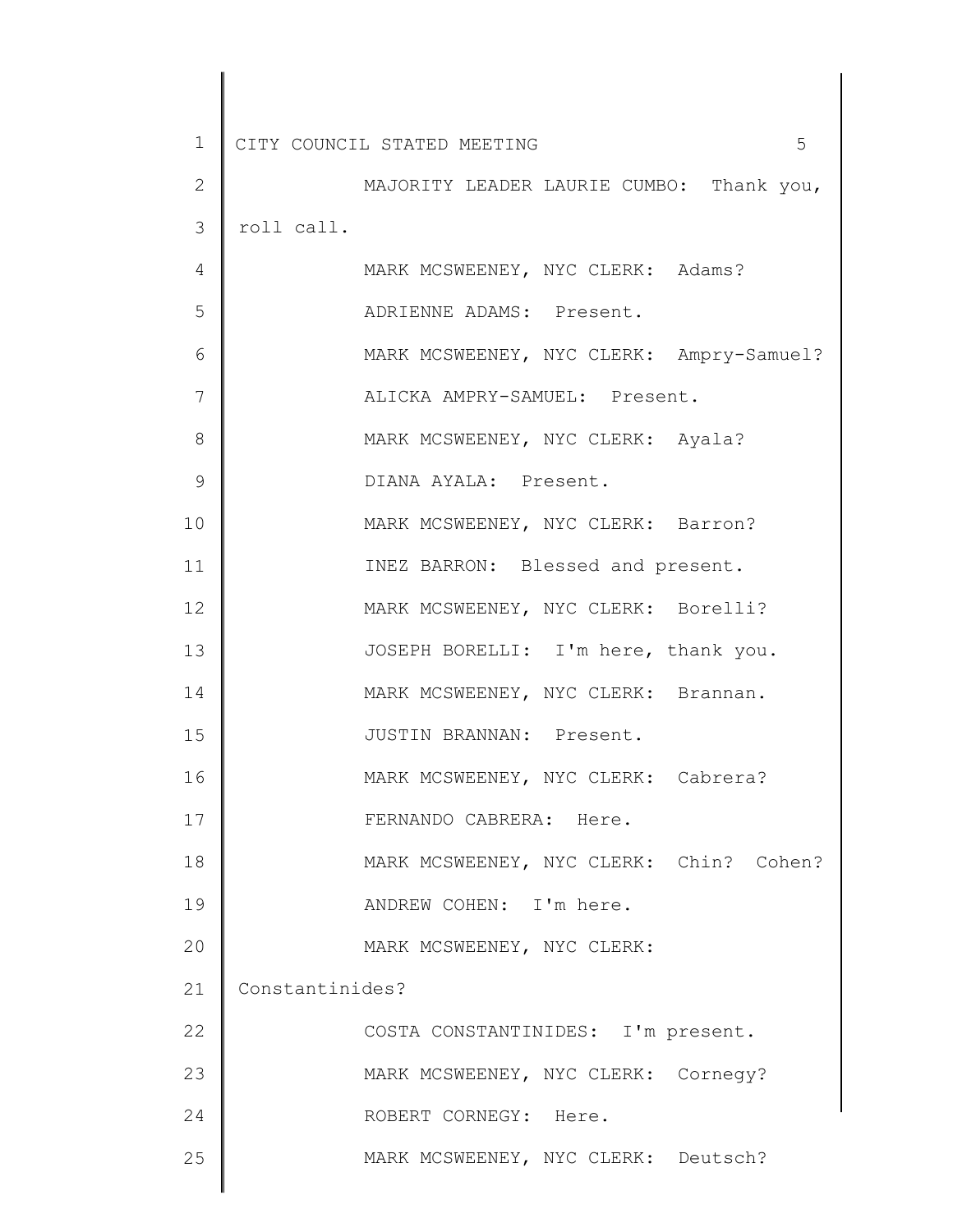1 2 3 4 5 6 7 8 9 10 11 12 13 14 15 16 17 18 19 20 21 22 23 24 25 CITY COUNCIL STATED MEETING 6 CHAIM DEUTSCH: I'm here. MARK MCSWEENEY, NYC CLERK: Council Member Darma Diaz? DARMA DIAZ: Present. MARK MCSWEENEY, NYC CLERK: Council Member Ruben Diaz? Dromm? DANIEL DROMM: Here. MARK MCSWEENEY, NYC CLERK: Eugene? Gibson? VANESSA GIBSON: Blessed Thursday everyone I'm here. MATHIEU EUGENE: Eugene is present. MARK MCSWEENEY, NYC CLERK: Gjonaj? Thank you, Council Member. MARK GJONAJ: Present. MARK MCSWEENEY, NYC CLERK: Grodenchik? BARRY GRODENCHIK: Present. MARK MCSWEENEY, NYC CLERK: Kallos? BEN KALLOS: Here. MARK MCSWEENEY, NYC CLERK: Koo? PETER KOO: Present. MARK MCSWEENEY, NYC CLERK: Koslowitz? Lander? BRAD LANDER: Here, thank you.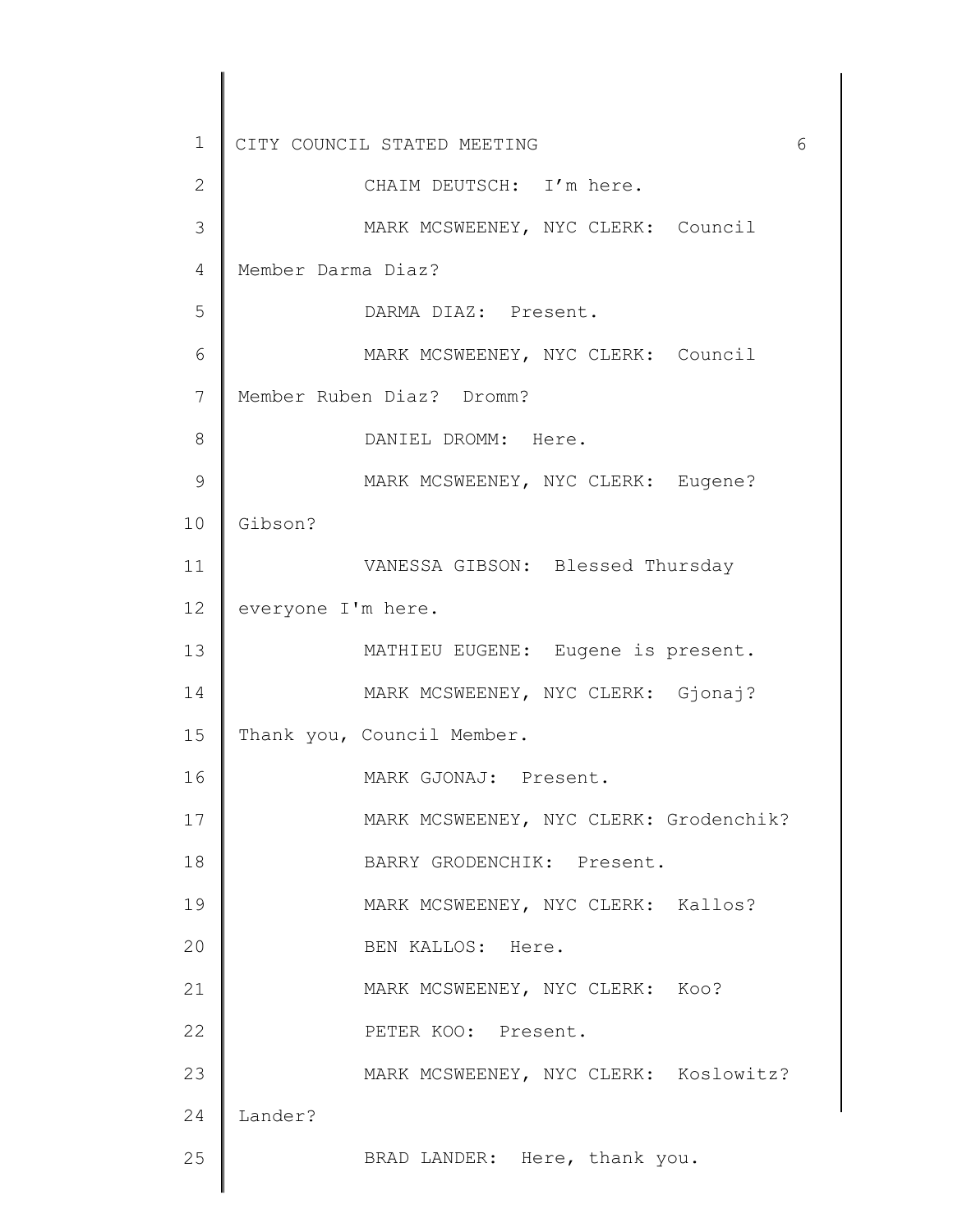1 2 3 4 5 6 7 8 9 10 11 12 13 14 15 16 17 18 19 20 21 22 23 24 25 CITY COUNCIL STATED MEETING 7 MARK MCSWEENEY, NYC CLERK: Levin? Levine? MARK LEVINE: Here. MARK MCSWEENEY, NYC CLERK: Louis? Maisel? ALAN MAISEL: Here. MARK MCSWEENEY, NYC CLERK: Menchaca? CARLOS MENCHACA: Presente. MARK MCSWEENEY, NYC CLERK: Miller? I. DANEEK MILLER: Present. MARK MCSWEENEY, NYC CLERK: Moya? FRANCISCO MOYA: Present. MARK MCSWEENEY, NYC CLERK: Perkins? BILL PERKINS: Present. MARK MCSWEENEY, NYC CLERK: Powers? KEITH POWERS: Present. MARK MCSWEENEY, NYC CLERK: Reynoso? ANTONIO REYNOSO: Present. MARK MCSWEENEY, NYC CLERK: Rivera? CARLINA RIVERA: Presente. MARK MCSWEENEY, NYC CLERK: Rose? DEBORAH ROSE: Present. MARK MCSWEENEY, NYC CLERK: Rosenthal? HELEN ROSENTHAL: Here.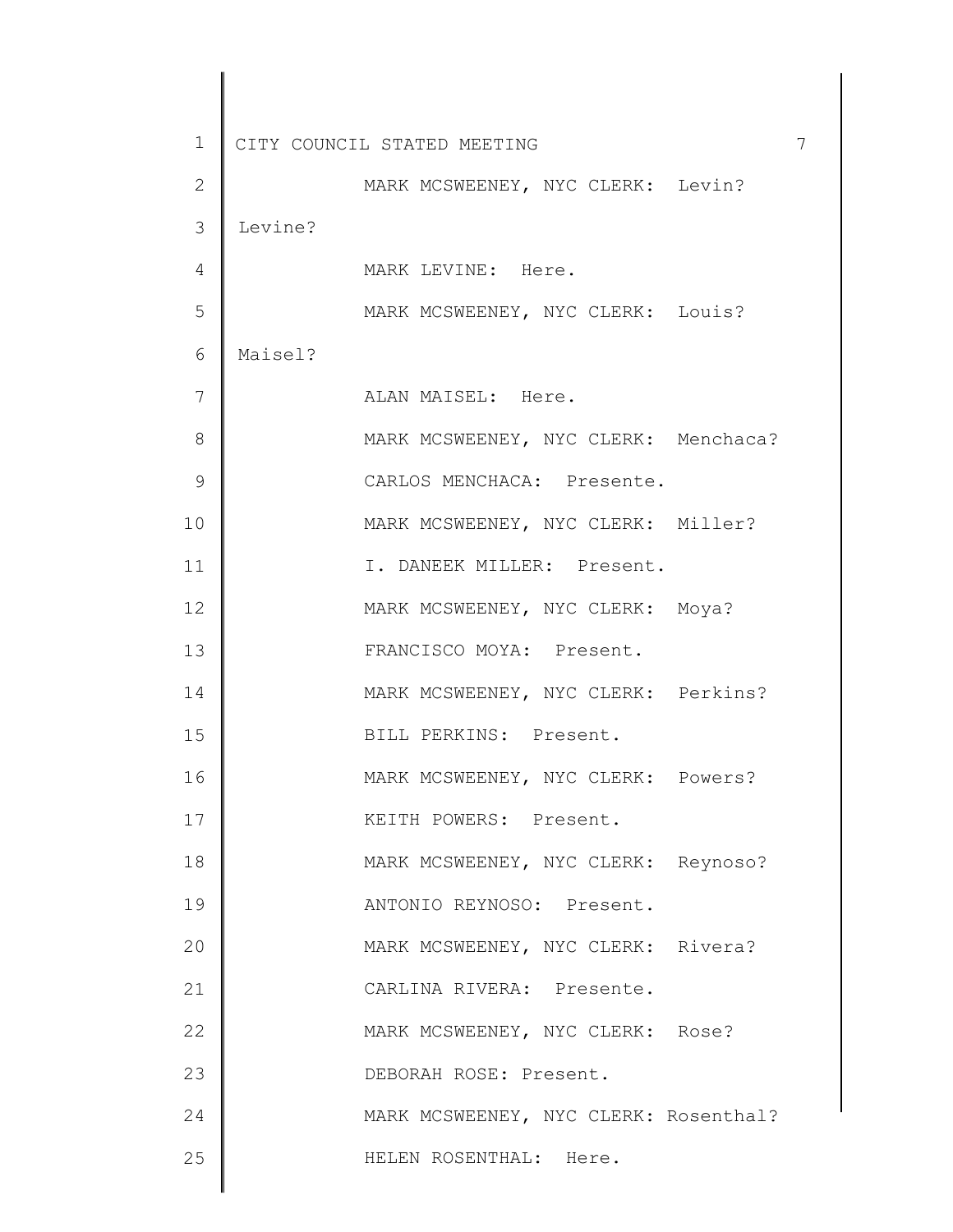1 2 3 4 5 6 7 8 9 10 11 12 13 14 15 16 17 18 19 20 21 22 23 24 25 CITY COUNCIL STATED MEETING 8 MARK MCSWEENEY, NYC CLERK: Salamanca? RAFAEL SALAMANCA: Present. MARK MCSWEENEY, NYC CLERK: Torres? Treyger? MARK TREYGER: Here. MARK MCSWEENEY, NYC CLERK: Ulrich? Vallone? PAUL VALLONE: Here. MARK MCSWEENEY, NYC CLERK: Van Bramer? JAMES VAN BRAMER: Here. MARK MCSWEENEY, NYC CLERK: Yeger? KALMAN YEGER: Here. MARK MCSWEENEY, NYC CLERK: Matteo? STEVEN MATTEO: I'm here. MARK MCSWEENEY, NYC CLERK: Cumbo? LAURIE CUMBO: Present. MARK MCSWEENEY, NYC CLERK: Speaker Johnson? SPEAKER COREY JOHNSON: Here. MARK MCSWEENEY, NYC CLERK: Madam Majority Leader we have a quorum. MAJORITY LEADER LAURIE CUMBO: Thank you. We will now have today's invocation which will be delivered by Pastor Yolanda Batts, the spiritual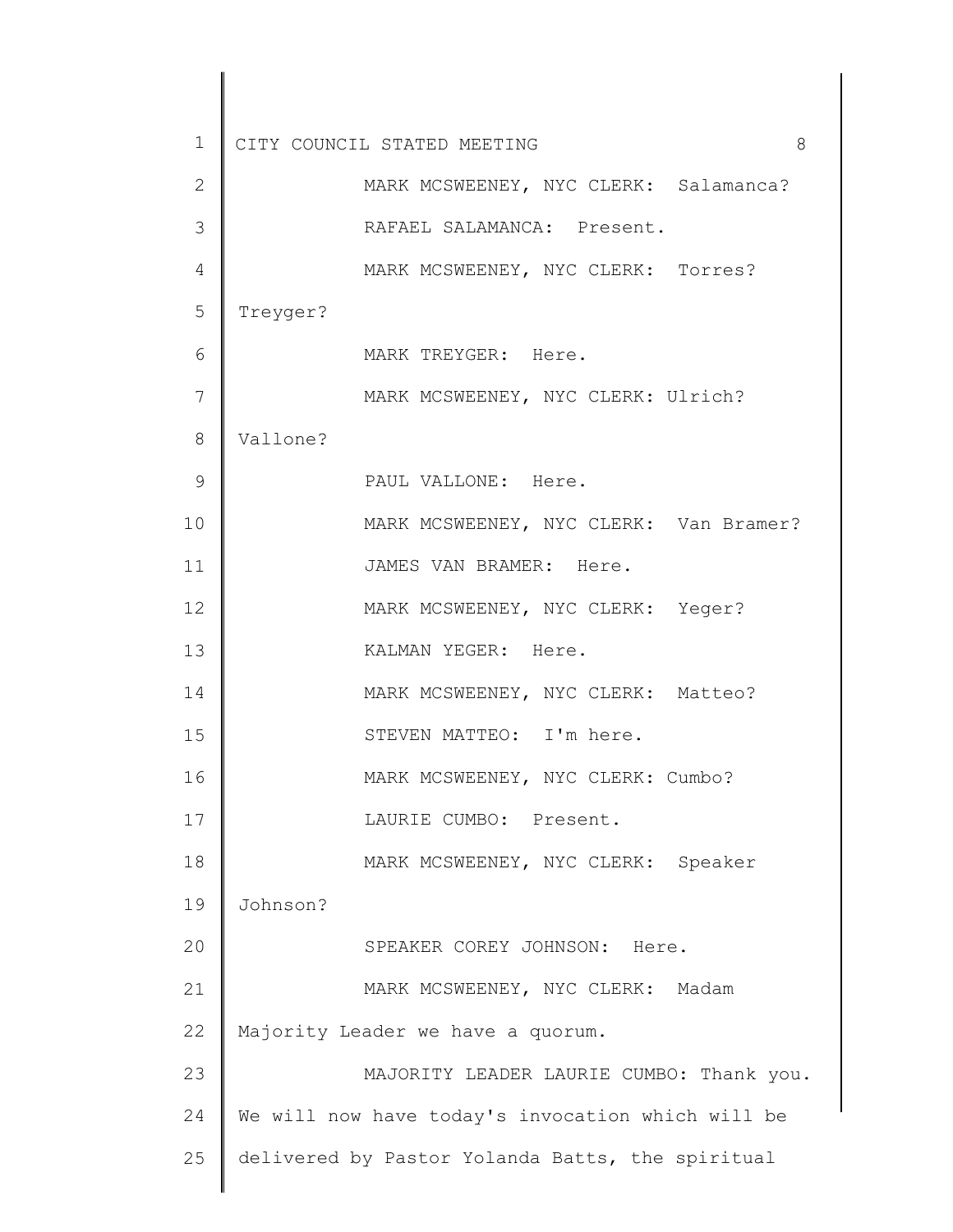1 2 3 4 5 6 7 8 9 10 11 12 13 14 15 16 17 18 19 20 21 22 23 24 25 CITY COUNCIL STATED MEETING 9 leader at Celebration Spiritual Center located at 1360 Fulton Street in Brooklyn. Welcome. YOLANDA BATTS: Well, thank you Council Members. It is indeed an honor to be here. We gather bringing this unprecedented year of change, pause and restoration to close. During this season of light, we convene not to curse the darkness but to be the light. Each of us, a candle of truth. Please close your eyes and open your heart to connect to the higher power of your understanding, Mother, Father God, Divine Presence, known by many names and beyond all names. Spirit of Light, Love, Community, Wisdom, Justice and Peace. Illuminate these proceedings and bless those who have been called to govern this great City. Guide these leaders of the people. Let them summon infinite intelligence, imagination, intuitive power to speak with authority and lead in new and exciting ways. Grant them the wisdom to replace conflict with consensus, and passion for justice embryonating from right-mindedness. Let these pioneers of progress listen to understand and speak with clarity and charity, may they work together in harmony and experience peace within their families this holiday season and may this peace joyfully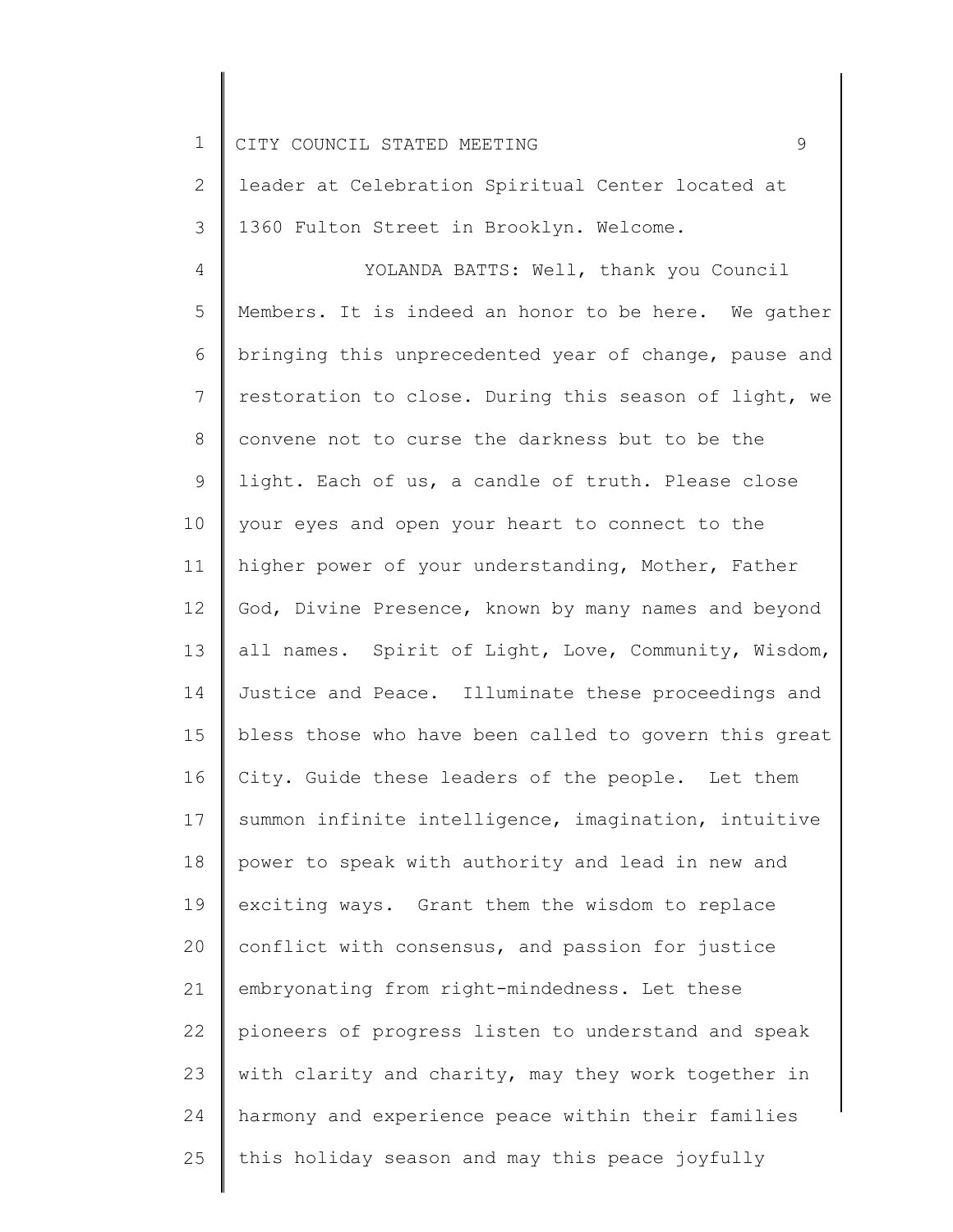| $\mathbf{2}^{\prime}$ | extend to every action taken by the New York City                                                                                                                                                                                                                                                                                                                                                                                                        |
|-----------------------|----------------------------------------------------------------------------------------------------------------------------------------------------------------------------------------------------------------------------------------------------------------------------------------------------------------------------------------------------------------------------------------------------------------------------------------------------------|
| 3                     | Council. Finally, bless today's agenda that it may                                                                                                                                                                                                                                                                                                                                                                                                       |
| 4                     | unfold with grace, ease and spiritual dignity. Thank                                                                                                                                                                                                                                                                                                                                                                                                     |
| 5                     | you, Mother, Father, God for renewed strength, the                                                                                                                                                                                                                                                                                                                                                                                                       |
| 6                     | spirit of service and the power of conviction to                                                                                                                                                                                                                                                                                                                                                                                                         |
| 7                     | govern our beloved community in ways that works for                                                                                                                                                                                                                                                                                                                                                                                                      |
| 8                     | everyone. A new day is dawning, let the light and                                                                                                                                                                                                                                                                                                                                                                                                        |
| 9                     | power of love be activated here today. I release                                                                                                                                                                                                                                                                                                                                                                                                         |
| 10                    | these words back into the light of truth that joins                                                                                                                                                                                                                                                                                                                                                                                                      |
| 11                    | us all and will never be extinguished, Amen, Asha and                                                                                                                                                                                                                                                                                                                                                                                                    |
| 12 <sup>°</sup>       | so it is.                                                                                                                                                                                                                                                                                                                                                                                                                                                |
| $\sim$                | $\tau$ $\cap$ $\tau$ $\overline{\ldots}$ $\tau$ $\overline{\ldots}$ $\overline{\ldots}$ $\overline{\ldots}$ $\overline{\ldots}$ $\overline{\ldots}$ $\overline{\ldots}$ $\overline{\ldots}$ $\overline{\ldots}$ $\overline{\ldots}$ $\overline{\ldots}$ $\overline{\ldots}$ $\overline{\ldots}$ $\overline{\ldots}$ $\overline{\ldots}$ $\overline{\ldots}$ $\overline{\ldots}$ $\overline{\ldots}$ $\overline{\ldots}$ $\overline{\ldots}$<br>$-1$ $-1$ |

13 14 15 16 17 18 MAJORITY LEADER LAURIE CUMBO: Thank you, thank you for that very enlightening prayer. I know that Council Member Cornegy is eager and excited to spread the invocation on to the record and I will call on him at this time and thank you so much Pastor Batts for being here with us today.

19 20 YOLANDA BATTS: You are so welcome, thank you.

21 22 23 24 25 ROBERT CORNEGY: Good afternoon Pastor. I am incredibly uhm, I feel incredibly blessed because I get to share a campus with your ministry so I get residual blessings constantly. So, it is good to see you. Yolanda Batts is the co-founder, co-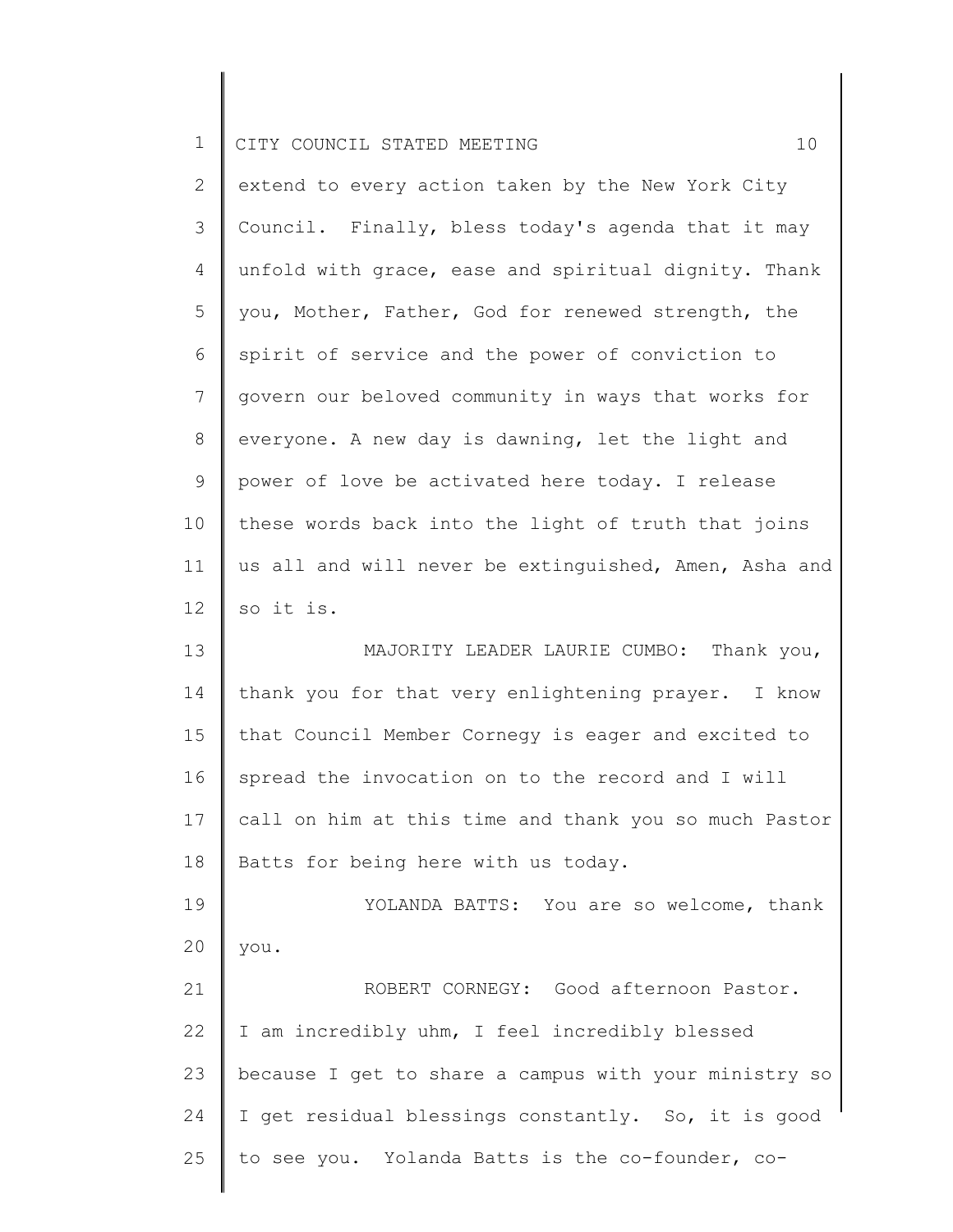2 3 4 5 6 7 8 9 10 11 12 13 14 15 16 17 18 19 20 21 22 23 24 25 Pastor of Celebration Spiritual Center (CSC) in Brooklyn. CSC is an award-winning, independent spiritual center teaching practical spirituality and bringing a fresh perspective to the new thought movement. Both she and Greg Stomper, co-lead CSC and are the recent recipients of the New Thought Walden Award in interfaith and intercultural understanding. Pastor Yolanda effectually known as PY is a powerful teacher, dynamic speaker and engaging storyteller whose fearless transparency and unconditional love bring an innovative and fun approach to understanding sacred text. She began a life of service to God and community at an early age, through educational, professional and creative experience, that relationship continues to this day. In addition to being an ordained minister, she also holds an MA in both public policy and music theory as well as being a Certified Yoga Instructor. As a Pastor, music psychotherapist, meditation and yoga instructor, she works with individuals to explore the spiritual, physiological and psychological dimensions of human experience. She is concerned with dismantling the stigma of therapy, especially within communities of color. Her goal is to re-imagine and re-define the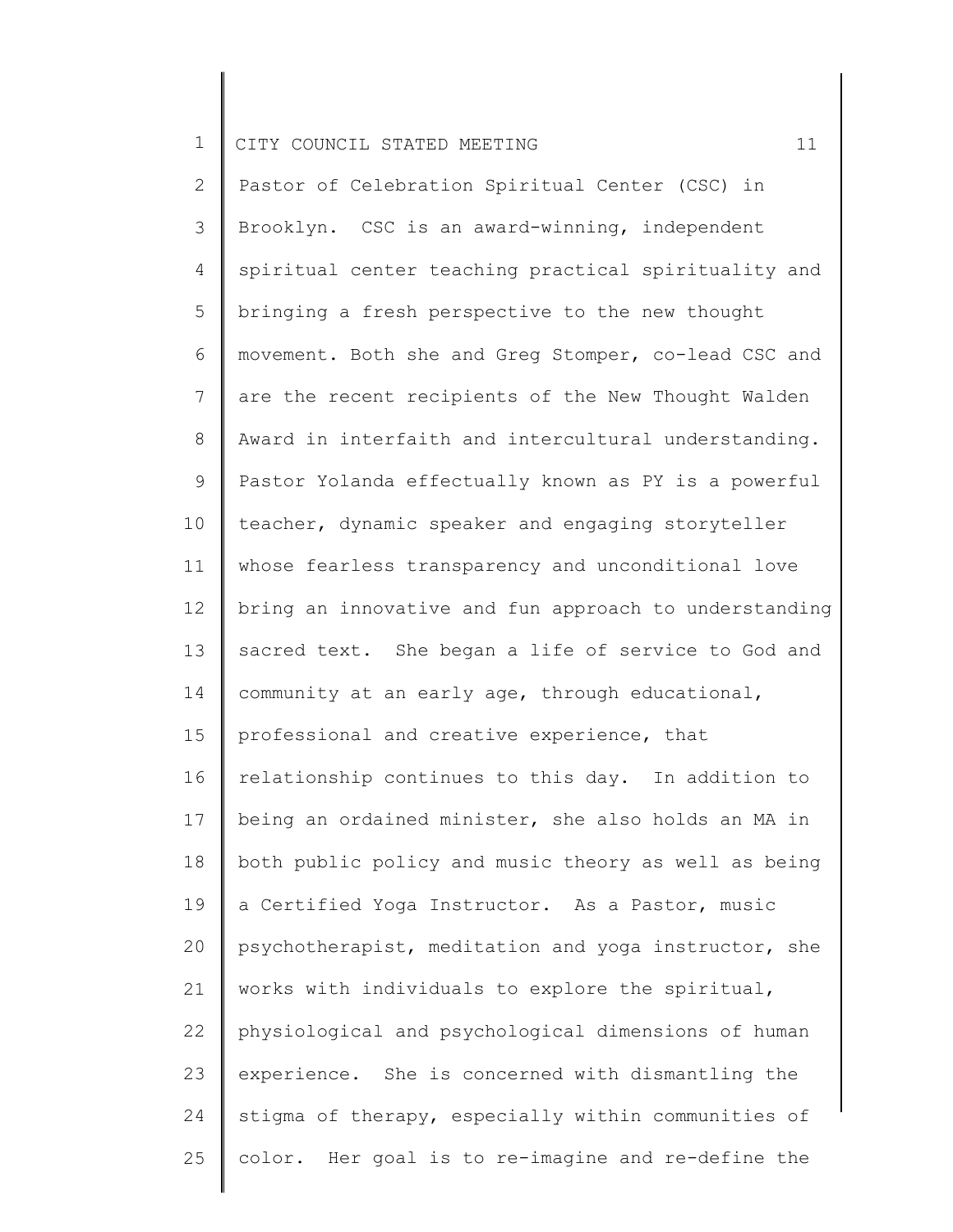2 3 4 5 6 7 8 9 10 11 12 13 14 15 16 17 18 19 20 21 22 23 24 25 therapeutic relationship as soul work where the therapist and the patient work beyond limited beliefs and arrive at a level of depth and beauty which promotes unity, consciousness and healing. She continues to explore the mind, body connection in her work and is a dedicated student of the Transcendental Meditation Technique. As a Yoga and Meditation Instructor she assists students to connect with their inner source of unlimited joy, wisdom and power. Yolanda believes that well-being is natural and that every individual in endowed with the ability to thrive. By using an integrated approach to help and healing we can bring ourselves back into alignment with the source. For more than 20 years, Pastor Yolanda has been both student and teacher of A Course in Miracles. She is the creator of 50 Days of Fearless Living Course and Coaching program designed to access authentic power buried beneath layers of fear, train the mind to be a peace and to live in joy, create a miraculous life which allows opportunities to flow easily and effortlessly. She has experienced this personal transformation as well as witnessed it in the lives of those who listen to our dynamic sermons and participate in her powerful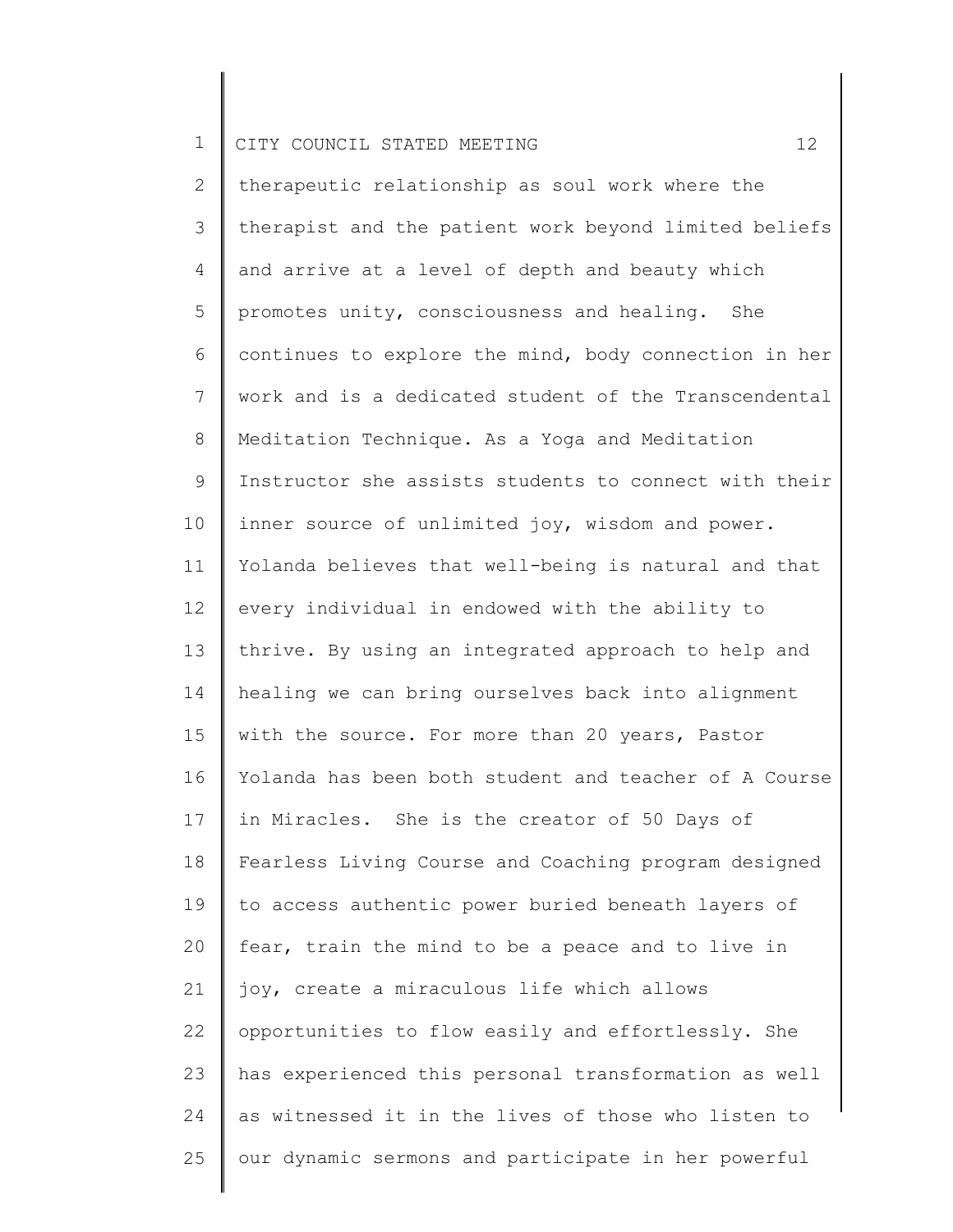| $\mathbf 1$    | 13<br>CITY COUNCIL STATED MEETING                     |
|----------------|-------------------------------------------------------|
| $\mathbf{2}$   | classes. As a gifted singer, songwriter and producer  |
| 3              | she is recording a solo project as well as plans to   |
| 4              | release a meditation CD. Answer the call to ministry  |
| 5              | is an extension of her personal desire to assist      |
| 6              | others in recognizing the magnificence of God within  |
| $\overline{7}$ | all around. Watch her message on YouTube at CSCs      |
| $\,8\,$        | website at www.celebration.org. I don't know if I     |
| 9              | was supposed to do the full commercial, but Pastor, I |
| 10             | will ask for an extra blessing on that one.           |
| 11             | YOLANDA BATTS: Granted.                               |
| 12             | ROBERT CORNEGY: Thank you and I swear                 |
| 13             | the invocation over the record.                       |
| 14             | MAJORITY LEADER LAURIE CUMBO: Thank you,              |
| 15             | I think we now know the secret to your spiritual      |
| 16             | guide. Uhm and we thank you so much again, Pastor     |
| 17             | Batts for being here and thank you so much Council    |
| 18             | Member Cornegy for sharing your spiritual treasure    |
| 19             | with the entire council.                              |
| 20             | ROBERT CORNEGY: Thank you Majority                    |
| 21             | Leader.                                               |
| 22             | MAJORITY LEADER LAURIE CUMBO: Thank you,              |
|                |                                                       |
| 23             | at this time we will now have the adoption of         |
| 24             | minutes.                                              |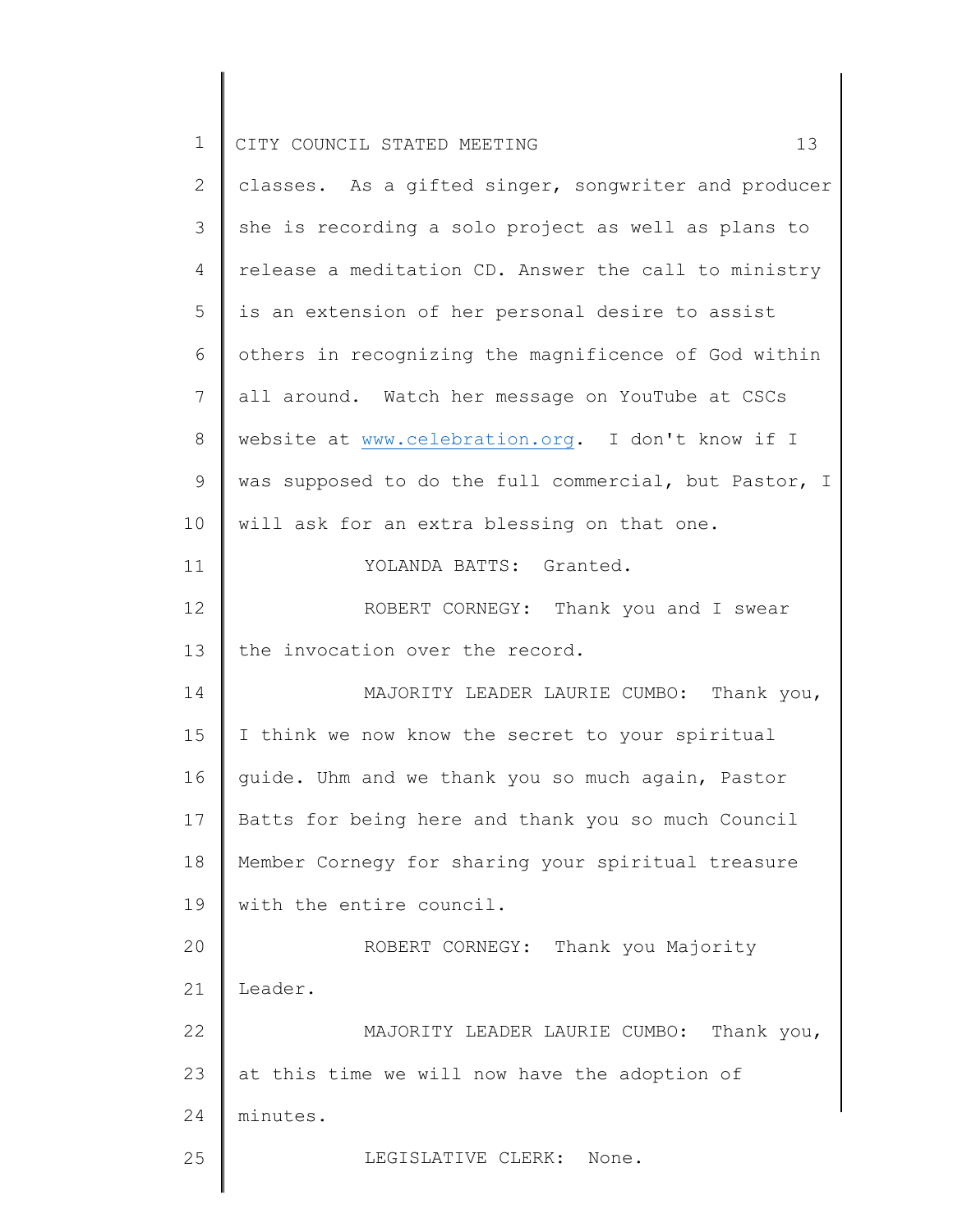1 2 3 4 5 6 7 8 9 10 11 12 13 14 15 16 17 18 19 20 21 22 23 24 25 CITY COUNCIL STATED MEETING 14 MAJORITY LEADER LAURIE CUMBO: Messages and papers from the Mayor? LEGISLATIVE CLERK: M268, the appointment of Anthony Perez to the Economic Development Corporation. SPEAKER COREY JOHNSON: One moment. Received, ordered, printed and filed. MAJORITY LEADER LAURIE CUMBO: Communication from City, County and Borough Offices? LEGISLATIVE CLERK: Pre-considered MS 269 and 270, Budget modifications. SPEAKER COREY JOHNSON: Finance. MAJORITY LEADER LAURIE CUMBO: Petitions and Communications? LEGISLATIVE CLERK: None. MAJORITY LEADER LAURIE CUMBO: Land Use Call-Ups? LEGISLATIVE CLERK: None. MAJORITY LEADER LAURIE CUMBO: Thank you and we will now have communication from our Speaker, Corey Johnson. SPEAKER COREY JOHNSON: Good afternoon, and a very happy Thursday to everyone. Welcome to our final Stated Meeting of 2020. I hope that you all and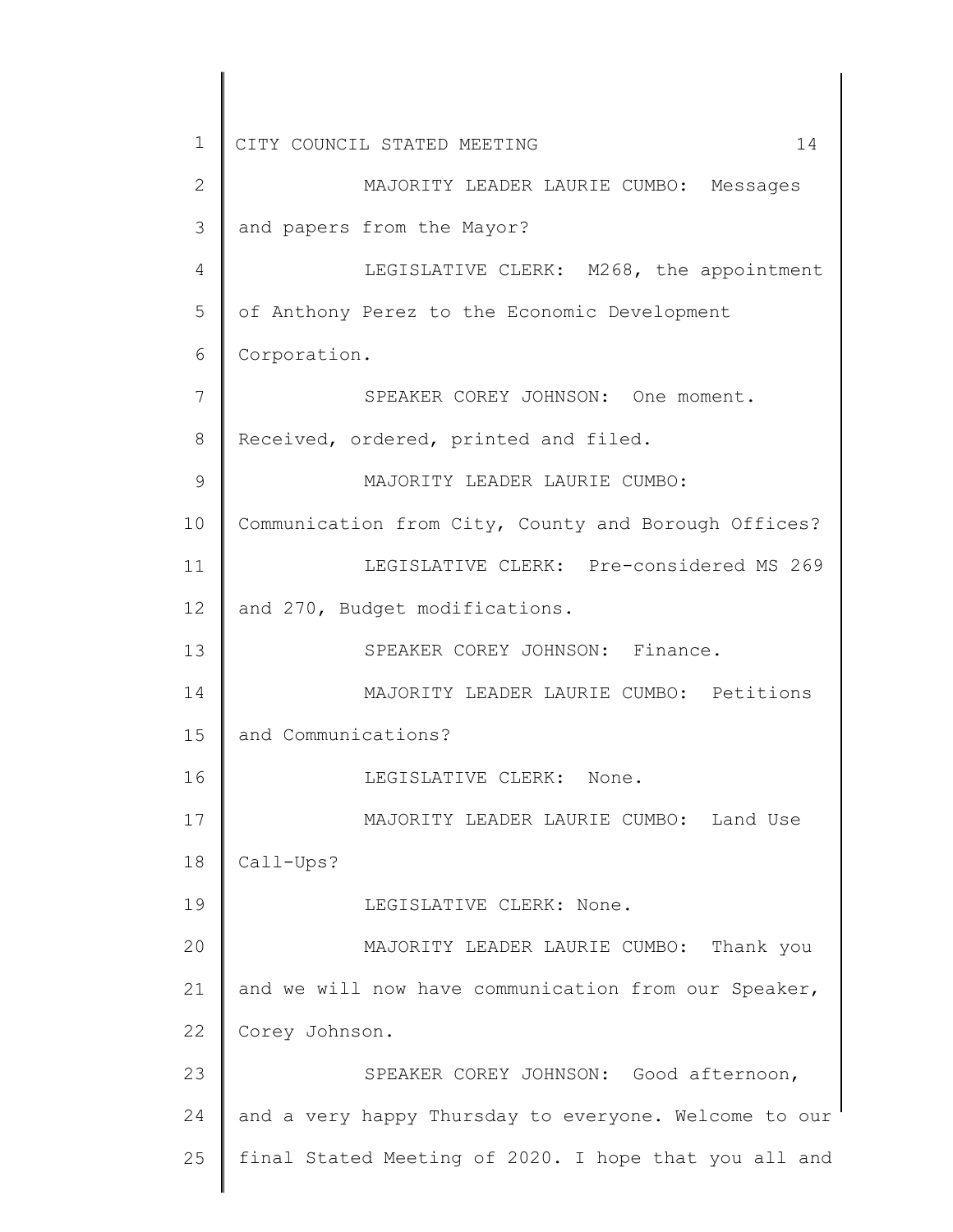2 3 4 5 6 7 8 9 10 11 12 13 14 15 16 17 18 19 20 21 22 23 24 25 your families are safe and well, uhm, especially given the storm that we got overnight. This has been the most challenging year for our City in recent times. I am proud of this Council for finding creative ways to protect workers, small businesses, restaurants, arts and culture and so many other New Yorkers during this difficult time. We are committed to strengthening our City and protecting our most vulnerable in the New Year as well and hopefully it will be a brighter one. Already we have been given a dose of hope this week from Pastor Batts but also where we saw our City received its first batch of vaccinations. They couldn't come soon enough. As of yesterday, 24,578 New Yorkers have died from COVID-19, that number includes probable deaths. We have lost so many in our Community. This will be a difficult holiday season for their loved ones and our thoughts are with them. I also want to acknowledge that always do a few of the people that we have lost as a result of 9/11 related illnesses since we last met. We recently lost Lieutenant John Crow who was a member of the NYPD and passed from 9/11 related illnesses that impacted his recovery from COVID-19. We are sending our deepest condolences to his family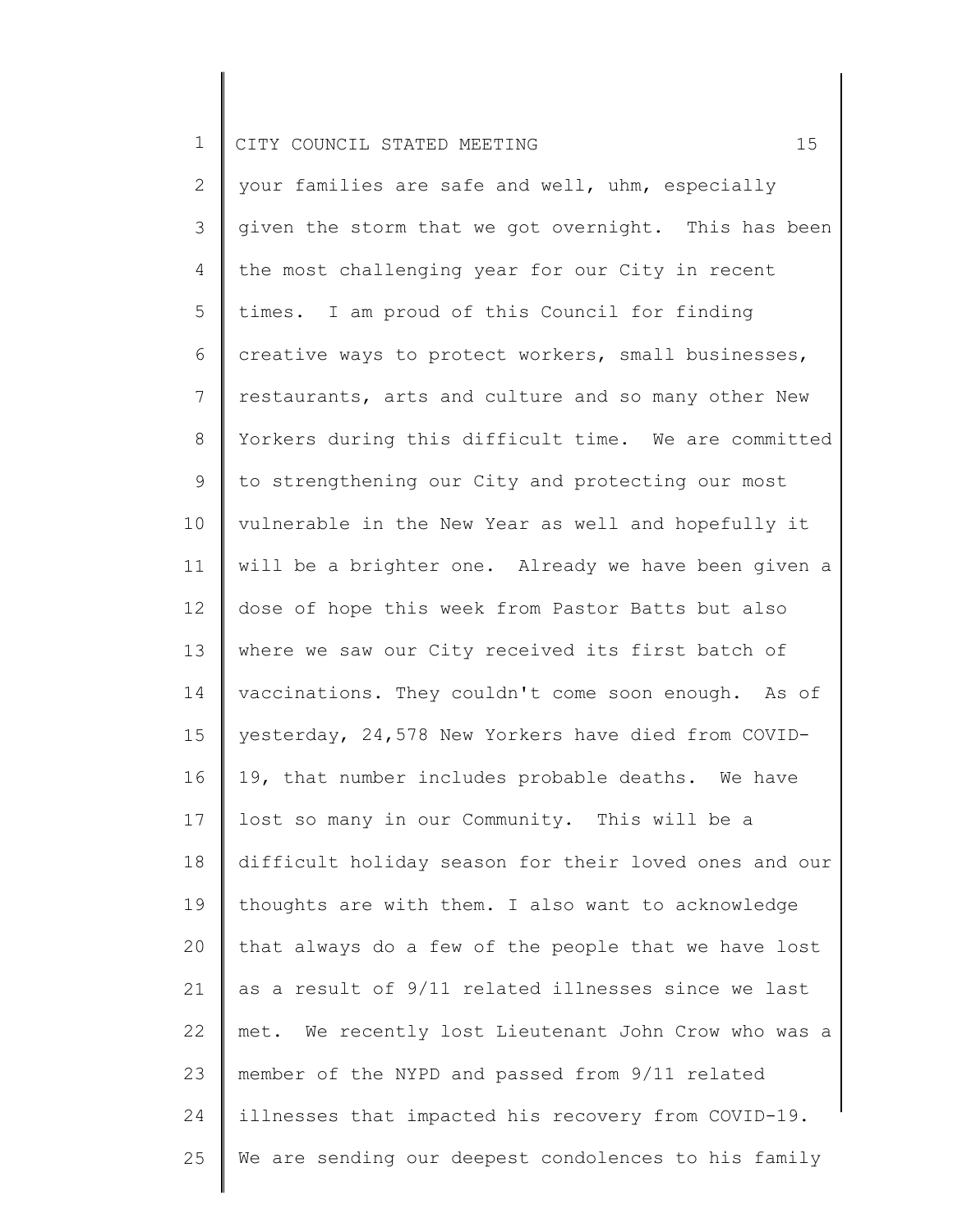2 3 4 5 6 7 8 9 10 11 12 13 14 15 16 17 18 19 20 21 22 23 24 25 during this difficult time and I also want to acknowledge the death of Maria Sanchez, one of our City's essential grocery workers. She was killed on the job at Food Emporium and Hell's Kitchen in my district by an illegally installed dumbwaiter elevator. This is a tragic reminder of the dangers of unsafe working conditions that many New Yorkers, particularly immigrants and low-income workers that they face every day. Maria Sanchez was just 39 years old. She leaves behind a grieving family including children, four children from the ages of 5 years old to 21 years old. Tragedy. I want to take a moment of silence to remember all the lives that we have lost as a result of coronavirus as well as those from Lieutenant Crow and Maria Sanchez. Thank you. I also want to acknowledge a departure from the Council, Meagan Chen, an Assistant Deputy Director in the Legislative Division will sadly because Meagan is amazing, sadly she is leaving us to go to the dark side. I'm kidding. She is going to the Mayor's Office of City Legislative Affairs. We are very happy for her. We are very happy for the Mayor's Office of City Legislative Affairs. Meagan started with the Council in 2016 but even prior to that she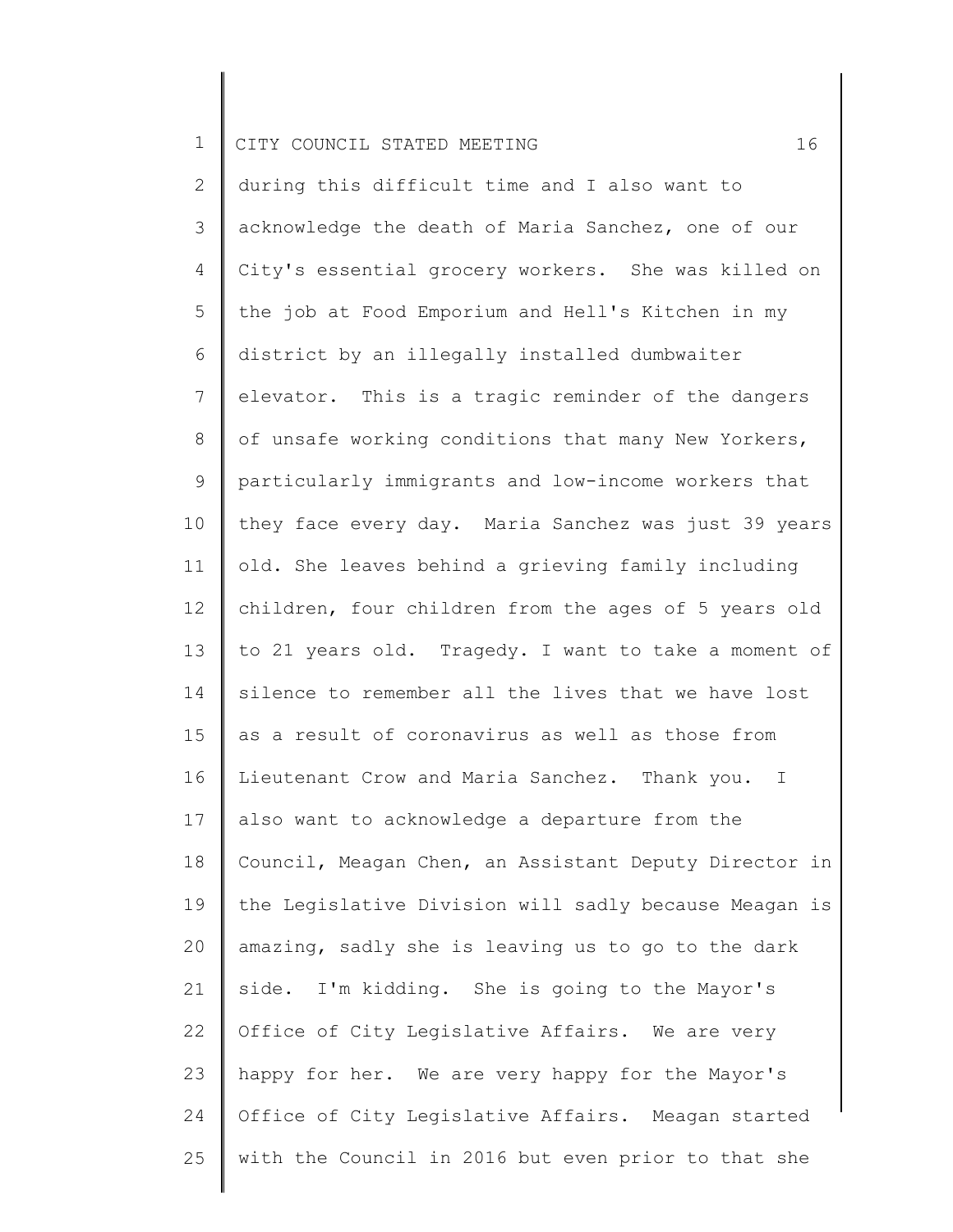2 3 4 5 6 7 8 9 10 11 12 13 14 15 16 17 18 19 20 21 22 23 24 25 was an intern at the Council in 2012. She was instrumental in our fights to enact major leadrelated Legislation to pass a strong package to ensure tenant protects and she was critical in the Council's efforts to pass the Climate Mobilization Act. Meagan we will miss you and wish you all the best in your next steps. You have really just been a pleasure uhm to work with and I am very happy for you. Uhm, I also want to mention that we are losing uhm two Council Members today. Two of the members of this body, it is their last meeting as Council Members in the New York City Council. It is crazy that time flies so quickly. Council Members Andy Cohen and Ritchie Torres, both from the great borough of the Bronx are moving on to greener pastures. I am very proud of Ritchie that he is going to be in Congress, uhm very soon. A historic election for him. The first only gay member of Congress representing New York City, born and raised in public housing, really a child of the Bronx, someone that I am proud to call a friend, someone who I was elected with in 2013 and who has done so much first as Chair of the Public Housing Committee and then now as Chair of Oversight and Investigations. Uhm, Ritchie we are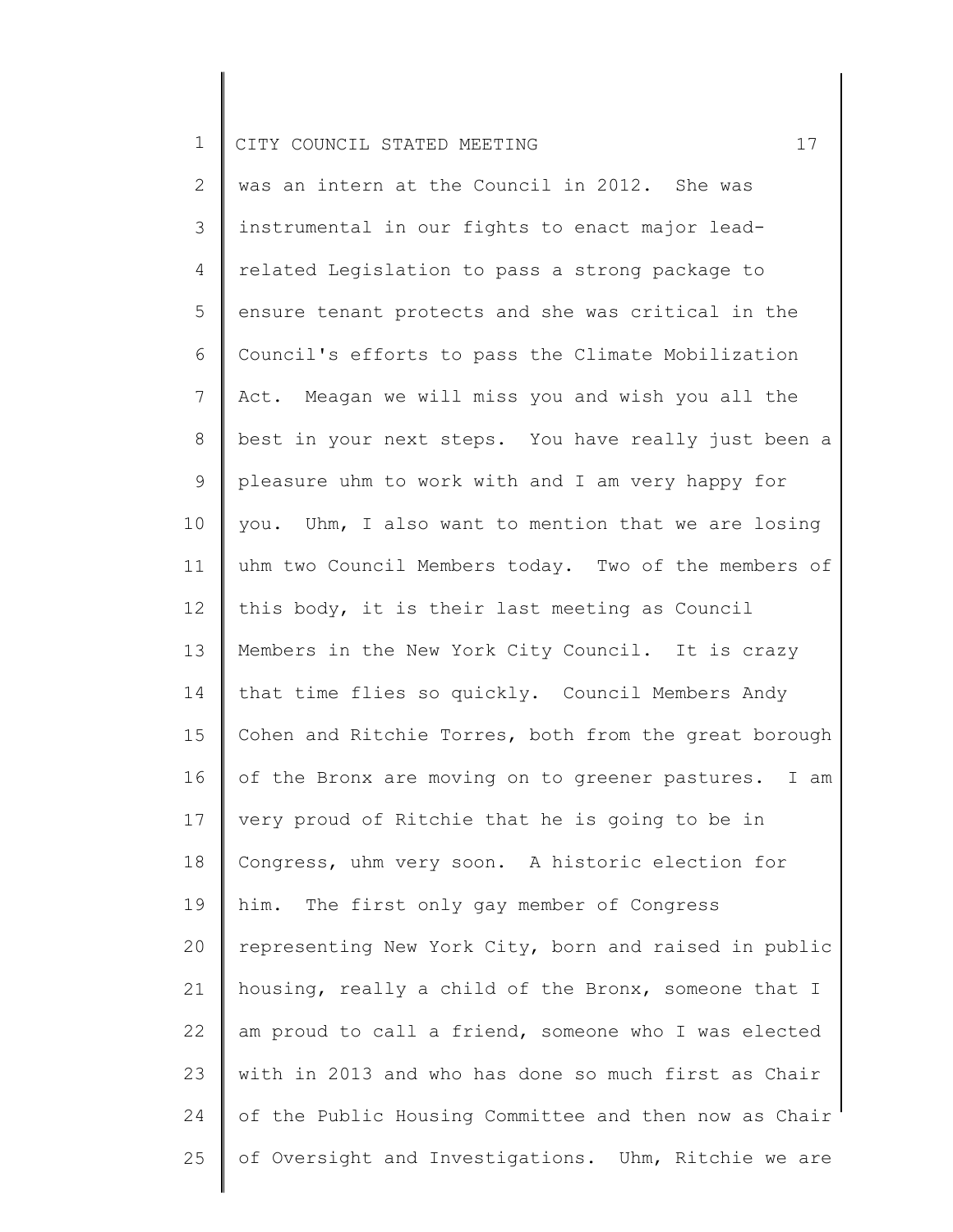2 3 4 5 6 7 8 9 10 11 12 13 14 15 16 17 18 19 20 21 22 23 24 25 going o miss you in this body. You have really made this body a better body and I am really grateful for your friendship and I am really proud of you. As I said, we are losing Andy Cohen who is becoming a State Supreme Court Judge. I can't think of anyone who is more fair, more ethical, more compassionate, more thoughtful as it relates to thinking about any issue and so for the people of the Bronx who are now going to be able to go before uhm Justice Cohen, they are going to be very lucky to have someone who I know will handle uhm administering Justice and the Law in a thoughtful, compassionate way that makes a difference in people's lives. Andy has been a great friend to me. I am really going to miss him. He has done a great job as Chair of our Consumer's Affairs Committee this past year and he is just a mitch. Andy Cohen is a mitch and so I am going to miss both of them. They are both two good friends and I am sad to see them leave and I didn't get to make the announcement of one of the previous stated meetings because he just got up and abruptly left, but I do again want to congratulate, Council Member, former Council Member Donovan Richards who left the Council a couple of Stated Meetings ago and now the Queens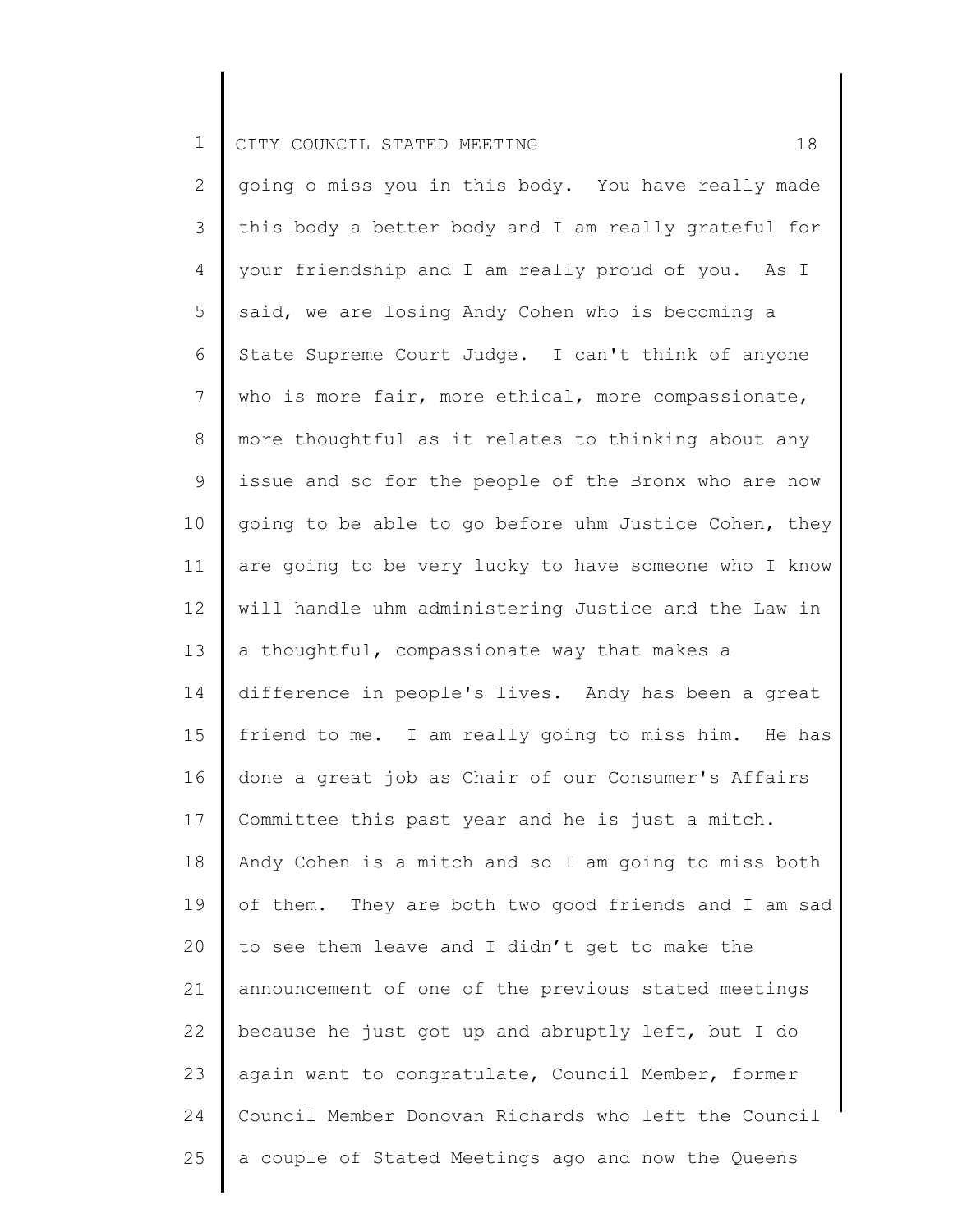2 3 4 5 6 7 8 9 10 11 12 13 14 15 16 17 18 19 20 21 22 23 24 25 Borough President. We miss him, he was with the Council I believe for 16 years of his life as a staffer and then as a Council Member, so he has given a lot of his life to the New York City Council and uhm in this upcoming year of 2021, there is going to be I guess a lot of changes. People are uhm figuring out what to do next in their lives after serving in this body. So, we are going to miss you Ritchie, we are going to you Andy and we congratulate both of you. As we close out this year, I want to give a special thank you to each member of this body. We have accomplished so much together in a year when so much has changed around us and I look forward to working alongside all of you next year and fight to do even more for this City that we all love. I want to give a special congratulations to Council Member Francisco Moya's Chief of Staff, Meghan Tadio who recently gave birth to her daughter, Rosalee. I know that Francisco is now a very happy and proud godfather. So, we congratulate Meghan and Francisco and their families on this really wonderful, exciting moment and last but not least uhm to everyone who is celebrating a Merry Christmas, a Happy Kwanzaa, hope everyone has been, who has been celebrating Hanukkah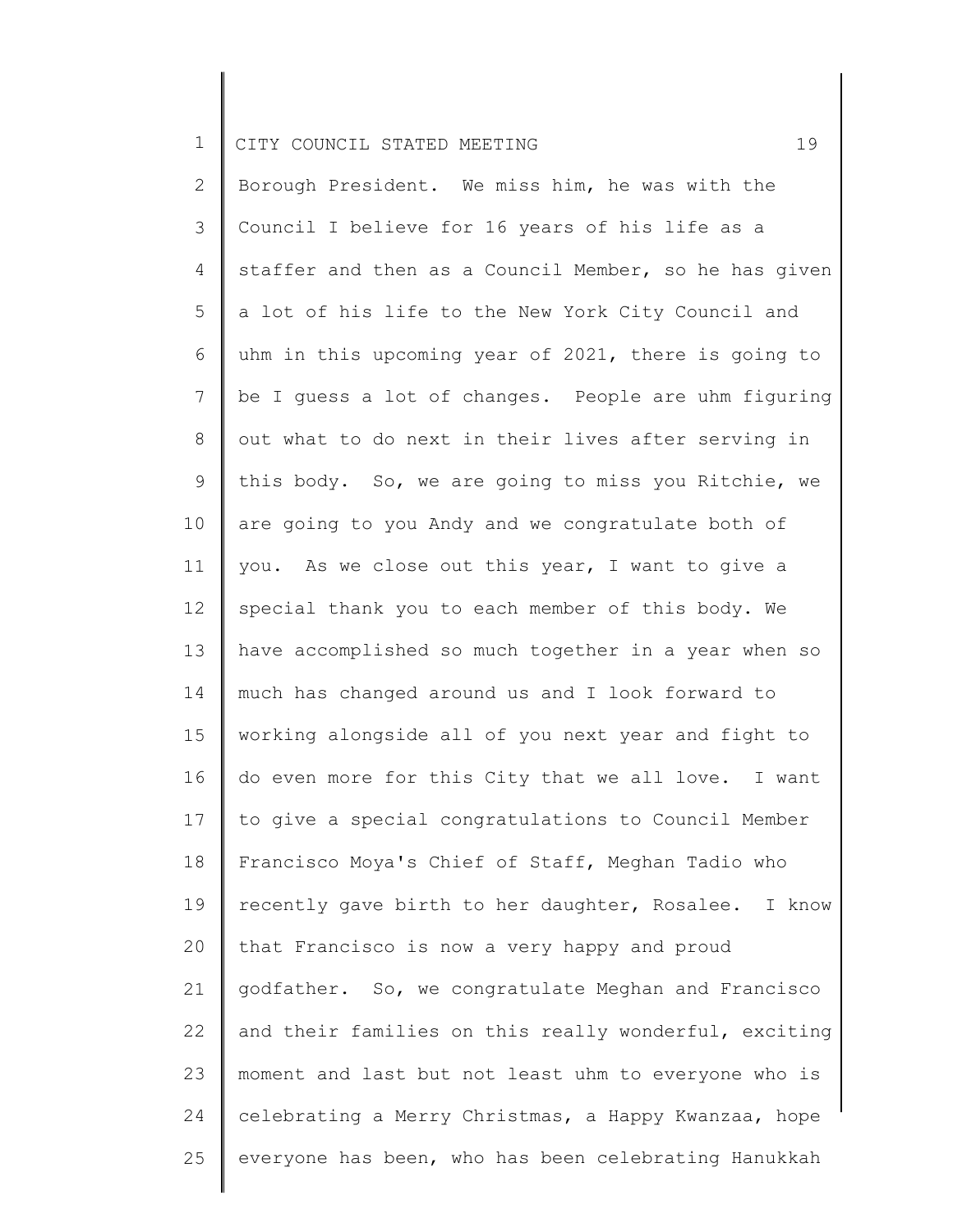2 3 4 5 6 7 8 9 10 11 12 13 14 15 16 17 18 19 20 21 22 23 24 25 has really been enjoying this festival of lights in this, in this hard year and a Happy New Year going into 2021. Because this is our last Stated Meeting of the year, I know this year looked different and so much has changed but we still have a lot to celebrate. There were so many uplifting stories of New Yorkers helping each other out during this difficult time like when Community Fridges people set up to make sure no one went hungry. The nightly applauding that was done at 7 o'clock for essential workers and frontline workers and healthcare workers, restaurants feeding healthcare workers for free, uh to thank the for all of their service. We were the epicenter of COVID-19 in the entire world and we showed the world our resiliency and proved once again why, and I have chills saying this because I believe it, why New York City is the greatest City in the world. Now, on to today's agenda. Today, the Council will be voting on the reappointment of Miguelina Camilo, Patricia Anne Taylor and Tiffany Townsend to the New York City Board of Elections. Out of our Finance Committee we will vote on a budget transparency resolution, expense and revenue budget modifications to make changes to the Fiscal 2021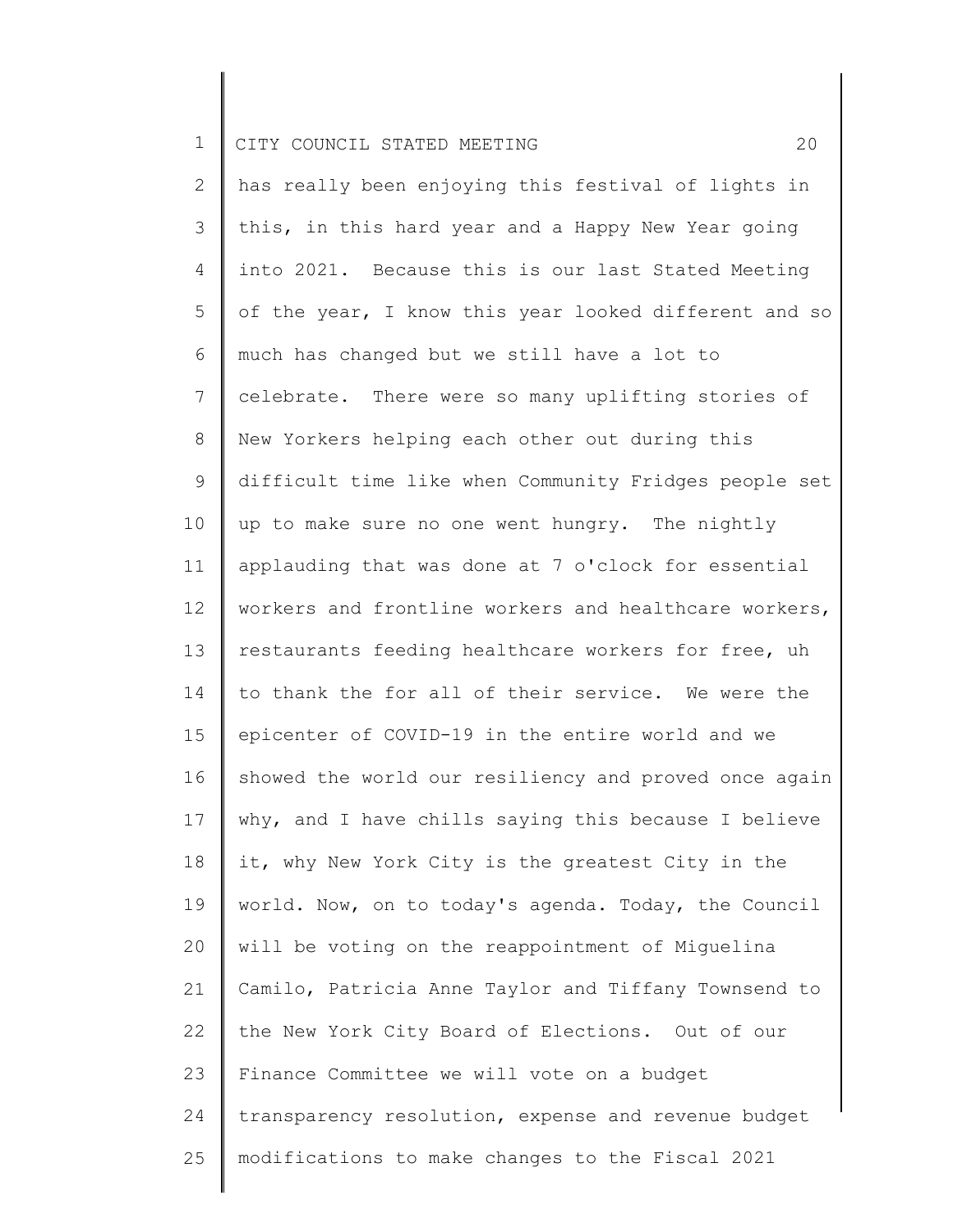2 3 4 5 6 7 8 9 10 11 12 13 14 15 16 17 18 19 20 21 22 23 24 25 Budget, an Article XI Property Tax Exemption for Scheuer House and Brighton Beach in Council Member Chaim Deutch's District to preserve 154 units of affordable senior housing, an Article XI property exemption for Ridgewood Bushwick in Council Member Antonio Reynoso and Darma Diaz's Districts to preserve 83 units of affordable housing. Out of the Land Use Committee, we will be voting on four Land Use Items including one Resolution. Dekalb Commons HPD is seeking approvals to facilitate the construction of three new buildings with 84 affordable units in Council Member Robert Cornegy's District, PS48 is on the designation list as a Historic Landmark in Council Member Adrienne Adams' District. New York City Health and Hospitals/WoodHull II approval of a long-term lease in Council Member Robert Cornegy's District to faciliate the development of an 8-story residential building with 93 supportive and affordable housing units, 265 Front Street Rezoning in Council Member Steve Levin's District, this application has been withdrawn and 312 Coney Island Avenue Rezoning will be voting to modify a series of applications in Council Member Brad Lander's District to facilitate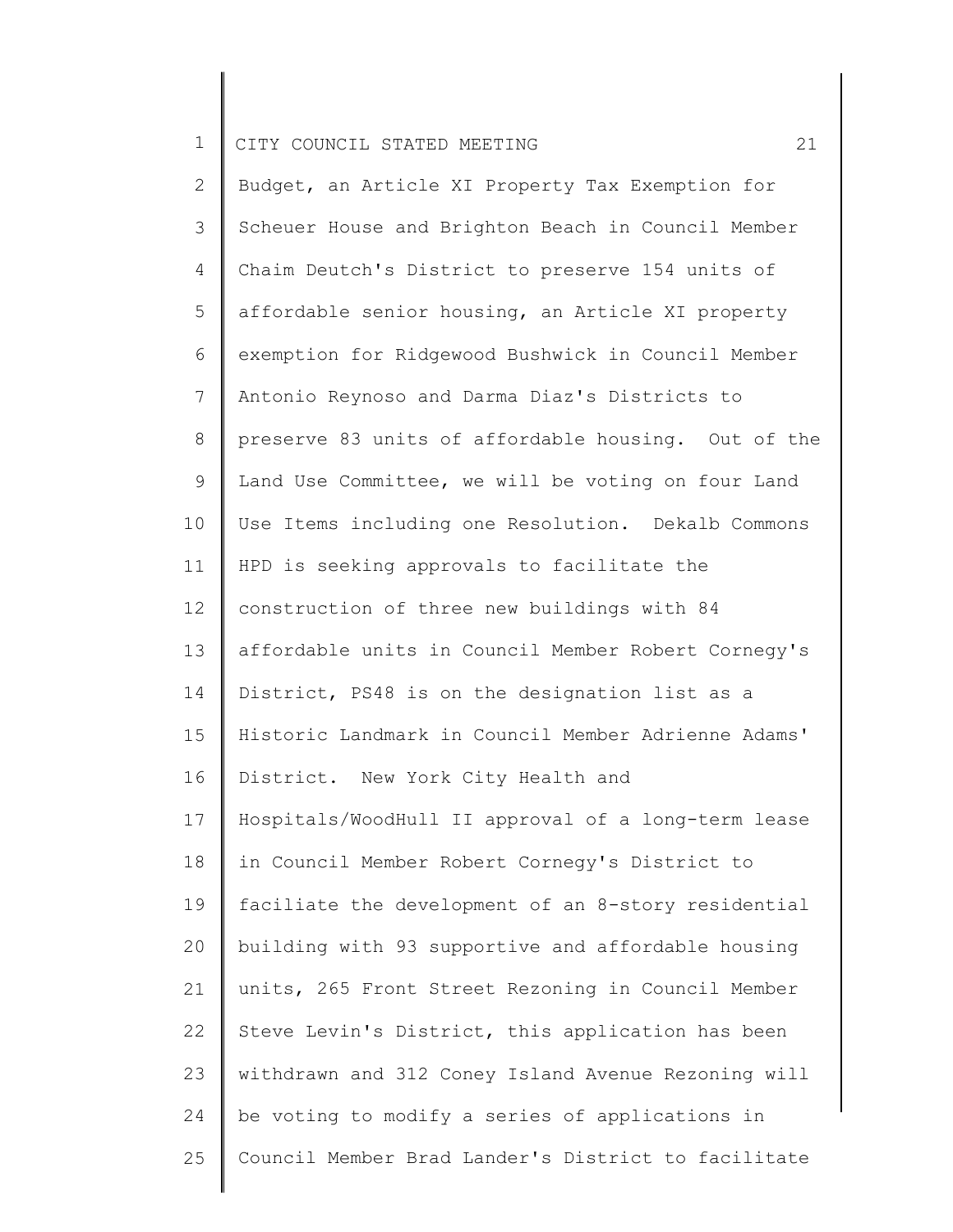2 3 4 5 6 7 8 9 10 11 12 13 14 15 16 17 18 19 20 21 22 23 24 25 the development of a mixed use building with approximately 278 units including 70 units of affordable housing, ground floor retail space and a new church facility. We are voting on Resolution 1445A sponsored by Council Member Rafael Salamanca, our Land Use Committee Chair which is an authorizing resolution submitted by the Mayor to the Council pursuant to Charter Section 363 for the granting of a non-exclusive franchise for the installation of cable wire and/or optical fiber and associated equipment on and in the inalienable property of the City to be used in providing one or more telecommunication services. The resolution would authorize do it to solicit requests for proposal or other solicitation for a period of five years from the date of adoption by the Council. Franchise is granted in connection with such RFPs could be for a period of up to 15 years including all renewals. Moving on to the remainder of our Legislative agenda, we will be voting on Introduction number 2187 sponsored by 37 Council Members which would co-name 92 Thoroughfares and public places based on requests for Council Members whose Districts include the location for these co-namings are either a relocation of a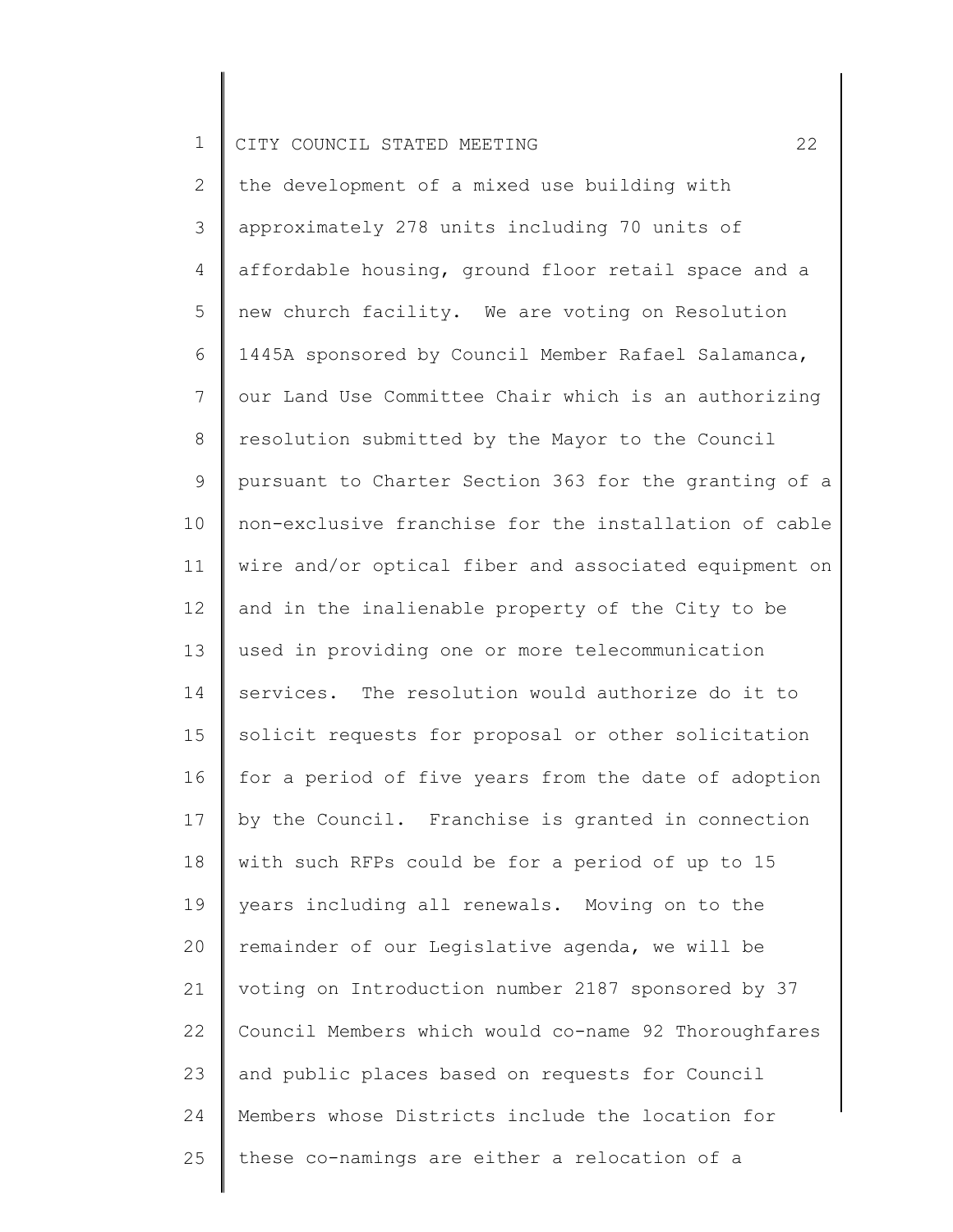2 3 4 5 6 7 8 9 10 11 12 13 14 15 16 17 18 19 20 21 22 23 24 25 previously enacted co-naming or revision to the street sign installed with respect to a previously enacted co-naming and I want to thank from the staff, Christopher Sartori and Patrick Mulvahill. We will be voting to expand whistleblower protections, introduction number 1770A sponsored by Council Member, one of the last times that we can say it, Council Member Ritchie Torres will expand whistleblower protections for individuals facing adverse personnel actions. This Legislation would do so by 1) requiring the Corporation Council to investigate allegations of adverse personnel action against high-ranking officials within the Department of Investigation. 2) Clarifying persons who report misconduct to the Special Commissioner Investigation for the New York City School District are eligible for whistleblower protection. 3) Requiring that the entity investigating the whistleblower retaliation claim provide periodic status updates to the relevant whistleblower. 4) Establishing a private right to action for City-employee whistleblowers who suffer adverse personnel actions if their employing agency does not comply with remedial actions recommended by the Department of Investigation. 5) Requiring more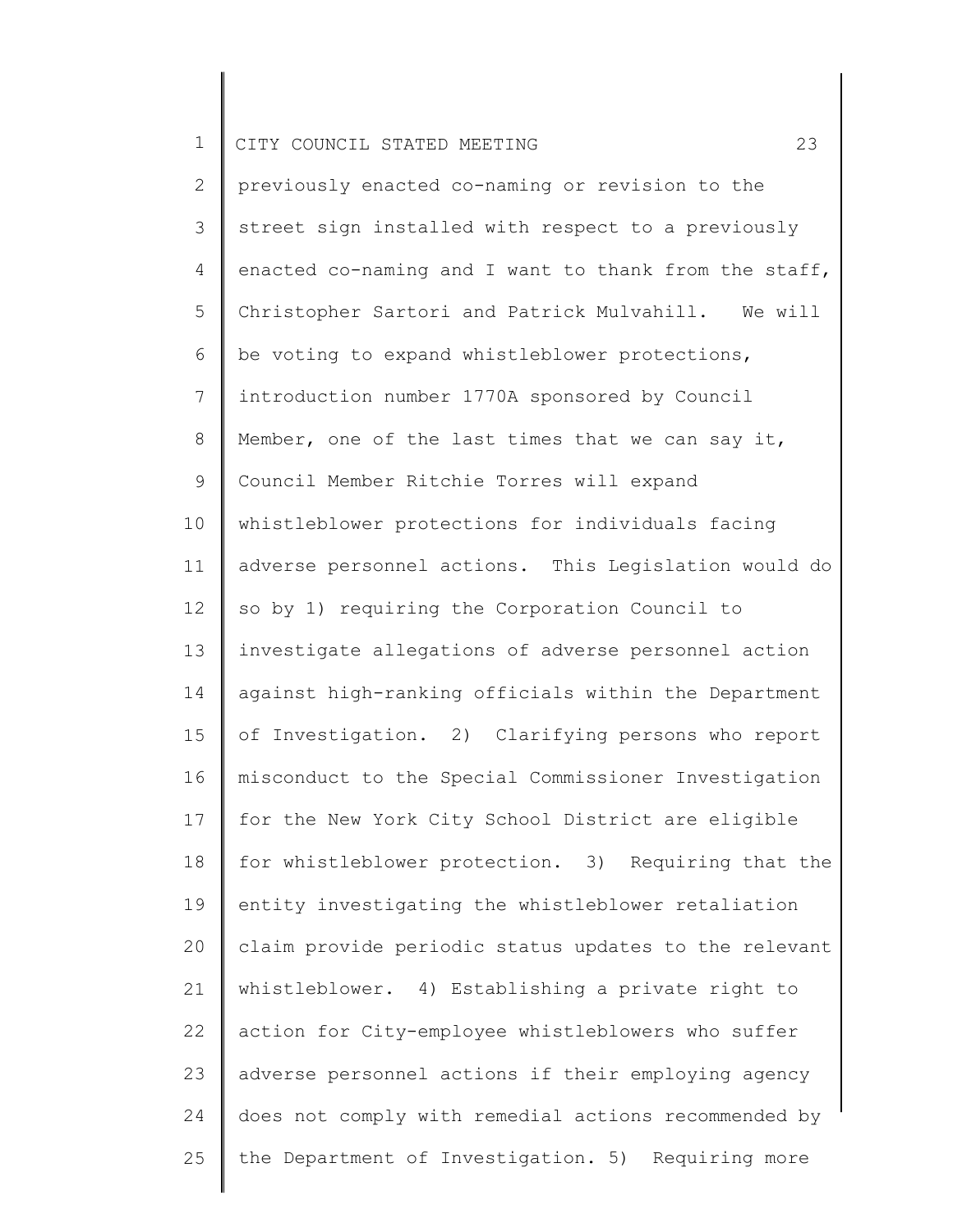1 2 3 4 5 6 7 8 9 10 11 12 13 14 15 16 17 18 19 20 21 22 23 24 CITY COUNCIL STATED MEETING 24 comprehensive annual reporting about whistleblower retaliation claims from the Department of Investigation and I want to thank Ed Atkin for his work on this really important Bill. We will be voting on two Bills related to Housing and Building, Introduction number 2171A sponsored by Council Member Robert Cornegy extends the deadline by which owners must install carbon monoxide detectors in compliance with Local Law 191 by six months until July 1, 2021 in order to give property owners additional time to comply with the law. Local Law 191 of 2018 requires the installation of carbon monoxide detectors in certain new group M occupancies and certain existing commercial buildings that were not previously required to have carbon monoxide detectors. This Bill takes effect immediately and shall be deemed to have been in force, in effect on and after January 1, 2021 and I want to thank from the staff, Jean Ensulka (SP?) for her work on this important Bill. Introduction number 2151B sponsored by Council Member Cornegy, our Housing and Buildings Chair and Council Member Danny Dromm our Finance Chair would extend the deadline for buildings in Community Districts 1, 3,

and 10 in all boroughs to inspect gas piping systems

25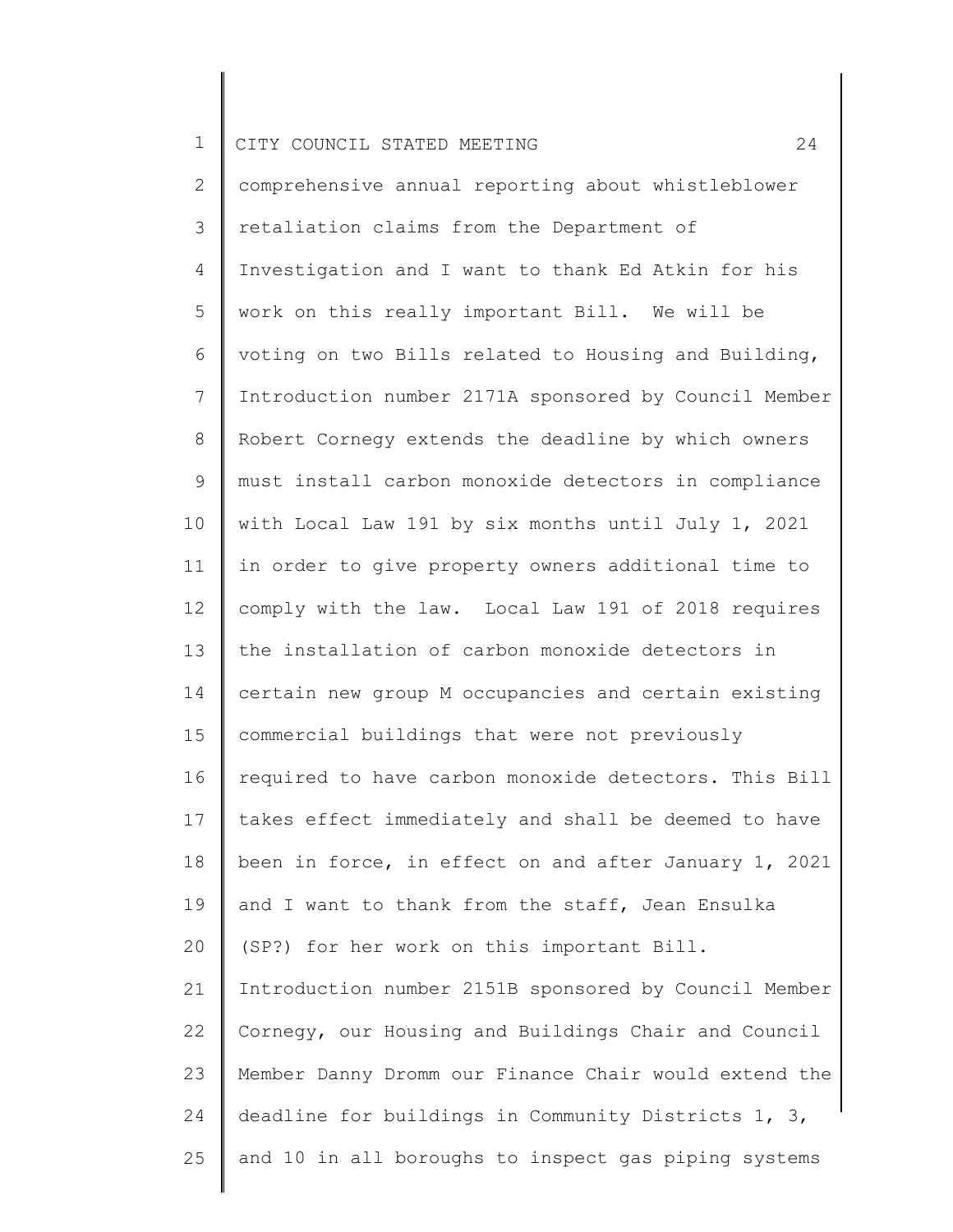2 3 4 5 6 7 8 9 10 11 12 13 14 15 16 17 18 19 20 21 22 23 24 25 and where applicable, certify that hazardous conditions have been corrected. The deadline for these requirements which were established by Local Law 152 of 2016 would be extended from December 31, 2020 to June 30, 2021. The deadline for the remaining Community Districts is staggered until December 2023. This Bill would also require the New York City Department of Buildings to solicit public comments related to the implementation of Local Law 152, conduct targeted outreach regarding the requirements of the Law and submit a report describing the methods of targeted outreach employed by the Agency and I want to thank, Austin Branford for his work on this Bill. Our next two Bills are related to remote learning for students in our City's Public Schools. This year has been so incredibly hard for our children and for school communities. These Bills are designed to provide us with much needed information on how students are faring in school during the pandemic. This is important information and has been very hard for this Council, though Mark Treyger has been a pit-bull to obtain the information from the DOE so I am very proud that we are taking this action. Introduction 2058A,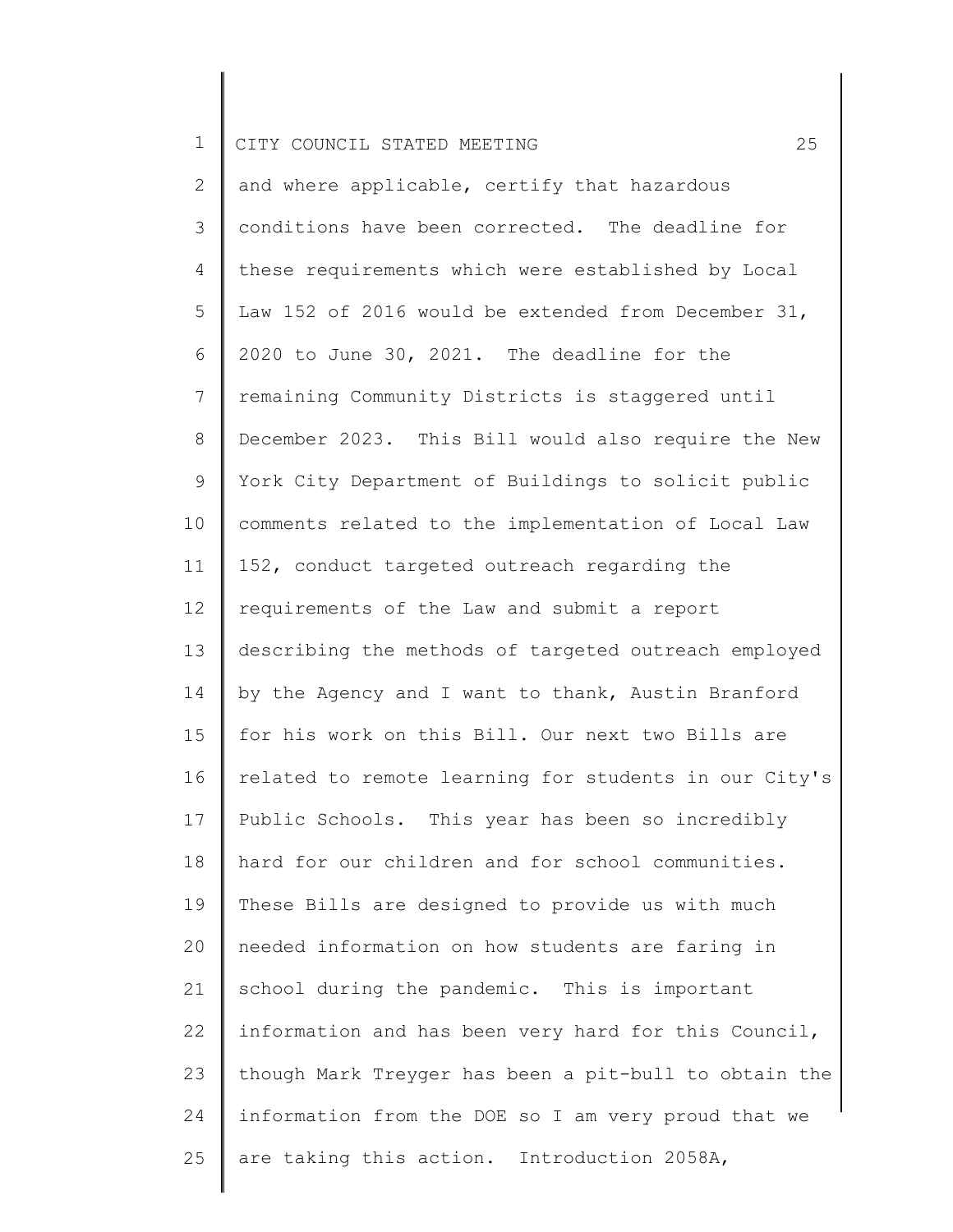2 3 4 5 6 7 8 9 10 11 12 13 14 15 16 17 18 19 20 21 22 23 24 25 sponsored by Public Advocate Jumaane D. Williams will require the New York City Department of Education to post student attendance data on its website monthly during the use of remote learning due to the COVID-19 pandemic. The data would be disaggregated by school, school district, grade, ethnicity and a number of other factors. Introduction number 2104A, sponsored by our Education Chair, Mark Treyger, will require the New York City Department of Education to report on a series of metrics whenever it is engaged in remote learning due to the COVID-19 pandemic. Those metrics would include 1) Language access and support provided for English Language learners. 2) Steps DOE took to ensure incarcerated students receive remote instruction. 3) Details on internet enabled devices ordered by the DOE and distributed to students, both of these Education Bills would take effect immediately and we would be deemed repealed two years after becoming Law and I want to thank Malcolm Budhorn for his work on these Bills. Our last two Bills are designed o protect workers in our fast-food restaurants throughout New York City. These workers are our most vulnerable to being fired without a cause related to their work performance and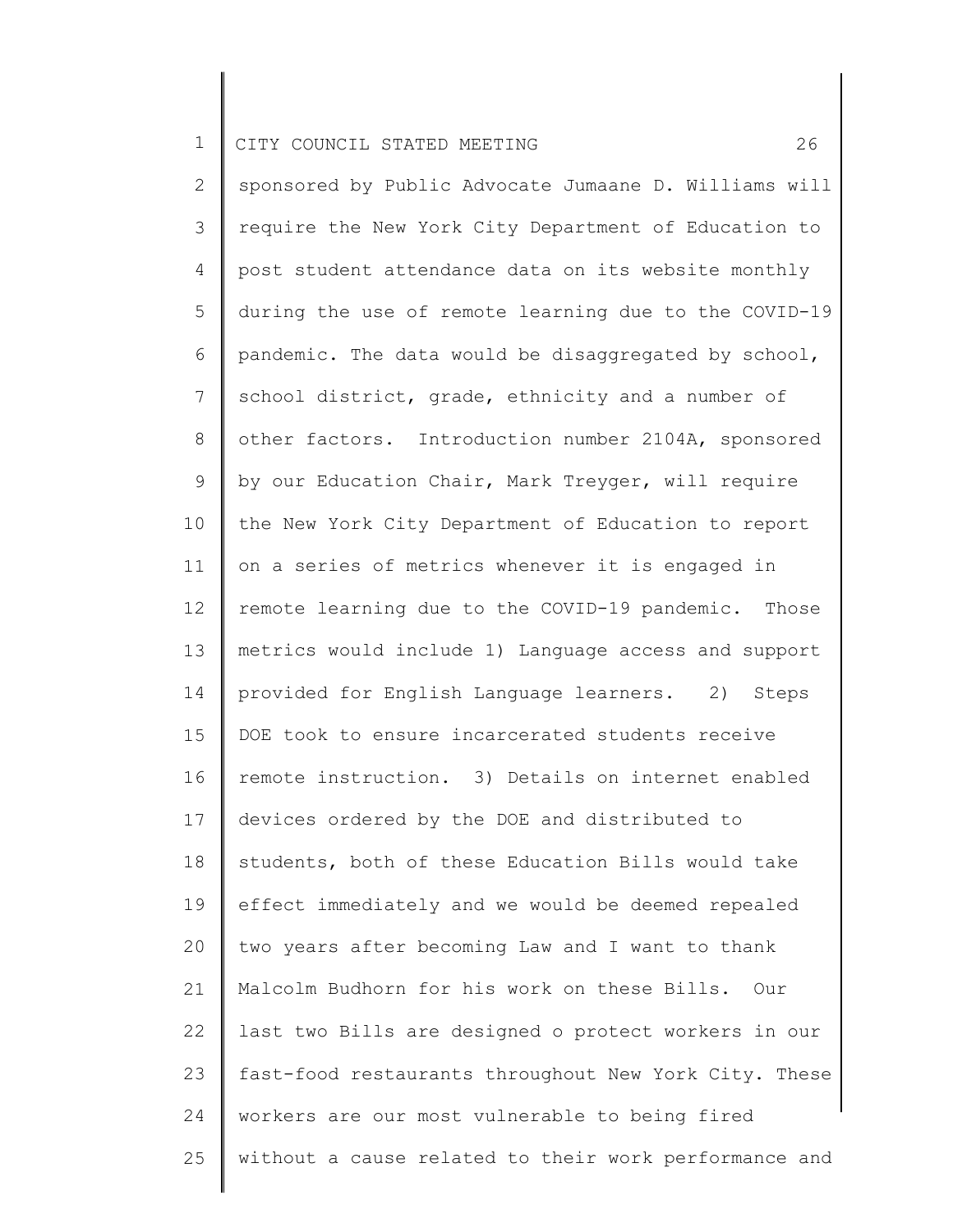2 3 4 5 6 7 8 9 10 11 12 13 14 15 16 17 18 19 20 21 22 23 24 25 it has to stop. This practice prevents them from speaking out about harassment and poor working conditions and as we have seen during COVID-19 they continue to face dangerous conditions on the job. We need the to be able to speak out without fear of being fired and we as a City need to protect them and these Bills work to do that. Introduction number 1415A sponsored by Council Member Brad Lander will prohibit fast-food employers from terminating the employment or substantially reducing the hours of a fast-food employee in the absence of the fast-food employee's demonstrated failure to satisfactorily perform job duties or misconduct, in other words, without just cause. Employers would be required to give employees a written reason for termination of their employment, laid off fast-food employees would also be entitled to scheduled pay premiums for shifts lost due to termination and this provides remedies including reinstatement, back pay and civil penalties. Introduction 1396A sponsored by Council Member Adrienne Adams will prohibit fast-food employers from terminating the employment or substantially reducing the hours of a fast-food employee in the absence of a bonafide economic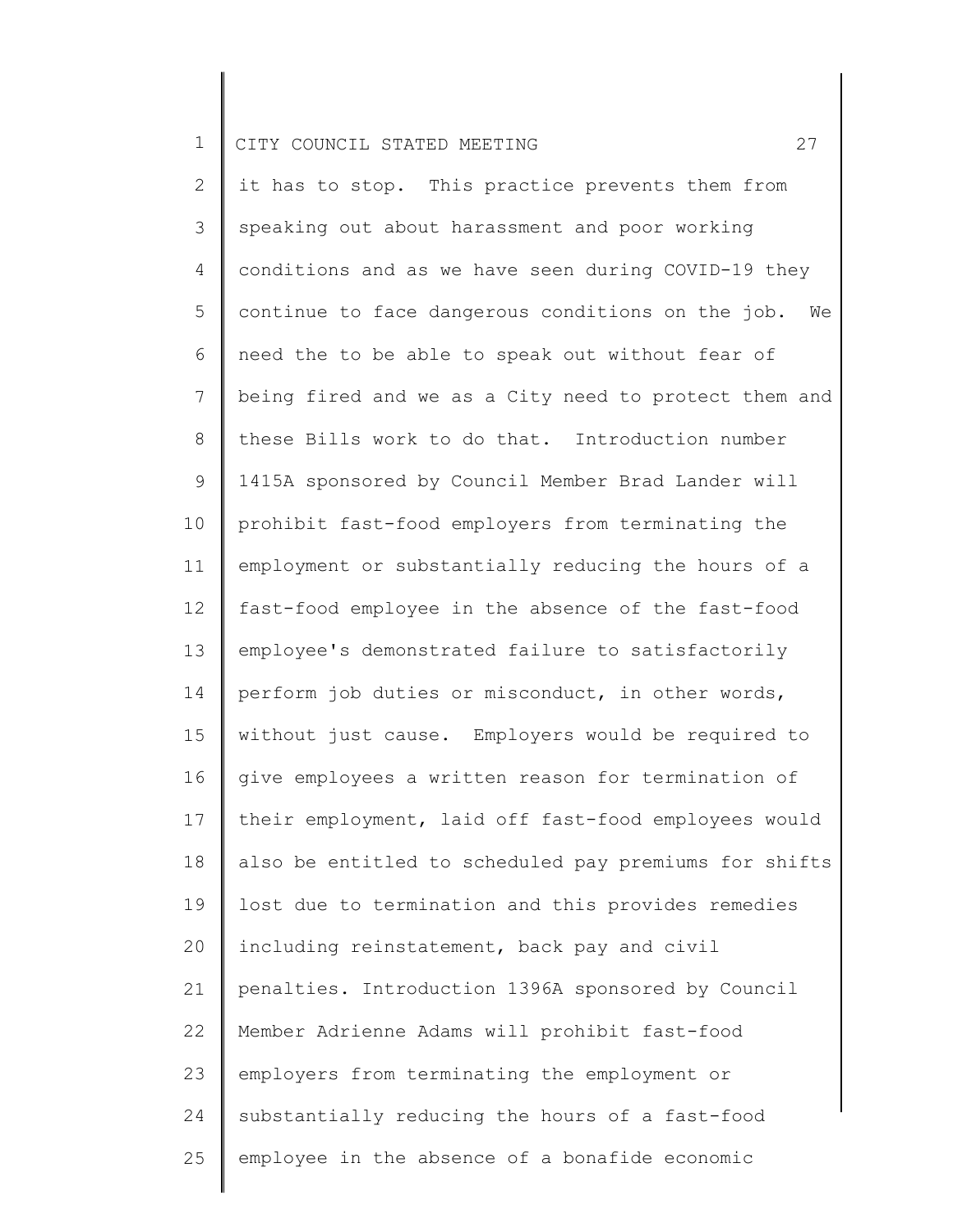2 3 4 5 6 7 8 9 10 11 12 13 14 15 16 17 18 19 20 21 22 23 24 25 reason. This includes full or partial closing of operations or technological or organizational changes to the business in response to the reduction and volume of production, sales or profit. Additionally, the employer would be required to discharge employees but inverse seniority, those hired last would be discharged first. Employees discharged for bonafide economic reasons within the prior year must first be offered available shifts before they are distributed to other employees or new hires. This Bill also provides for arbitration or disagreements between fast-food employers and fast-food employees. Both of these Bills would take effect 180 days after they become Law and I want to thank from my staff, Louis Cholden Brown for his work on these two Bills and I also want to mention that Louis Cholden Brown, one of my longest staffers who is just the best. He, found out I believe yesterday that he passed the Bar so congratulations to Louis, the New York City Bar could not admit anyone better than you, you are the best and I am so grateful for everything that you have done, so I want to congratulate you for your hard work. Louis has been going to Law School part-time while being a full-time employee of the New York City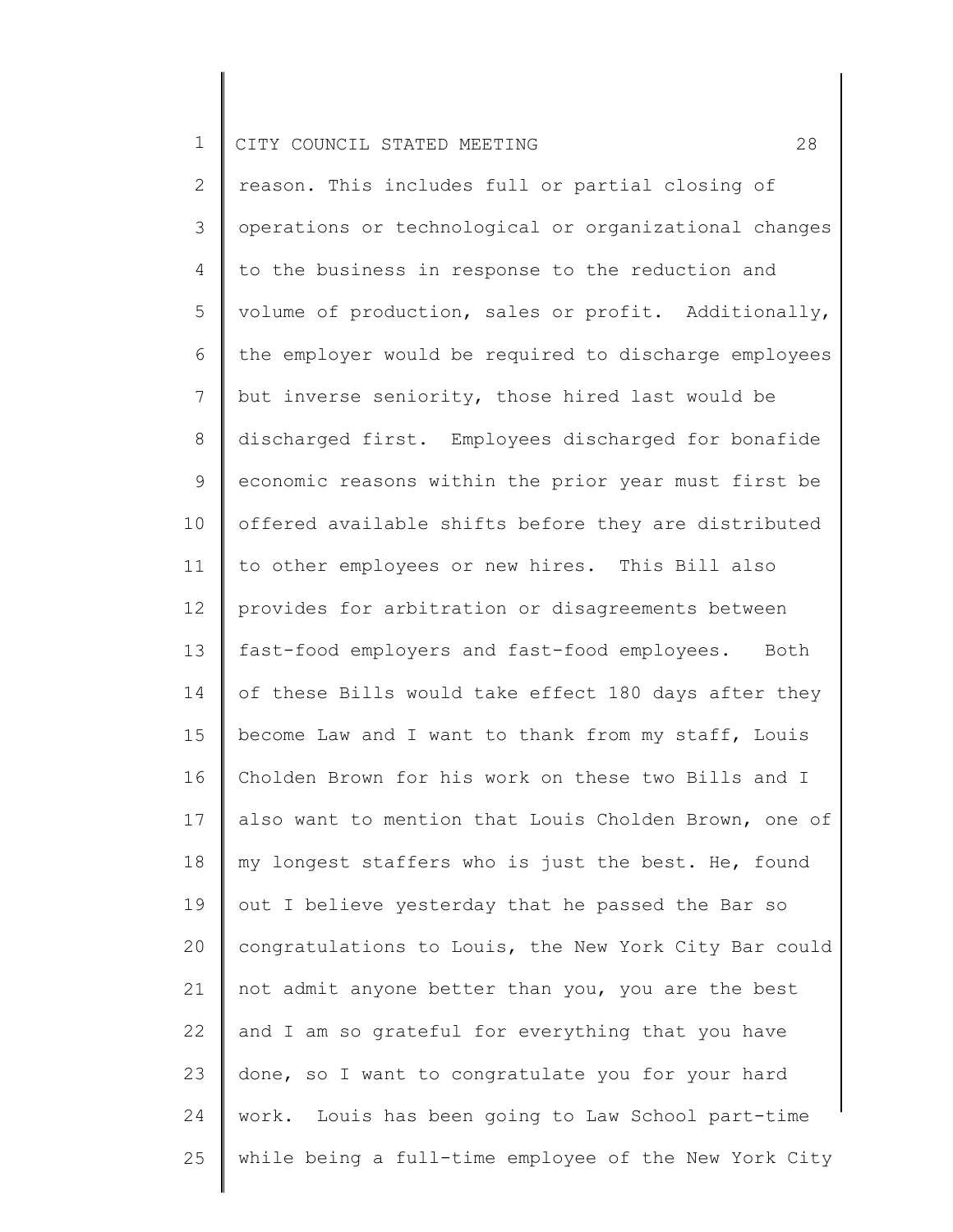|  |  | 1    CITY COUNCIL STATED MEETING |  |  |  |  |  |
|--|--|----------------------------------|--|--|--|--|--|
|--|--|----------------------------------|--|--|--|--|--|

2 3 4 5 Council, I believe for the past four years or five years and I am really, really proud of him so congratulations to Louis. That is our agenda uhm, Madam Majority Leader I will turn it back to you.

6 7 8 9 10 11 12 13 14 15 16 17 18 19 20 21 22 23 24 25 MAJORITY LEADER LAURIE CUMBO: Thank you so much and congratulations to Louis, we are so proud of you. You are an inspiration to all of us about what can be done. Thank you, Speaker Johnson, we will now move into discussion of General Orders. We will recognize Council Members who wish to speak only on the Bills that we are about the vote on right now. So, if you wish to speak, please use the raise hand function in Zoom at this time. Please wait before you begin your remarks for our Sergeant at Arms to announce that he has begun the countdown clock. The Sergeant at Arms will alert you when your time has expired. Mr. Parliamentarian, are there any Council Members who wish to speak at this time? LANCE POLIVY, PARLIAMENTARIAN: Yes, Madam Majority Leader, Council Members Salamanca, Adams, Lander and Maisel. MAJORITY LEADER LAURIE CUMBO: Alright, we will begin. SGT. BIONDO: Time begins.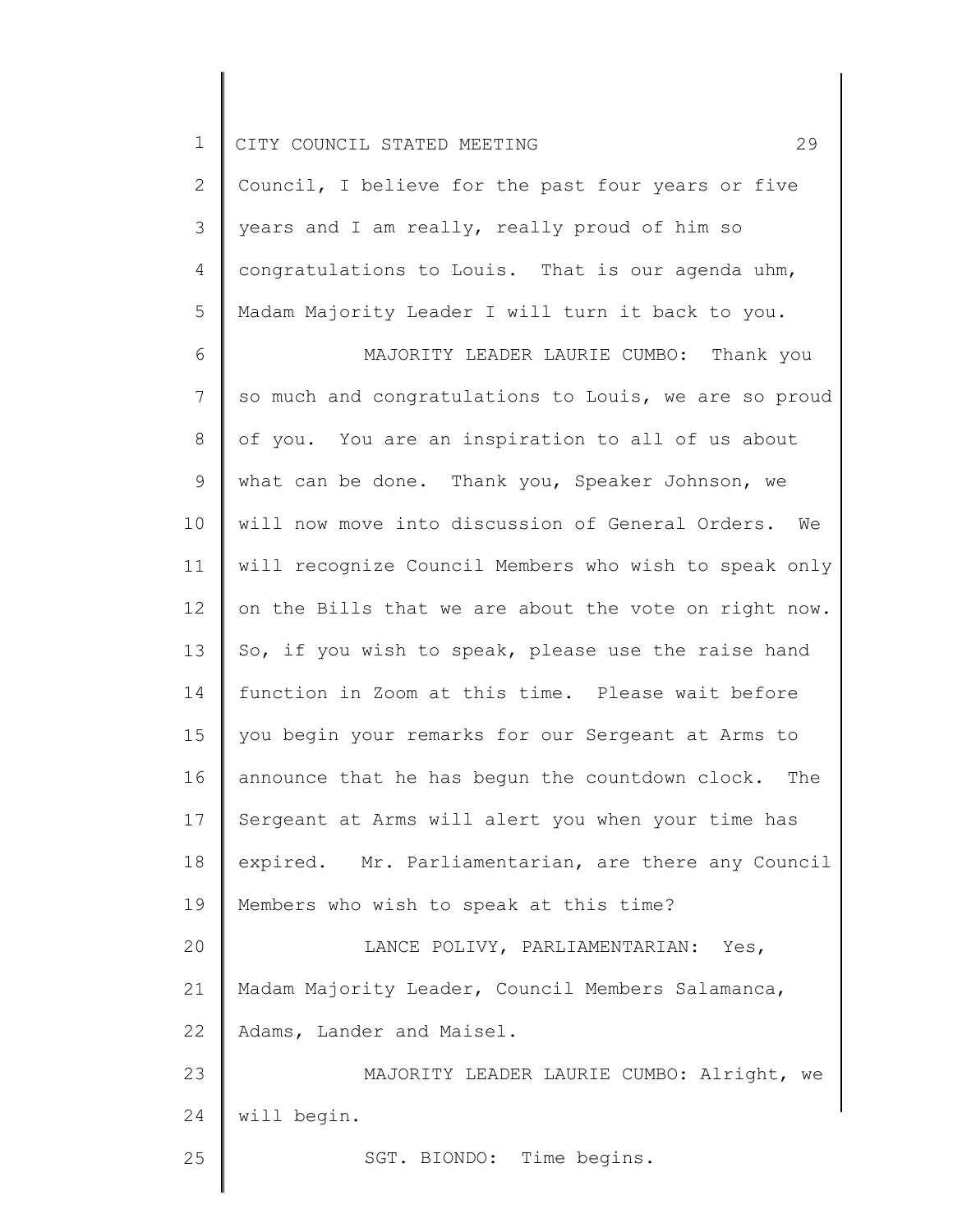4

2 3 MAJORITY LEADER LAURIE CUMBO: With Council Member Salamanca.

SGT. BIONDO: Time starts now.

5 6 7 8 9 10 11 12 13 14 15 16 17 18 19 20 21 22 23 24 25 RAFAEL SALAMANCA: Thank you all, Majority Leader Cumbo. Uhm, today we are voting on a Resolution 1445A sponsored by myself and Chair Moya which would authorize the expansion of franchises for telecommunication services. While the resolution is quite technical, what we are voting on is a commonsense measure that would benefit New Yorker's greatly with expanded broadband connectivity options. In a City of nearly 8.5 million people and as diverse as ours, there are only three, three providers who provide residential broadband connectivity. As a result of this, New Yorkers are at their mercy of these three pre-determined providers in our area to carry out these critical services, which significantly stifles consumer access, competition and not to mention revenue for the City and at a time when the digital divide in our community is exacerbated by COVID-19 has never been clearer, we must challenge the business-as-usual approach to our franchise agreements. By authorizing Do It to expand parameters of the broadband franchise agreement to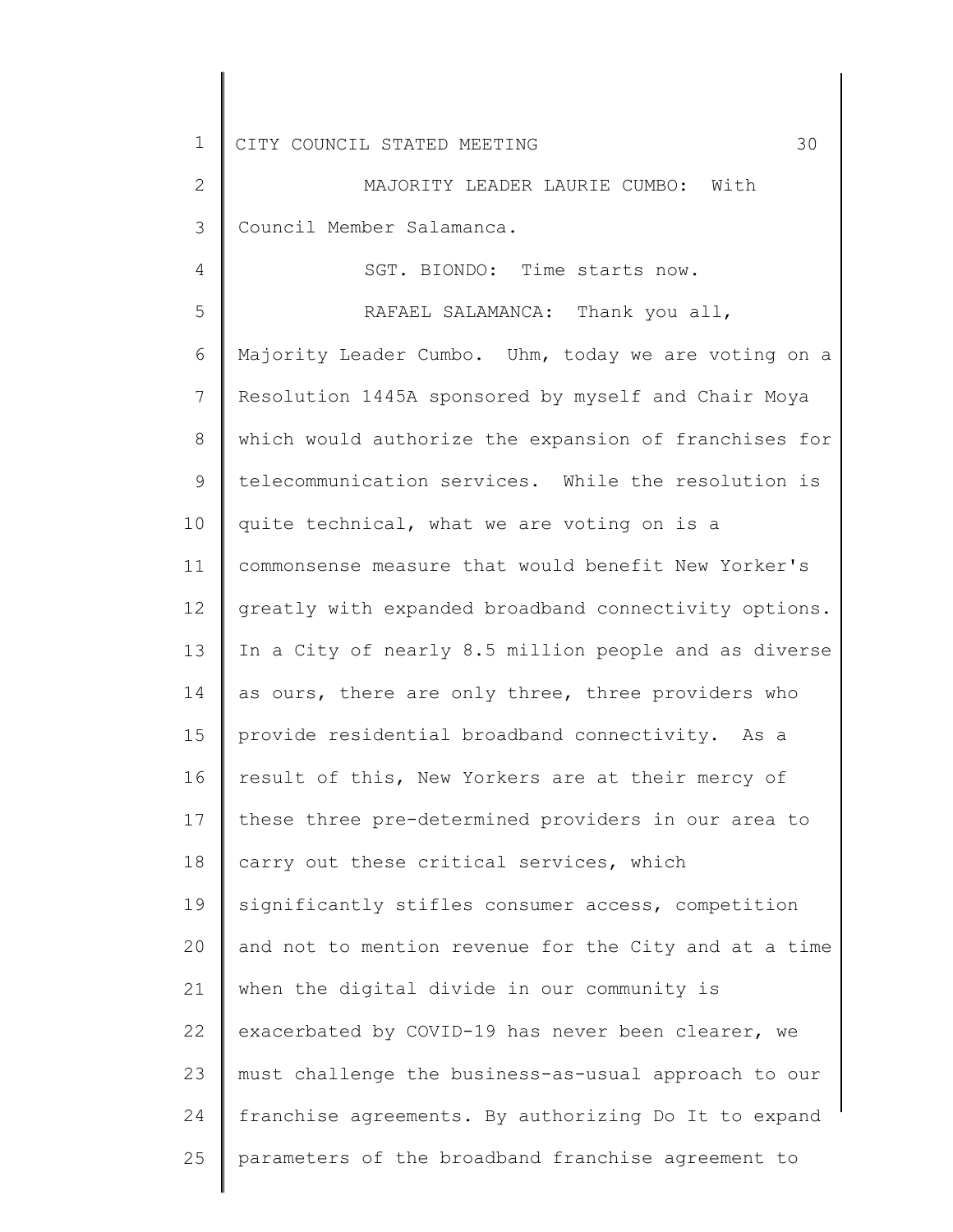2 3 4 5 6 7 8 9 10 11 12 13 14 15 16 17 18 19 20 21 22 23 24 25 companies not part of the cable franchise agreements we are laying the groundwork for a fairer, more affordable and more transparent era of telecommunications in New York City. With our actions today, New Yorkers who have long been frustrated by the strange hold of the major cable providers, myself included, we will have the option to secure the best available product at the best available price. Today's vote is a clear sign to providers that we are breaking the long-established monopolies. I want to thank; I want to thank you for allowing me to speak today and I urge my colleagues to vote yes on this important resolution. Thank you. MAJORITY LEADER LAURIE CUMBO: Thank you so much, Council Member Salamanca and I love the tree. I will now call on at this time Council Member Adams. SGT. BIONDO: Time starts now. ADRIENNE ADAMS: Thank you Madam Majority Leader. After more than a year of fast-food workers fighting to pass Intros 1415 and 1396 today, we will vote on these measures which would prohibit fast-food employers with 30 or more stores from terminating or cutting workers hours without just cause.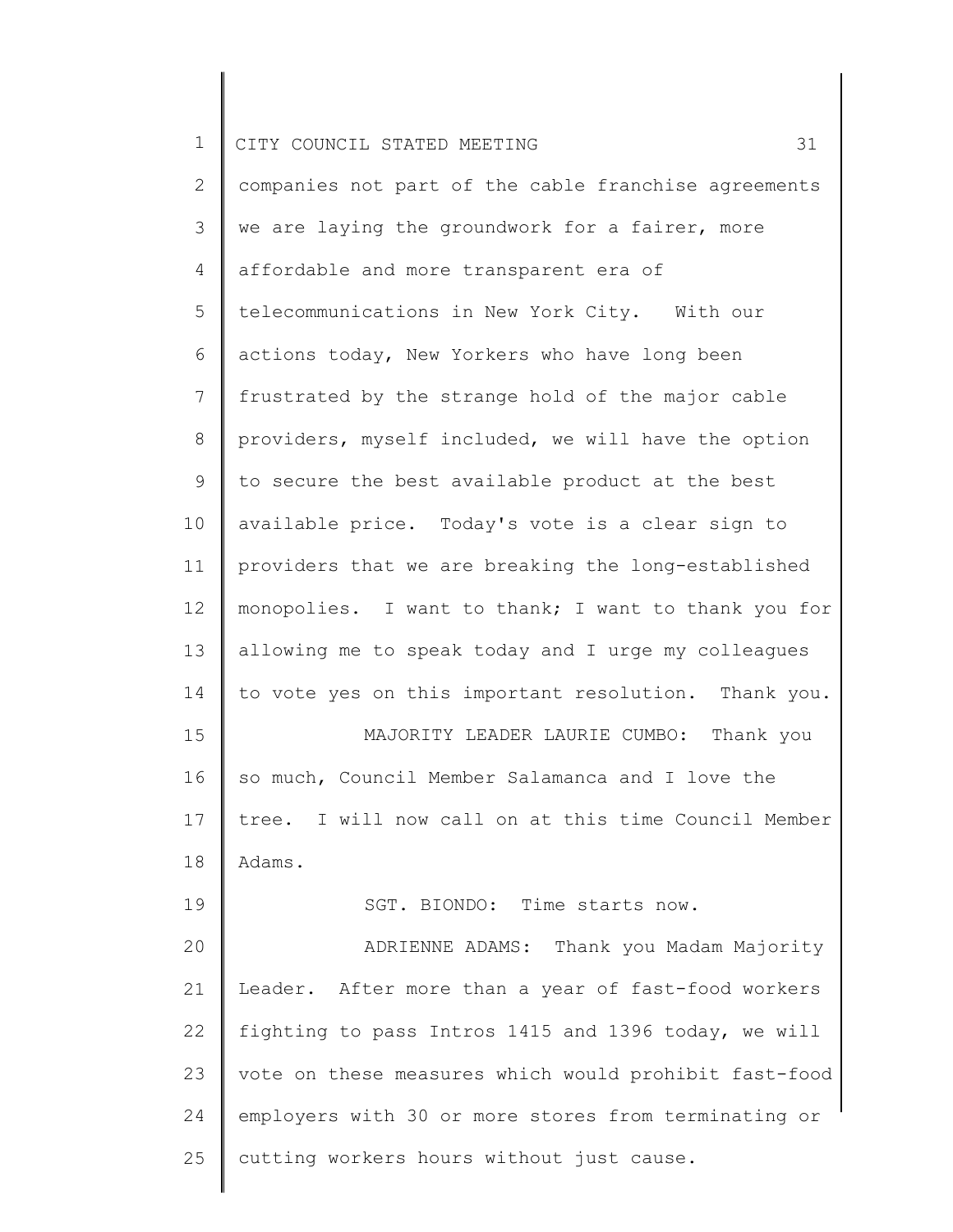2 3 4 5 6 7 8 9 10 11 12 13 14 15 16 17 18 19 20 21 22 23 24 25 Additionally, they would require fast-food employers who do to legitimate economic reasons need to layoff employees who do so in order of seniority. Before the pandemic fast-food workers preformed dangerous and physically demanding work but now as essential workers their jobs have become more dangerous putting their health and family's health at risk. In exchange, they are often faced with impossible choices, endure hostile working conditions, leave or be fired and face financial struggle without a job. Just because Legislation is about giving working families economic stability and security and most importantly this is about treating workers with respect and dignity. I thank my colleague Council Member Lander and we thank all of the advocates for their solidarity. Today, we will also vote on a preconsidered Bill that will co-name three thoroughfares in my District, in Queens District 28. I would like to publically thank Ashook Ramsaran (SP?), Kevin Livingston and all of the members of the Great 28 that fought to honor people and culture of our Community with Pandit-Ramal Way, Henry Clayton Street and Little Diana Avenue. Lastly, PS48 in my District in Jamaica will become a City Landmark. This effort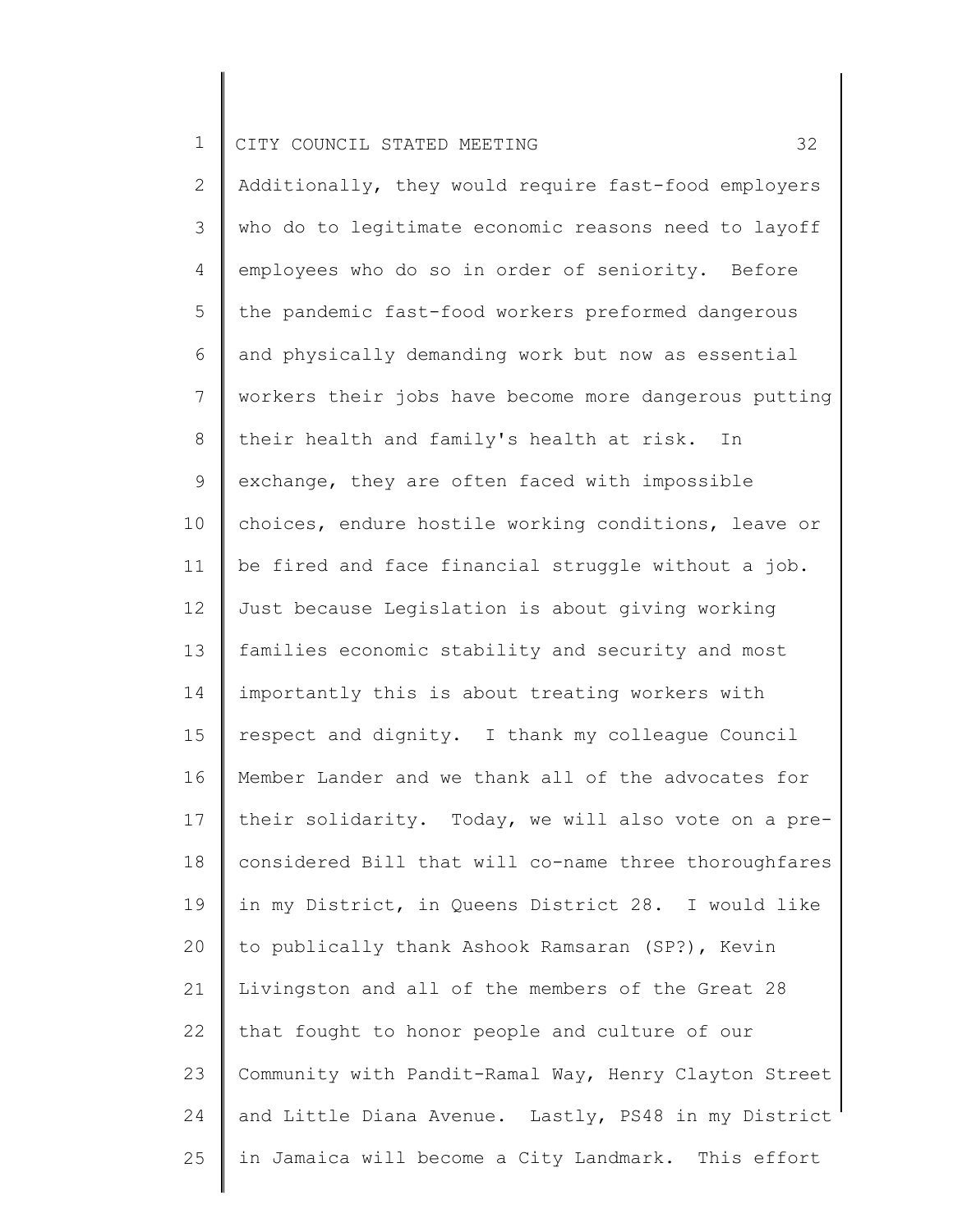| $\mathbf 1$    | 33<br>CITY COUNCIL STATED MEETING                     |
|----------------|-------------------------------------------------------|
| 2              | has been ongoing for over a decade. Thank you, Jeff   |
| 3              | Gottlieb, the historian of Queens, the scholars and   |
| 4              | Community are so proud of this Landmark designation   |
| 5              | and I have asked all of my colleagues to support      |
| 6              | these Bills. Thank you, Madam Majority Leader.        |
| $7\phantom{.}$ | MAJORITY LEADER LAURIE CUMBO:                         |
| $8\,$          | Congratulations. We will now hear from Council        |
| $\mathsf 9$    | Member Lander followed by Council Member Maisel.      |
| 10             | SGT. BIONDO: Time starts now.                         |
| 11             | BRAD LANDER: Thank you, Madam Majority                |
| 12             | Leader and so it is so good to follow my partner on   |
| 13             | these Bills. Uhm, Council Member Adrienne Adams has   |
| 14             | been a real champion for these workers. As she        |
| 15             | said, fast-food workers have been on the front lines  |
| 16             | of this pandemic, serving their neighbors, working in |
| 17             | tight quarters, taking on new responsibilities for    |
| 18             | sanitizing and yet in many cases, uhm fearful to      |
| 19             | speak up about health and safety issues out of fear   |
| 20             | of losing their jobs. I am so proud the City Council  |
| 21             | is giving these essential but long disrespected       |
| 22             | workers some job stability today. We should all be    |
| 23             | able to agree that no one should be fired on a whim,  |
| 24             | but for years in the fast-food industry that's been   |
| 25             | the norm. A survey found that more than 65% of fast-  |

║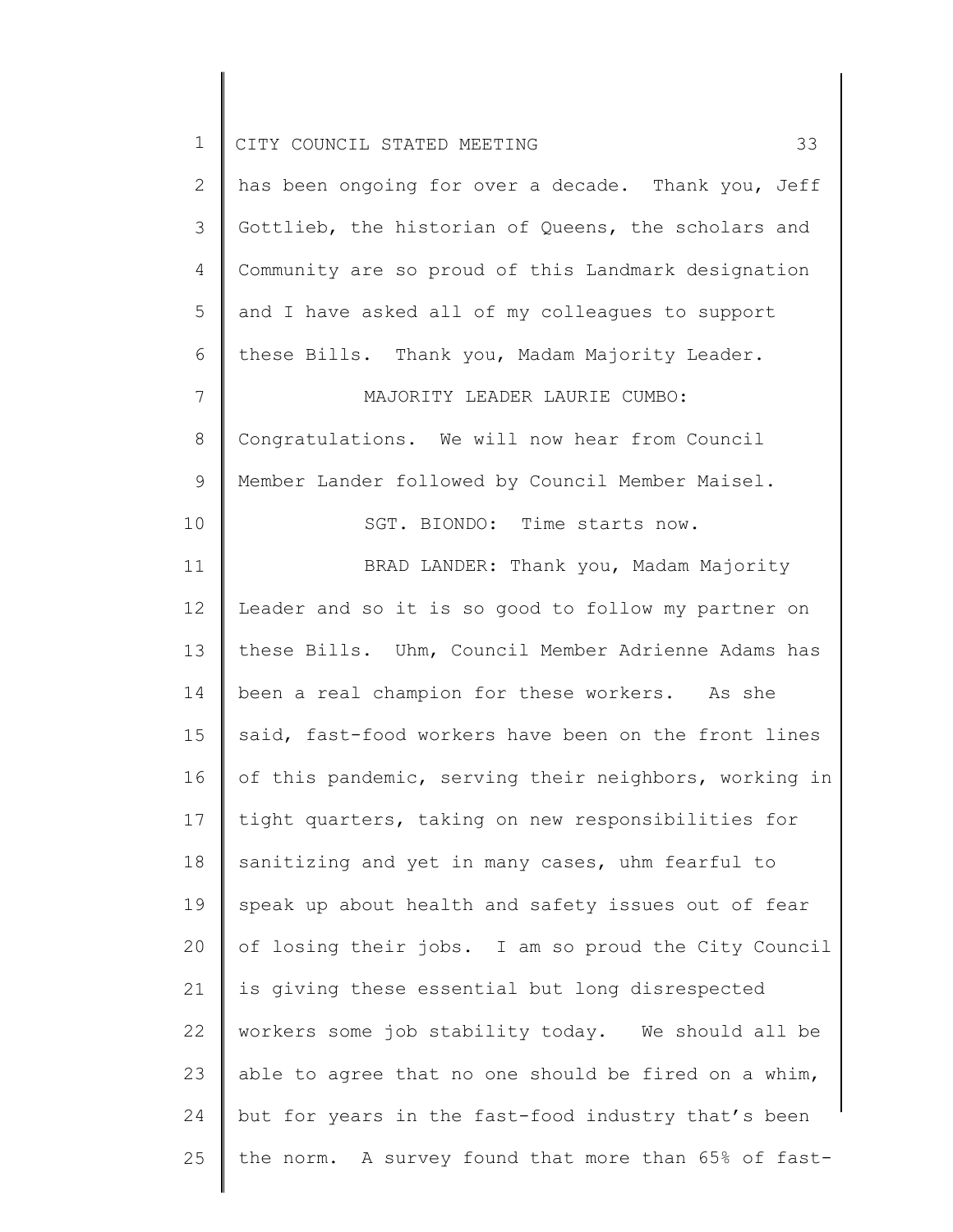2 3 4 5 6 7 8 9 10 11 12 13 14 15 16 17 18 19 20 21 22 23 24 25 food workers, most of them are women of color have had hours reduced or been let go without receiving any notice or reason. Intros 1415 and 1396 will end that by requiring that they receive just cause and notice before there could be any loss of hours or termination. A couple of quick points I just want to clarify, this only covers fast-food restaurants, not other neighborhood small businesses. It doesn't go in to affect for six months and we will be in a different place six months from now. Companies can still fire employees for misconduct or failure to perform work duties, they just have to give notice and have clear policies and the opportunity just like any employee expects, and there can still be layoffs for economic reasons, they just need to be in order of seniority. Uhm, I guess it is not a surprise that industry lobbyists are pushing back but it is worth noting that the eight largest publically owned fastfood companies have increased their value by \$42.4 billion since December 2019. They can afford to treat their workers with some dignity. I will say some, my thank you when I vote, but I think the most important ones really here belong to the workers, they have been organizing through the 515 for a fair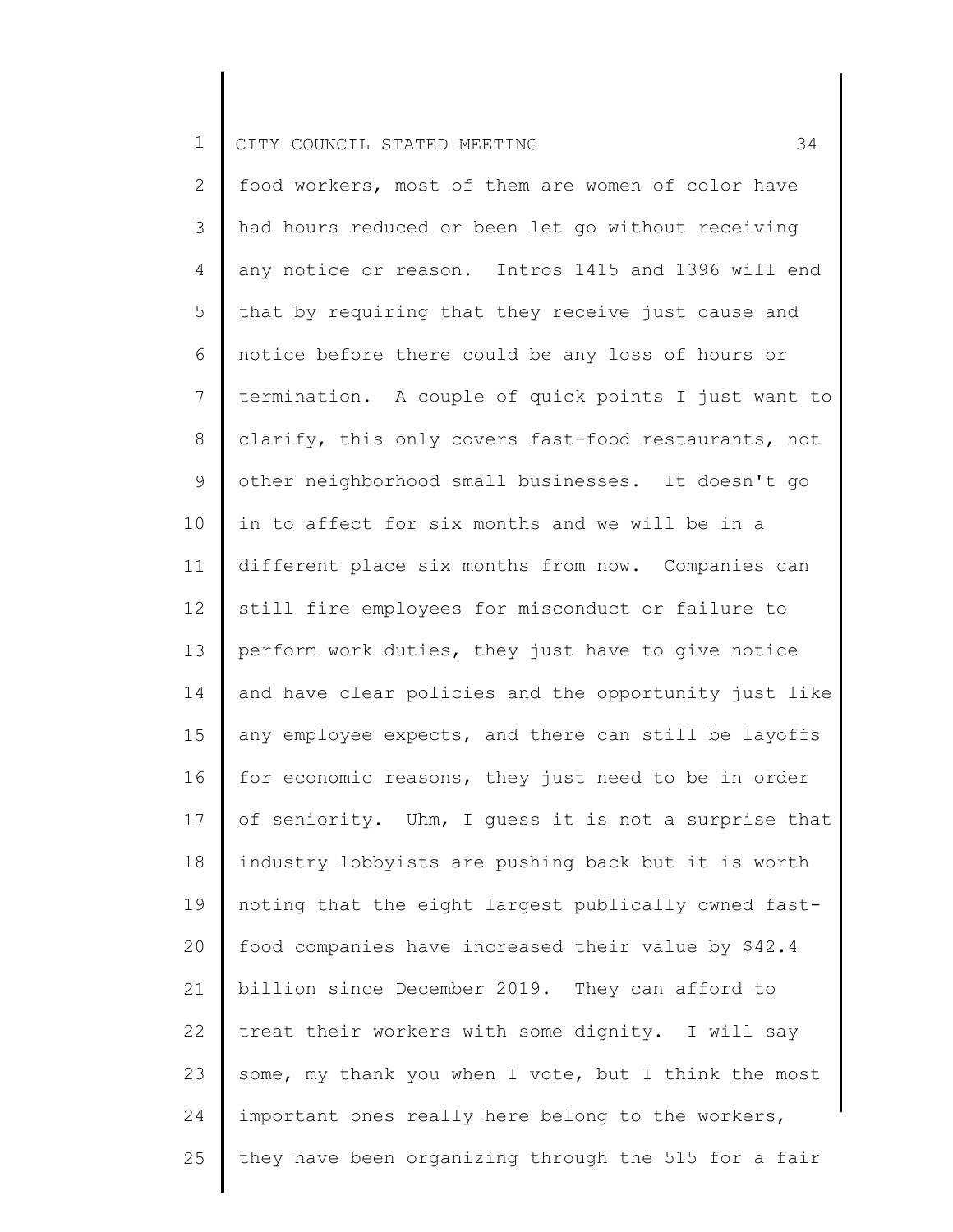| $\mathbf 1$     | 35<br>CITY COUNCIL STATED MEETING                     |
|-----------------|-------------------------------------------------------|
| 2               | work week for this Bill when we were cheering our     |
| 3               | stoops all spring, it was in part them we were        |
| 4               | cheering for and today we are backing that up with    |
| 5               | dignity, fairness and job stability.                  |
| 6               | SGT. BIONDO: Time expired.                            |
| $7\phantom{.0}$ | MAJORITY LEADER LAURIE CUMBO: Thank you               |
| 8               | and congratulations.                                  |
| 9               | BRAD LANDER: Thank you.                               |
| 10              | MAJORITY LEADER LAURIE CUMBO: At this                 |
| 11              | time, we will call on Council Member Maisel.          |
| 12              | SGT. BIONDO: Time starts now.                         |
| 13              | ALAN MAISEL: Uhm, good afternoon                      |
| 14              | everyone. Uhm, first let me congratulate my           |
| 15              | colleagues who are going on to greener pastures, it   |
| 16              | was a pleasure serving with you. I am happy to have   |
| 17              | this opportunity to extol the virtues of my uhm       |
| 18              | previous, the Councilmen of my pre of my District,    |
| 19              | the 46th Council District, Lew Fidler, we are         |
| 20              | honoring him today by co-naming a street in           |
| 21              | Sheepshead Bay. Lewis Fidler was more than a Council  |
| 22              | Member he was my friend for over 40 years. He set the |
| 23              | example of how an elected official can serve a        |
| 24              | community selfishly with honor and dignity. Lew was   |
| 25              | taken from us in a very untimely way. Uhm, it is      |
|                 |                                                       |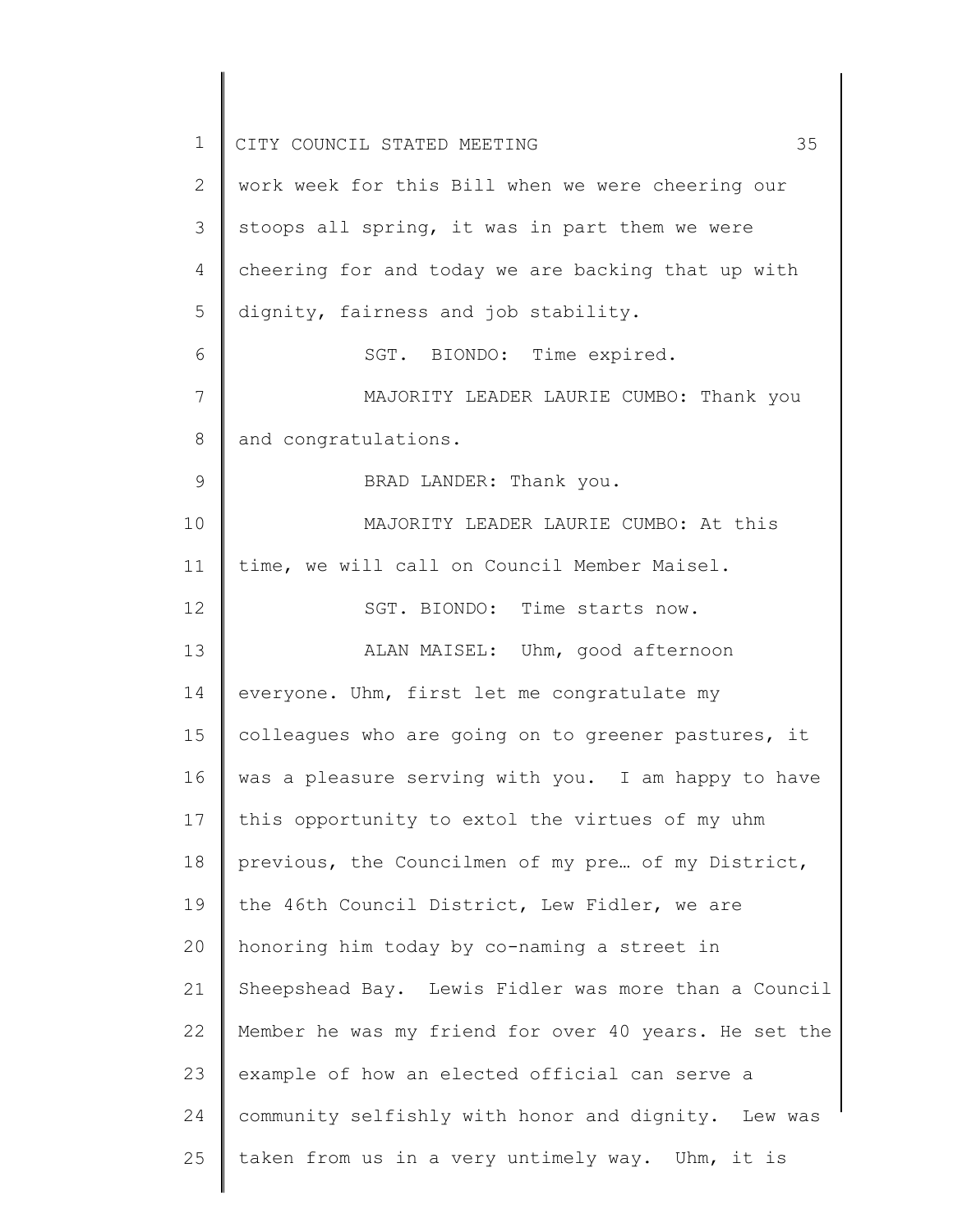| 1  | 36<br>CITY COUNCIL STATED MEETING                     |
|----|-------------------------------------------------------|
| 2  | very, very appropriate and meaningful that we will    |
| 3  | now and forever enshrine Lew's name on Lew Fidler Way |
| 4  | in Sheepshead Bay. So, I am just very proud and very  |
| 5  | honored to be able to introduce this Legislation.     |
| 6  | Thank you.                                            |
| 7  | MAJORITY LEADER LAURIE CUMBO: Thank you               |
| 8  | so much Council Member Maisel and congratulations to  |
| 9  | you in memory of Lew Fidler. Are there any other      |
| 10 | members who wish to speak at this time, Mr.           |
| 11 | Parliamentarian?                                      |
| 12 | LANCE POLIVY, PARLIAMENTARIAN: Yes,                   |
| 13 | Madam Majority Leader. Council Members Gibson and     |
| 14 | Kallos.                                               |
| 15 | MAJORITY LEADER LAURIE CUMBO: Council                 |
| 16 | Member Gibson, you may begin.                         |
| 17 | SGT. BIONDO: Time starts now.                         |
| 18 | VANESSA GIBSON: Thank you Madam Majority              |
| 19 | Leader, good afternoon Speaker and all of my          |
| 20 | colleagues. Happy holidays and seasons greetings to   |
| 21 | all of you. I want to quickly speak on behalf of my   |
| 22 | community with respect to several street co-namings   |
| 23 | that are on today's agenda. Reverend Wendell T.       |
| 24 | Foster Way in recognition of being the first African- |
| 25 | American from the Bronx to hold political office with |
|    |                                                       |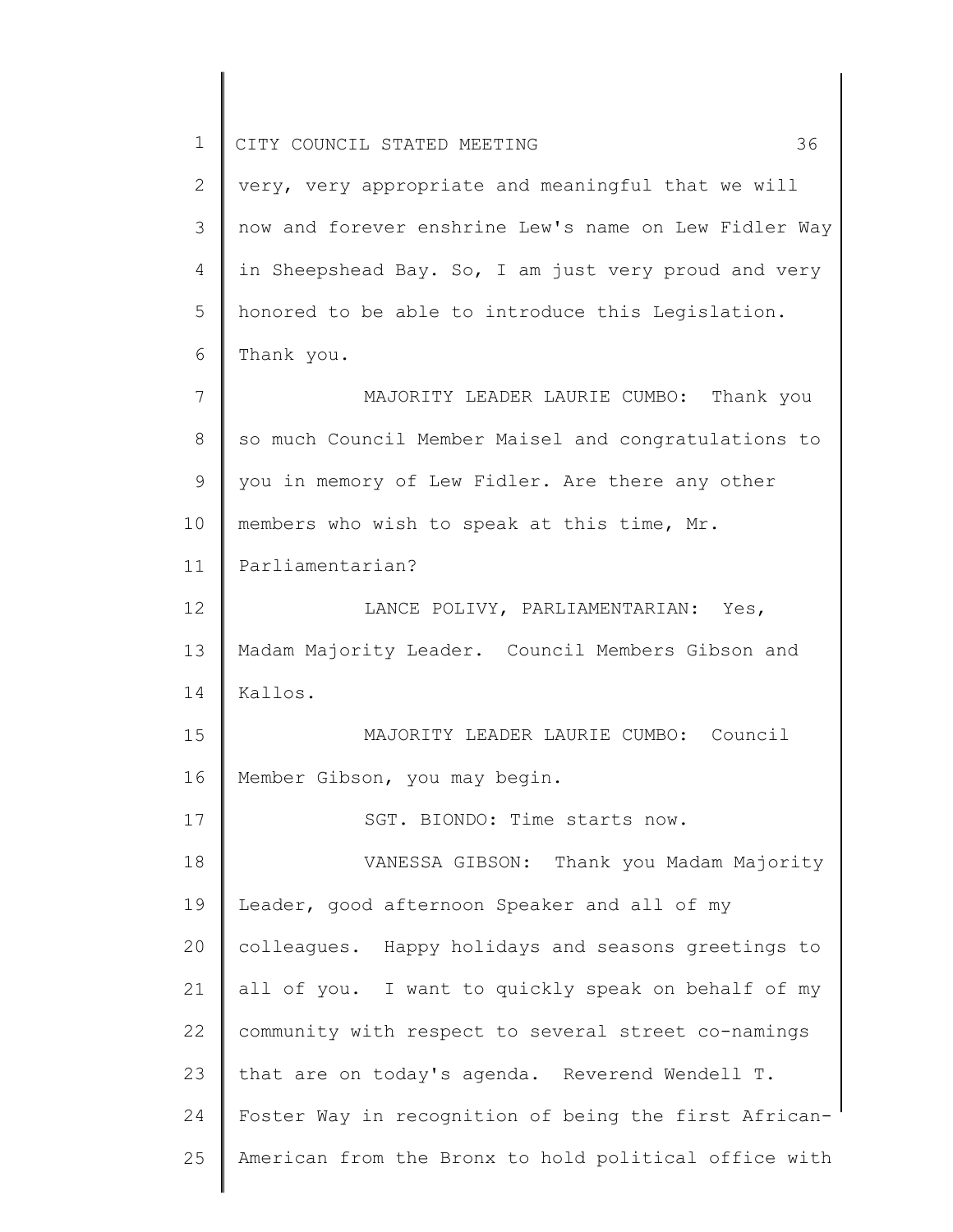2 3 4 5 6 7 8 9 10 11 12 13 14 15 16 17 18 19 20 21 22 23 24 25 his successful election to this body in 1978. He would serve for 24 years, was a long-term Pastor for 40 years of the Christ Church in the Bronx. I am honored to carry on his legacy in the City Council, following in his footsteps of compassion and leadership. Bishop Cesar Gooding Road in recognition of his service in the US Army. He later on, in 1969 joined his wife to create the Miracle Revival Church in Harlem which later relocated to McCoombs Road in my District in the Bronx. He was a spiritual leader and advisor and role model to so many in the Bronx and beyond. Niema Bello (SP?) Way in recognition of a tireless advocate and community leader and personal friend of mine, DC37 member. She served for 22-years at the state's HCR. She was involved in local community board 4, the 44th Precinct Council, My Tenant Block and Neighborhood Council and Casa Bronx. She was an advocate for safe and affordable housing and was also the President of her Tenant's Association. Uhm, Brandon Ellison Hendrix Boulevard is name in recognition of a 17-year-old basketball star who was on the path for a full college scholarship. He recently graduated from the Metropolitan Soundview High School in the Bronx.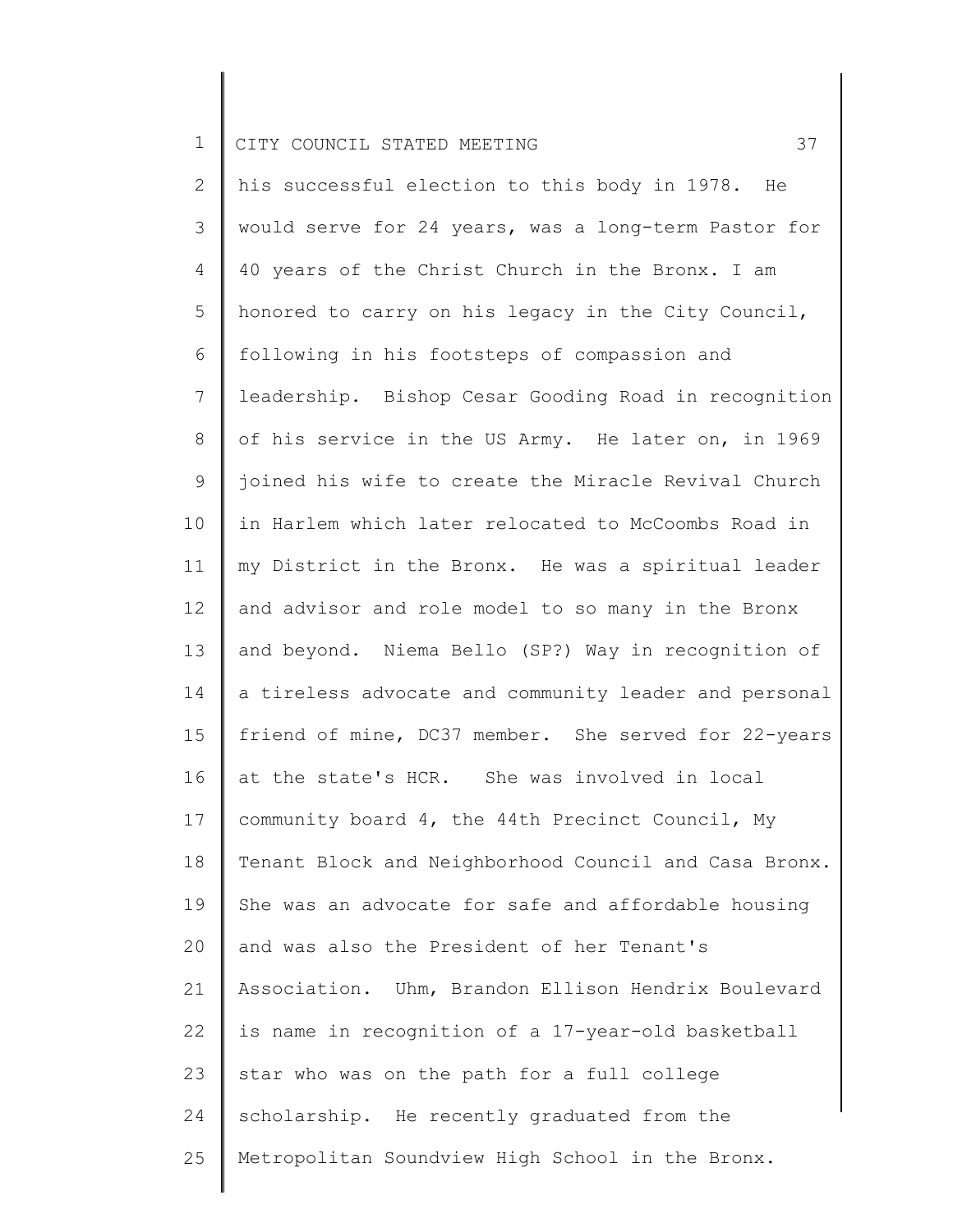| $\mathbf 1$  | 38<br>CITY COUNCIL STATED MEETING                     |
|--------------|-------------------------------------------------------|
| $\mathbf{2}$ | Brandon was called B Diddy. He was the star athlete   |
| 3            | on his basketball team and he was known and loved by  |
| 4            | his family, his friends, his coaches, his community   |
| 5            | in the Bronx and beyond and unfortunately on June     |
| 6            | 29th, he was at a barbeque with his friend and he was |
| 7            | fatally shot uhm and I am so honored to know his mom, |
| 8            | Eve Hendrix and to work with her family in            |
| 9            | recognizing the block that he grew up on.             |
| 10           | SGT. BIONDO: Time expired.                            |
| 11           | VANESSA GIBSON: In honor of Brandon, B                |
| $12 \,$      | Diddy uhm and Ellison Hendrix and I ask all of my     |
| 13           | colleagues to vote yes on today's item agenda related |
| 14           | to street co-namings. Thank you so much Madam         |
| 15           | Majority Leader.                                      |
| 16           | MAJORITY LEADER LAURIE CUMBO:<br>Thank you            |
| 17           | so much Council Member Gibson and I know how much     |
| 18           | these street co-namings mean to our community and I   |
| 19           | applaud you. Uhm, we will now uhm turn it over to     |
| 20           | Council Member Kallos.                                |
| 21           | SGT. BIONDO: Time starts now.                         |
| 22           | BEN KALLOS: Uhm, I am here to speak on                |
| 23           | Resolution 1445. This pandemic has had such a         |
| 24           | disproportionate effect on low-income communities of  |
| 25           | color. All of us have the privilege to be remote and  |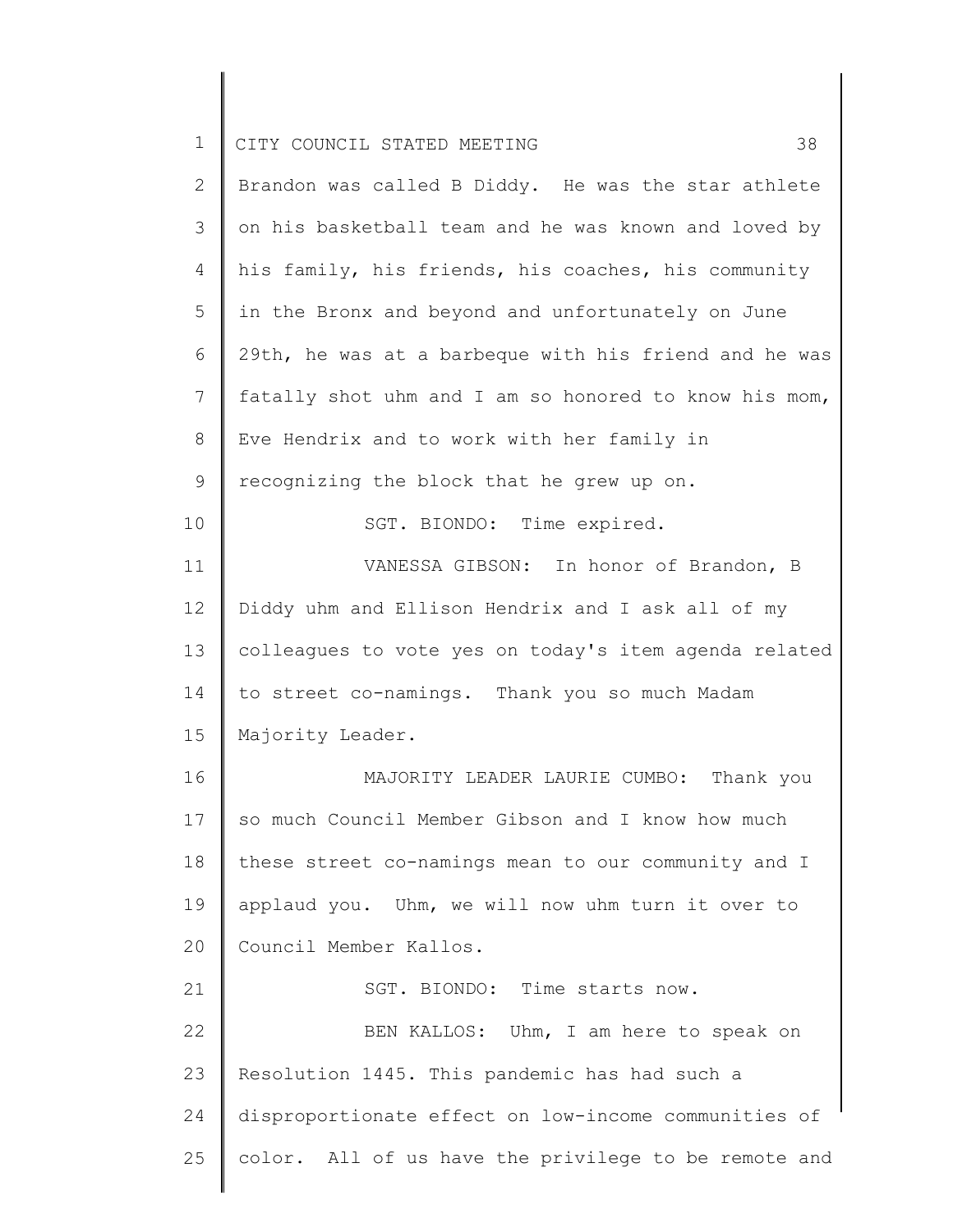|  |  | 1   CITY COUNCIL STATED MEETING |  |  |  |  |  |
|--|--|---------------------------------|--|--|--|--|--|
|--|--|---------------------------------|--|--|--|--|--|

2 3 4 5 6 7 8 9 10 11 12 13 14 15 16 17 18 19 20 21 22 23 24 25 zoom in to our **INAUDIBLE** and to this stated session but for one in five households in New York City that is just note the case. Uhm, as we grant these franchise agreements, we have an opportunity to bring equity uh and to do more and I do want to thank the Land Use Chair and Zoning Chairs, Salamanca and Moya. Uhm, the virgin of the Legislation that we are now passing, the aversion includes protection for labor to pay people what they should, at least with transparency so we can at least enforce that. It also includes a new Enola provision to provide lowcost affordable high-speed broadband internet access in residential and commercial areas and last but not least, it does provide mandates for net neutrality which we were previously missing. The only thing I can say is that I am beginning to lose confidence in the ability of the private sector to deliver on the promise of universal broadband given how much of a discriminatory impact we have seen and how the services have been provided. I think we are losing an opportunity for having municipal broadband. I am guaranteeing internet for all. That being said, I really appreciate that they were able to include and add the affordable internet and the net neutrality so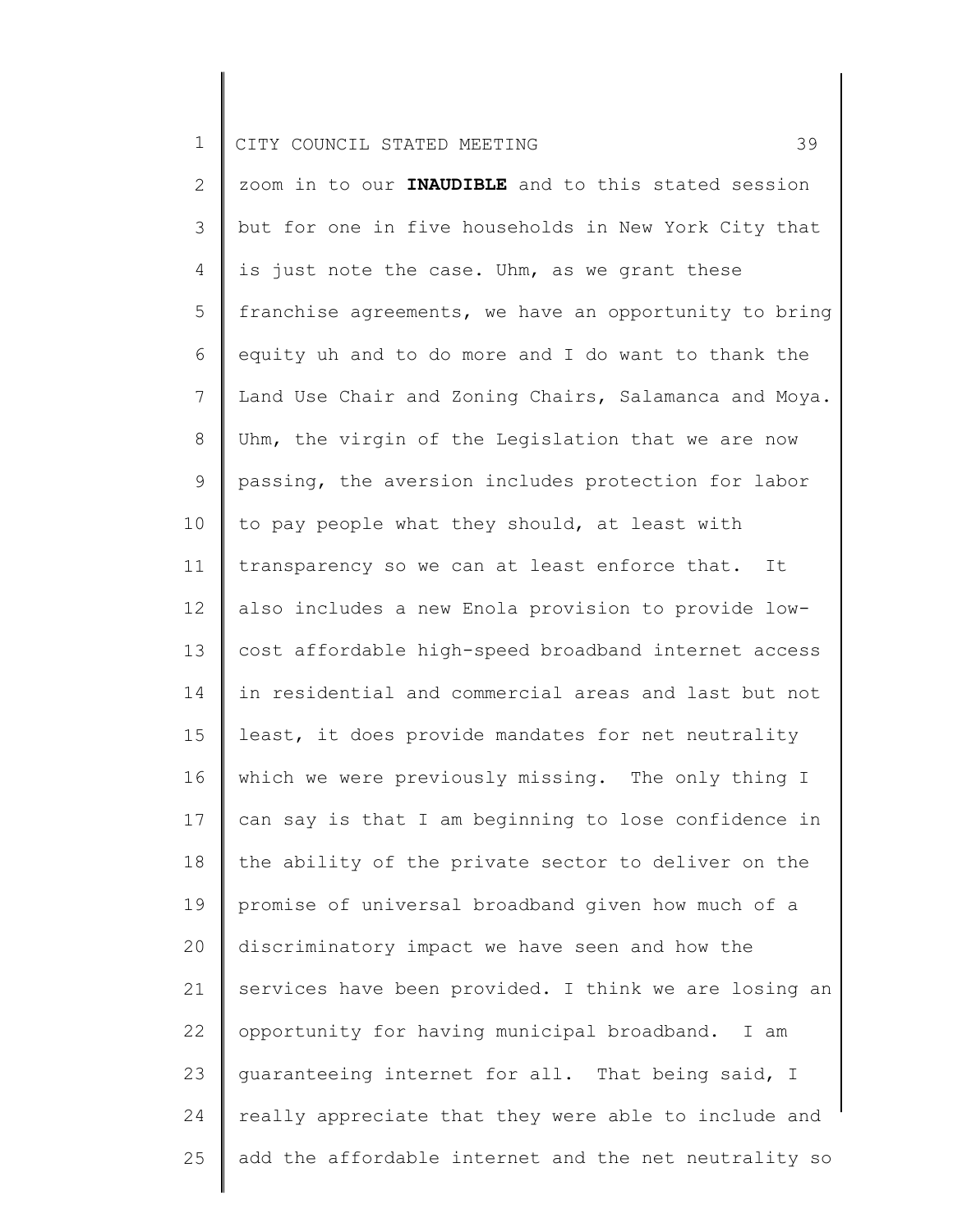| 1  | CITY COUNCIL STATED MEETING<br>40                     |
|----|-------------------------------------------------------|
| 2  | I will be voting in favor but I hope that we can as a |
| 3  | body can fight for and win municipal broadband.       |
| 4  | MAJORITY LEADER LAURIE CUMBO: Thank you               |
| 5  | so much Council Member Kallos and thank you for your  |
| 6  | advocacy. I would like ask the Parliamentarian, are   |
| 7  | there any additional members that wish to speak?      |
| 8  | LANCE POLIVY, PARLIAMENTARIAN: Yes,                   |
| 9  | Madam Majority Leader, Council Members Barron, Holden |
| 10 | and Menchaca.                                         |
| 11 | MAJORITY LEADER LAURIE CUMBO: Council                 |
| 12 | Member Barron you may begin.                          |
| 13 | SGT. BIONDO: Time starts now.                         |
| 14 | INEZ BARRON: Uhm, thank you very much.                |
| 15 | I just want to add my congratulations also to the     |
| 16 | street co-naming on behalf of Wendell Foster, who was |
| 17 | a great person, very bold and very much outspoken     |
| 18 | activist in his community and also recognize that my  |
| 19 | former counsel to INAUDIBLE Paul Sinegal is no longer |
| 20 | with us. He has left, he has gone into the private    |
| 21 | sector and has a very, a very important position with |
| 22 | the Botanical Gardens I believe in the Bronx, we wish |
| 23 | him well. In terms of co-namings I also want to       |
| 24 | acknowledge that there is a co-naming for Akai Gurley |
| 25 | in this package. Akai Gurley was a resident of the    |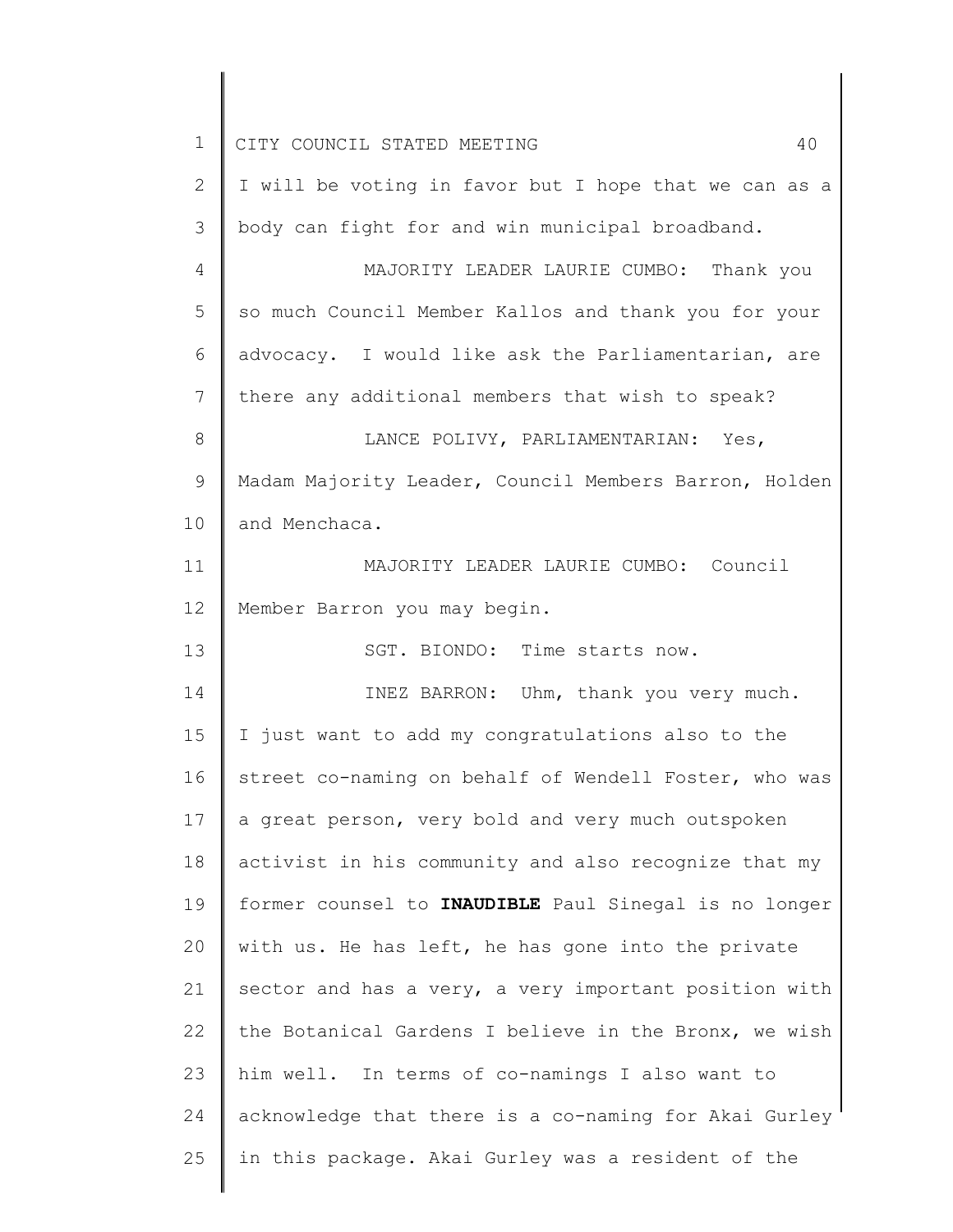2 3 4 5 6 7 8 9 10 11 12 13 14 15 16 17 18 19 20 21 22 23 24 Pink Houses located in my community. He is 28 years old and in 2014 he entered a stairway of Pink Houses and was shot by Police Officer Peter Liang. Akai Gurley was unarmed. He was not committing any crime. He was not engaged in any negative behavior. Police Office Liang violated policy by having his gun out, by having his finger on the trigger and by pulling that trigger killing Akai Gurley. We also want to make sure that we recognize that this was in many people's opinion a great miscarriage of justice because even though he was indicted and convicted and found guilty, he was only sentenced to 500 hours of community service, home detention under the, under the recommendation of District Attorney Ken Thompson. Many people were outraged and felt it was a great discourage, miscarriage of justice and similar to Timothy Stansbury, Jr. who was shot in 2004by an officer in the har… in the stairway of a NYCHA building. SGT. BIONDO: Time's up. INEZ BARRON: So, we want to acknowledge the loss that we have suffered and send or condolences to his family still and to all of my

25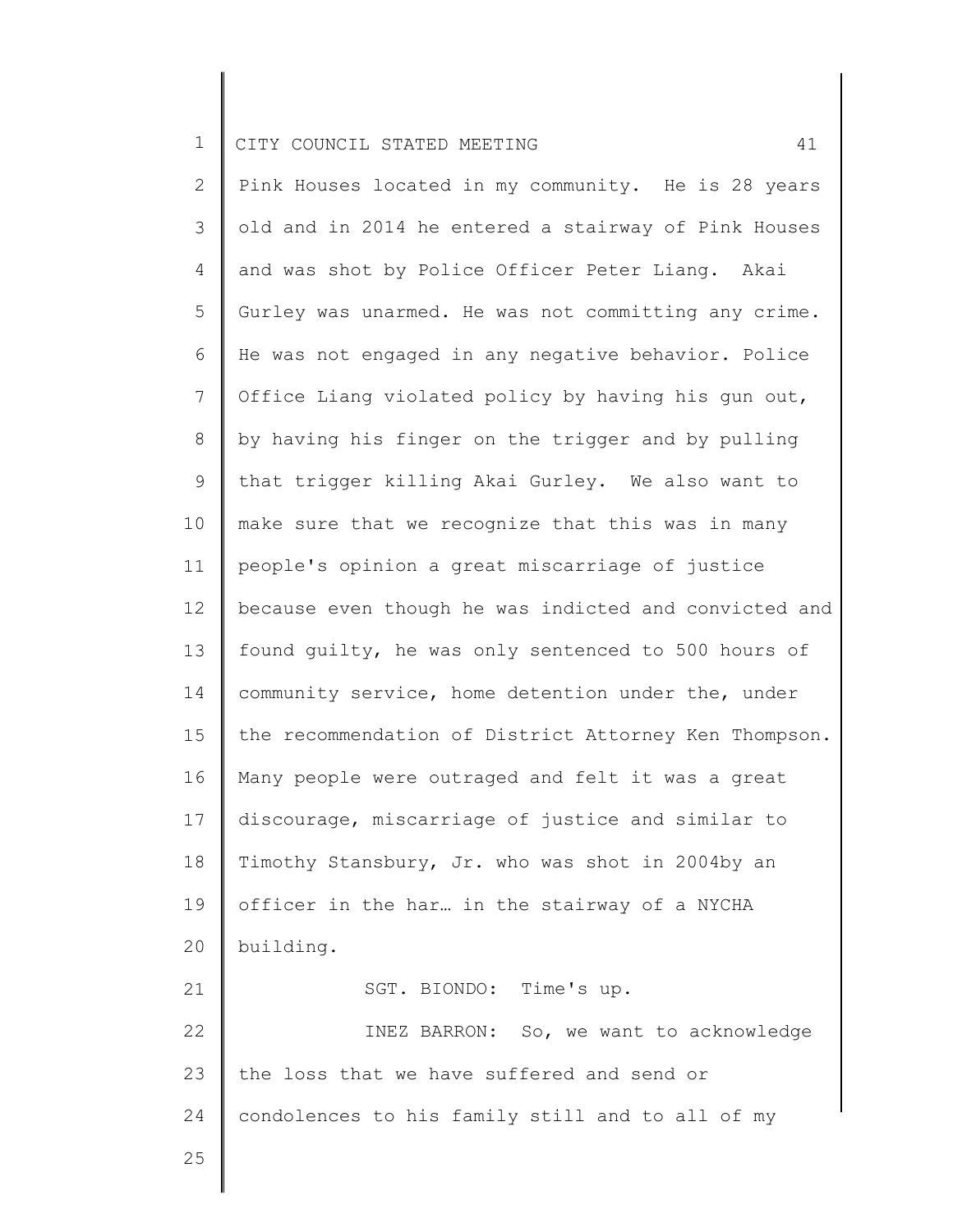| 1  | 42<br>CITY COUNCIL STATED MEETING                     |
|----|-------------------------------------------------------|
| 2  | colleagues who are leaving, we wish you well, and     |
| 3  | much success in your new endeavors. Thank you.        |
| 4  | MAJORITY LEADER LAURIE CUMBO: Thank you               |
| 5  | so much Council Member Barron and thank you for       |
| 6  | keeping the memory and the history of those that we   |
| 7  | have been tragically removed from our communities.    |
| 8  | Thank you.                                            |
| 9  | INEZ BARRON: Thank you.                               |
| 10 | MAJORITY LEADER LAURIE CUMBO: We will                 |
| 11 | now call on Council Member Holden followed by Council |
| 12 | Member Menchaca.                                      |
| 13 | SGT. BIONDO: Time starts now.                         |
| 14 | ROBERT HOLDEN: Thank you Madam Majority               |
| 15 | Leader, uhm regarding the Street Co-Naming Bill that  |
| 16 | we are voting on today, I just want to say what a     |
| 17 | pleasure it is to honor my friend and mentor Thomas   |
| 18 | Ognibene with street co-naming. I know that I am      |
| 19 | joined with, uhm, in this honor with my good friend   |
| 20 | Councilman Eric Ulrich. Uhm, he will probably say     |
| 21 | something later, too. Tom was elected to the New      |
| 22 | York City Council in November 1991. The election of   |
| 23 | the newly created Council, the 30th Council District  |
| 24 | and then re-elected in '93 and '97 serving full 10    |
| 25 | years allowed by term limits. In '95, Tom Ognibene    |
|    |                                                       |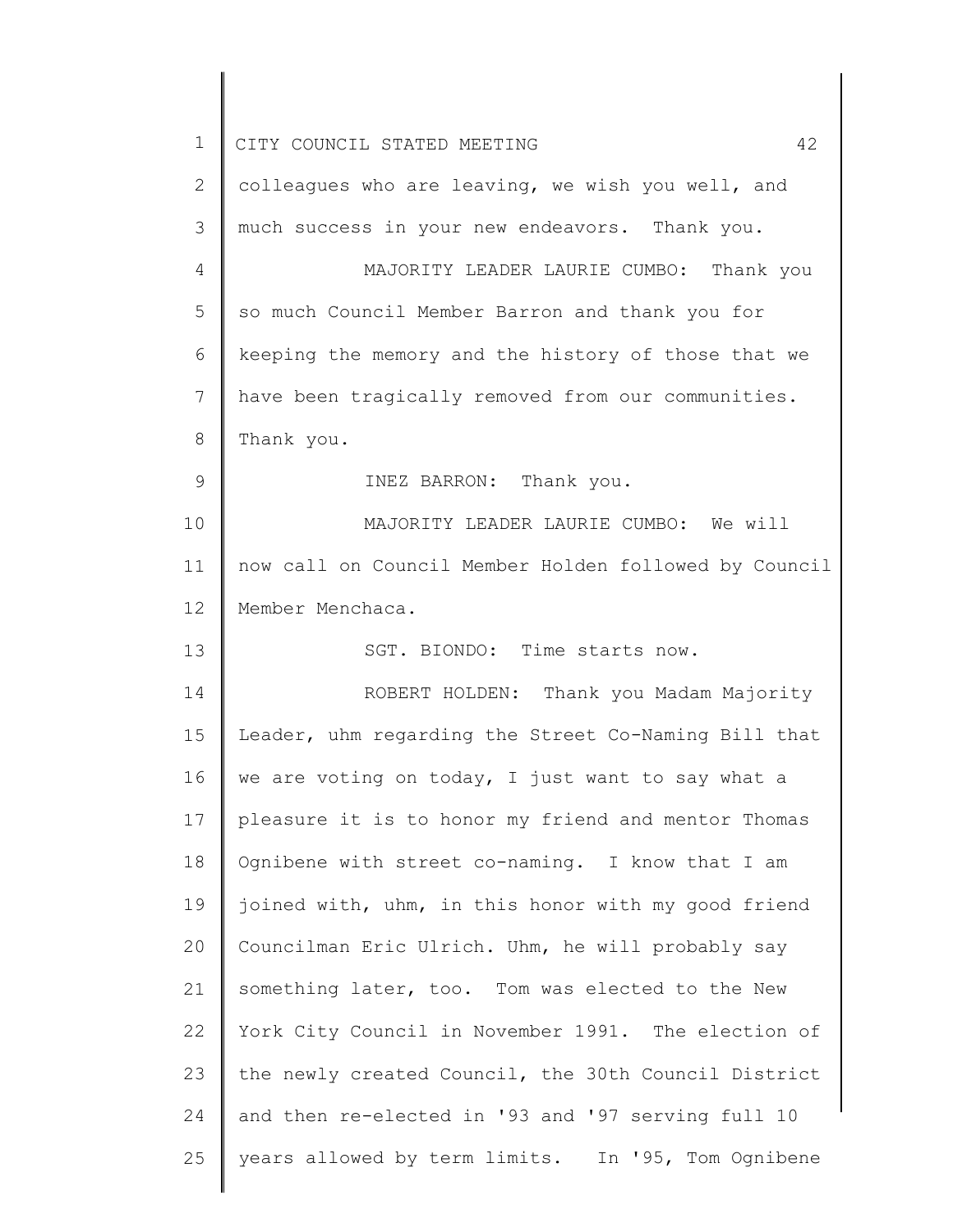2 3 4 5 6 7 8 9 10 11 12 13 14 15 16 17 18 19 20 21 22 23 24 was appointed by speaker Peter Vallone to the council's leadership Team and budget negotiating committee and on the 23rd of November 1994, he was elected as the Minority Leader of the Council and as Minority Leader, Tom was well-known and respected for his passionate defense of his communities and their principals of Middle Class. Tom died unfortunately on October 12, 2015 at the age of 71 after a battle with cancer and we miss him dearly. I also want to recognize another important street co-naming for over 190 years, Neir's Tavern in Woodhaven has been a long-standing bar in all five boroughs and again a huge part of the Woodhaven Community that I represent and it was founded in 1829 and Neir's Tavern was originally called the Blue Pump Room and sat across the street from the Union Course Racetrack. The matches in that racetrack were between horses from the south against those of the north and they actually drew crowds in the Union Course Track of about 70,000. So, I want to thank Loycent Gordon the owner of Neir's for keeping it alive and the Queens Chamber of Commerce, Tom Grech and the newly elected officials including the Mayor uhm for helping save

25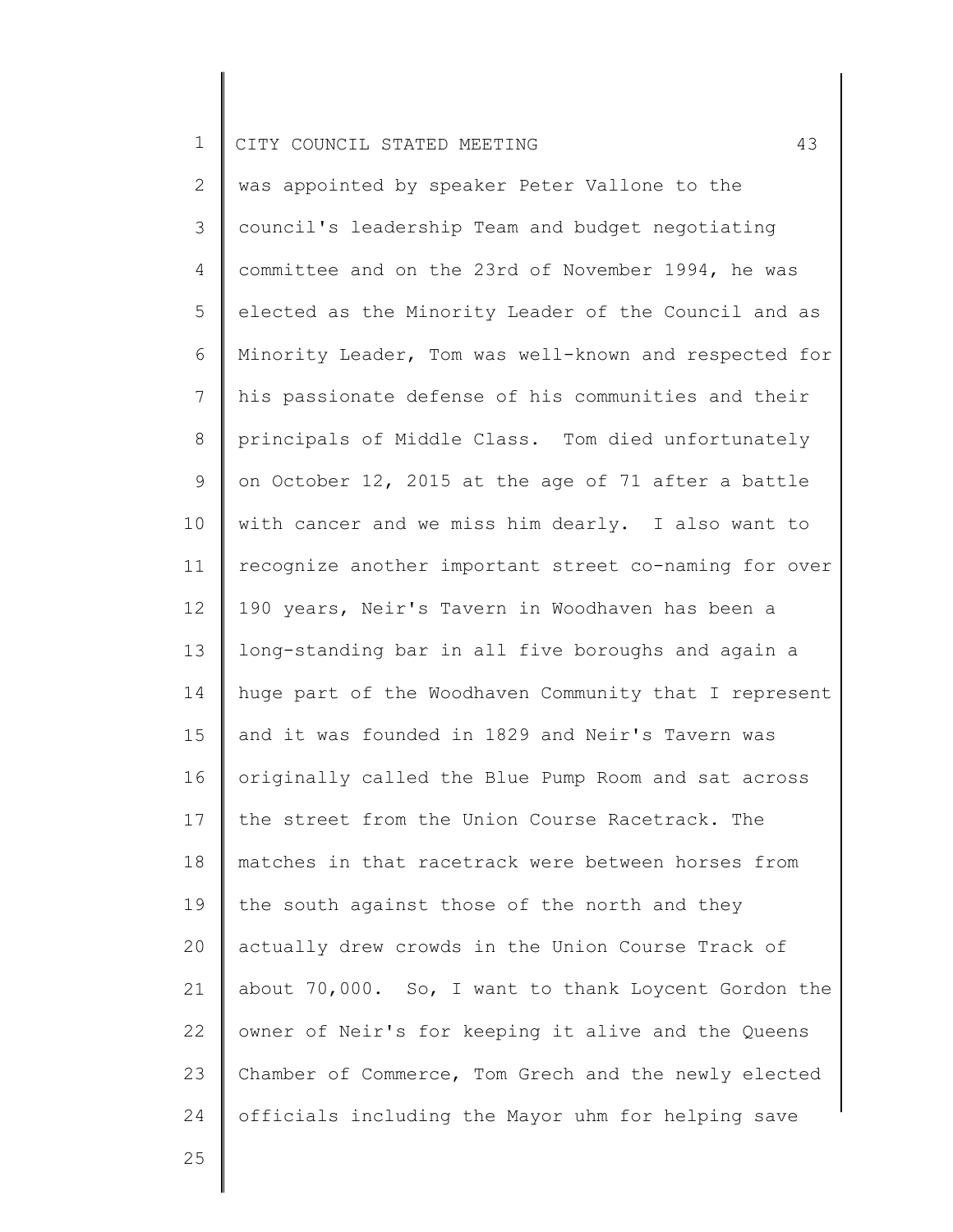1 2 3 4 5 6 7 8 9 10 11 12 13 14 15 16 17 18 19 20 21 22 23 24 25 CITY COUNCIL STATED MEETING 44 Neir's this year. Thank you uhm, Madam Majority Leader and happy holidays to everyone. SGT. BIONDO: Time's up. MAJORITY LEADER LAURIE CUMBO: Thank you so much. We will now hear from Council Member Menchaca. SGT. BIONDO: Time starts now. CARLOS MENCHACA: Hello colleagues. Uhm, I want to speak on one thing that we are going to be voting on that hasn't gotten a lot of attention but I want to bring attention to it. Today, the Finance Committee is presenting modifications in response to the November plan. I brought this up in Democratic Conference earlier this week, uhm because I was surprised, I was surprised that we hadn't gone through and taken the opportunity that we have every year in the middle of the year to examine where we are in the budget. We just passed a budget; I know that it was contentious but it was a Budget that we passed in City Council and it gives us the opportunity to make changes. There might be surplus or deficit that we need to deal with and the City Council has to approve those changes and recommendations from their Mayor. While this Council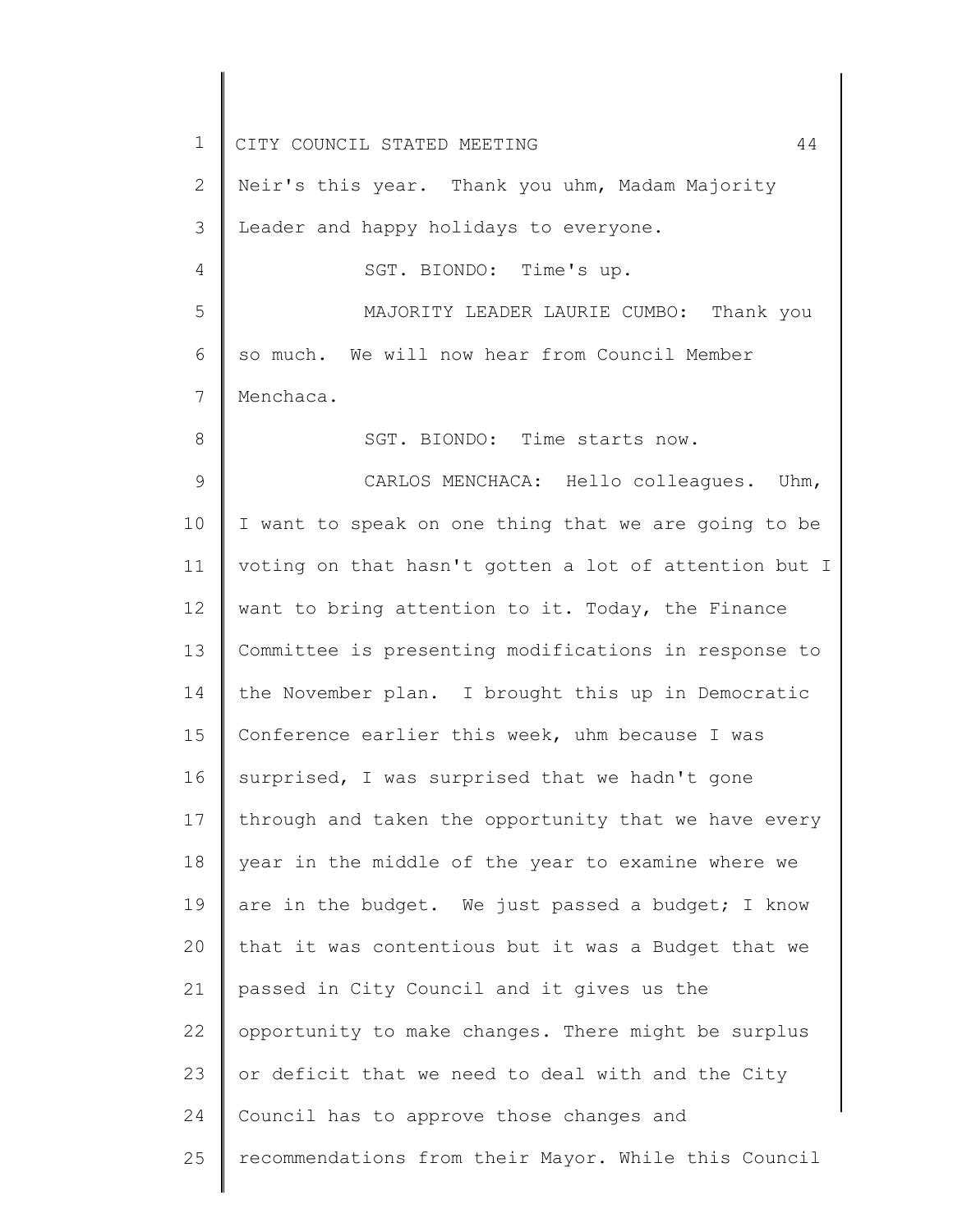2 3 4 5 6 7 8 9 10 11 12 13 14 15 16 17 18 19 20 21 22 23 24 made a commitment to our communities that we were going to be extra careful, that we were going to bring sunlight and transparency, this Council made that commitment and the truth is that we need that transparency, especially as we are going in to some really tough budget negotiations and we didn't review it. I didn't review it in the BNT uhm because colleagues we have an apparatus here, the Budget Negotiation Team that hasn't met, it hasn't reviewed what I think is incredibly critical movement as we look at the budget so that we can understand what is on its way and so I am going to be voting no and I am hoping that you can also vote no on these modifications until we do the due diligence. I know this is a little bit of a, of a weird moment for us right now, but uhm I think that is the right thing to do. Uhm, we have a process and I want to make sure that we use that process that is so important to us because our public and our constituents are looking to us to understand it. There are advocates that are waiting for this moment to be able to give us ways to rethink how we can use this budget modification process to benefit the people that we are saying that

25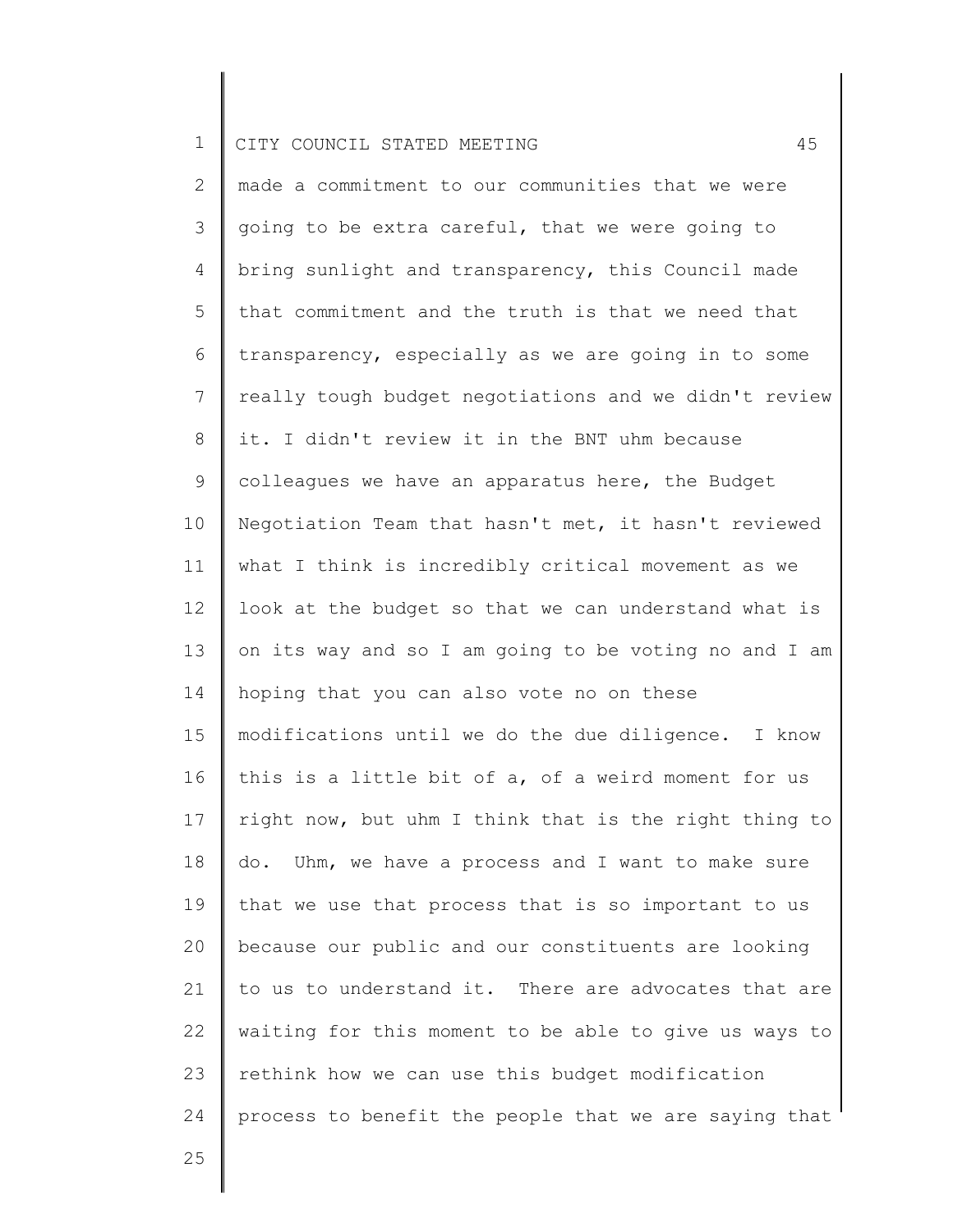1 2 3 4 5 6 7 8 9 10 11 12 13 14 15 16 17 18 19 20 21 22 23 24 25 CITY COUNCIL STATED MEETING 46 we are going to benefit, our working families. People… SGT. BIONDO: Time expired. MAJORITY LEADER LAURIE CUMBO: Continue. CARLOS MENCHACA: That's all the time I have right now. I am hoping that you all vote no on the budget modifications today. Thank you. MAJORITY LEADER LAURIE CUMBO: Thank you Council Member Menchaca. Mr. Parliamentarian are there any additional members who wish to speak at this time? LANCE POLIVY, PARLIAMENTARIAN: Yes, Council Members Cornegy and Reynoso. MAJORITY LEADER LAURIE CUMBO: Council Member Cornegy, you may begin. SGT. BIONDO: Time starts now. ROBERT CORNEGY: Uhm, so I'm in a little bit of a position, so I will save my comments for General Discussion. MAJORITY LEADER LAURIE CUMBO: Fair, okay, then we will move right on to Council Member Reynoso. SGT. BIONDO: Time starts now.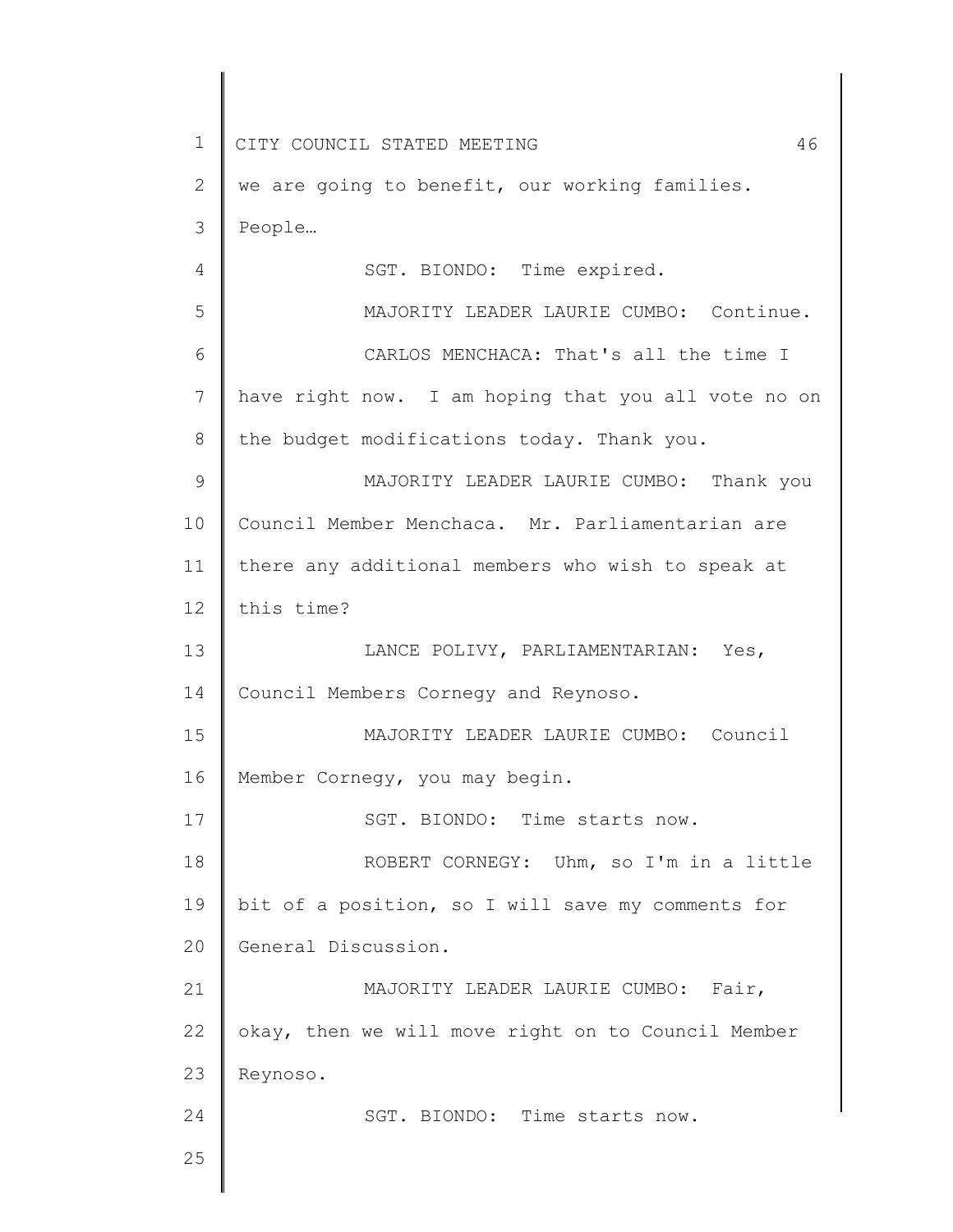2 3 4 5 6 7 8 9 10 11 12 13 14 15 16 17 18 19 20 21 22 23 24 25 ANTONIO REYNOSO: Uhm, hi colleagues. I hope everyone is doing well. I want to take the time to echo the sentiment of uhm Council Member Carlos Menchaca. I've tried to look through many documents to find out exactly what is going to be happening in this budget modification outside of the traditional changes to the Schedule C uhm which would move money from organization to organization in our local Council Districts uhm depending on whether or not they were able to spend it or had any issues on it. But there is a second portion of the budget modification that I just can't seem to square and want to be very careful uhm to not approve anything or attach my name to anything that would in any way transfer City funds between various agencies in Fiscal Year 2021, or implement changes to the City's Expense Budget that might be related to the NYPD and because I don't have enough information uhm on whether or not that will be happening and I made a commitment when I voted on the budget, uhm, this year that I would be vigilant to ensure the cuts that we said were going to be made are actually going to be made. I can't say for certain either way because I just don't have the information. I've been looking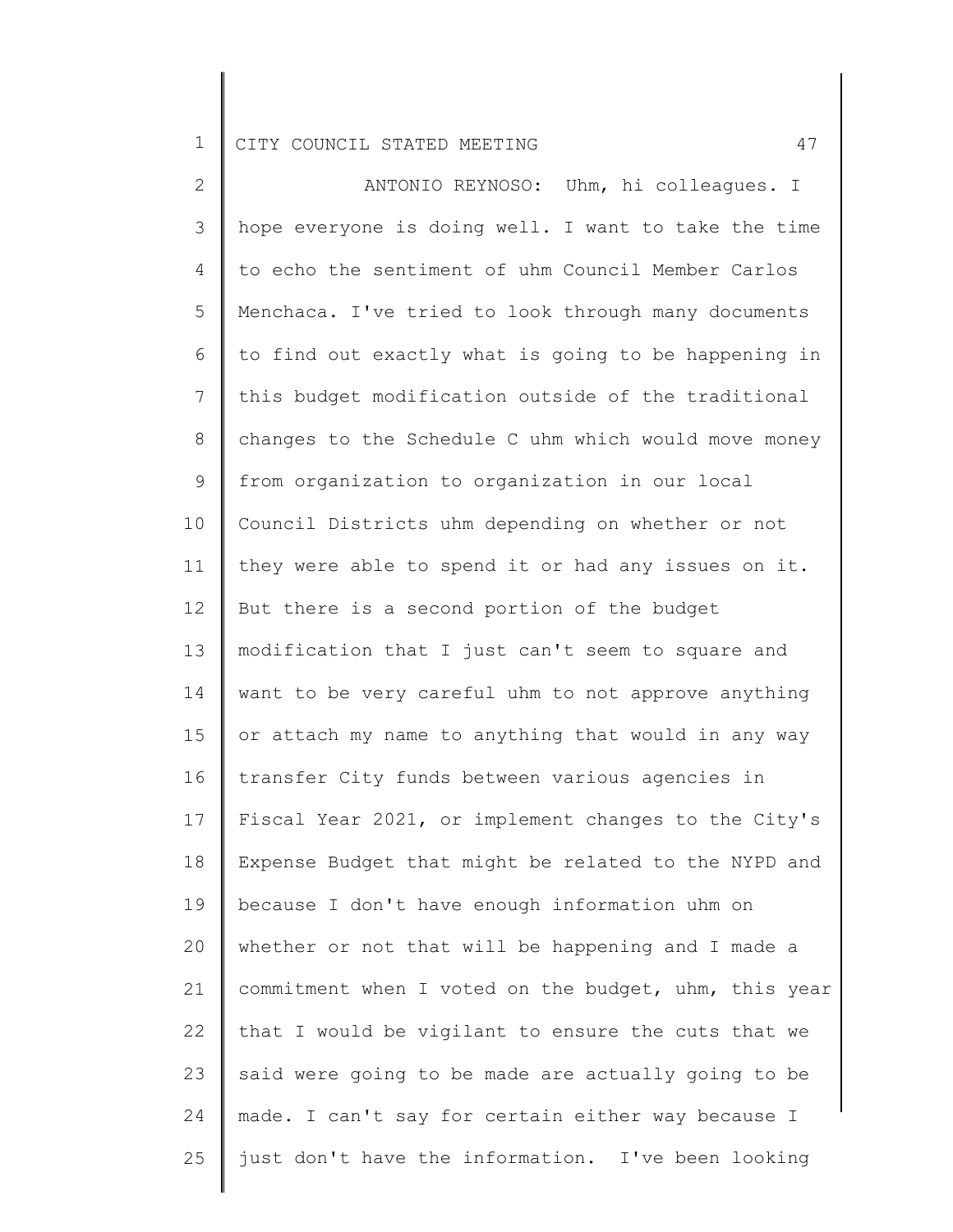25

2 3 4 5 6 7 8 9 10 11 12 13 14 15 16 17 18 19 20 21 22 23 24 through documents uh for quite some time and can't find exactly how the transfer of funds will be happening, so I want to encourage my colleagues to be vigilant and be thoughtful. We said we were going to cut \$1 billion and some people think we did that, other folks don't but the people who think that we did that attributed a lot of that money to overtime and again, I'm not sure if that is going to happen here, uhm but I'm not sure either way, I just don't have the information and we've never had, we didn't have a BNT which I think would have been the appropriate entity to address these issues and because of that I am going to be very cautious about uhm voting uhm on this, on this, on the motion to transfer funds. I'll, I'll be voting no, thank you. MAJORITY LEADER LAURIE CUMBO: Thank you, Council Member Reynoso. Uhm, we recognize that it wasn't discussed in the BNT but the Brooklyn Delegation and the Dem Conference are also other areas where we could discuss these matters, uhm in full. At this time, Mr. Parliamentarian, are there any other members who wish to speak? LANCE POLIVY, PARLIAMENTARIAN: Yes, the

last speaker is Council Member Rosenthal.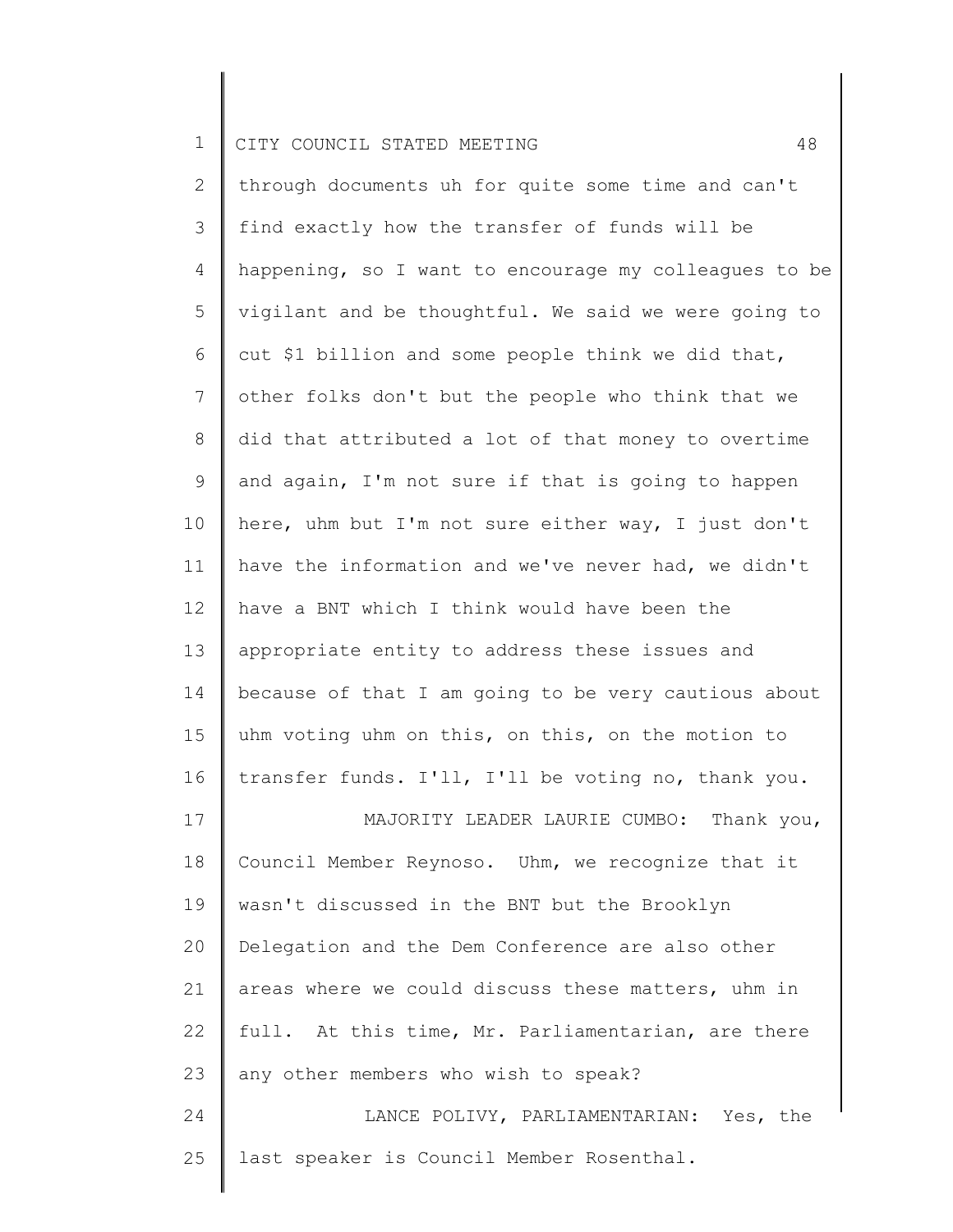4

2 3 MAJORITY LEADER LAURIE CUMBO: Council Member Rosenthal you may begin.

SGT. BIONDO: Time starts now.

5 6 7 8 9 10 11 12 13 14 15 16 17 18 19 20 21 22 23 24 25 HELEN ROSENTHAL: Thank you so much. Uhm, I just want to jump in, in response to Council Members Menchaca and Reynoso about the November plan. Just uhm you know this is nothing we have ever had a BNT about and the November modification was brought to the Finance Committee where uhm Council Member Dromm could remind us but there were a few questions there uhm and I feel that you know we were given just as much notice as we've ever been given about the materials in the November modification, uhm our Finance Director sent us the work that her staff does every year in digesting what is in the plan and uhm sent that over. You know the next real time that we will start to have input is probably March or April as we usually do after the Executive Budget comes out and you know after our finance staff has time to digest what is in there and of course we have all of our hearings in March uhm to ask those really important questions so we can have a good handle of the information in for a vote on the adapted budget, so, uhm I'm voting yes on this with no, with no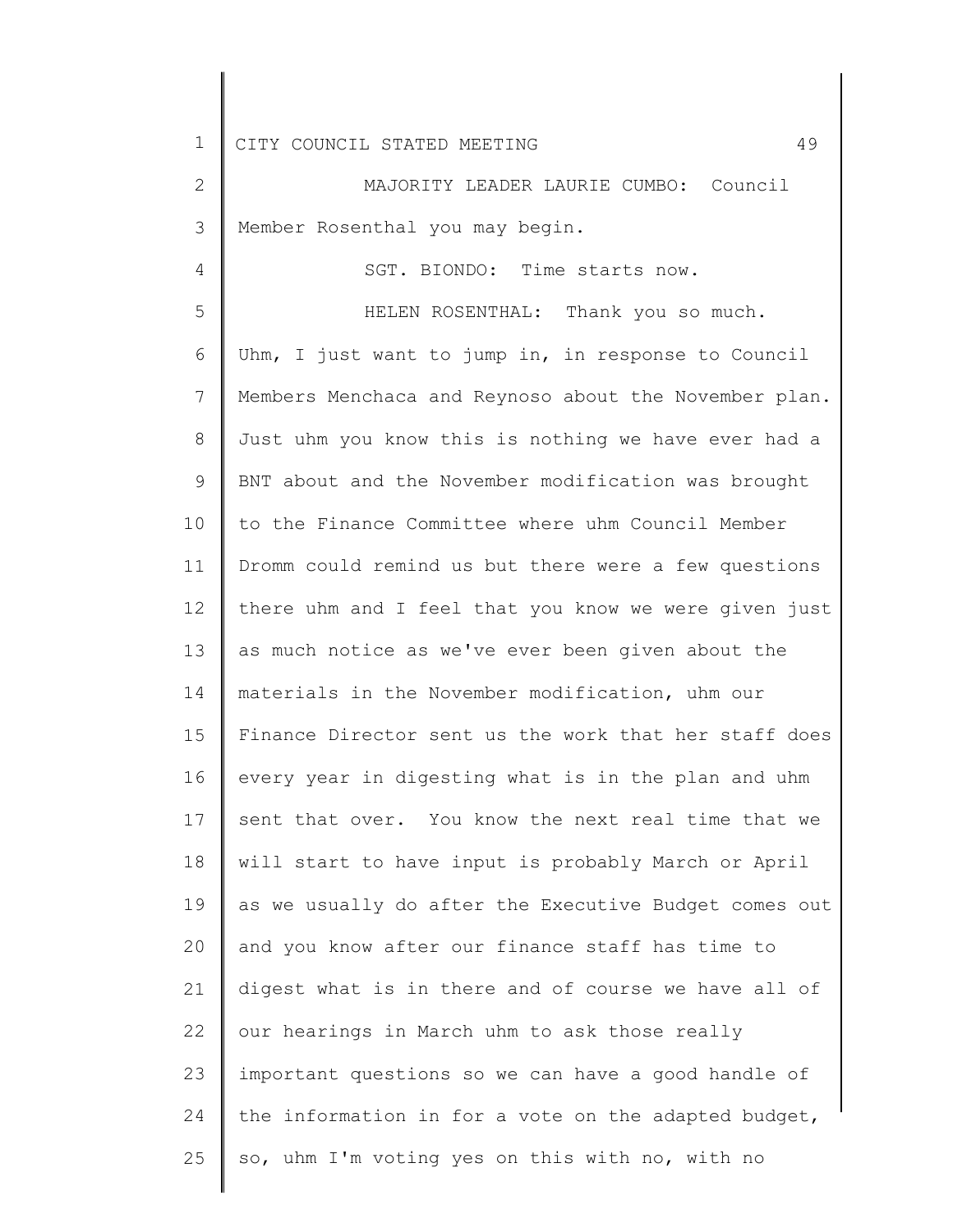2 3 4 concerns or thought that something might be slipped in there that is untoward. Thank you very much Majority Leader.

5 6 7 8 9 10 11 12 13 14 15 16 17 18 19 20 21 22 23 24 25 MAJORITY LEADER LAURIE CUMBO: Thank you Council Member Rosenthal and I just want to remind members part of the reason that we do Dem Conference now by borough is so that we can dive deeper into many issues that are going to be voted on uhm at the Stated Meeting so I strongly encourage everyone to attend and uhm to voice many of your concerns or questions uhm at that particular time. Just to be sure and thorough, Mr. Parliamentarian, are there any other members who wish to speak at this time? LANCE POLIVY, PARLIAMENTARIAN: No, Madam Majority Leader. MAJORITY LEADER LAURIE CUMBO: Okay, we will now move into the Report of Special Committees. SPEAKER COREY JOHNSON: None. MAJORITY LEADER LAURIE CUMBO: Reports of Standing Committees. LEGISLATIVE CLERK: Report of the Committee on Civil Service and Labor, Intros 1396 and 1415A, Fast-Food Employees?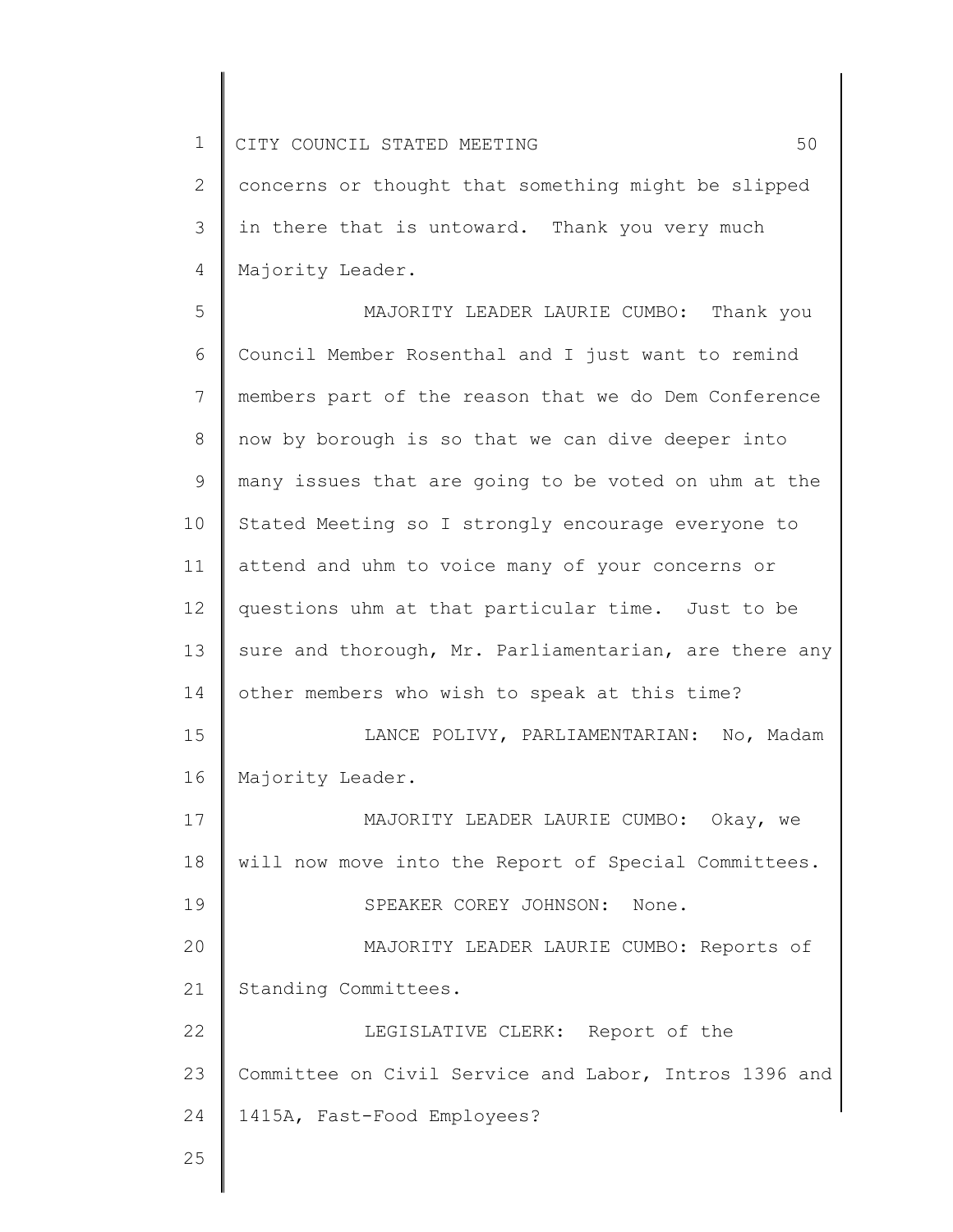1 2 3 4 5 6 7 8 9 10 11 12 13 14 15 16 17 18 19 20 21 22 23 24 25 CITY COUNCIL STATED MEETING 51 SPEAKER COREY JOHNSON: Amended and coupled on General Orders. LEGISLATIVE CLERK: Report of the Committee on Education, Intros 2058A and 2104A, Remote Learning? SPEAKER COREY JOHNSON: Amended and coupled on General Orders. LEGISLATIVE CLERK: Report of the Committee on Finance, Pre-considered Ms 269 and 270 and accompanying resolutions, Budget Modifications? SPEAKER COREY JOHNSON: Coupled on General Orders. LEGISLATIVE CLERK: Pre-considered Reso 1509, Transparency Resolution? SPEAKER COREY JOHNSON: Coupled on General Orders. LEGISLATIVE CLERK: Pre-considered LU 709 and 710 and accompanying resolutions, Tax Exemptions? SPEAKER COREY JOHNSON: Coupled on General Orders. LEGISLATIVE CLERK: Report of the Committee on Housing and Buildings, Intros 2151B and 2171A, Gas Piping Systems and Carbon Monoxide Detectors?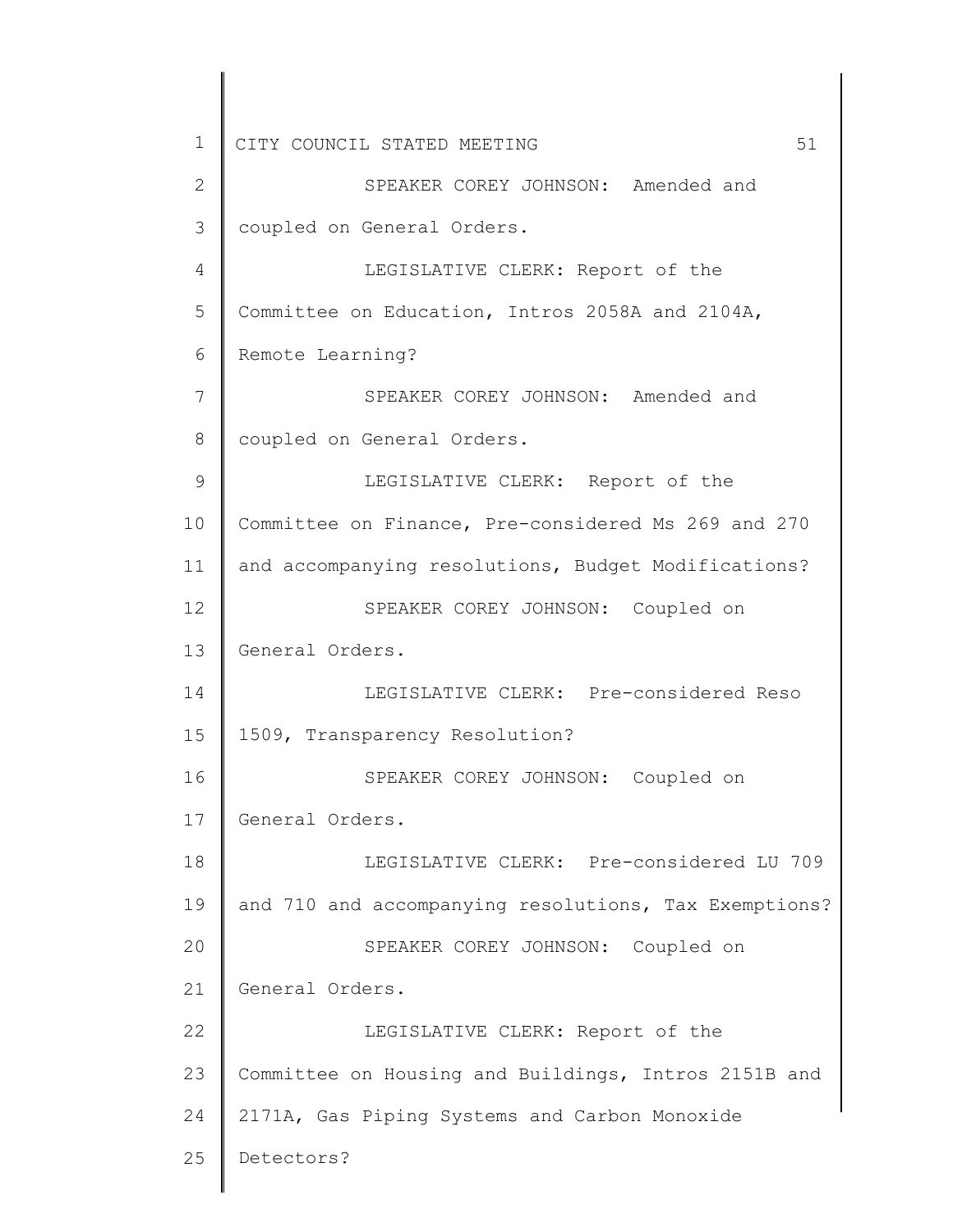1 2 3 4 5 6 7 8 9 10 11 12 13 14 15 16 17 18 19 20 21 22 23 24 25 CITY COUNCIL STATED MEETING 52 SPEAKER COREY JOHNSON: Amended and coupled on General Orders. LEGISLATIVE CLERK: Report of the Committee on Land Use, Resolution 1445A, Telecommunication Franchises? SPEAKER COREY JOHNSON: Amended and coupled on General Orders. LEGISLATIVE CLERK: LU 693 and Reso 1517, Dekalb Commons? SPEAKER COREY JOHNSON: Coupled on General Orders. LEGISLATIVE CLERK: LU 703 and Reso 1518, Landmark Designation? SPEAKER COREY JOHNSON: Coupled on General Orders. LEGISLATIVE CLERK: LU 704 and Reso 1519, Health and Hospitals, Woodhall II? SPEAKER COREY JOHNSON: Coupled on General Orders. LEGISLATIVE CLERK: LU 705 and 706, 60th Street Rezoning? SPEAKER COREY JOHNSON: Approved with modifications and referred to the City Planning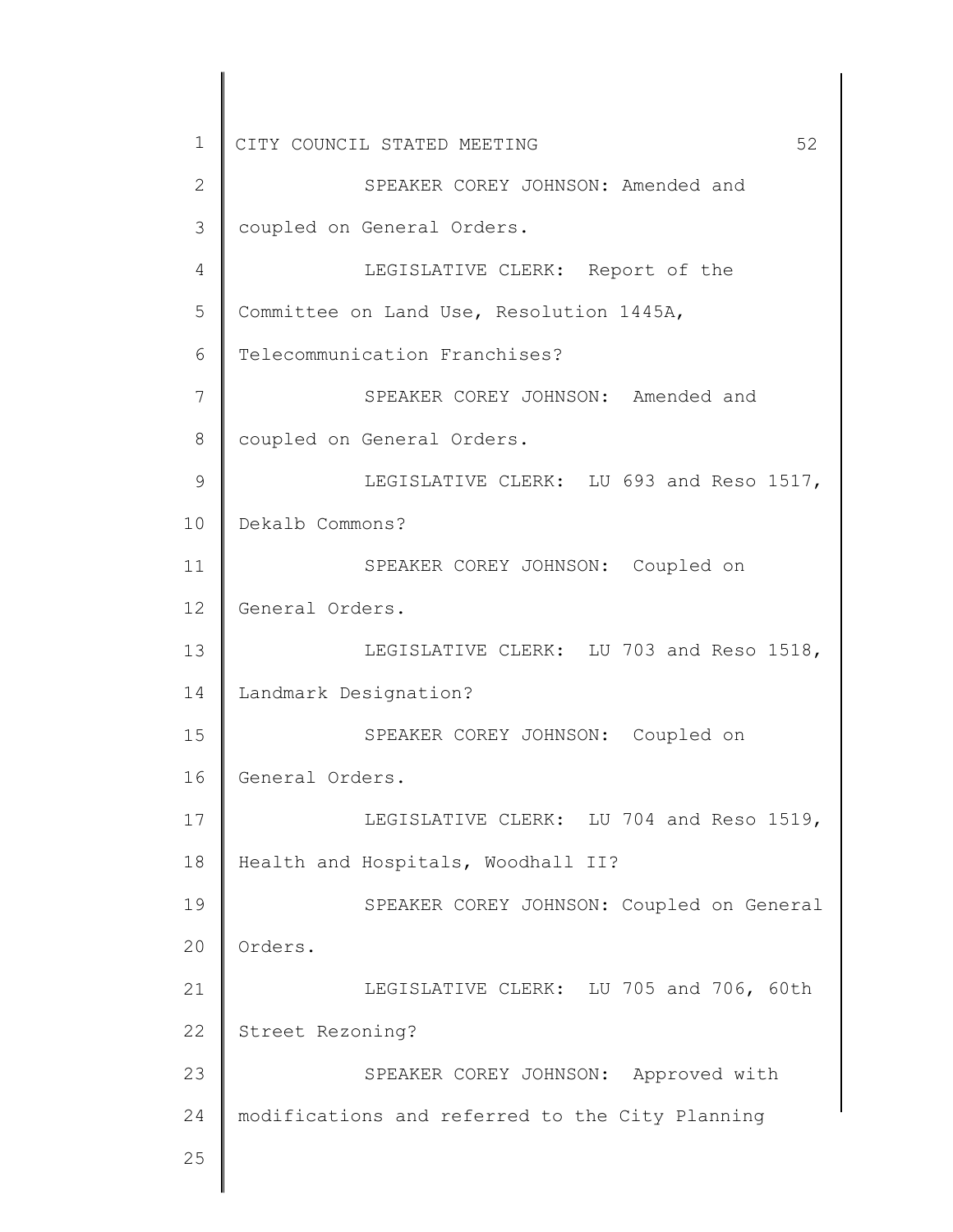1 2 3 4 5 6 7 8 9 10 11 12 13 14 15 16 17 18 19 20 21 22 23 24 25 CITY COUNCIL STATED MEETING 53 Commission pursuant to Section 197B of the New York City Charter. LEGISLATIVE CLERK: LU 707 and 708 and accompanying Resolutions 265, Front Street Rezoning? SPEAKER COREY JOHNSON: Coupled to be filed pursuant to Letter of Withdrawal. LEGISLATIVE CLERK: Report of the Committee on Oversight and Investigations, Intro 1770A, Whistleblower Protections? SPEAKER COREY JOHNSON: Amended and coupled on General Orders. LEGISLATIVE CLERK: Report of the Committee on Parks and Recreation, Pre-considered Intro 2187, Naming of 92 Thoroughfares and Public Places? SPEAKER COREY JOHNSON: Coupled on General Orders. LEGISLATIVE CLERK: Report of the Committee on Rules, Privileges and Elections, M264 and Reso 1522, Approving the reappointment of Miguelina Camilo, Bronx County Commissioner of Elections? SPEAKER COREY JOHNSON: Coupled on General Orders.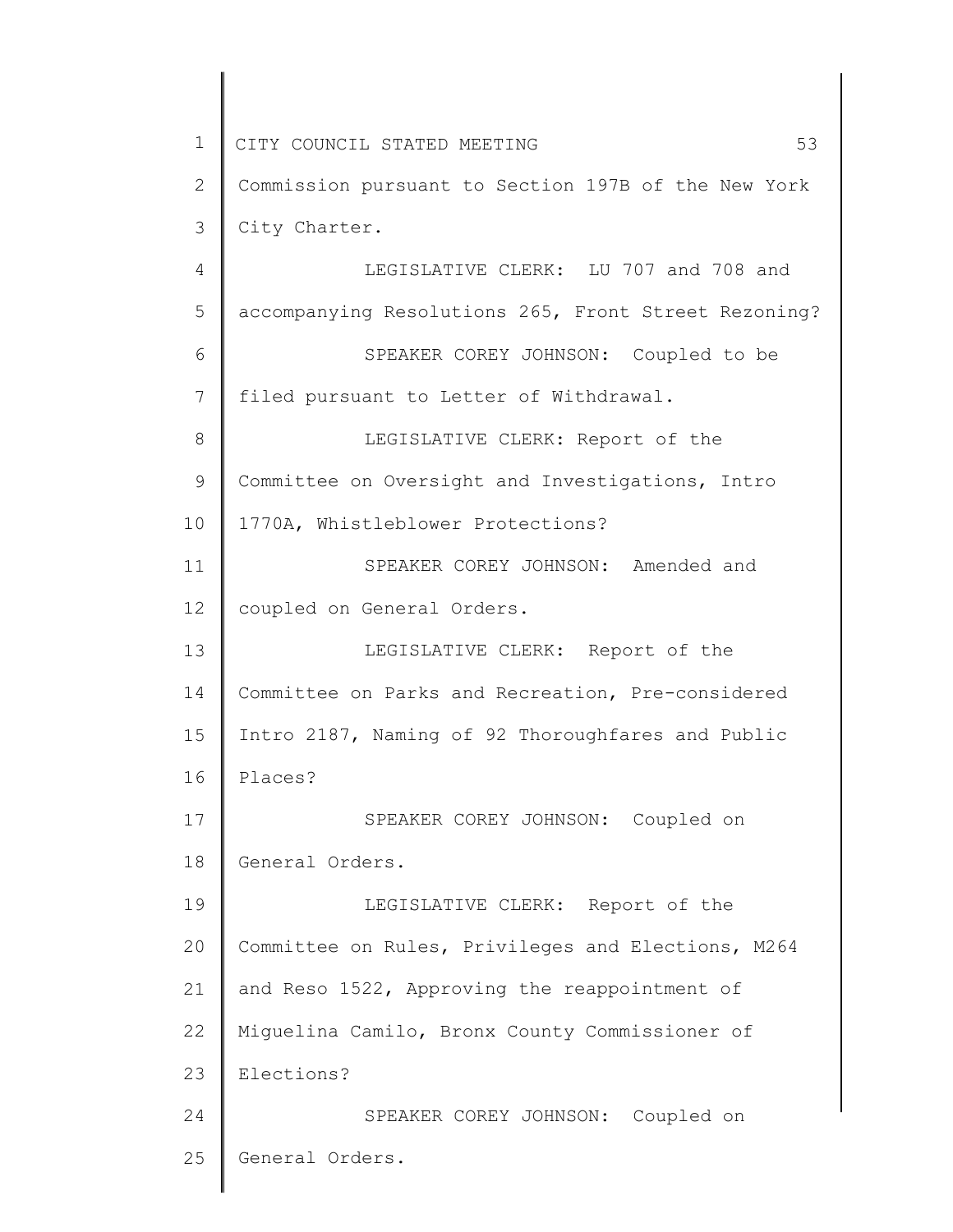2 3 4 5 6 7 8 9 10 11 12 13 14 15 16 17 18 19 20 21 22 23 24 25 LEGISLATIVE CLERK: M 265 and Reso 1523, Approving the Reappointment of Patricia Anne Taylor, Richmond County Commissioner of Elections? SPEAKER COREY JOHNSON: Coupled on General Orders. LEGISLATIVE CLERK: M 266 and Reso 1524, Approving the Reappointment of Tiffany Townsend, New York County Commissioner of Elections? SPEAKER COREY JOHNSON: Coupled on General Orders. LEGISLATIVE CLERK: On the General Order Calendar now, LU 696, 697 and 698 and accompanying Resolutions 312, Coney Island Avenue Rezoning? SPEAKER COREY JOHNSON: Coupled on General Orders and I am asking the Clerk to take a roll call vote on all of the items coupled on today's General Order Calendar? LEGISLATIVE CLERK: Adams. ADRIENNE ADAMS: Wishing the very best to Council Members Torres and Cohen on their future endeavors, you will be missed and congratulations to all of my colleagues on passing Legislation today. Happy Holidays to all, I vote aye. MAJORITY LEADER LAURIE CUMBO: Thank you.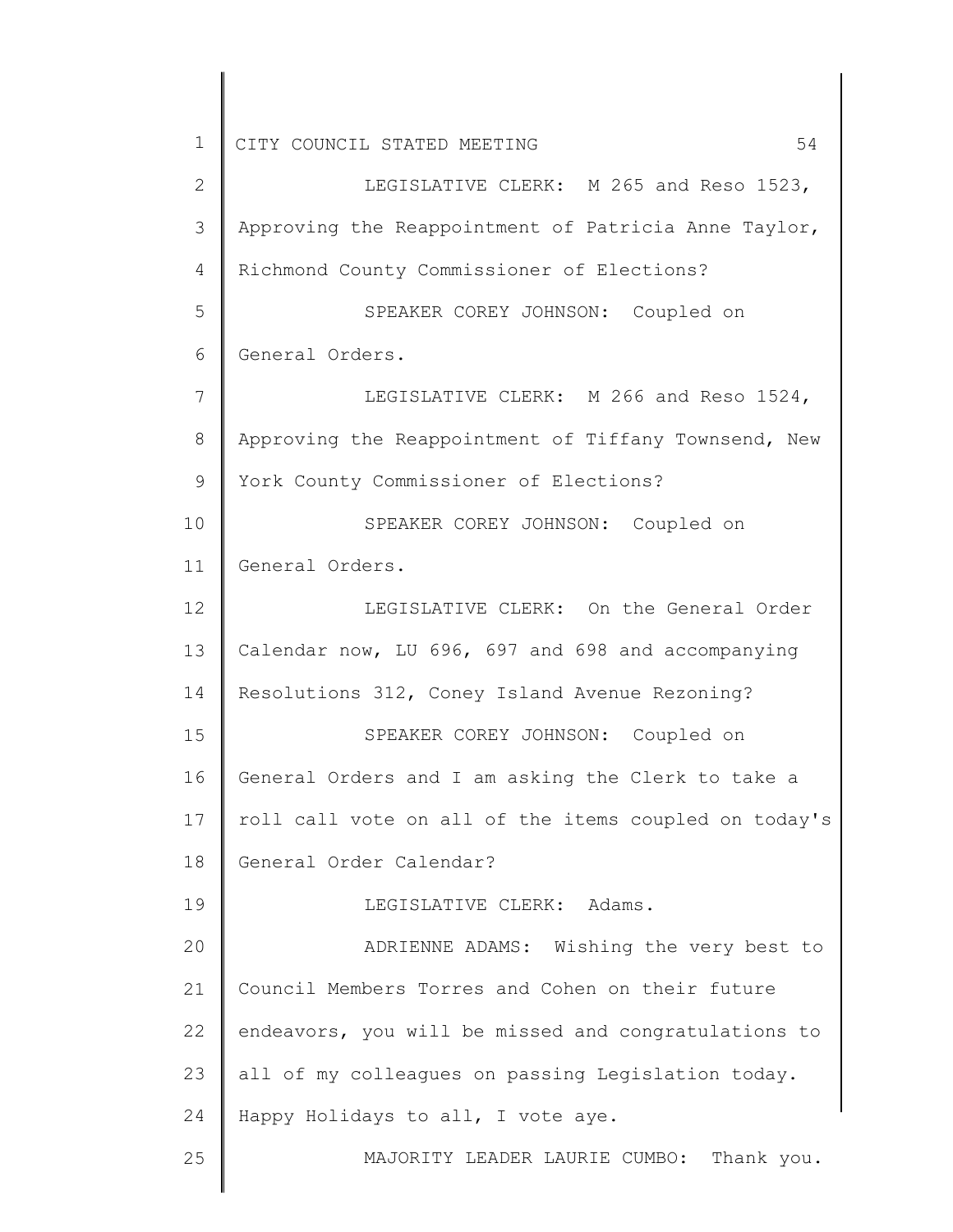| $\mathbf 1$     | 55<br>CITY COUNCIL STATED MEETING                    |
|-----------------|------------------------------------------------------|
| $\mathbf{2}$    | LEGISLATIVE CLERK: Thank you and Ampry-              |
| 3               | Samuel?                                              |
| 4               | ALICKA AMPRY-SAMUEL: Wishing everyone a              |
| 5               | health and safe Holiday Season and I look forward to |
| 6               | working with you in a new year with that I vote aye  |
| 7               | on all.                                              |
| 8               | LEGISLATIVE CLERK: Ayala?                            |
| 9               | DIANA AYALA: I vote aye.                             |
| 10              | LEGISLATIVE CLERK: Barron?                           |
| 11              | INEZ BARRON: Uhm, permission to explain              |
| 12 <sup>°</sup> | my vote?                                             |
| 13              | MAJORITY LEADER LAURIE CUMBO: Permission             |
| 14              | granted.                                             |
| 15              | SGT. BIONDO: Time starts now.                        |
| 16              | INEZ BARRON: Thank you. I just want to               |
| 17              | commend, uhm, Council Member Cornegy for the project |
| 18              | that he is bringing in to his District, great work.  |
| 19              | It meets the needs and the income variance of the    |
| 20              | people who live in this District and uhm I echo the  |
| 21              | comments of my colleagues and Menchaca and Reynoso   |
| 22              | who talk about the uhm, uhm, the questionability of  |
| 23              | what is in fact of that budget mod so I am voting no |
| 24              | on that and I am voting no on 705 and 706 and I am   |
| 25              | not quite sure if Land Use 694 and 695 are in this   |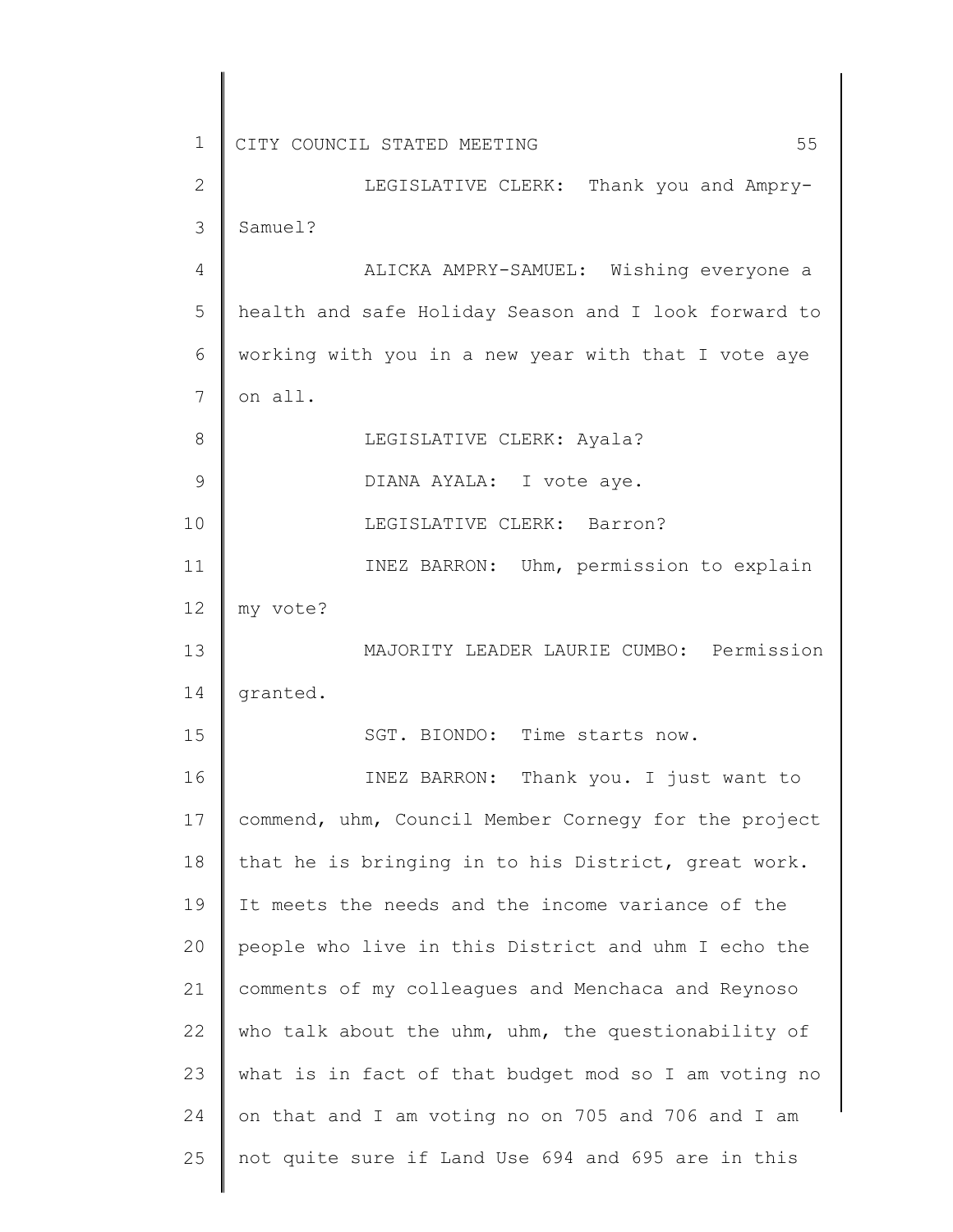1 2 3 4 5 6 7 8 9 10 11 12 13 14 15 16 17 18 19 20 21 22 23 24 25 CITY COUNCIL STATED MEETING 56 package? If they are, I am voting no on those as well. Thank you very much. MAJORITY LEADER LAURIE CUMBO: Thank you, Council Member Barron. LEGISLATIVE CLERK: Thank you. Council Member Borelli? JOSEPH BORELLI: Thank you, I vote aye on all except Intros 1396 and 1415 and with the very best luck to uhm my colleague Council Member Cohen and to my colleague Council Member uhm Congressman Elect Torres. Both of you guys, it was a pleasure serving with you. I wish you luck serving the people of New York City in the future. MAJORITY LEADER LAURIE CUMBO: Thank you. LEGISLATIVE CLERK: Brannan? JUSTIN BRANNAN: I vote aye on all. LEGISLATIVE CLERK: Thank you. Cabrera? FERNANDO CABRERA: I vote aye on all and I want to give a special thanks uhm to Council Member Ritchie Torres and Andy Cohen, you two are amazing. Thank you for your insight, your knowledge, for uhm your advice and above all, your friendship. LEGISLATIVE CLERK: Cohen?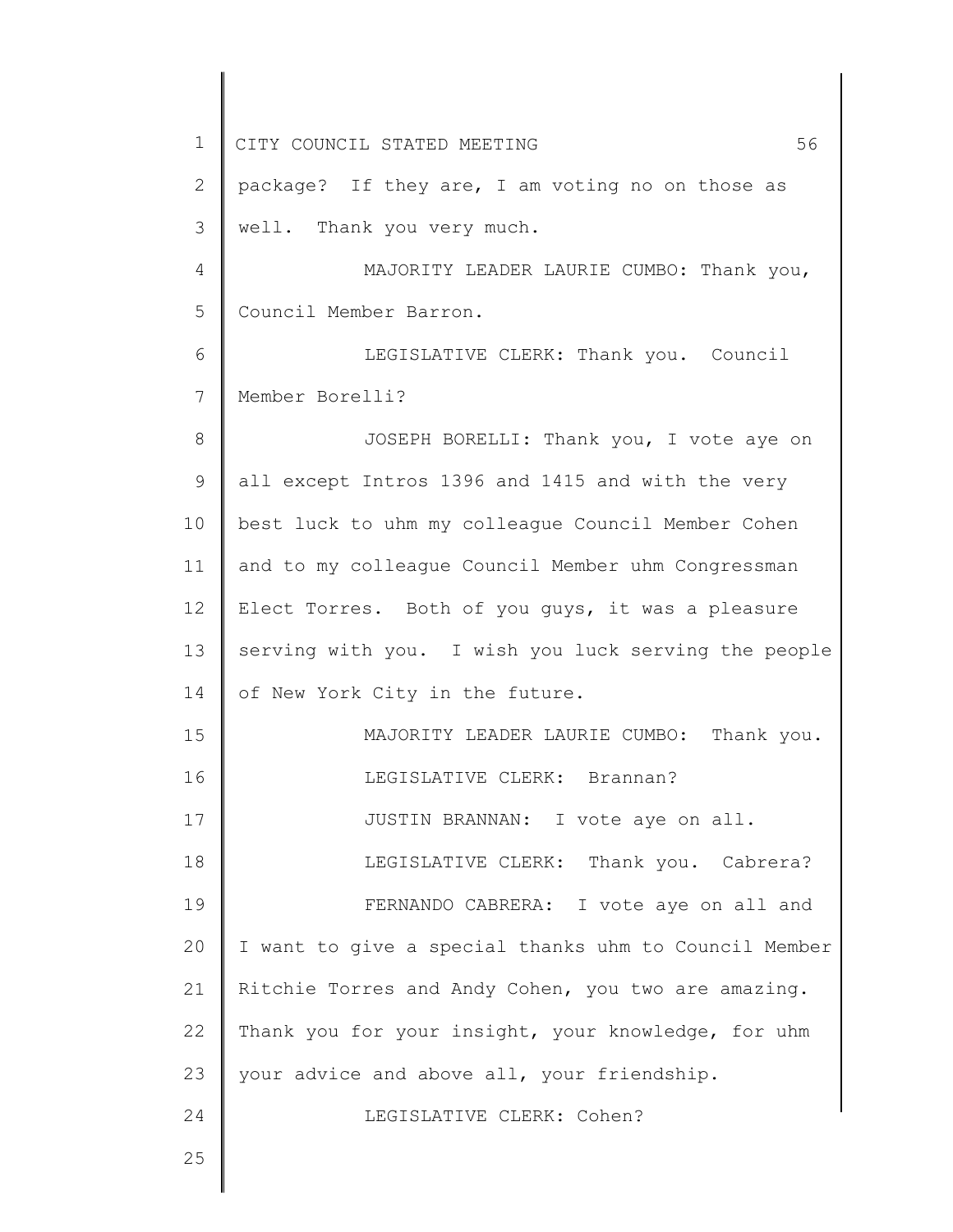2 3 4 5 6 7 8 9 10 11 12 13 14 15 16 17 18 19 20 21 22 23 24 25 ANDREW COHEN: Uhm, thank you. I have some comments but I will make them on the General Discussion Calendar and with that I will vote aye on all. LEGISLATIVE CLERK: Constantinides? COSTA CONSTANTINIDES: I vote aye on all and congratulate both of my colleagues, uhm Andy Cohen and Richard Torres. I wish you guys all the success in the world in your new roles and the Council is definitely going to be diminished by not having you guys here with us. So, Happy Holidays everyone and again I vote aye on all. MAJORITY LEADER LAURIE CUMBO: Thank you. LEGISLATIVE CLERK: Cornegy? ROBERT CORNEGY: I vote aye. LEGISLATIVE CLERK: Deutch? CHAIM DEUTSCH: Uhm, no on 1396, no on 1415, I abstain on Intro 2187 and aye on the rest. MAJORITY LEADER LAURIE CUMBO: Thank you. LEGISLATIVE CLERK: Council Member Darma Diaz? DARMA DIAZ: I vote aye. Happy Holidays to all.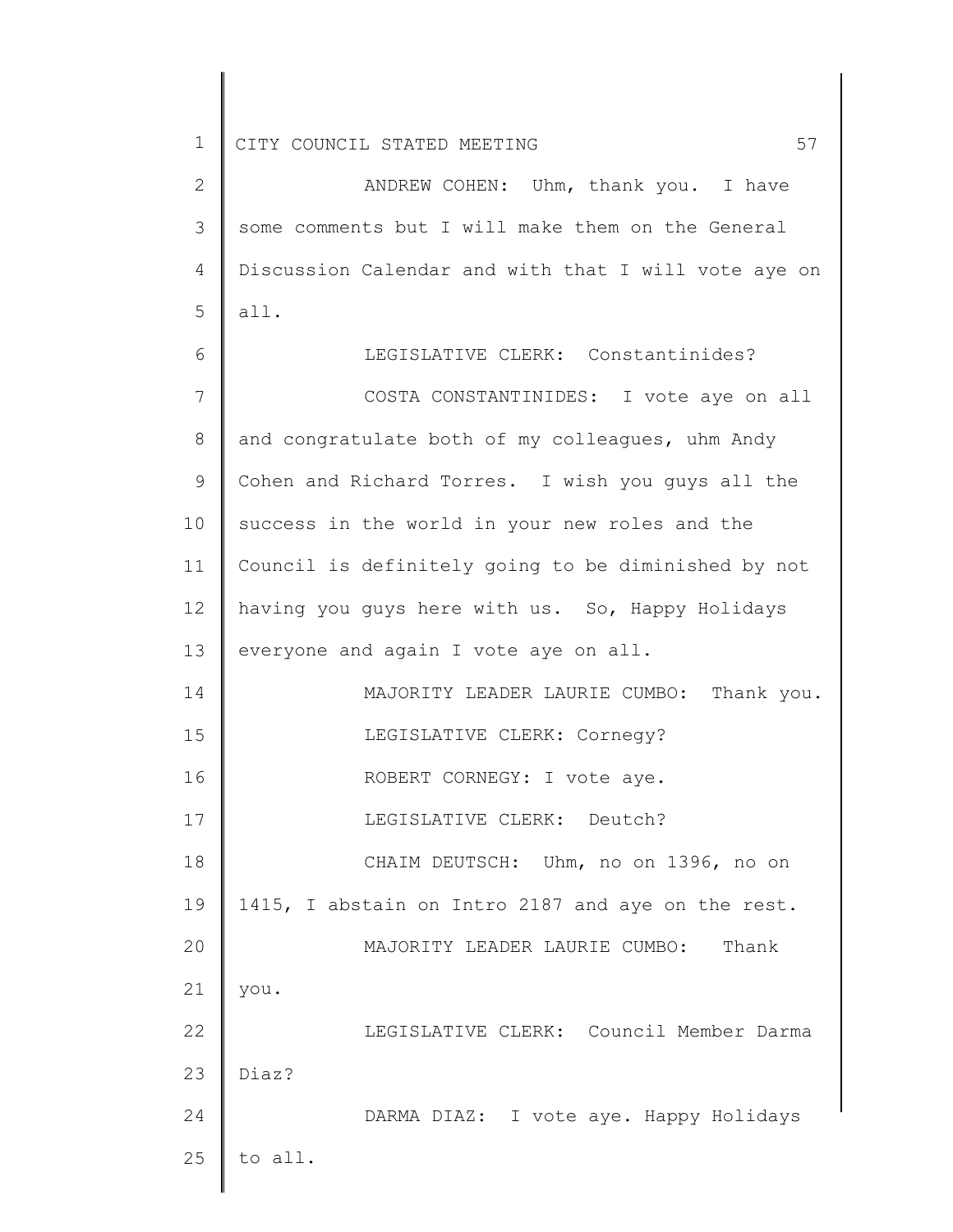2 3 4 5 6 7 8 9 10 11 12 13 14 15 16 17 18 19 20 21 22 23 24 25 LEGISLATIVE CLERK: Thank you. Ruben Diaz? Dromm? Council Member Dromm? Okay we will come back. Council Member Eugene? MATHIEU EUGENE: I vote aye. MAJORITY LEADER LAURIE CUMBO: Thank you. LEGISLATIVE CLERK: Gibson. VANESSA GIBSON: Permission to explain? MAJORITY LEADER LAURIE CUMBO: Permission granted. SGT. BIONDO: Time starts now. VANESSA GIBSON: Thank you, Madam Majority Leader and good afternoon again colleagues. I am voting eye on all of today's item agendas and I want to wish each and every one of you a Season's greetings and a very Happy Holiday season. I echo the sentiments expressed by our speaker and just recognizing all of those New Yorkers that we have lost to COVID-19. Uhm and as we see a vaccine here, we are reminded that communities of color, immigrant communities have been the hardest hit by this COVID-19. Uhm, we've all been personally touched and impacted by COVID and I really want to thank each and every one of you, my colleagues and friends for all of the work that we've done collectively on the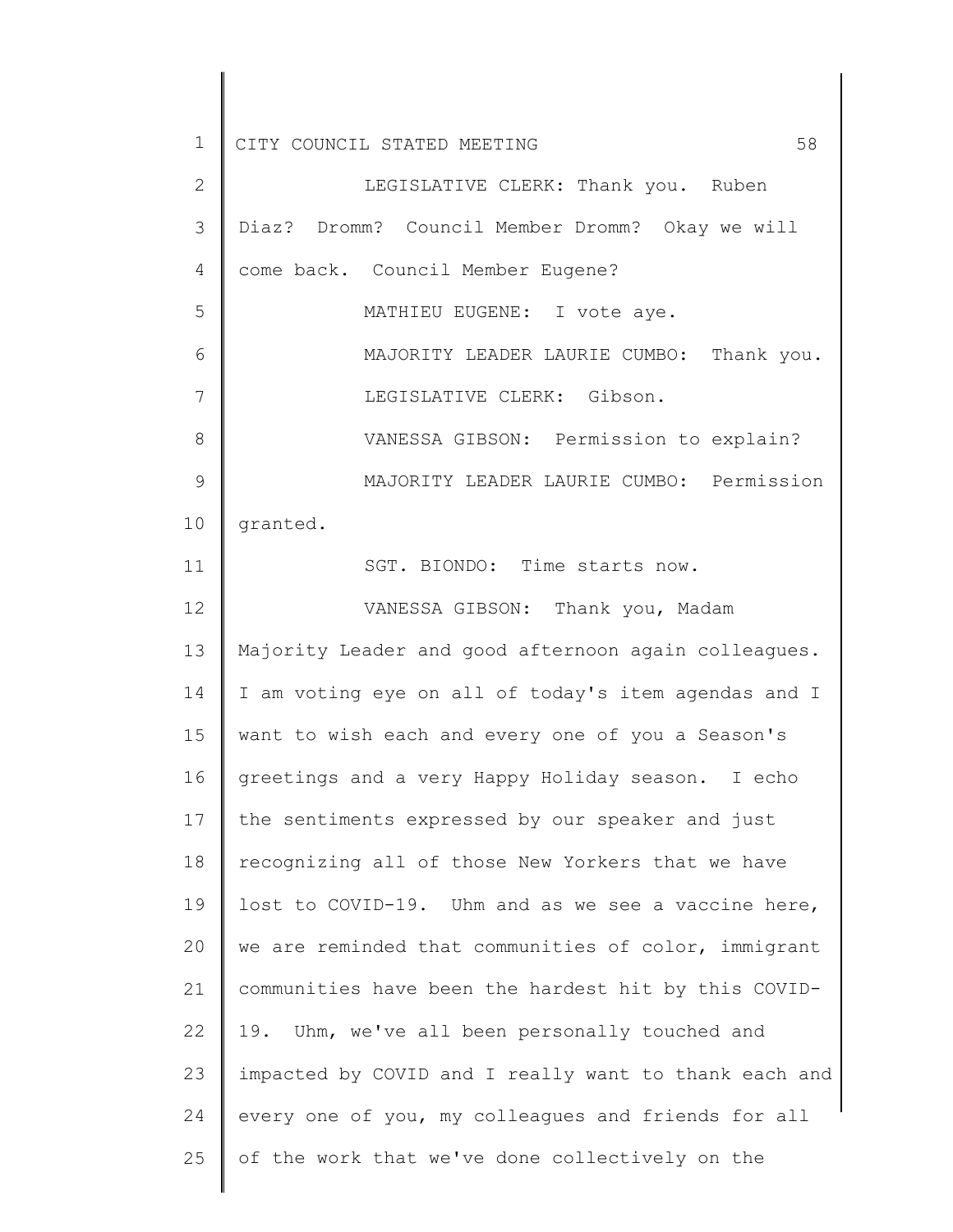2 3 4 5 6 7 8 9 10 11 12 13 14 15 16 17 18 19 20 21 22 23 24 ground, feeding families, providing just a security and encouraging so many New Yorkers during the greatest time of challenge that leaders will step up as we all have done and so I salute all of you. This has been a hard year, a very painful year, but I am reminded of the beauty of life and every day we wake up with the commitment to serve our constituents and families and certainly I look forward to better times ahead in the new year. I will join with all of our colleagues in congratulating our outgoing colleagues, my Bronx friends, Council Member Ritchie Torres, as you ascend to Congress. I am so proud of you and I wish God's blessings upon you and your team and Council Member Andy Cohen, I am extremely proud of you and I know that you will be a phenomenal Supreme Court Judge so congratulations, my Bronx colleagues, we wish you well and Happy Holidays to each and every one of you, may God Bless You All and keep you and I look forward to 2021 and all of the blessings that the new year will bring. I vote aye on all. Thank you, Madam Majority Leader. MAJORITY LEADER LAURIE CUMBO: Thank you so much, Council Member Gibson.

25

LEGISLATIVE CLERK: Council Member Dromm?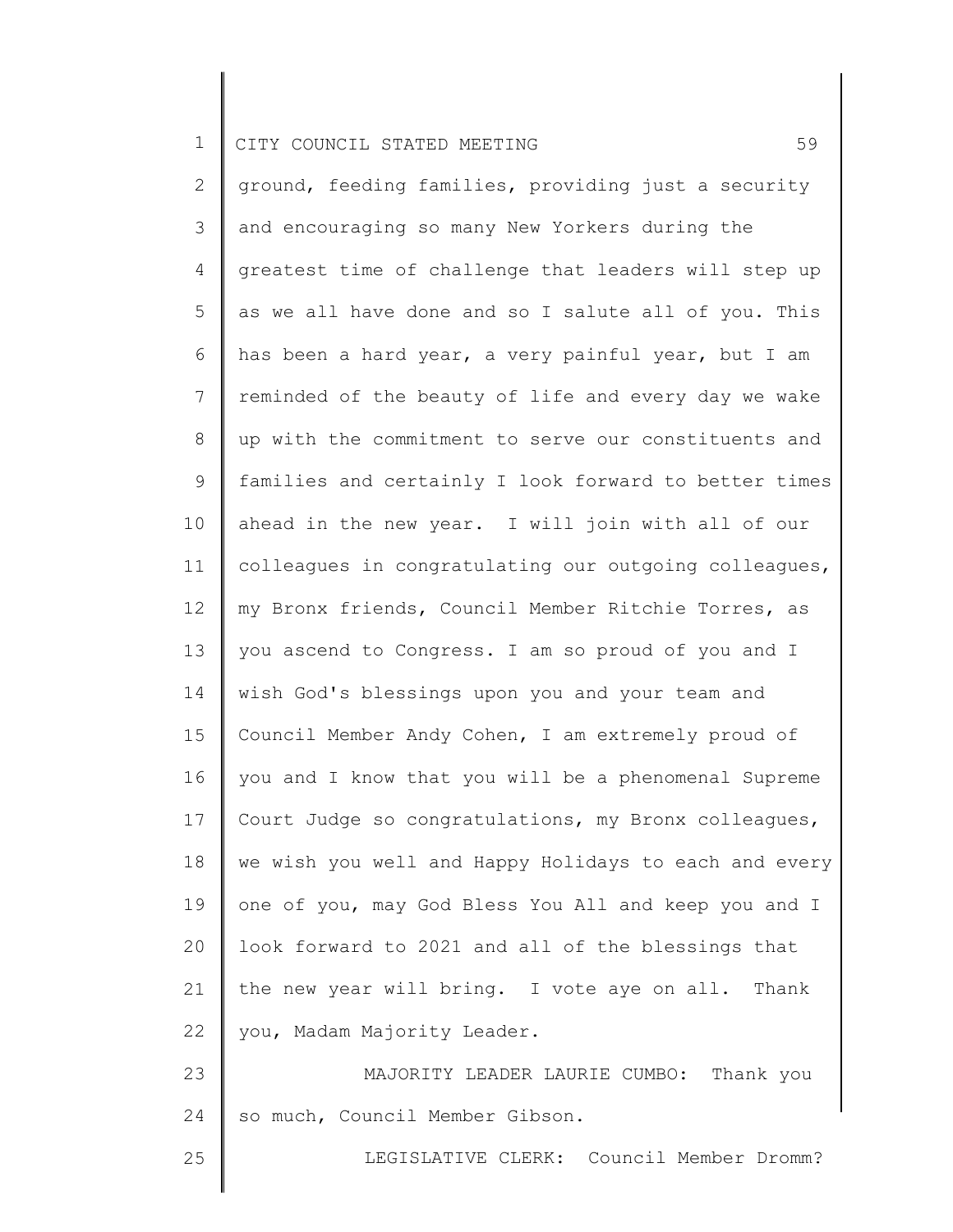9

2 3 DANIEL DROMM: Yes, I vote aye. Thank you.

4 5 6 LEGISLATIVE CLERK: Thank you. Gjonaj. MARK GJONAJ: Permission to explain my vote, Majority Leader?

7 8 MAJORITY LEADER LAURIE CUMBO: Permission granted, Council Member Gjonaj.

SGT. BIONDO: Time starts now.

10 11 12 13 14 15 16 17 18 19 20 21 22 23 24 25 MARK GJONAJ: Thank you. As Chair of Small Business, now is not the time to pass any Legislation that will put any additional burdens on all small business. It has been reported and as anticipated about that 30% of all small businesses will not survive this crisis. An estimated 75% of the independent restaurants that have been closed to protect New Yorkers from the coronavirus, will not make it. In addition, I point out this very day that this body is passing these Bills we learn that the leaders of Washington are going to pass a COVID-19 Relief Package that specifically excludes the Restaurant Survival Act. So, if you are a New York City restaurant owner, waiting for the muchanticipated needed relief from Leaders in Washington, don't hold your breathe. With that, I vote aye on all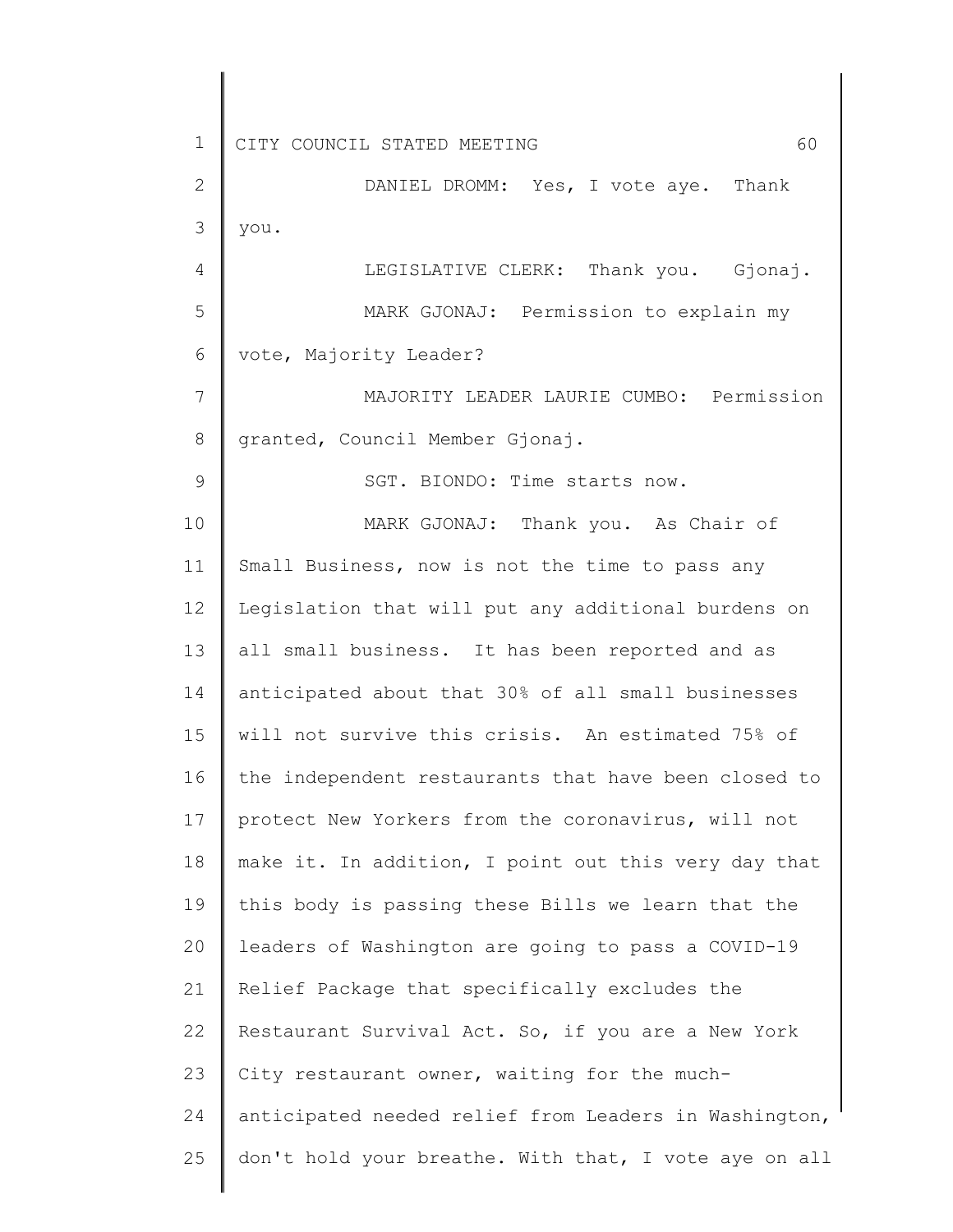| $\mathbf 1$   | 61<br>CITY COUNCIL STATED MEETING                     |
|---------------|-------------------------------------------------------|
| 2             | except 1415 and 1396, uhm my wishes to Council Member |
| 3             | Cohen and Torres, congratulations, I wish you all of  |
| 4             | the blessings of the Holiday Season, a healthy, safe, |
| 5             | peaceful and productive new year. Thank you.          |
| 6             | LEGISLATIVE CLERK: Grodenchik?                        |
| 7             | BARRY GRODENCHIK: Permission to explain               |
| 8             | my vote, Madam Majority Leader.                       |
| $\mathcal{G}$ | MAJORITY LEADER LAURIE CUMBO: Permission              |
| 10            | granted.                                              |
| 11            | SGT. BIONDO: Time starts now.                         |
| 12            | BARRY GRODENCHIK: Thank you, uhm, first I             |
| 13            | want to start off by thanking uhm all of those New    |
| 14            | York City workers who have kept us safe during the    |
| 15            | snow storm, especially uhm, those who work for the    |
| 16            | Department of Sanitation and DOT but everybody        |
| 17            | really. Uhm, I just wanted to mention, this has been  |
| 18            | a very tough year, some of my colleagues have already |
| 19            | stated and on this past Sunday, a true giant in the   |
| 20            | history of Queens, Rabbi Fabian Schonfeld who lived   |
| 21            | in the District of former colleague, Rory Lancman,    |
| 22            | passed one day before his 97th Birthday. He was a     |
| 23            | holocaust survivor. He came to America and built what |
| 24            | has become a very large Jewish Community in Kew       |
| 25            | Garden Hills. He is he co-founder of the Vaad of      |
|               |                                                       |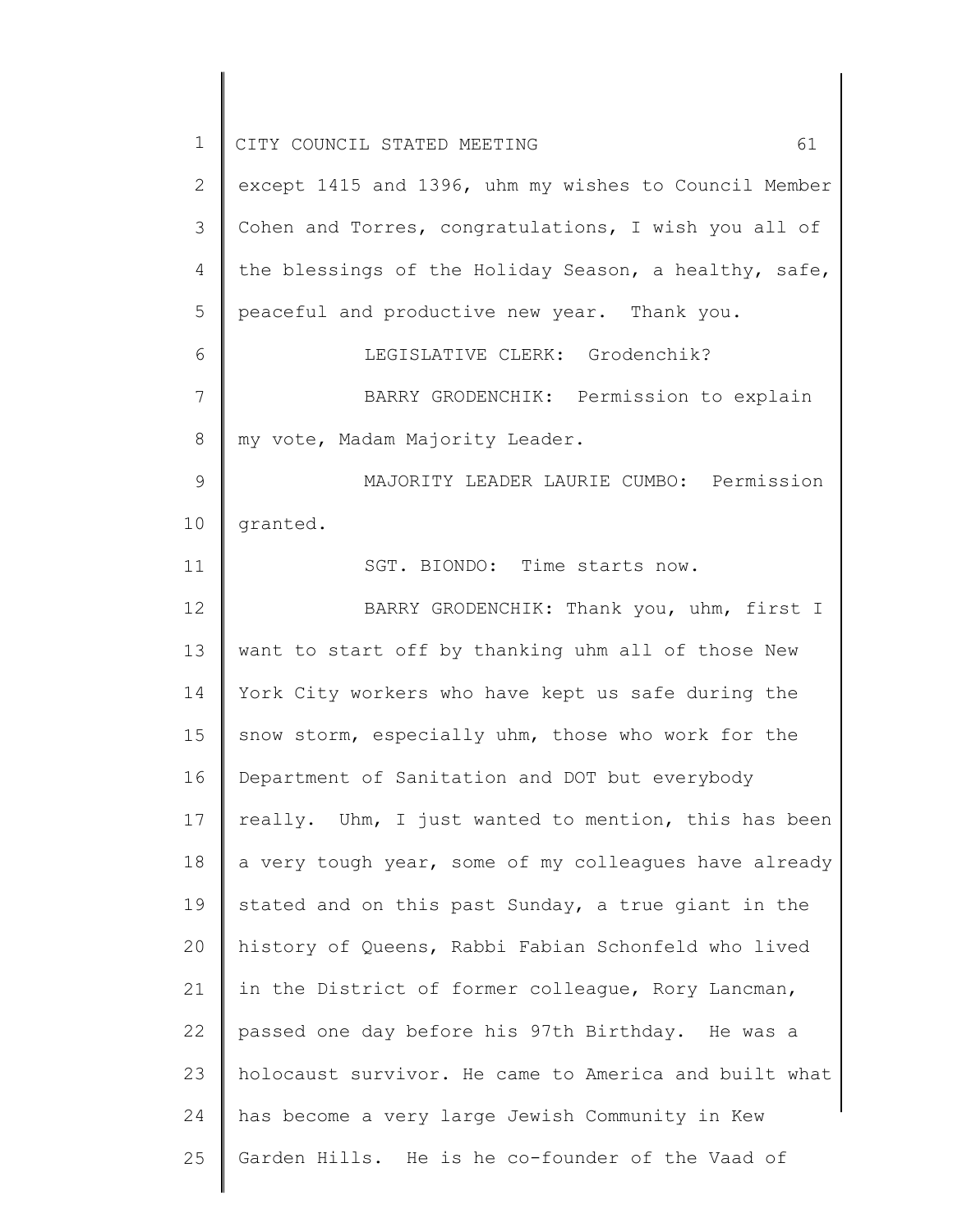2 3 4 5 6 7 8 9 10 11 12 13 14 15 16 17 18 19 20 21 22 23 24 Queens but more importantly in that he was an advisor to people throughout New York City and really even Presidents relied upon his wisdom and his knowledge and he will be sorely missed. May his memory be for a blessing. I also want to uhm wish my colleagues Andy Cohen and Ritchie Torres the very best. I know that Andy will be pursuing Justice and dispensing it in Bronx County. Uhm Ritchie represented the Land of the Grodenchik's my father's hometown up there in the Belmont Section and that is very special to me. I know you are going to be a phenomenal advocate for your community and for all of us really. Uhm, I think that covers my remarks. I just want to wish everybody a happy and healthy Holiday Season. Please stay save, so many of us in this Council alone have lost loved ones uhm to this terrible disease. This is, we are almost there. This week, uhm, the first vaccine perhaps in the nation was dispensed in my District at Long Island Jewish Medical Center part of the Northwell System and I am so proud of that and I am proud of all the, all the front-line workers for everything they have done. With that, uhm, Madam Majority Leader I vote aye on all and a happy and a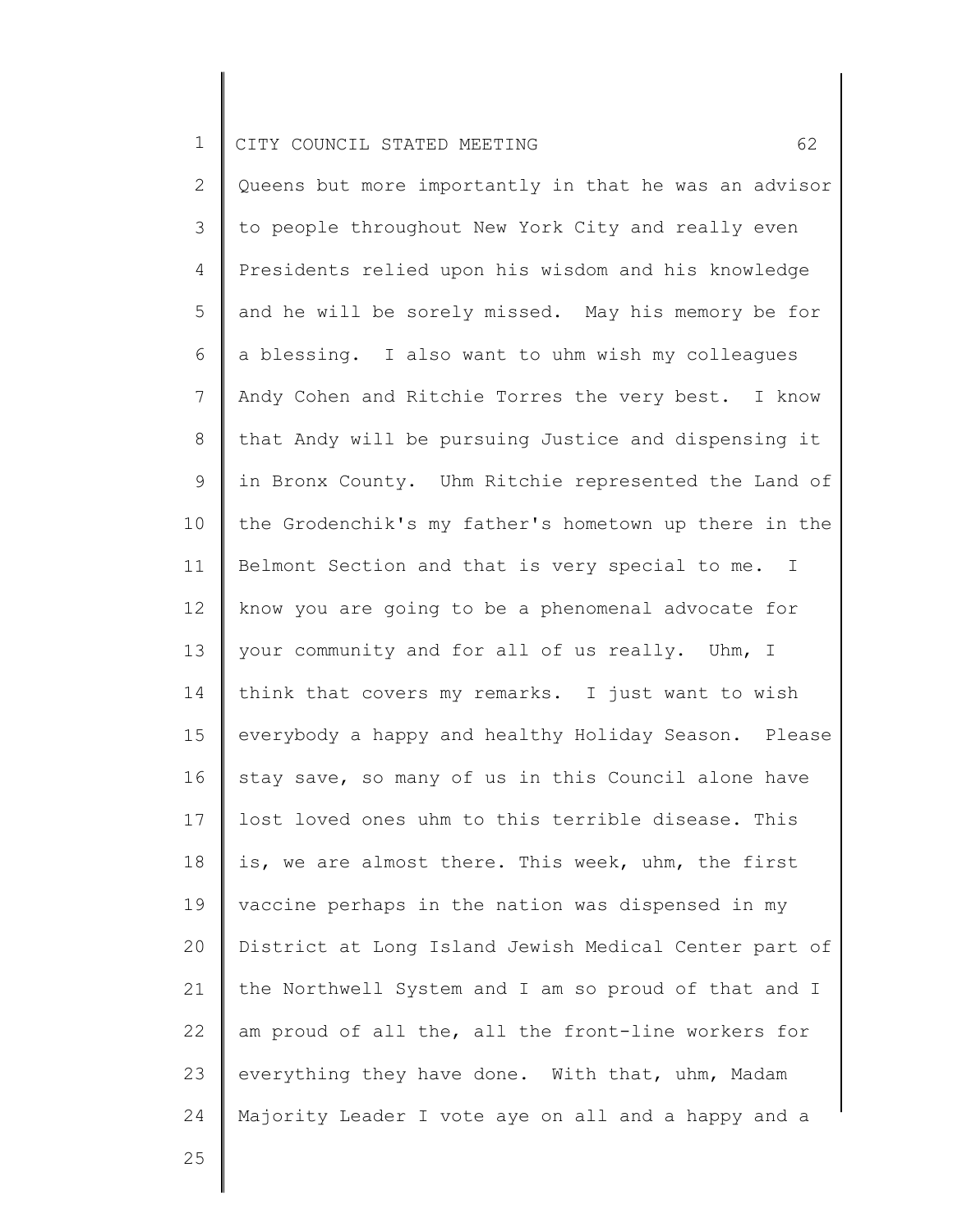1 2 3 4 5 6 7 8 9 10 11 12 13 14 15 16 17 18 19 20 21 22 23 24 25 CITY COUNCIL STATED MEETING 63 healthy and a prosperous new year to us all, Merry Christmas to and Happy Kwanzaa as well. Thank you. MAJORITY LEADER LAURIE CUMBO: Thank you so much. LEGISLATIVE CLERK: Holden? ROBERT HOLDEN: I vote aye on all and wishing Godspeed to my colleagues Torres and Cohen, thank you. LEGISLATIVE CLERK: Koo? PETER KOO: I vote aye on all and I also want to wish uhm my colleagues a happy and healthy holiday and a prosperous new year and also congratulations to Council Member Cohen and Council Member Torres for their new endeavors in Congress and the Supreme Court. Thank you and I want to say thank you to them for serving in the City Council for many years with us, thank you. LEGISLATIVE CLERK: Koslowitz? KAREN KOSLOWITZ: Thank you, may I explain my vote please? MAJORITY LEADER LAURIE CUMBO: Permission granted. SGT. BIONDO: Time starts now.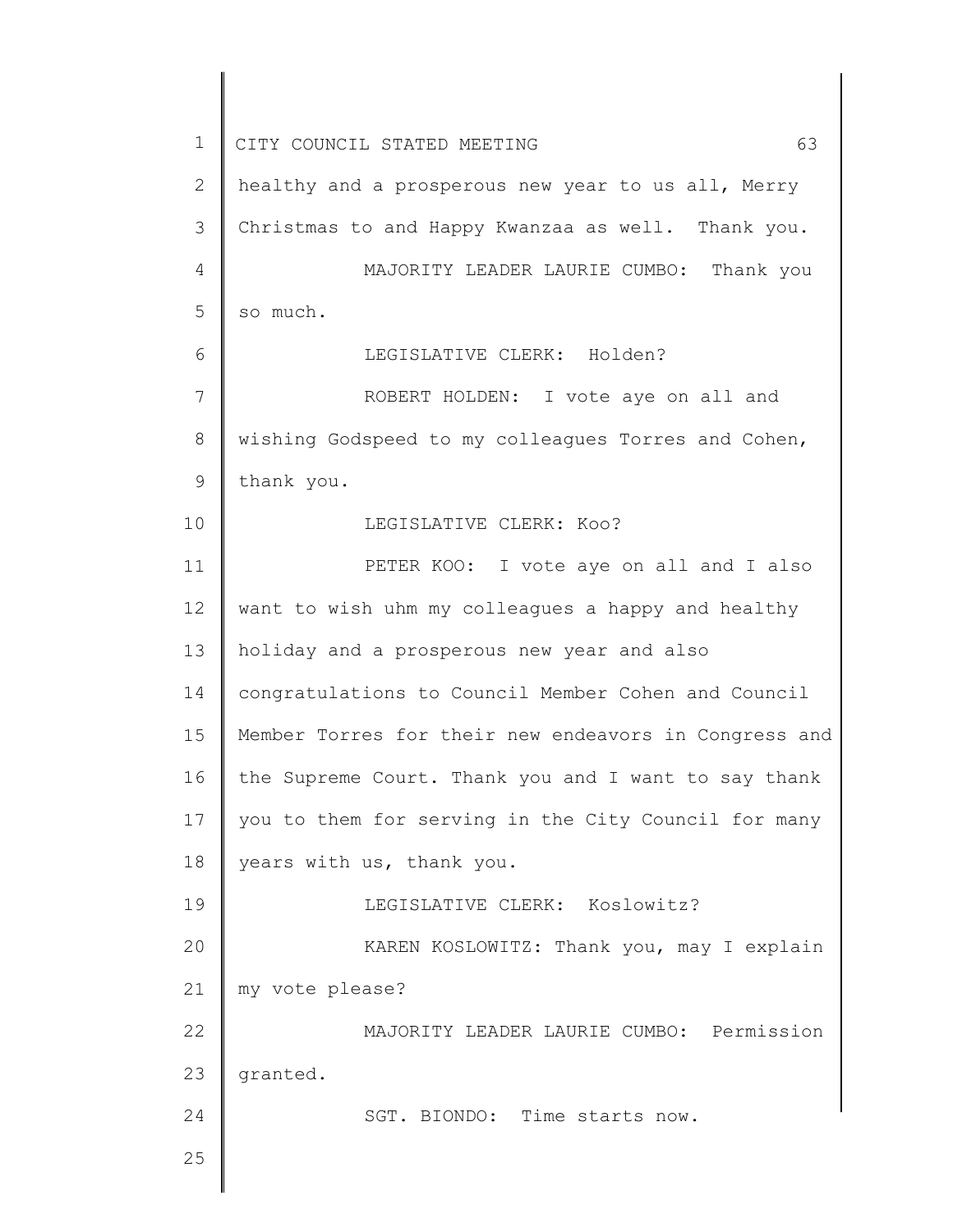| 2               | KAREN KOSLOWITZ: I also want to                       |
|-----------------|-------------------------------------------------------|
| 3               | congratulate Ritchie Torres and uhm Andy Cohen. We    |
| 4               | are going to miss you. I am going to miss you but I   |
| 5               | know you will make us proud. I also want to           |
| 6               | recognize the street co-namings of Wendell Foster who |
| $7\phantom{.0}$ | I was happy to serve with in the Council and too of   |
| 8               | course, Lew Fidler whose wife now lives in my         |
| 9               | District and also to Tom Ognibene who I served in the |
| 10 <sub>o</sub> | Council with in the 90s and I'm happy to say he was a |
| 11              | friend, we used to laugh a lot and he is sorely       |
| 12              | missed and I just want to wish everybody a very, very |
| 13              | Happy Holidays and please, please, please be safe and |
| 14              | I vote aye.                                           |
| 15              | LEGISLATIVE CLERK: Thank you. Lander?                 |
| 16              | BRAD LANDER: Request permission to                    |
| 17              | explain my vote?                                      |
| 18              | MAJORITY LEADER LAURIE CUMBO: Permission              |
| 19              | granted.                                              |
| 20              | SGT. BIONDO: Time starts now.                         |
| 21              | BRAD LANDER: Thank you very much. First,              |
| 22              | I want to say a few thank you on the Best Food Just   |
| 23              | Cause Bill, starting with the Speaker and Chair       |
| 24              | Miller, I really appreciate your leadership in        |
| 25              | bringing these protections to fast food workers, your |
|                 |                                                       |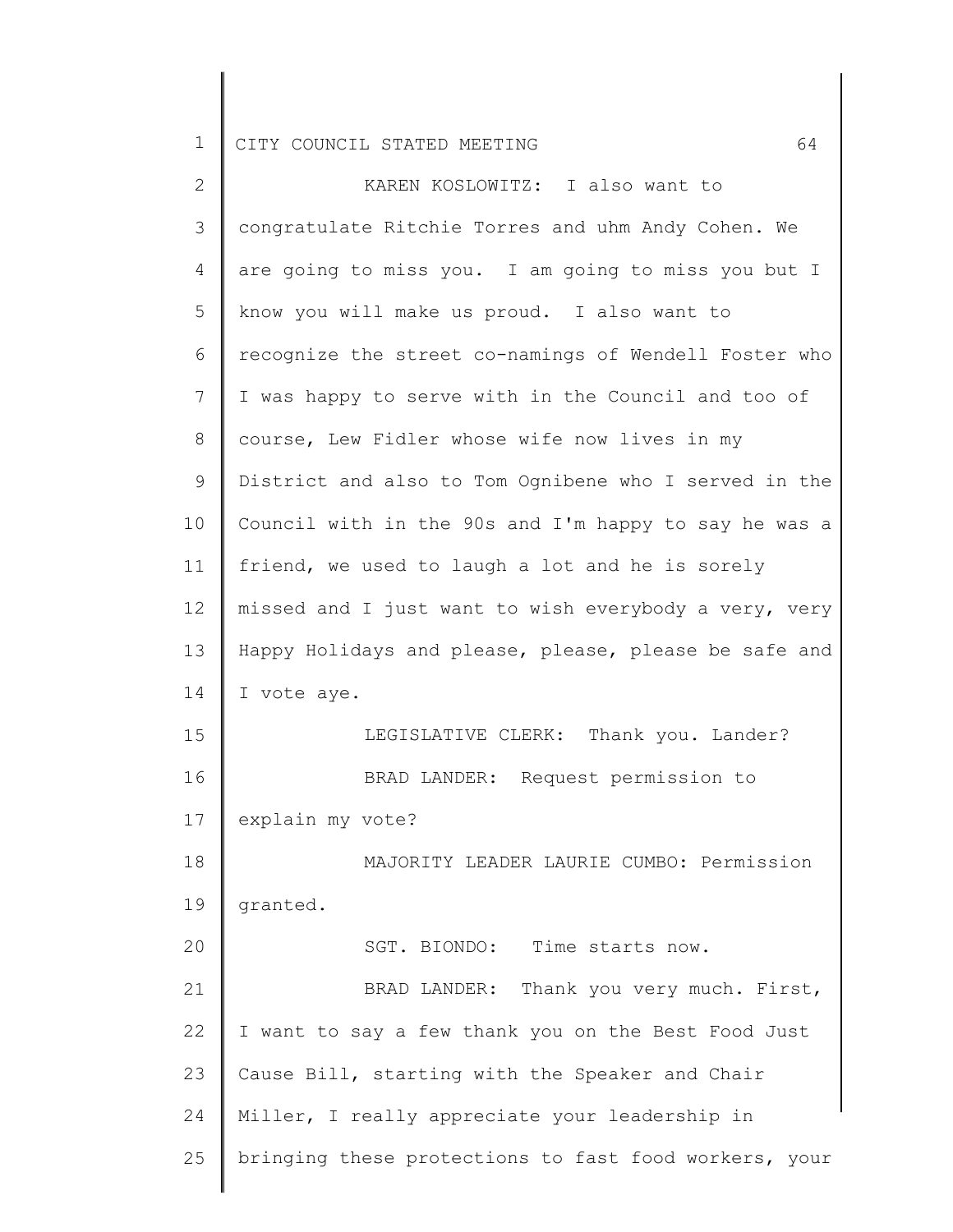2 3 4 5 6 7 8 9 10 11 12 13 14 15 16 17 18 19 20 21 22 23 24 25 ability to empathize with people who are suffering and helping the Council act to do something about it is really pushing us forward. A big thanks to the staff, Louis Cholden Brown, a big champion here, congrats on the bar, Annie Leavers and my Policy Director Steff Sotowski, to the team at the Department of Consumer and Worker Protection, especially Commissioner Lorelei Salas and Deputy Commissioner Ben Hold, Paul Sahn at Nell, Rachel Deutch and the team at CPD, uhm as I said in my earlier remarks, this victory belongs uh to the workers who have been incredible over the last decade, winning paid sick leave, the Fight for 15, a fair work week and now Just Cause, none of that would have been possible without the rock solid support of SEI 32BJ, big thank you to Kyle Brag, Kandis Tolliver, David Cohen, Hannah Burnbaum, Autumn Winetrab and formerly Nea McDonald, uhm, some amazing organizing and support. I also want to say a big thank you to Rosa Kelly and Amy Levatamper from the Land Use Division for their help to me with 312 Coney Island Avenue uhm in addition to Megan Flynn on my staff. Uhm, we are naming streets in my District today from Sin San Sone a gutsy Brooklyn Social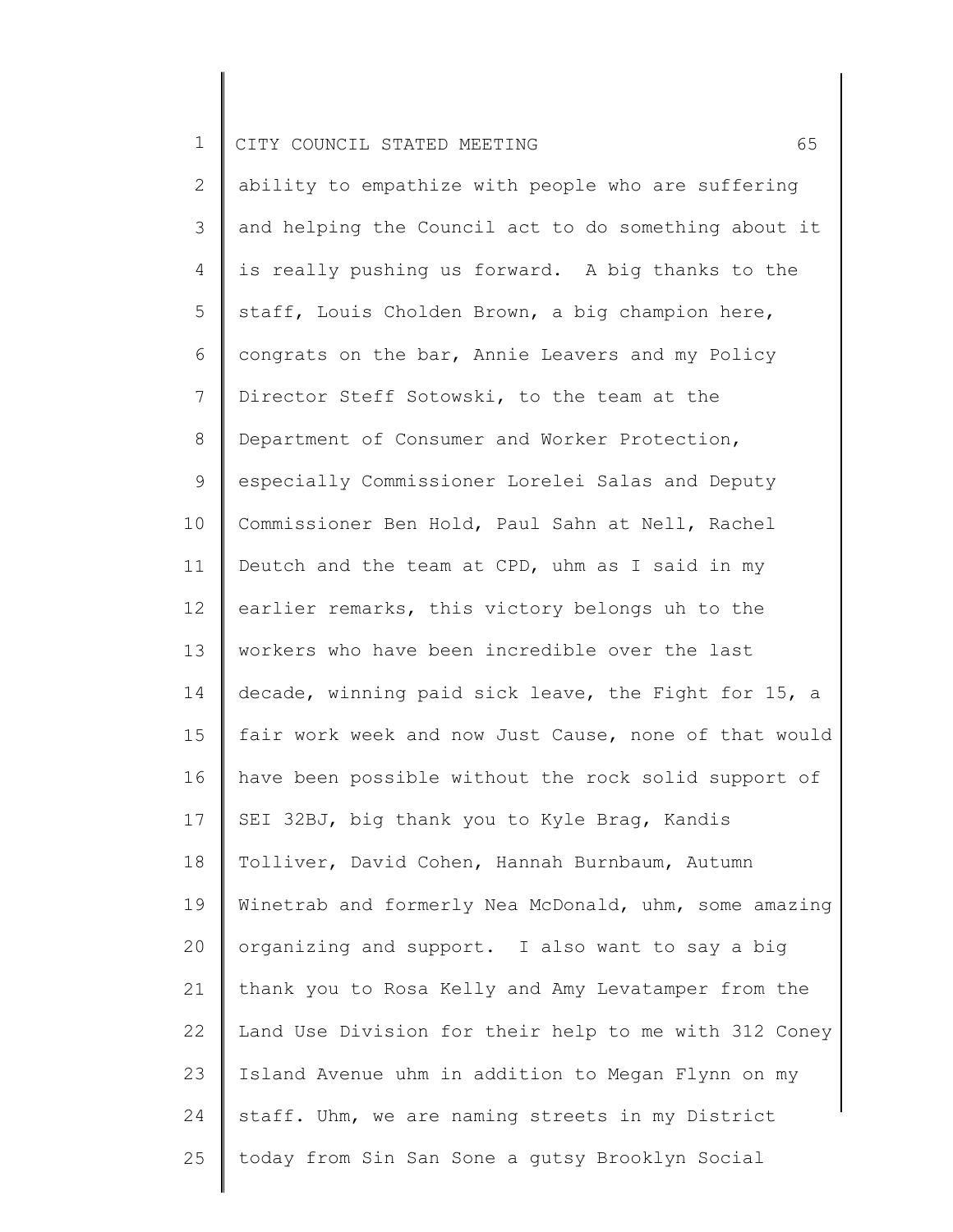|  |  | 1 CITY COUNCIL STATED MEETING |  |  |  |  |
|--|--|-------------------------------|--|--|--|--|
|--|--|-------------------------------|--|--|--|--|

| $\mathbf{2}$   | Worker who defied the mafia and lived to 101, former  |
|----------------|-------------------------------------------------------|
| 3              | New York State Assembly Member Joe Farest (SP?), NYPD |
| 4              | Officer Jose Perez who was killed in the line of duty |
| 5              | in 1994, incomparable Brooklyn I. Pete Hamill and     |
| 6              | finally I want to say farewell to Andy Cohen, who I   |
| $7\phantom{.}$ | really learned a lot from and there is no way to      |
| 8              | express my friendship and admiration for Ritchie      |
|                |                                                       |
| 9              | Torres in my time, so I will have to try to do it     |
| 10             | elsewhere. I am sorry that we cannot buy both of you  |
| 11             | a drink today. Uhm, I vote no on M269, the Expense    |
| 12             | Budget Modification and aye on the rest. Thank you.   |
| 13             | MAJORITY LEADER LAURIE CUMBO: Thank you               |
| 14             | so much Council Member Lander and I just want to      |
| 15             | remind uhm many of my colleagues here today that in   |
| 16             | November we had actually a Budget Modification        |
| 17             | hearing uhm in the Finance Committee, so I just want  |
| 18             | to make everyone aware of that as well. So, I will    |
| 19             | move on to the next person.                           |
| 20             | LEGISLATIVE CLERK: Levin?                             |
| 21             | STEPHEN LEVIN: Permission to explain my               |
| 22             | vote.                                                 |
| 23             | MAJORITY LEADER LAURIE CUMBO: Permission              |
| 24             | granted.                                              |
| 25             | SGT. BIONDO: Time starts now.                         |
|                |                                                       |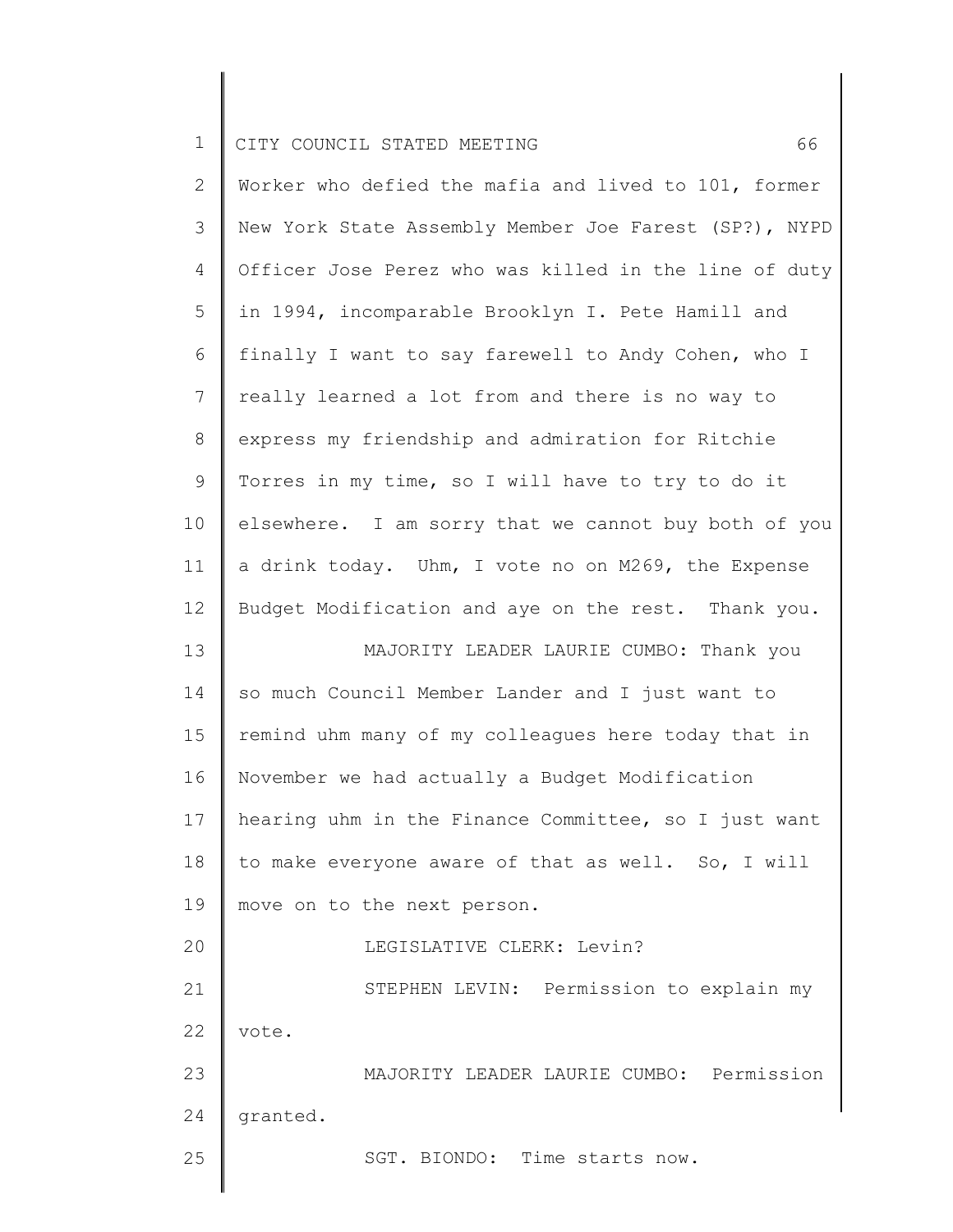2 3 4 5 6 7 8 9 10 11 12 13 14 15 16 17 18 19 20 21 22 23 24 25 STEPHEN LEVIN: Thank you Majority Leader. I am going to be voting aye on all and I want to uhm acknowledge among all of the street conamings my colleague, Karen Koslowitz mentioned street co-naming for uhm former Council Member, Lew Fidler, Lew served uhm four years, 12 years in this Council and four years uhm with me and he was a real mentor to me and I think a lot of other Council Members. He was a very kind-hearted, hard-working, incredibly smart and dedicated uhm public servant and my, my best wishes go to Robin and his sons and uhm, you know one thing just as a matter of uhm legacy, Lew was so dedicated to uhm runaway and homeless youth in New York City, uhm, more than really anybody that I can think of so it is a really fitting legacy of the work that he did. Uhm, and I want to uhm just thank and acknowledge my friends, Ritchie Torres and Andy Cohen, uhm I can't say that I am surprised that Ritchie Torres is going to Congress. I kind of always thought that he would go to Congress, uhm and I'm just, my heart fills with gladness for you Ritchie because I know both, both Ritchie and Andy are and I think that everyone should know this, everyone in the public, two incredibly honest and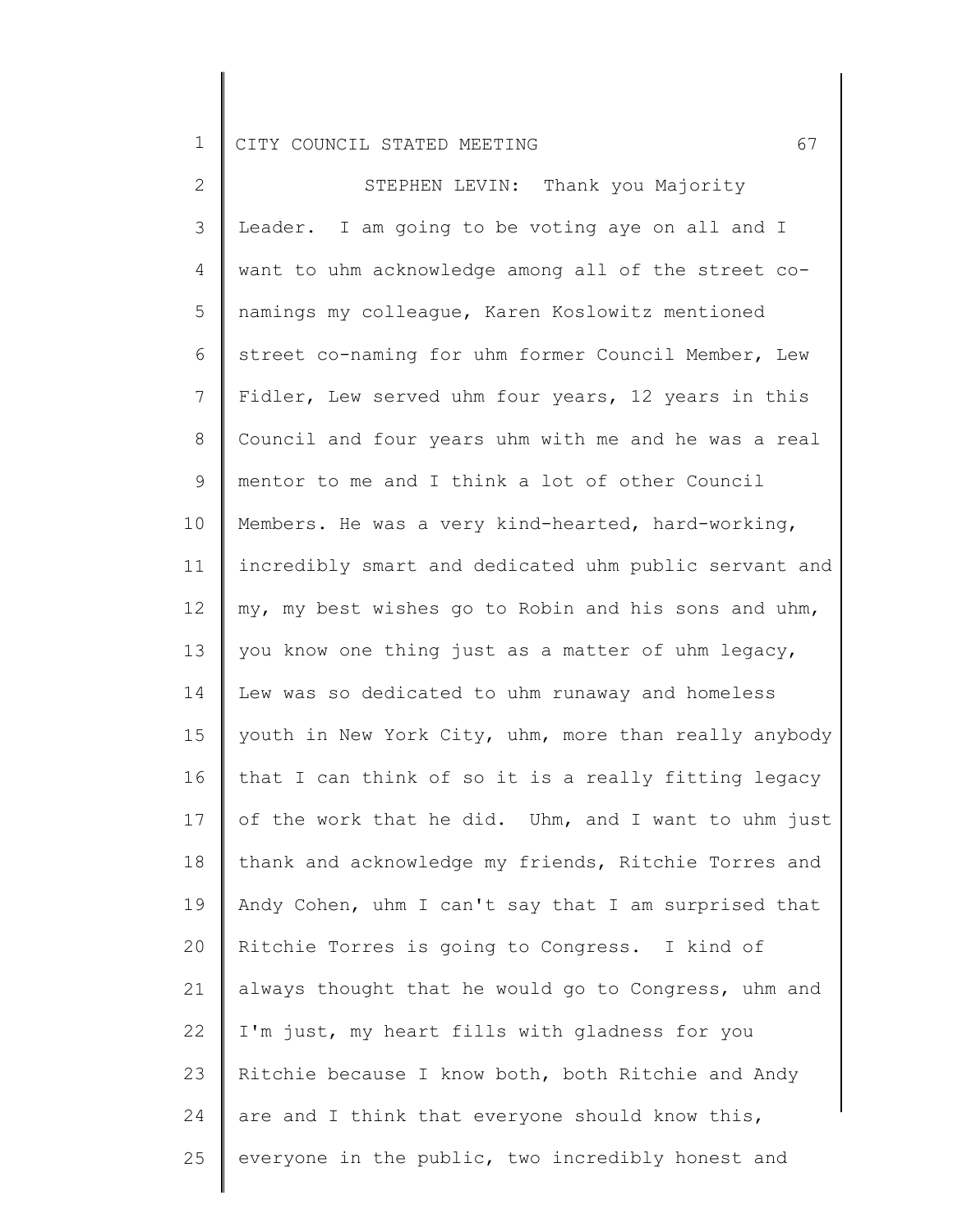| $\mathbf 1$    | CITY COUNCIL STATED MEETING<br>68                     |
|----------------|-------------------------------------------------------|
| $\overline{2}$ | decent people who have always done things for the     |
| 3              | right reason and what's in their heart and they       |
| 4              | follow their conscience and                           |
| 5              | SGT. BIONDO: Time.                                    |
| 6              | STEPHEN LEVIN: And are people that we                 |
| 7              | can look to uhm to know that those in our Government  |
| 8              | responsible for making important decisions, uhm come  |
| 9              | at it with the best of intentions and a compassionate |
| 10             | heart and I wish you both Godspeed. Thank you.        |
| 11             | MAJORITY LEADER LAURIE CUMBO: Thank you               |
| 12             | so much.                                              |
| 13             | LEGISLATIVE CLERK: Council Member Levin,              |
| 14             | your vote please?                                     |
| 15             | STEPHEN LEVIN: I vote aye on all, thank               |
| 16             | you.                                                  |
| 17             | LEGISLATIVE CLERK: Thank you. Levine?                 |
| 18             | MARK LEVINE: Thank you Madam Majority                 |
| 19             | Leader, request to explain my vote.                   |
| 20             | MAJORITY LEADER LAURIE CUMBO: Permission              |
| 21             | granted.                                              |
| 22             | SGT. BIONDO: Time starts now.                         |
| 23             | MARK LEVINE: Thank you. I want to start               |
| 24             | by congratulating Council Member Lander for his       |
| 25             | leadership and sponsoring 1415, fast-food workers     |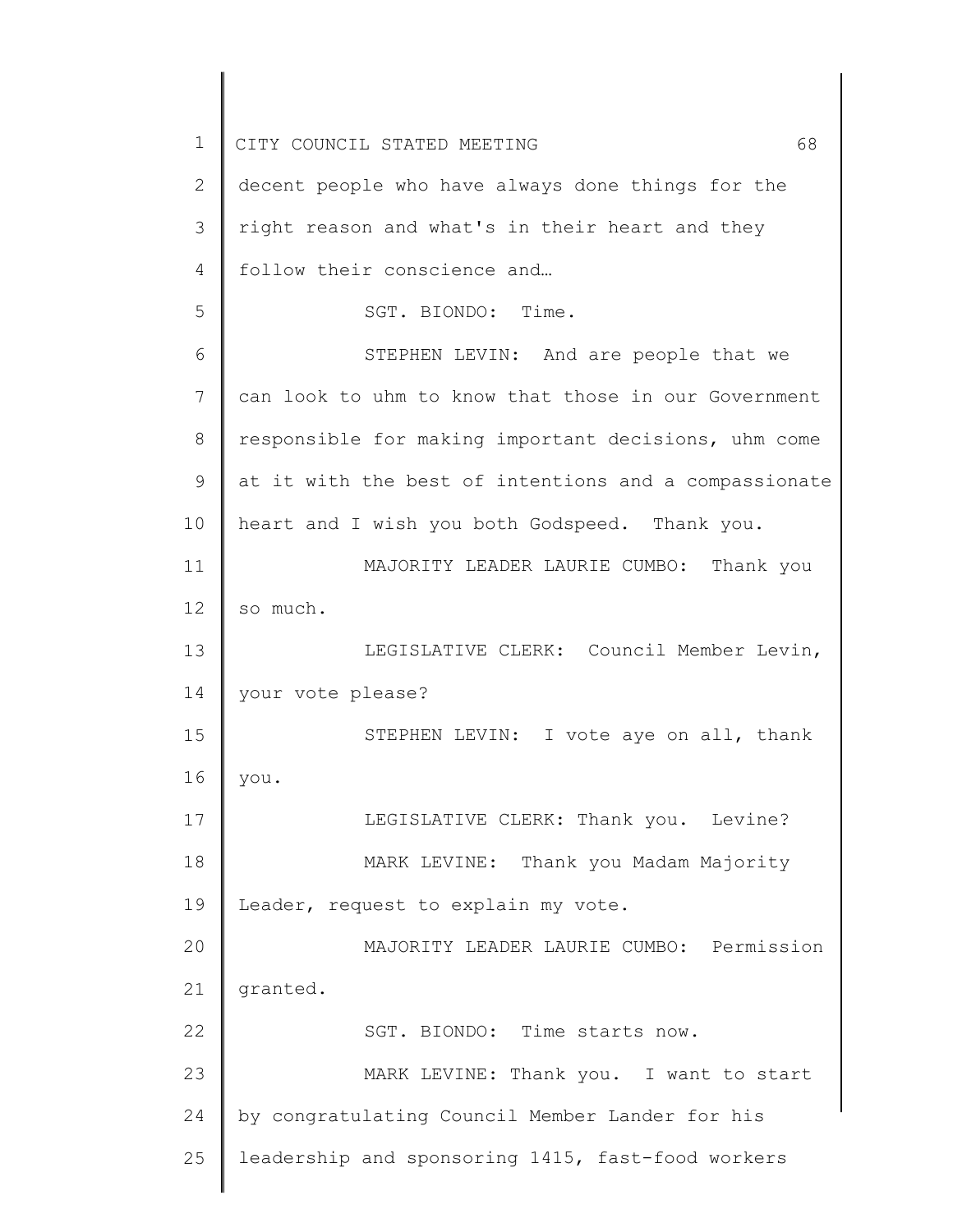2 3 4 5 6 7 8 9 10 11 12 13 14 15 16 17 18 19 20 21 22 23 24 25 labored under notoriously difficult conditions prior to the pandemic and have been out there working throughout the past 10 months, too often with inadequate health protections and the least they deserve is to know they won't be fired without just cause. Secondly, today we are voting to co-name a street in my District, the corner of 143rd Street and Convent Avenue for a leader who I know many of you knew and admired, Cecil Corbin Mark. Really a giant in the Environmental Justice Movement in West Harlem, Citywide and nationally and someone who I was honored to call a friend. He was of course suddenly taken from us in October and the corner of that we are conaming has been home to his family for generations and so I'm thrilled that it will forever be known as Cecil Corbin Mark Way and finally Andy and Ritchie, two colleagues whose friendship has meant the world to me over the past seven years, whose wisdom I have constantly relied on. I will miss you both dearly and this body will be diminished by your departure but I know that a future of limitless possibilities awaits you both and I wish you all the best. With that, I will be voting aye on all and wishing everyone a happy and safe holiday.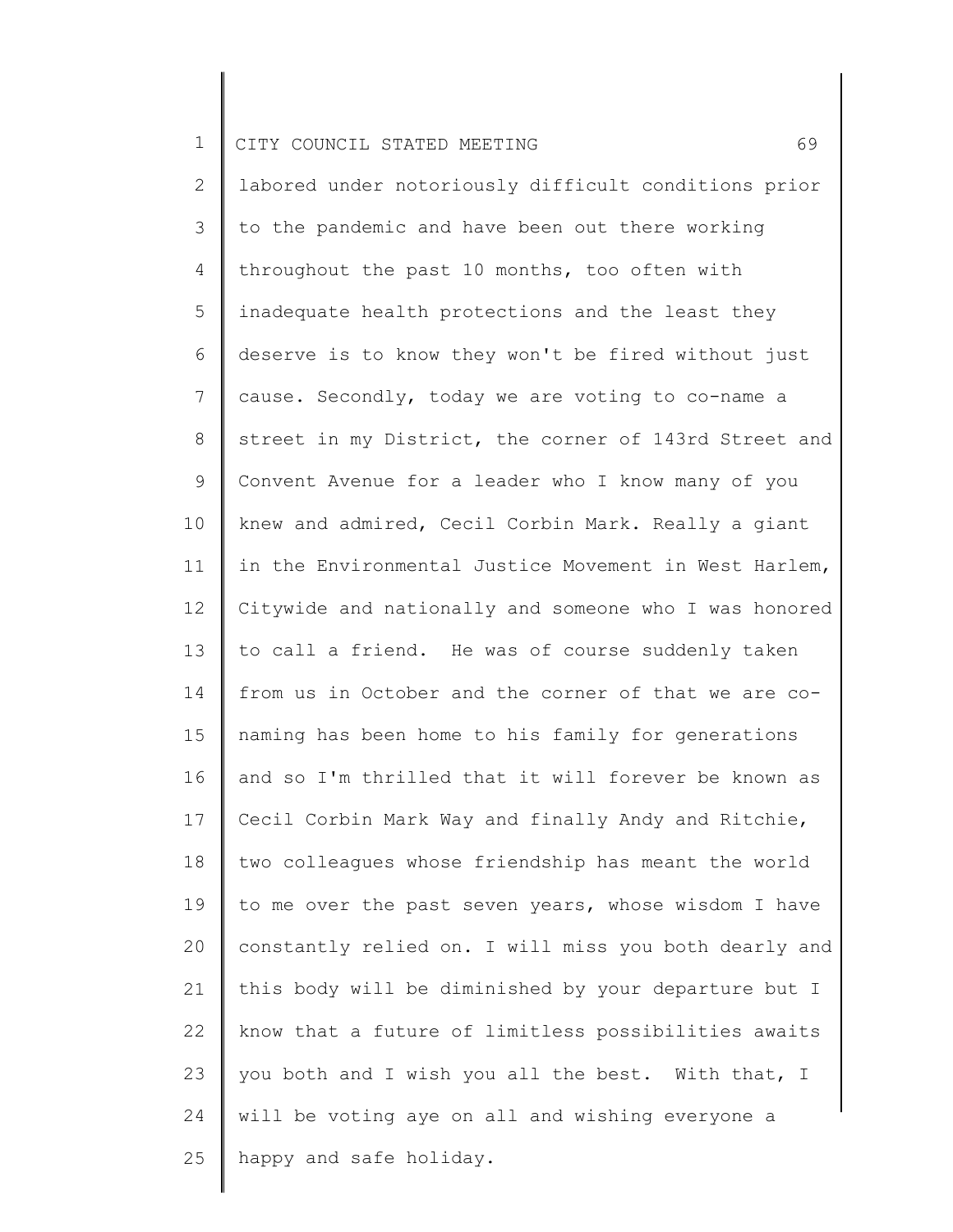| 1  | 70<br>CITY COUNCIL STATED MEETING                     |
|----|-------------------------------------------------------|
| 2  | MAJORITY LEADER LAURIE CUMBO: Thank you.              |
| 3  | LEGISLATIVE CLERK: Louis.                             |
| 4  | FARAH LOUIS: I vote aye on all I just                 |
| 5  | want to quickly congratulate both my colleagues,      |
| 6  | Council Members Cohen and Torres on your new          |
| 7  | endeavors and also want to acknowledge two very, very |
| 8  | good mentors of mine that passed away, Dr. Roy        |
| 9  | Hastick and Lew Fidler on the co-namings for both of  |
| 10 | them, happy to see that happening. Happy Holidays to  |
| 11 | all. Thank you.                                       |
| 12 | LEGISLATIVE CLERK: Maisel?                            |
| 13 | ALAN MAISEL: Yes.                                     |
| 14 | LEGISLATIVE CLERK: Menchaca?                          |
| 15 | CARLOS MENCHACA: Permission to explain                |
| 16 | my vote.                                              |
| 17 | MAJORITY LEADER LAURIE CUMBO: Permission              |
| 18 | granted.                                              |
| 19 | SGT. BIONDO: Time starts now.                         |
| 20 | CARLOS MENCHACA: Thank you. Happy                     |
| 21 | Holiday, Felis Navidad, to uhm everyone and I hope    |
| 22 | that we come back in 2021 with some renewed energy    |
| 23 | and commitment to each other here in this body. Uhm,  |
| 24 | I want to say thank you to the incredible Ritchie     |
| 25 | Torres and Andy Cohen for your service here in the    |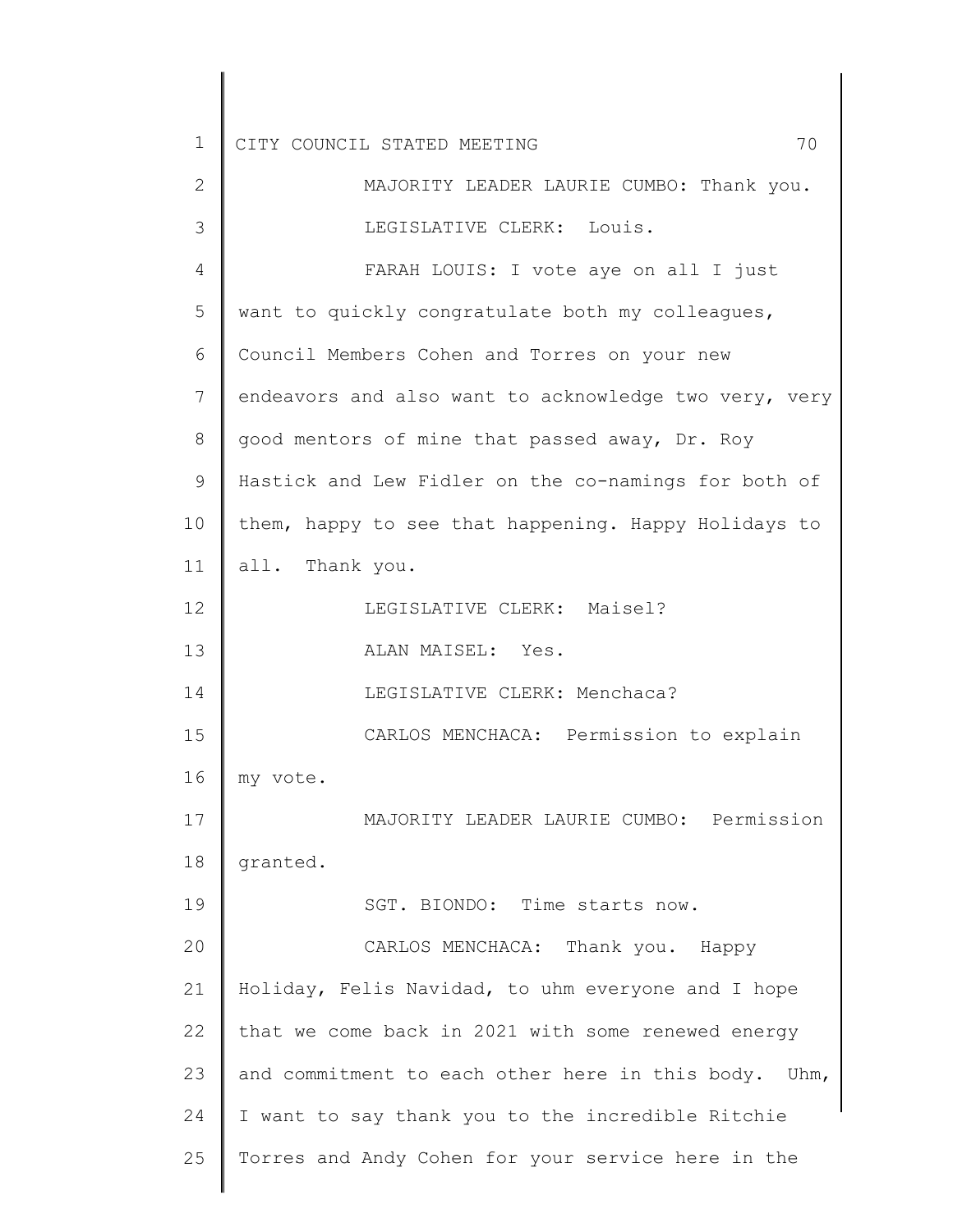2 3 4 5 6 7 8 9 10 11 12 13 14 15 16 17 18 19 20 21 22 23 24 25 Council. It is one of the best jobs to have and I hope you miss us in your new endeavors. Uhm, I wanted to also address some of the back and forth around this Budget Modification and just double down on this concept of transparency and I know that the Majority Leader is reminding us that there was a conversation that has happened in the Finance Committee but I want to honor what has been very kind of clear to the communities that we represent, that the Budget Negotiation Team is where we do a lot of this work and where we can actually bring recommendations and debate them, without debate we an really bring uhm it brings concern. It brings a lot of concern for me and I think that right now we cannot, we cannot forget what happened last summer. There was a lot of consternation in communities erupted and I don't want that to happen and so this is a tell-tale side for us that I hope we can correct and bring a different style of conversation and yes, I know that the borough delegations are places that we connect but that doesn't give us all the opportunity to talk to each other and so I hope we can actually correct that and move out of borough delegations because that is not functioning in the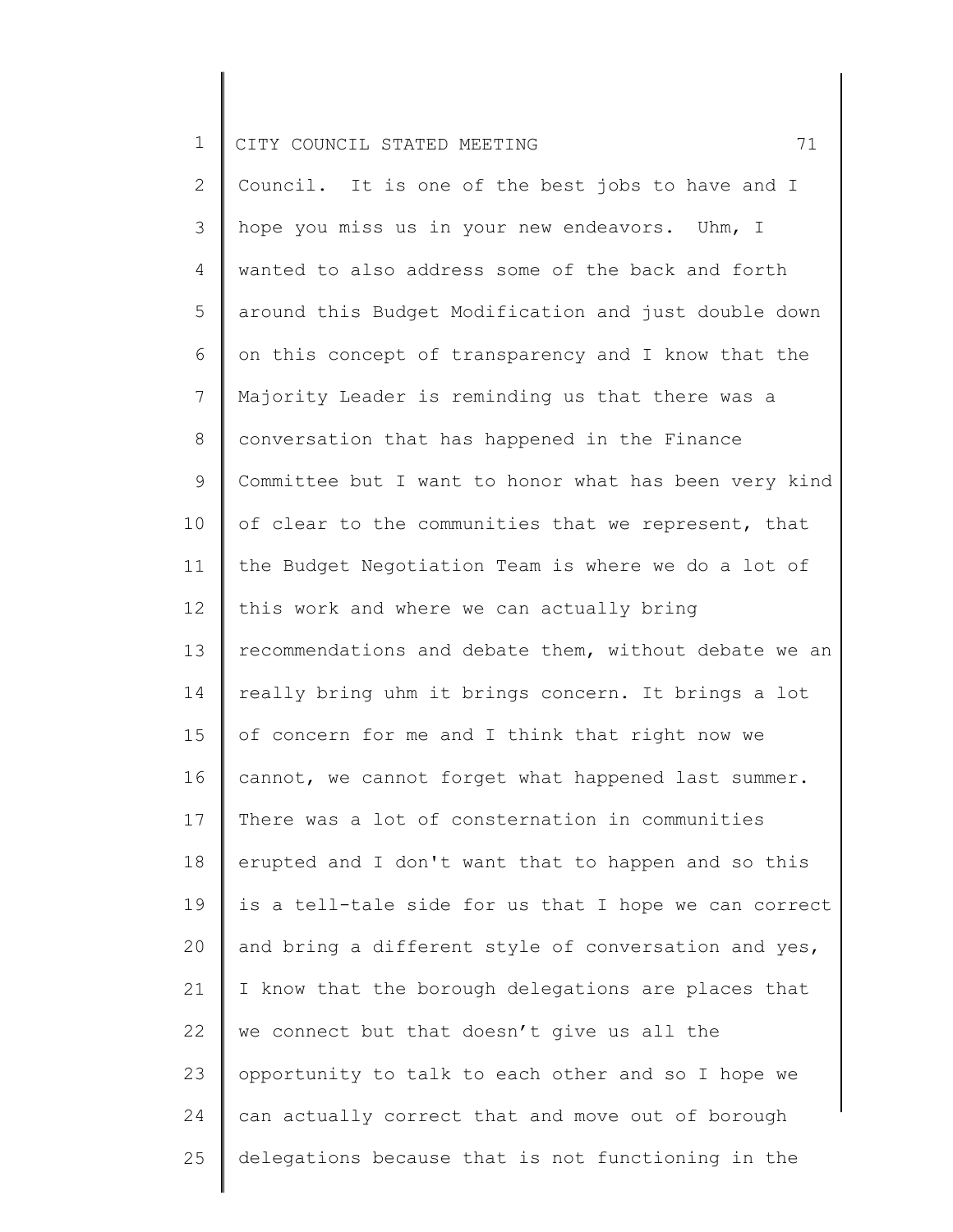| $\mathbf 1$    | 72<br>CITY COUNCIL STATED MEETING                     |
|----------------|-------------------------------------------------------|
| 2              | way that I think that we can and deserve. Uhm, and so |
| 3              | I will be voting no on the Budget Modifications, the  |
| $\overline{4}$ | Finance Budget Modifications. I will also be voting   |
| 5              | no on Land Use Item 696, 697, 698 uhm and this a      |
| 6              | project in Brooklyn in Council Member Lander's        |
| 7              | District. Uhm, Community Board 7 voted no on this     |
| 8              | project citing incredible scale issues.               |
| $\mathcal{G}$  | SGT. BIONDO: Time expired.                            |
| 10             | CARLOS MENCHACA: That this could have                 |
| 11             | been part of a comprehensive planning process. Uhm    |
| 12             | that would have been I think a better, a better       |
| 13             | process. Thank you.                                   |
| 14             | MAJORITY LEADER LAURIE CUMBO: Thank you.              |
| 15             | LEGISLATIVE CLERK: Council Member                     |
| 16             | Kallos?                                               |
| 17             | BEN KALLOS: Thank you. Permission to                  |
| 18             | explain my vote?                                      |
| 19             | MAJORITY LEADER LAURIE CUMBO: Permission              |
| 20             | granted.                                              |
| 21             | SGT. BIONDO: Time starts now.                         |
| 22             | BEN KALLOS: I want to thank millions of               |
| 23             | New Yorkers who turned out to vote. Waited hours in   |
| 24             | the rain to cast their vote. You are heros of         |
| 25             | democracy but the truth is there is no reason that    |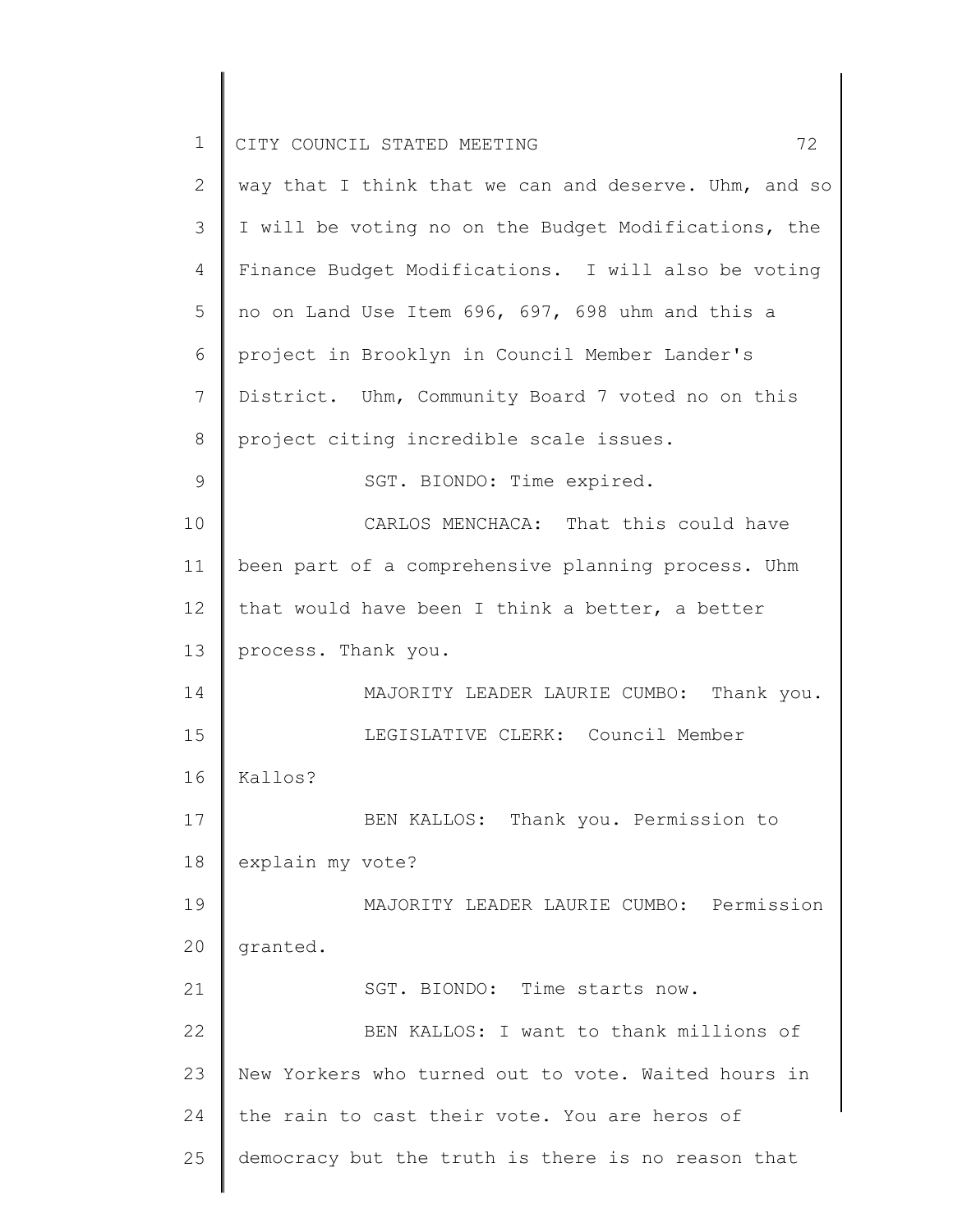| <b>노</b> |  | CITY COUNCIL STATED MEETING |  |  |  |  |  |
|----------|--|-----------------------------|--|--|--|--|--|
|----------|--|-----------------------------|--|--|--|--|--|

2 3 4 5 6 7 8 9 10 11 12 13 14 15 16 17 18 19 20 21 22 23 24 25 voting needs to be so hard. No reason it should be so hard to register, so hard to vote. A Board of Election broken by patronage are the biggest impediment to free and fair elections in New York City, despite calls to blow up New York City Board of Elections from the Governor and Mayor de Blasio, we are still stuck with the same broken system. As a Council Member with a vote on the Appointment of Commissioners to the Board of Elections, I will use my power to demand that anyone I vote for do the right thing. I have taken the time to meet with all three Democratic Commissioners for New York, Staten Island and the Bronx and they have all agreed to the following with Albany passing a lot of block on-line voter registration here in New York City, all three agreed to: (1) let people register online once it is repealed by Albany or Executive Order; (2) taking on the patronages and nepotism by posting jobs for the public to apply; (3) taking out long lines by splitting up mega poll sites, adding poll sites for early voting and on election day just to name a few. I want to thank Council Member Menchaca and Reynoso for their appeal during today's meeting, it moved me. The November Budget Modification added nearly \$4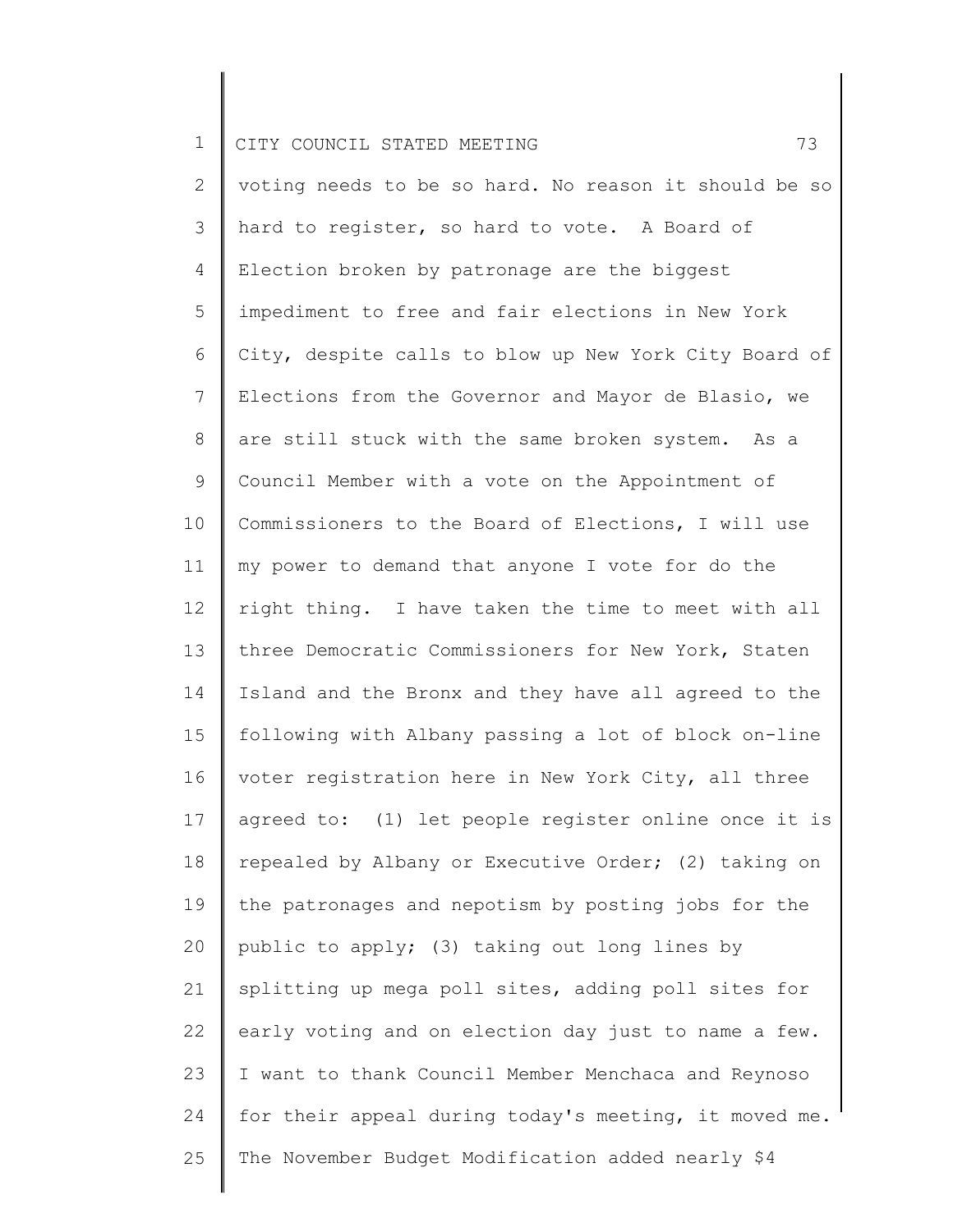| $\mathbf 1$  | 74<br>CITY COUNCIL STATED MEETING                     |
|--------------|-------------------------------------------------------|
| $\mathbf{2}$ | billion still leaving non-profits who are on the      |
|              |                                                       |
| 3            | frontlines serving youth, seniors, disabled, homeless |
| 4            | and all of those in need out in the cold with         |
| 5            | millions in retroactive and perspective cuts.         |
| 6            | November Budget Modification still fails to invest in |
| 7            | our low-income communities of color and still fails   |
| 8            | to fundamentally change policing in order to advance  |
| $\mathsf 9$  | criminal, economic and racial justice. I vote aye on  |
| 10           | all with the exception of the Budget Modification.    |
| 11           | MAJORITY LEADER LAURIE CUMBO:<br>Thank you.           |
| 12           | LEGISLATIVE CLERK: Miller?                            |
| 13           | I. DANEEK MILLER: Good afternoon,                     |
| 14           | permission to explain my vote please?                 |
| 15           | MAJORITY LEADER LAURIE CUMBO: Permission              |
| 16           | granted.                                              |
| 17           | SGT. BIONDO: Time starts now.                         |
| 18           | I. DANEEK MILLER: Thank you, Madam                    |
| 19           | Majority Leader. Uhm, first of all I want to wish     |
| 20           | everyone a safe and healthy holiday, upcoming         |
| 21           | holidays and once again those who celebrated          |
| 22           | Hanukkah, may the light continue to shine. It has     |
| 23           | been a tough 2020 but looking forward to working with |
| 24           | each and every one of you to make New York City a     |
| 25           | better City. Uhm, I want to say that it has been an   |
|              |                                                       |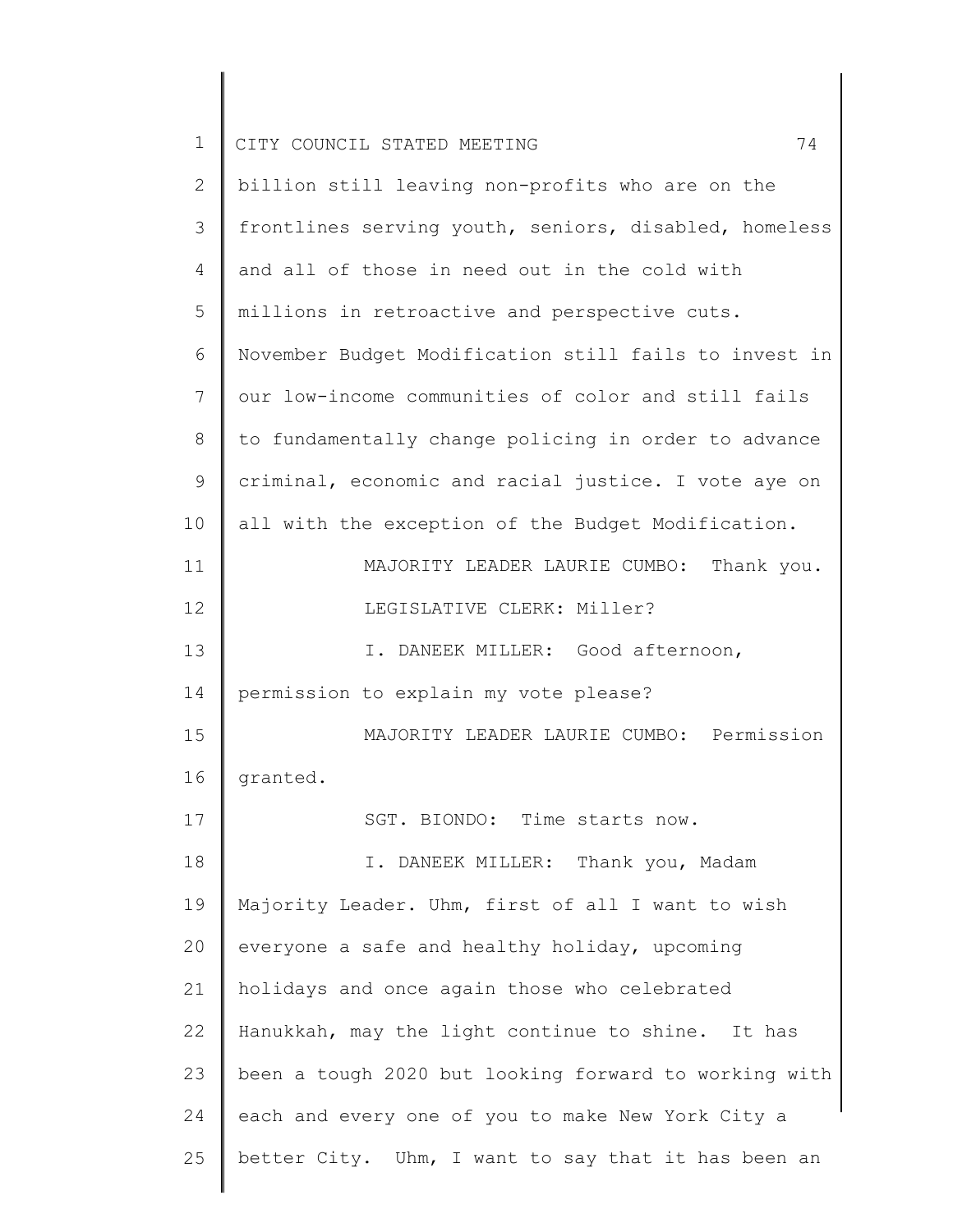2 3 4 5 6 7 8 9 10 11 12 13 14 15 16 17 18 19 20 21 22 23 24 25 honor and privilege to work with Council Member Cohen, soon to be Judge Cohen and Congress Member elect, my little brother and primo, Ritchie Torres. So proud of both of you and know that you are going to represent the people well, in, in your future endeavors and I am as we all are here to work with you in those endeavors as well. I want to echo the sentiments of my colleagues in honoring the contributions of so many New Yorkers with the street co-naming and I would just like to add the name of Professor David Buford, a great public servant and educator from my District who worked throughout the City of New York. I will be voting no on 1445A, the Franchising Agreement. This is something that we have dealt with for probably the last five years here to some degree here in the Council. This is an industry that regardless of the company, they have put profits over people. This is an industry that for five consecutive years, a company within this industry, major company represented by major bargaining units have been on strike because those workers have not been treated with the dignity and respect that they deserve. I think that this Council has done little to rectify that and so I will be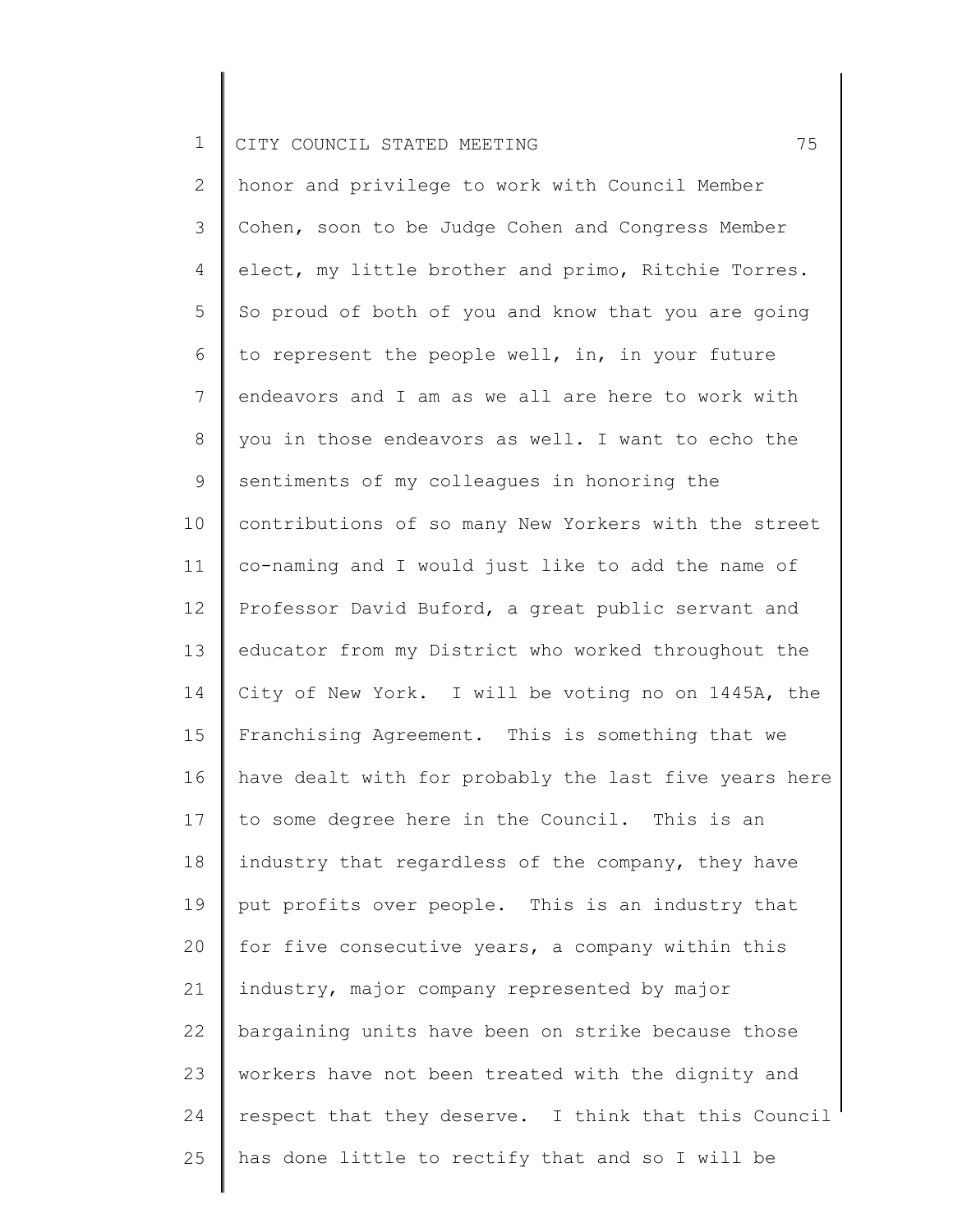1 2 3 4 5 6 7 8 9 10 11 12 13 14 15 16 17 18 19 20 21 22 23 24 25 CITY COUNCIL STATED MEETING 76 voting no on 1445 and aye on the rest. Thank you and everyone have a great prosperous safe and healthy new year. MAJORITY LEADER LAURIE CUMBO: Thank you. LEGISLATIVE CLERK: Thank you Council Member. Moya? FRANCISCO MOYA: Aye on all. LEGISLATIVE CLERK: Perkins? BILL PERKINS: Aye on all. LEGISLATIVE CLERK: Powers? KEITH POWERS: Permission to explain my vote, Ms. Majority Leader? MAJORITY LEADER LAURIE CUMBO: Permission granted. SGT. BIONDO: Time starts now. KEITH POWERS: Thank you. I am voting aye on all uhm but I wanted to use my time just to say congratulations but also how much I will miss my friends, Council Member Cohen and Council Member Torres, two people that have become very dear personal friends of mine in addition to being colleagues, and people I really enjoy the time we spend together and even though this year has kept us all apart from each other, I was looking forward and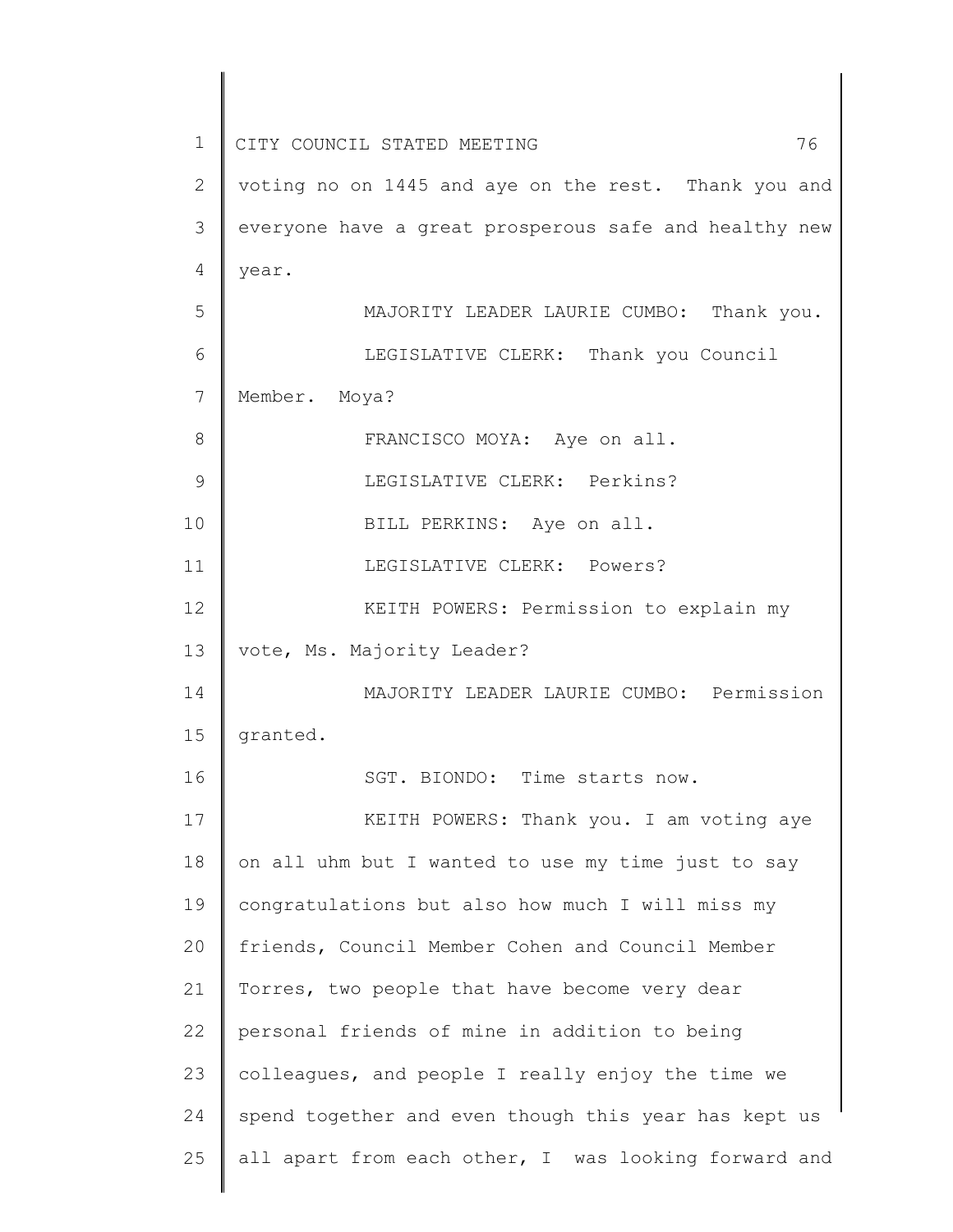|  | CITY COUNCIL STATED MEETING |  |  |  |
|--|-----------------------------|--|--|--|
|  |                             |  |  |  |

| $\mathbf{2}$    | I am looking forward to getting all back together at  |
|-----------------|-------------------------------------------------------|
| 3               | City Hall sometime in the future but I know I will    |
| $\overline{4}$  | miss having the opportunity to catch up and chat with |
| 5               | them uhm about all things. So, uhm with that I say    |
| 6               | uhm congratulations to them. I am excited for your    |
| $7\phantom{.0}$ | next steps but of course deeply saddened to be losing |
| 8               | two great friends but on to better pastures for them  |
| 9               | both. I want to thank everybody for their work on     |
| 10              | these Bills today and wish everybody a Happy Holiday  |
| 11              | and a safe and healthy new year as well. So, thank    |
| 12              | you and I vote aye on all.                            |
| 13              | MAJORITY LEADER LAURIE CUMBO: Thank you.              |
| 14              | LEGISLATIVE CLERK: Reynoso. You are                   |
| 15              | muted Council Member.                                 |
| 16              | ANTONIO REYNOSO: Permission to explain                |
| 17              | my vote.                                              |
| 18              | MAJORITY LEADER LAURIE CUMBO: Permission              |
| 19              | granted.                                              |
| 20              | SGT. BIONDO: Time starts now.                         |
| 21              | ANTONIO REYNOSO: Just wanted to say how               |
| 22              | much I am going to miss Andy Cohen and Ritchie        |
| 23              | Torres, two people that have been extremely           |
| 24              | influential in my time here in the City Council, my   |
| 25              | neighbor Andy Cohen in the City Hall Chambers and how |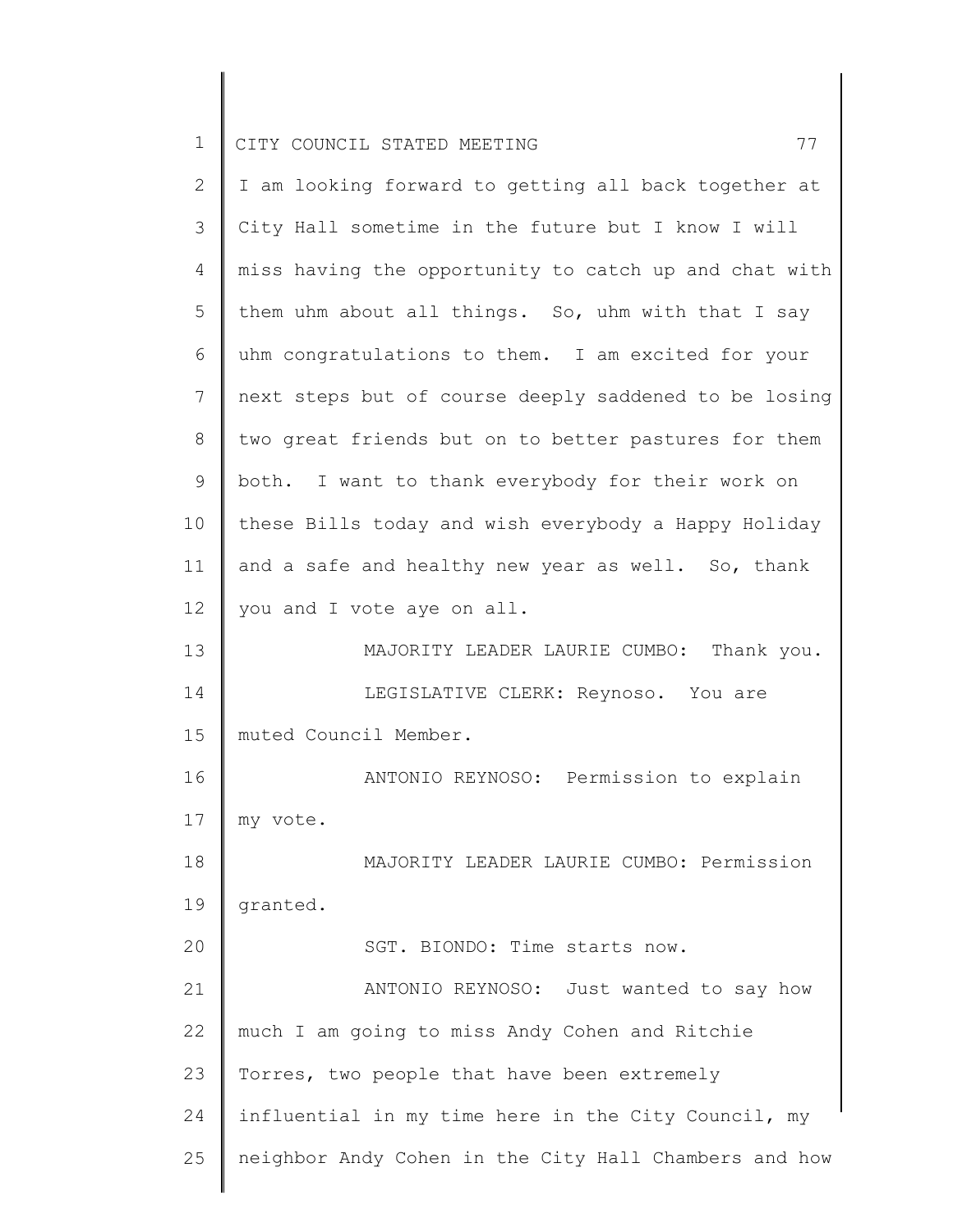|  | CITY COUNCIL STATED MEETING |  |  |  |
|--|-----------------------------|--|--|--|
|  |                             |  |  |  |

| $\overline{2}$ | many conversations we've had about so many things and |
|----------------|-------------------------------------------------------|
| 3              | my brother, Ritchie Torres, I can't say enough about  |
| 4              | my relationship with you and how much you have        |
| 5              | influenced the work that I have done as well. I am    |
| 6              | going to miss you. ARK is going to miss you. Uhm and  |
| $\overline{7}$ | but I know it is for the better, you both deserve     |
| $8\,$          | where you are going and what you are doing. Andy, you |
| 9              | are going to be a great Judge. Ritchie I can't wait   |
| 10             | to see your work in Congress. So, extremely grateful  |
| 11             | for your time here and friendship. I want to vote     |
| 12             | aye on all with the exception of pre-considered Intro |
| 13             | M 269 of the Budget Modification. Thank you.          |
| 14             | LEGISLATIVE CLERK: Thank you. Rivera?                 |
| 15             | CARLINA RIVERA: I want to vote aye on                 |
| 16             | all and say congratulations to Council Members Cohen  |
| 17             | and Torres. I really do wish you the best and I hope  |
| 18             | that all the energy that we have today can be put     |
| 19             | forward productively into our 2021 Budget             |
| 20             | Negotiations. Thank you.                              |
| 21             | LEGISLATIVE CLERK: Rodriquez?                         |
| 22             | YDANIS RODRIGUEZ: Congratulation to                   |
| 23             | Council Members Torres and also Council Member Cohen. |
| 24             | I know that you two will do a great job in both       |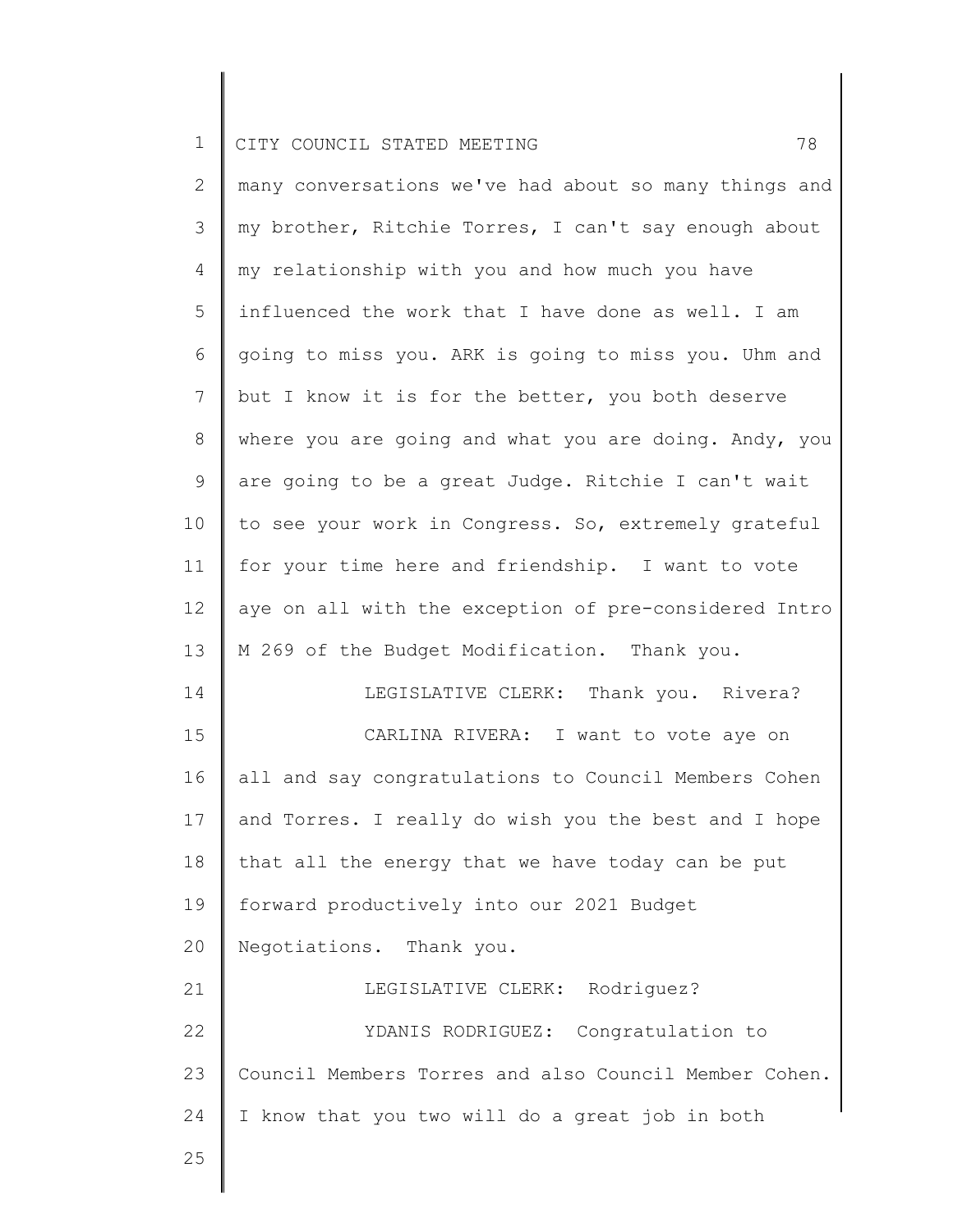| $\mathbf 1$ | 79<br>CITY COUNCIL STATED MEETING                     |
|-------------|-------------------------------------------------------|
| 2           | places in the State Supreme Court and in D.C. I am    |
| 3           | voting aye on all the items.                          |
| 4           | MAJORITY LEADER LAURIE CUMBO: Thank you.              |
| 5           | LEGISLATIVE CLERK: Rose?                              |
| 6           | DEBORAH ROSE: I vote aye on all and I                 |
| 7           | want to wish Happy Holidays to all of my colleagues   |
| 8           | and to Council Members Torres and Cohen,              |
| 9           | congratulations and Godspeed as you begin the next    |
| 10          | chapters of your professional journey. Your passion   |
| 11          | and compassion and integrity really have served your  |
| 12          | constituents well and I know that the residents of    |
| 13          | New York City will continue to benefit from your      |
| 14          | efforts. We are really going to miss you. This body   |
| 15          | is not going to be the same without you. Uhm,         |
| 16          | Ritchie, you and I started out I think the same time  |
| 17          | and it's been; it's really been great. So, I wish     |
| 18          | you both good luck and everybody have a good holiday. |
| 19          | LEGISLATIVE CLERK: Thank you. Rosenthal?              |
| 20          | HELEN ROSENTHAL: With permission to                   |
| 21          | explain my vote?                                      |
| 22          | MAJORITY LEADER LAURIE CUMBO: Permission              |
| 23          | granted.                                              |
| 24          | SGT. BIONDO: Time starts now.                         |
| 25          |                                                       |
|             |                                                       |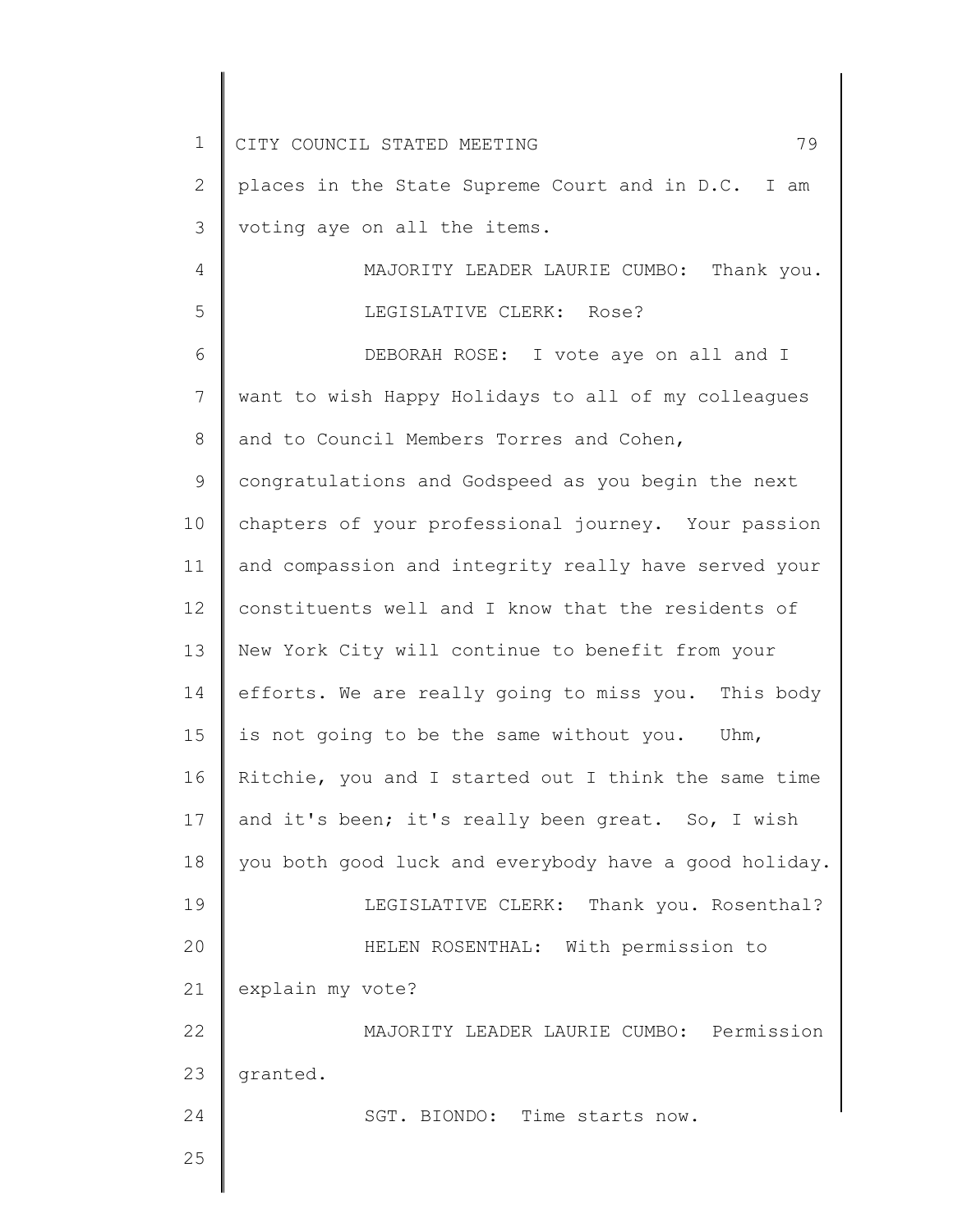2 3 4 5 6 7 8 9 10 11 12 13 14 15 16 17 18 19 20 21 22 23 24 25 HELEN ROSENTHAL: Thank you so much. Thank you. Uhm, my vote is aye on all. Uhm, and I know how boring this is but my passion for understanding the City's Budget grew out of my seven years of dedicated public service in the City's Office of Management and Budget. As most of you know I served under Koch, Dinkens and Guillani, I love the **(INAUDIBLE)** and I know how much power one can have by understand the **(INAUDIBLE)** and understanding how to shape the City's Budget for the good of public service. Uhm, and that, and now as a Council Member with any responsibilities, I have to say understanding the **(INAUDIBLE)** is what we count on the City Council Finance staff for and over the past seven years, our Finance Director Latonya McKinney and the staff that she has grown and nourished, they have moved mountains to increase transparency in the City's Budget. We are so much further along than any of the time that I worked at OMB uhm, and so to the Finance Director and her team, she deserves congratulations and respect for doing that. Uhm, honestly with all due respect to my colleagues, a no vote on the Expense Budget at this juncture is simply grandstanding. Uhm, so I am proud to vote aye. It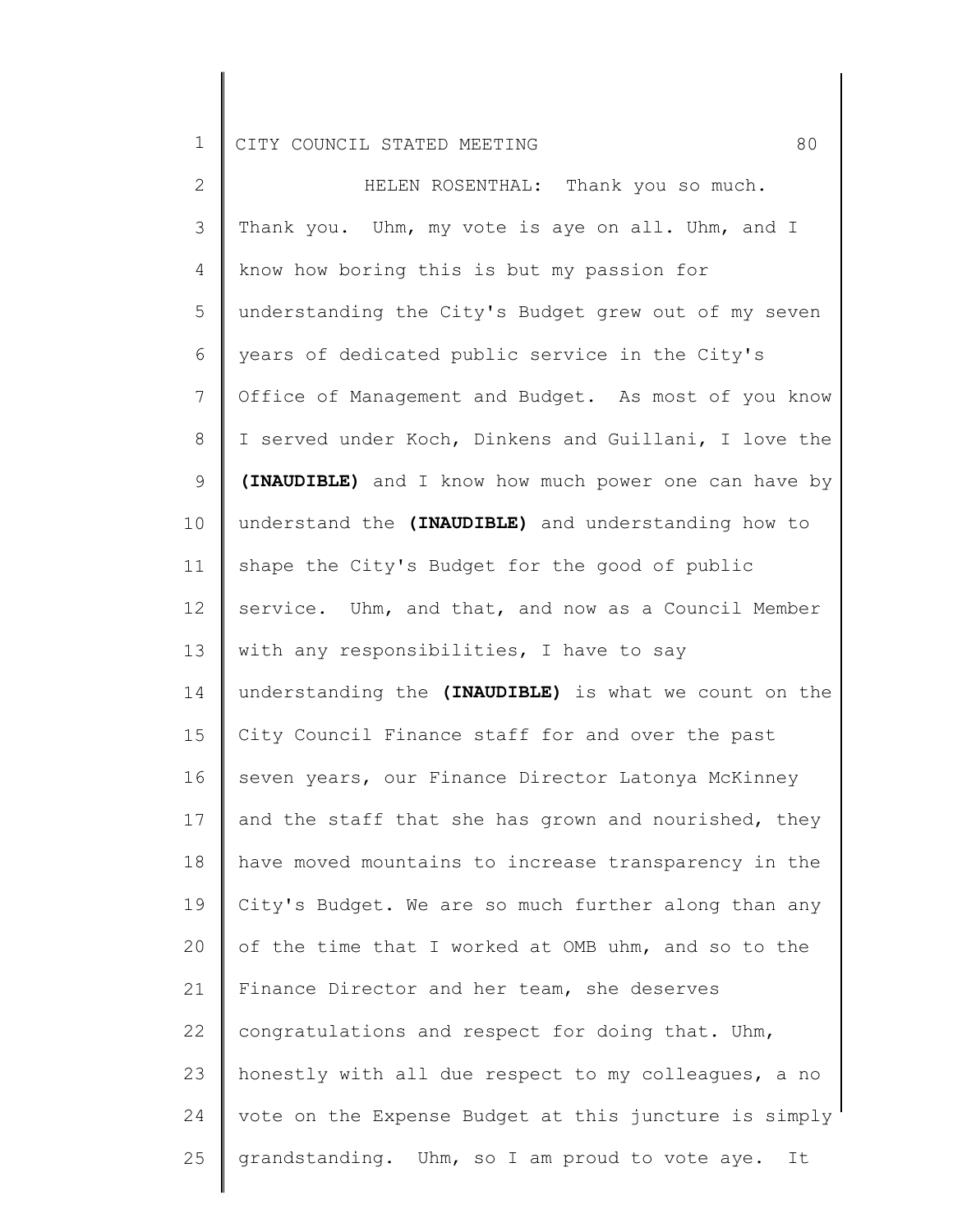1 2 3 4 5 6 7 8 9 10 11 12 13 14 15 16 17 18 19 20 21 22 23 24 25 CITY COUNCIL STATED MEETING 61 was the information was given out as it always has been. It is more transparent than ever. Uhm, you know and I know that for those that are… SGT. BIONDO: Time expired. HELEN ROSENTHAL: Interested, that uhm, that the Finance Director is always interested in giving uhm you know sessions for folks who want to ask questions. I know several of our colleagues have, have done that in the past and it has been incredibly helpful. So, I am proud to vote yes on this November modification. I don't know why it is an issue and vote aye on all but most importantly I am thrilled for you Council Members Torres, Cohen and Richards you know you again. Like our Finance Director, you make our body proud. You make us look good and you have an amazing future ahead of you. Uhm congratulations to you. Thank you for the extra time, Majority Leader Cumbo. Thank you. MAJORITY LEADER LAURIE CUMBO: Thank you. LEGISLATIVE CLERK: Salamanca? RAFAEL SALAMANCA: Uhm, permission to explain my vote. MAJORITY LEADER LAURIE CUMBO: Permission granted.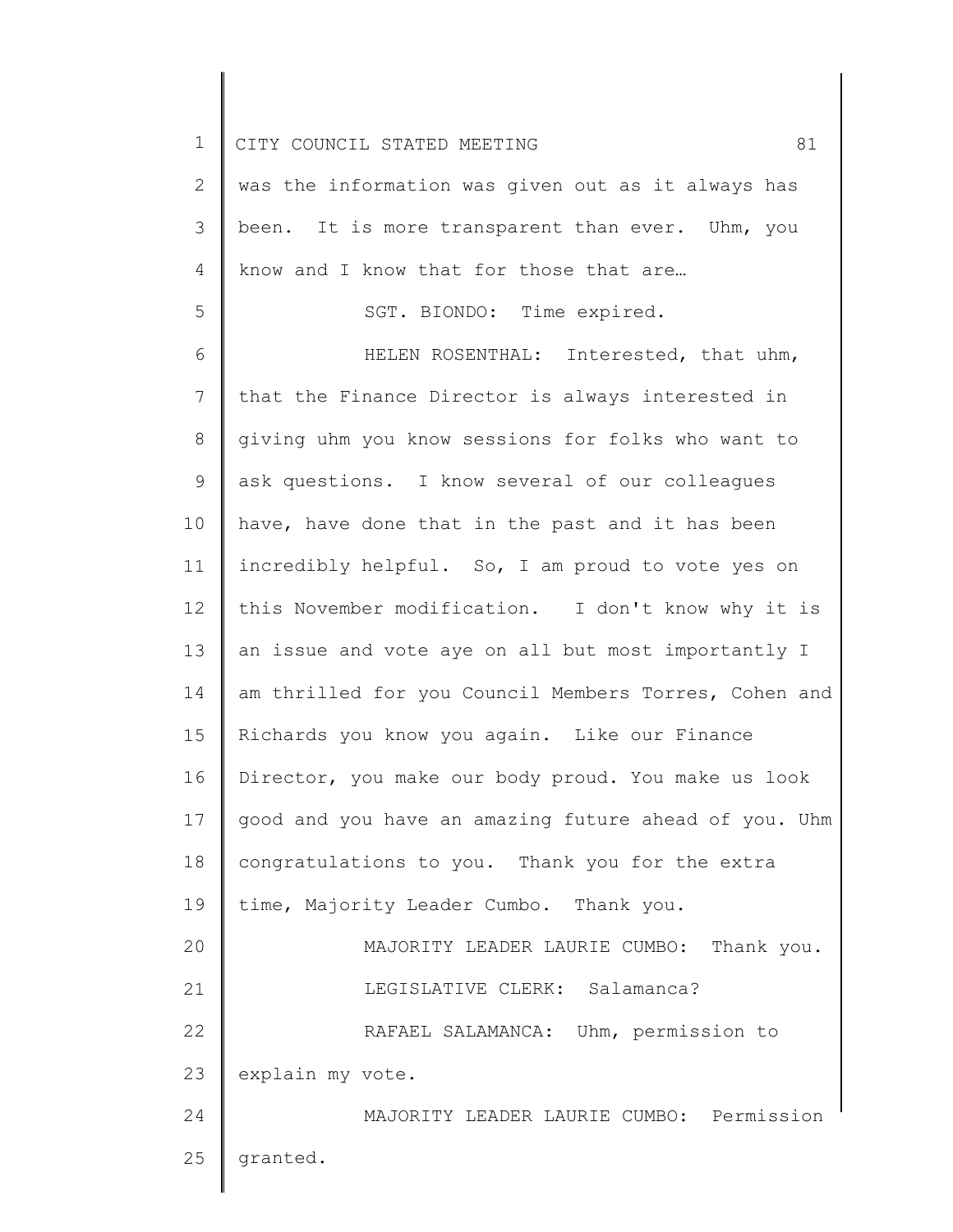| $\mathbf{2}$ | SGT. BIONDO: Time starts now.                         |
|--------------|-------------------------------------------------------|
| 3            | RAFAEL SALAMANCA: Thank you. First, I                 |
| 4            | want to congratulate my good friend and he also, he   |
| 5            | works at the Speakers Office, Anthony Perez on his    |
| 6            | appointment to the EDC Board. Congratulations. I      |
| 7            | also want to congratulate Miguelina Camilo on her     |
| 8            | appointment to the Bronx uhm as a Bronx Commission    |
| 9            | for the Board of Elections, we are extremely proud of |
| 10           | her. Uhm, and then finally, you know I have to give   |
| 11           | two big kudos and congrats to (1) our Bronx           |
| 12           | Delegation Chair, now Your Honor Andy Cohen, congrats |
| 13           | on your election to the New York State Supreme Court  |
| 14           | Judge and I am proud to call you my friend. And, and  |
| 15           | of course, my colleague and my good friend, Council   |
| 16           | Member and Congressman Elect, Ritchie Torres, and I   |
| 17           | am proud to say that Ritchie is going to be my        |
| 18           | Congressman representing me in Washington D.C. Thank  |
| 19           | you very much and I vote aye on all.                  |
| 20           | MAJORITY LEADER LAURIE CUMBO: Thank you.              |
| 21           | LEGISLATIVE CLERK: Torres?                            |
| 22           | RITCHIE TORRES: Uhm, permission to                    |
| 23           | explain my vote.                                      |
| 24           | MAJORITY LEADER LAURIE CUMBO: Permission              |
| 25           | granted.                                              |
|              |                                                       |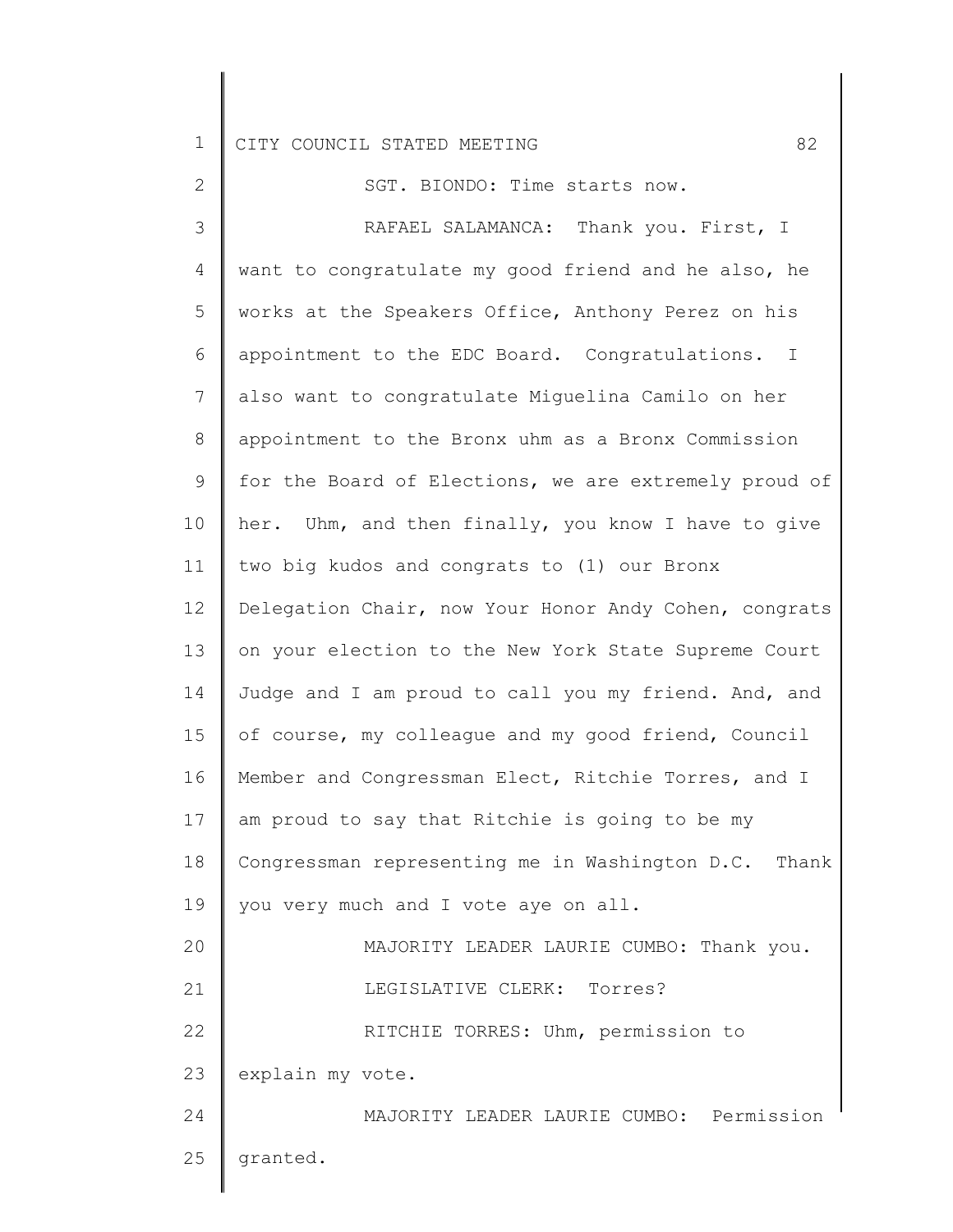1 2 3 4 5 6 7 8 9 10 11 12 13 14 15 16 17 18 19 20 21 22 23 24 25 CITY COUNCIL STATED MEETING 83 SGT. BIONDO: Time starts now. RITCHIE TORRES: Make comments later on but for the final time I vote aye on all. MAJORITY LEADER LAURIE CUMBO: Thank you. LEGISLATIVE CLERK: Treyger? MARK TREYGER: Permission to explain my vote? MAJORITY LEADER LAURIE CUMBO: Permission granted. SGT. BIONDO: Time starts now. MARK TREYGER: Thank you Majority Leader. I want to first actually acknowledge and thank the Speaker, his staff, my staff, the Education Committee Staff for helping uhm me advance an important Bill that will shed light on the need our kids are facing right now with remote learning. There is power in transparency. We need to know where the needs are so this will be a lot of good information that we will get from this Bill to better support our kids and who need it the most. So, I want to begin by acknowledging that. I also want to mention, I, we, I appreciate that we are co-naming a street in the honor for a friend of mine, also as a mentor, someone who I spoke to a number of times for wisdom and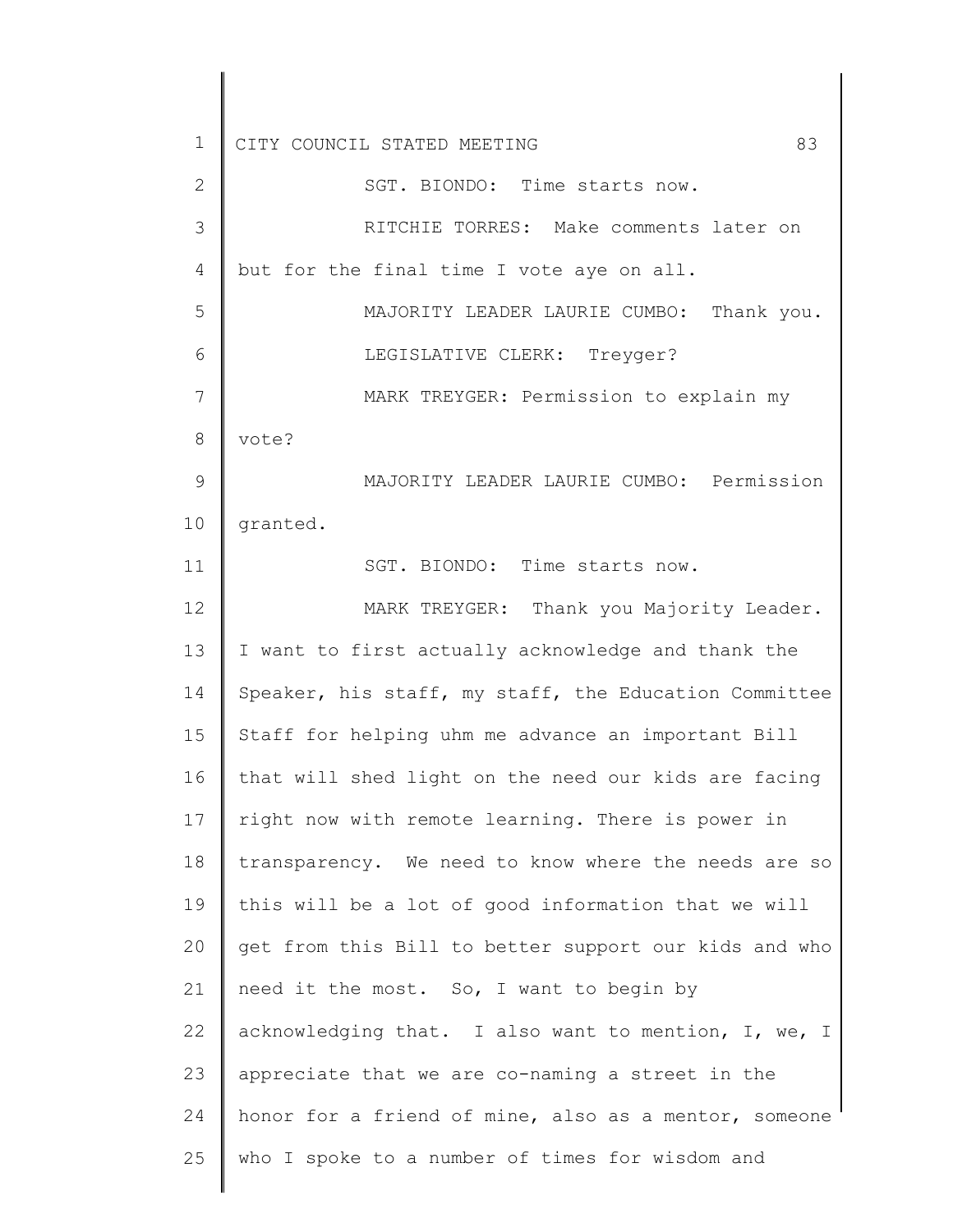2 3 4 5 6 7 8 9 10 11 12 13 14 15 16 17 18 19 20 21 22 23 24 25 experience, Councilman Lew Fidler. May he rest in peace. You know Lew Fidler, always, always spoke up for the marginalized, those who were forgotten by Government uhm as we heard early and during this pandemic that's who we are fighting for right now very much, people who need help the most, I'm thinking about Lew and this is a small token of appreciation for his work and so I want to thank, thank, Council Member Maisel for advancing this. I also want to speak up for our Finance Chair Danny Dromm, his staff, his team, uhm, who have worked tirelessly, non-stop. I want to speak up for LaTonya McKinney, the entire Finance Staff, Finance Division who continuously be accessible to me, I'm sure others of the Council reaching out to them frequently about issues that we are all, we are all experiencing. They have been nothing but accessible, responsive and helpful. If there is some anger today, we should direct anger at the Federal Government that continues to prioritize airline CEOs over local and state governments, over our hospitals and schools. It is shameful that they are passing another relief Bill without any local and state aid when our communities need it the most. So, I want to share that and to my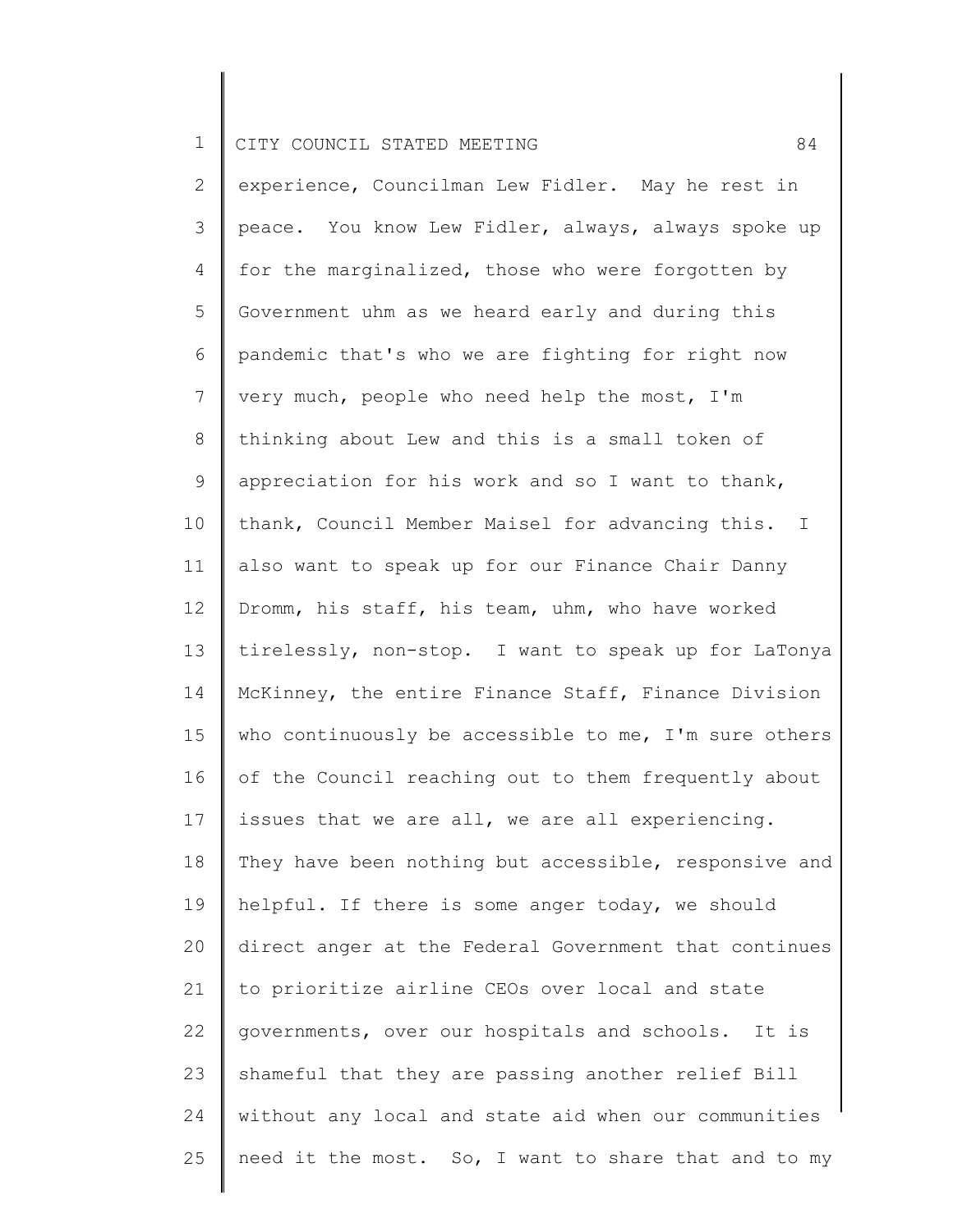2 3 4 5 6 7 8 9 10 11 12 13 14 15 16 17 18 19 20 21 22 23 24 colleagues, Council Members Cohen uhm and Torres, Congressman Elect Torres. Councilman Cohen is one of the most honorable, honest officials I have ever had the honor of working with and I am going to continue to nudge him to show more love to the Coney Island Boardwalk because he always raves about the Rockaway Boardwalk but show some love to Coney as well, Judge Cohen, I wish you continued successful and to Congressman Elect Torres, I want to tell you that as we speak, NYCHA is finally installing new boilers and infrastructure in Coney Island because of the work that you have led and done. Families are going to have heat and hot water on a reliable basis. I know you represent the Bronx but folks in Coney Island will never forget that. That is what you have done Councilman Torres. You don't do this work for friendships; you don't do this work for Tweets or Facebook likes you do it for the people and just keep at it. I am so proud to call you a friend and are proud to call you a Congressman and with that I vote aye on all and wish all of my colleagues a Merry Christmas, Happy Hanukkah, Happy Kwanzaa, very happy, healthy, new year, thank you.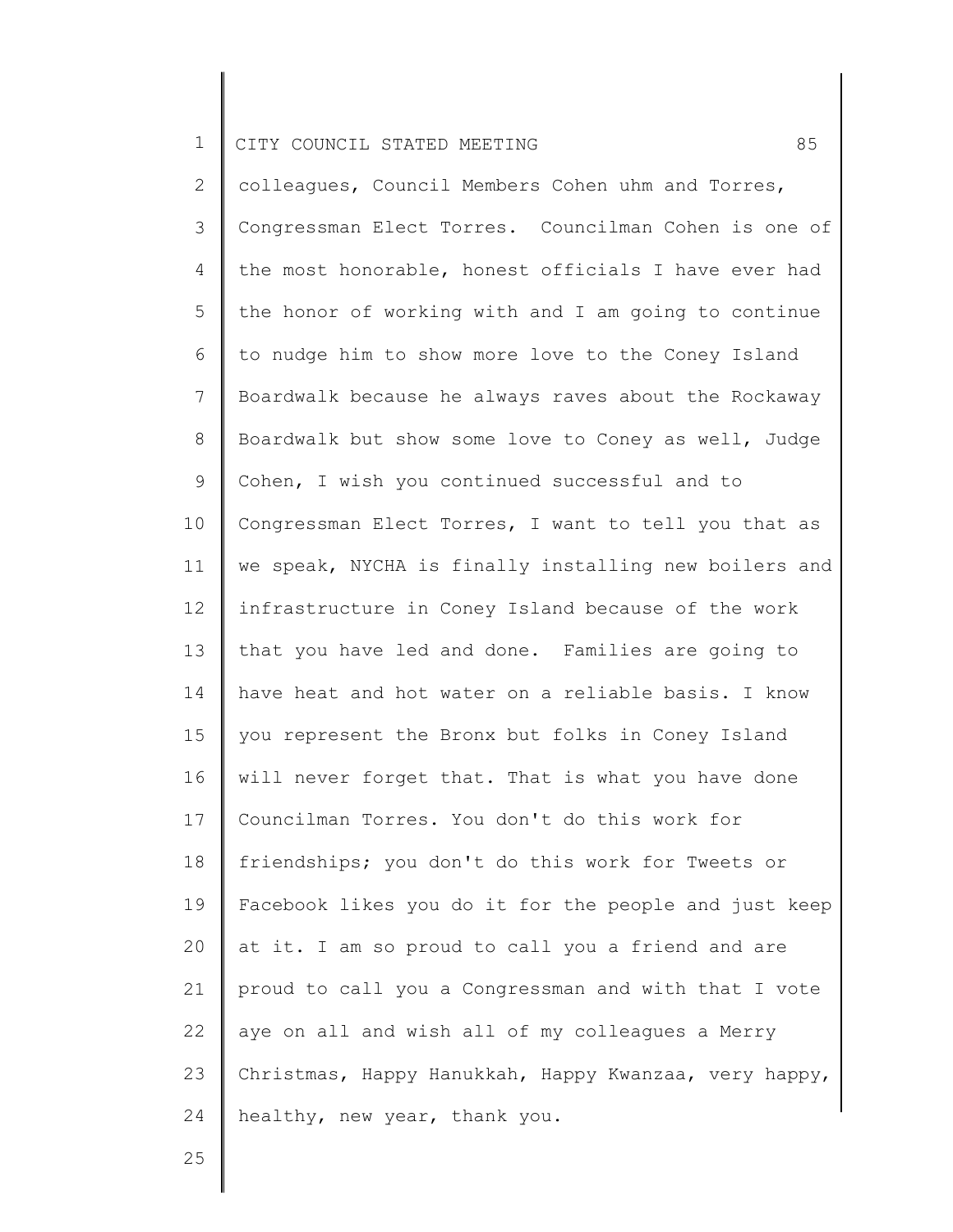2 3 LEGISLATIVE CLERK: Council Member Ulrich?

4 5 6 7 8 9 10 11 12 13 14 15 16 17 18 19 20 21 22 23 24 25 ERIC ULRICH: Uhm, with congratulations to my colleagues who are moving up, uhm it's sad to see the go but they are really terrific people. I wish them all the best. I am voting aye on all with the exception of 1396 and 1415 which I am voting no. Happy and healthy new year. Thank you very much. LEGISLATIVE CLERK: Thank you. Council Member Vallone? PAUL VALLONE: Permission to explain my vote please? MAJORITY LEADER LAURIE CUMBO: Permission granted. SGT. BIONDO: Time starts now. PAUL VALLONE: First and foremost, to our soon to be Judge Cohen and Congress Member Torres, both the Judiciary and the House of Representative are getting men of honor, men of integrity and men who lead with their heart and that is something that we all need more of so I am very proud of both of you. And also included in today's package of street co-namings is one in my District for Monsignor John C. Tosi of St. Luke's Roman Catholic Church.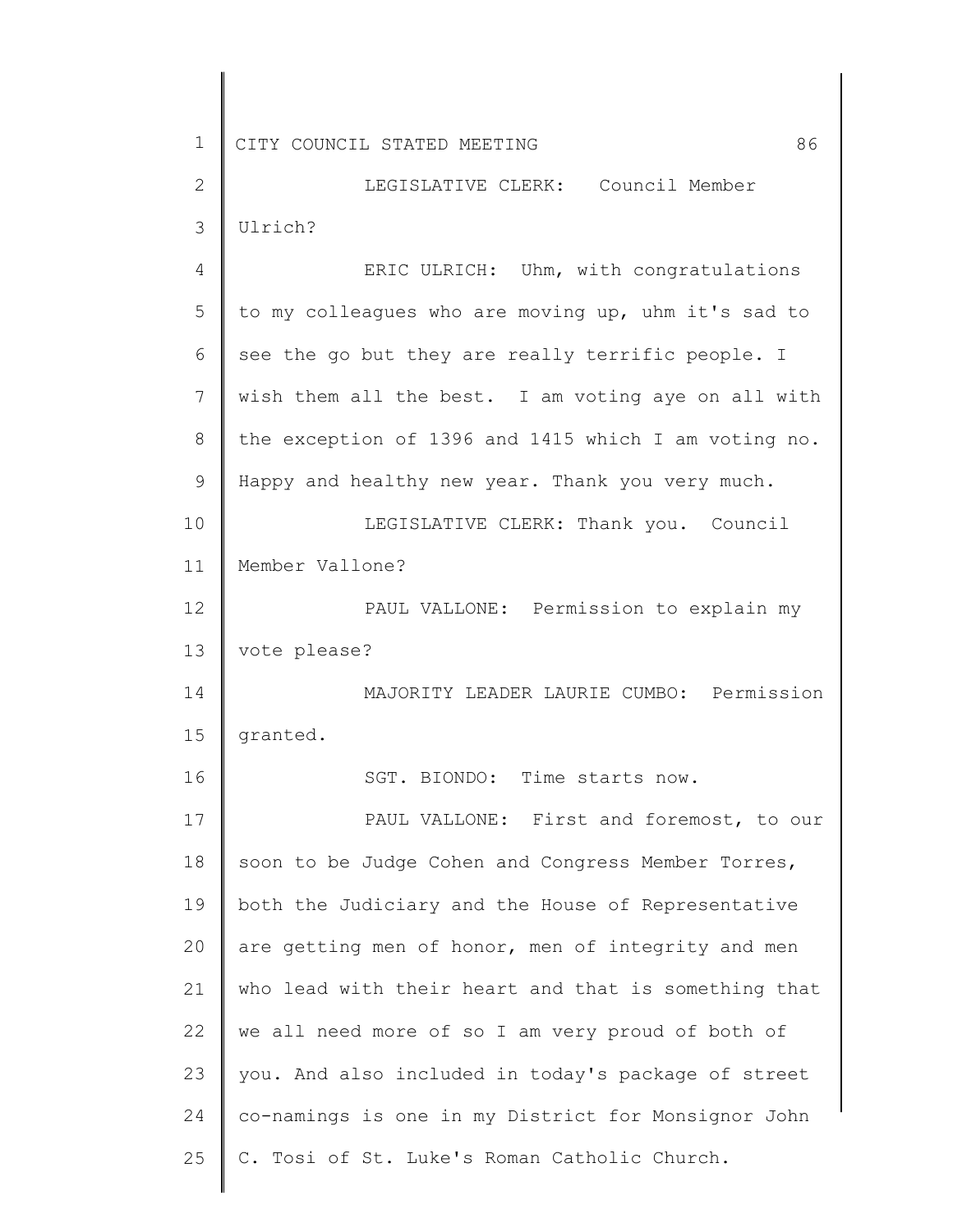2 3 4 5 6 7 8 9 10 11 12 13 14 15 16 17 18 19 20 21 22 23 24 25 Monsignor Tosi was a priest for over 45 years and a Monsignor for 23 years within the Dias of Brooklyn and Queens. Born in Flushing, Monsignor Tosi was ordained in May 1973 at St. John's Pro-Cathedral, downtown Brooklyn. He was named as Monsignor in 1997 and in January 2005 was named Pastor of St. Luke's where he remained until his death. Monsignor Tosi rebuilt St. Luke's Church and made many renovations to the Queens Parish based on his experiences with the Diocesan Liturgical Commission. He was a member of the Knights of Columbus in Whitestone and supported by the Veterans of Foreign Affairs and many other local organizations such as the Whitestone Taxpayers Association. He worked hard for our quality education in St. Luke's where students and faculty were blessed to have had his guidance and support over the years. I am proud to announce this much deserved honor for Monsignor Tosi who is regarded as a Stallworth and a man of deep faith. I look forward to joining together with his community in the new year to celebrate his life and legacy in Northeast Queens and with that everyone, God Bless each of you, Merry Christmas, Happy Holidays, Happy and Blessed new year and especially to our Majority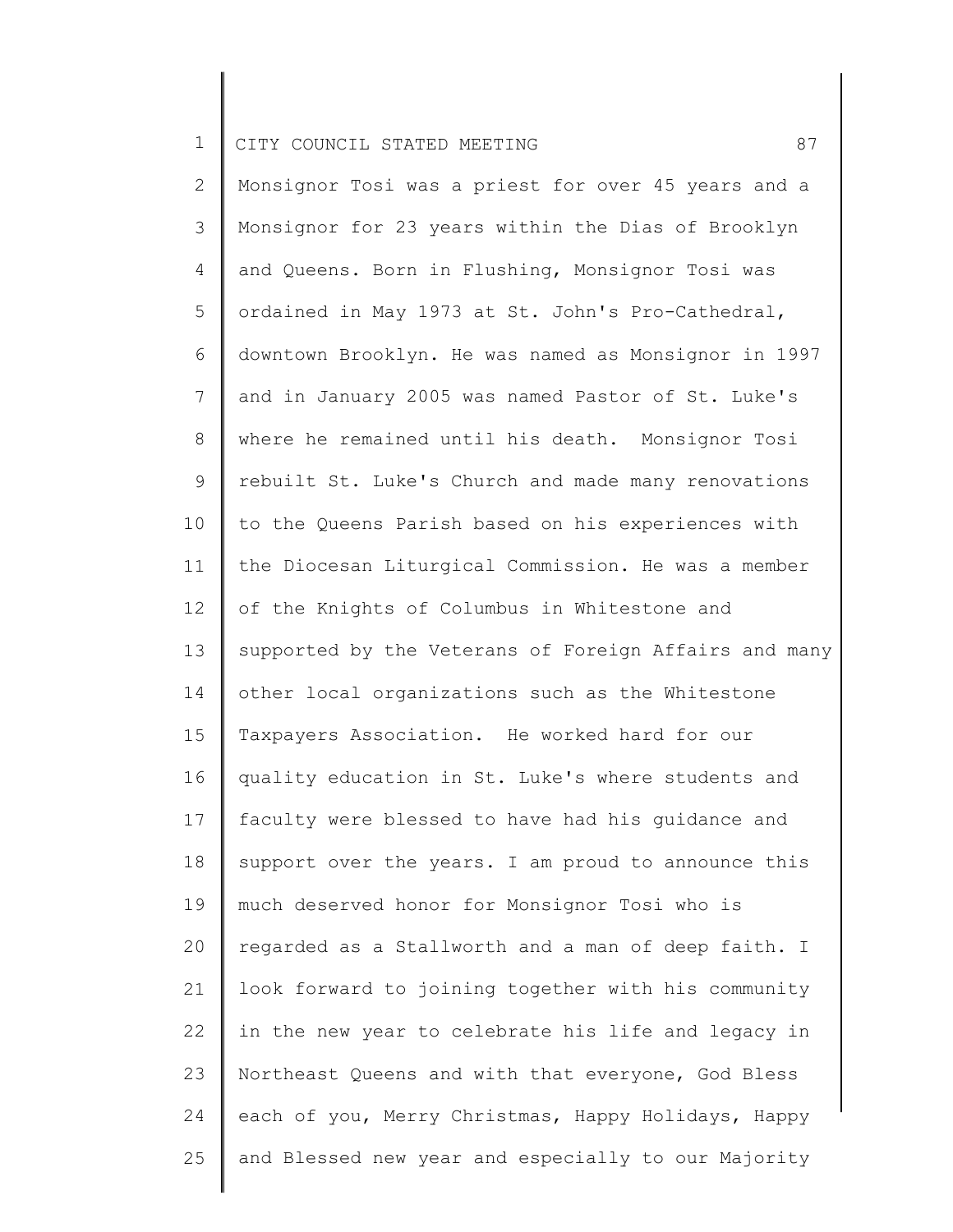| $\mathbf 1$ | 88<br>CITY COUNCIL STATED MEETING                     |
|-------------|-------------------------------------------------------|
| 2           | Leader and to our speaker who have quided us through  |
| 3           | a very, very, difficult year. The two of you have     |
| 4           | given us competency and guidance when we needed you   |
| 5           | most. So, with that, Happy and Blessed New Year to    |
| 6           | everyone. And I vote aye on all with the exception    |
| 7           | of 1415A.                                             |
| 8           | MAJORITY LEADER LAURIE CUMBO: Thank you               |
| 9           | Council Member Vallone.                               |
| 10          | LEGISLATIVE CLERK: Van Bramer?                        |
| 11          | JAMES VAN BRAMER: Permission to explain               |
| 12          | my vote.                                              |
| 13          | SGT. BIONDO: Time starts now.                         |
| 14          | JAMES VAN BRAMER: Thank you. So, there's              |
| 15          | suddenly been a lot of talk about the Budget Mod and  |
| 16          | I will get to that later but I, I do want to say      |
| 17          | thank you again to Council Members Lander and Adams,  |
| 18          | not to be lost in this discussion about the Budget    |
| 19          | Mod is the justice that is going to be brought to     |
| 20          | fast-food workers and I appreciate that fight and we  |
| 21          | should mark that achievement. Uhm and with respect    |
| 22          | to the Budget Mod I am thankful to my colleagues,     |
| 23          | Council Members Menchaca and Reynoso for first        |
| 24          | raising this and I am going to be voting no on the    |
| 25          | Budget Mod and you know I made a point last week that |
|             |                                                       |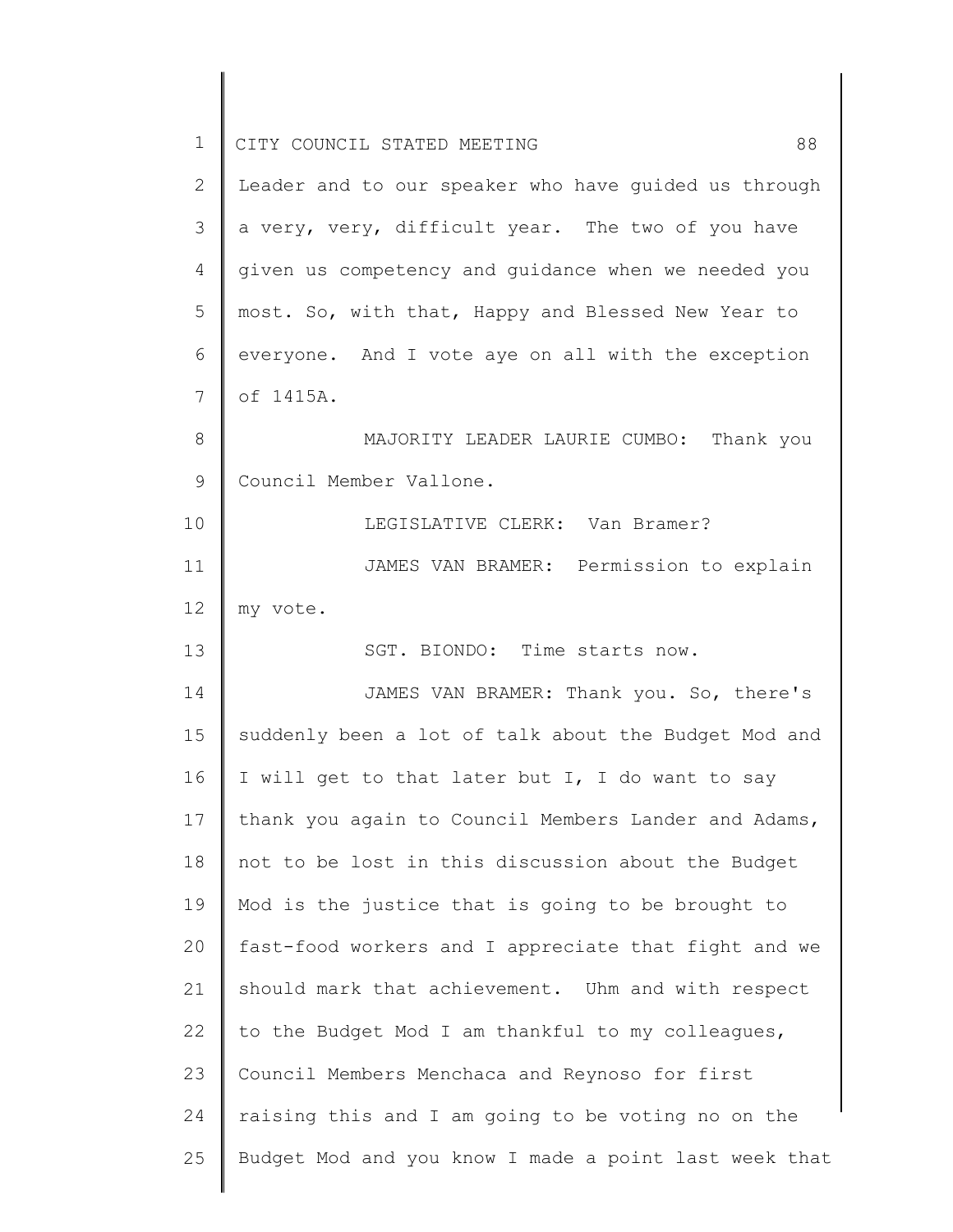2 3 4 5 6 7 8 9 10 11 12 13 14 15 16 17 18 19 20 21 22 23 24 we can disagree here and it doesn't have to be personal. I think that every member who has voted no on the Budget Mod today made this vote because they really believed in their vote. It was a vote on conscience and it is not an attack on LaTonya McKinney who is amazing and who we deeply respect. People can vote their conscience here and not have it perceived as a personal attack on anyone. Why are we doing that to ourselves. So, I praise the Council Members who vote their conscience; however, you vote you conscience and it is not a personal attack on anyone or anyone's work. I also want to say that I am voting no on M264, M265, M266 the accompanying Resos. Obviously, M269, Reso 1513, uhm and I have a couple of co-namings one the famous Whitey Ford who was a Yankee pitcher even though I am wearing a Met cap. But more important to me is Don McCallian who was a Veteran, an incredible civic leader in Sunnyside and I just want to call his name because he meant too much to our Community. He was not famous but what he did was change the lives of thousands and thousands of people in his Community. So, with much love to Don McCallian. Thank you very much.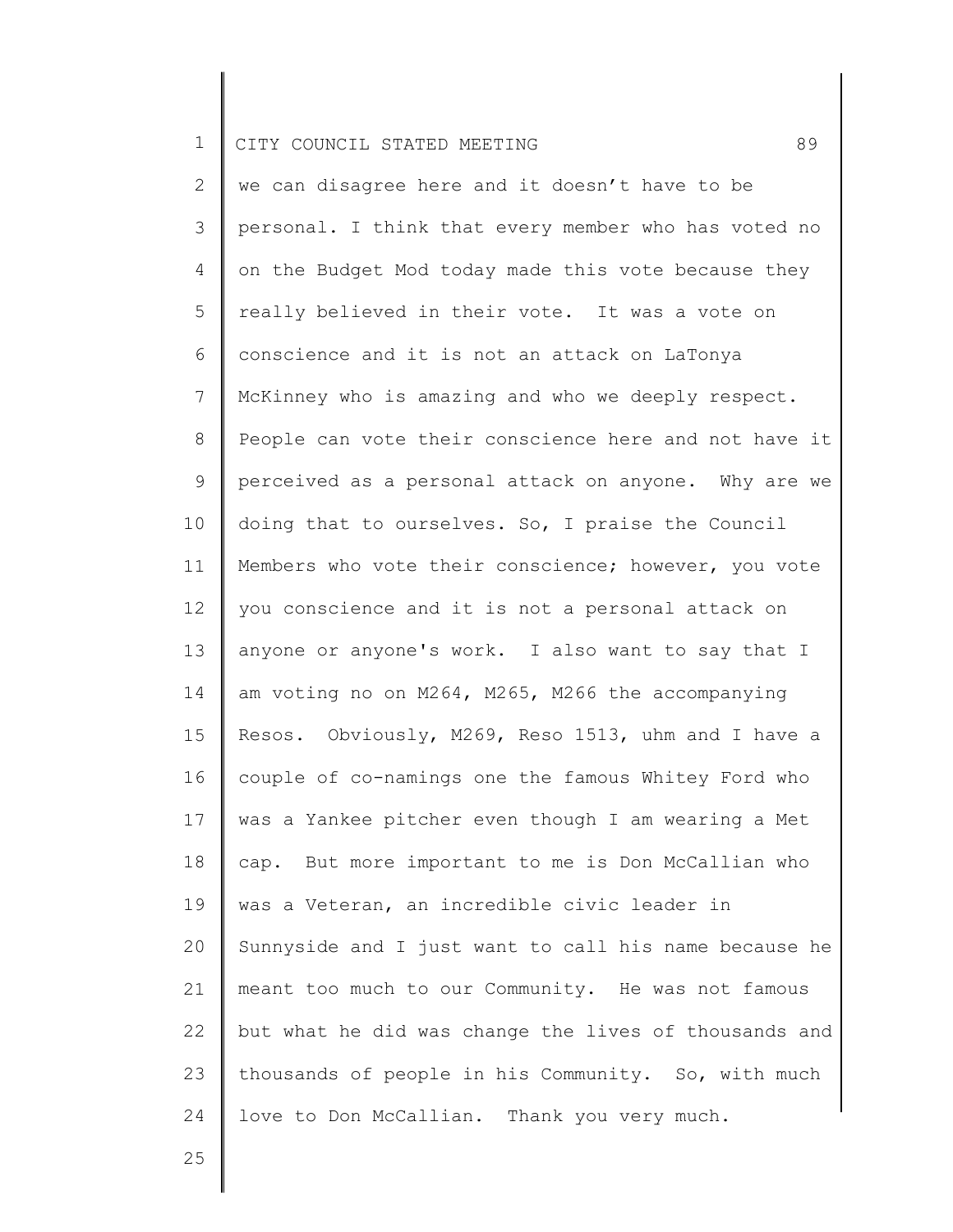| $\mathbf 1$    | 90<br>CITY COUNCIL STATED MEETING                     |
|----------------|-------------------------------------------------------|
| $\overline{2}$ | MAJORITY LEADER LAURIE CUMBO: Thank you               |
| 3              | Council Member.                                       |
| 4              | LEGISLATIVE CLERK: Council Member Van                 |
| 5              | Bramer, can I just clarify, both Budget Mod items or  |
| 6              | just one? My apologies.                               |
| 7              | JAMES VAN BRAMER: Yes, if we are saying               |
| 8              | M269, Reso 1513 and M270 and Reso 1514.               |
| $\mathcal{G}$  | LEGISLATIVE CLERK: Thank you, I just                  |
| 10             | wanted to, thank you.                                 |
| 11             | JAMES VAN BRAMER: No, thank you.                      |
| 12             | LEGISLATIVE CLERK: Yeger?                             |
| 13             | KALMAN YEGER: Madam, President may I be               |
| 14             | excused to explain my vote?                           |
| 15             | MAJORITY LEADER LAURIE CUMBO: Permission              |
| 16             | granted.                                              |
| 17             | SGT. BIONDO: Time starts now.                         |
| 18             | KALMAN YEGER: Thank you very much. Thank              |
| 19             | you. First, I, I would like to echo, the words of,    |
| 20             | of my colleagues here on the floor today uhm who      |
| 21             | invoked the name of the very great and unfortunately  |
| 22             | late Lew Fidler. He was more than a friend to me; he  |
| 23             | was a mentor. He was family. We celebrated our joyous |
| 24             | occasions together. We celebrated our tragedies       |
| 25             | together. I loved him. His family is incredible and   |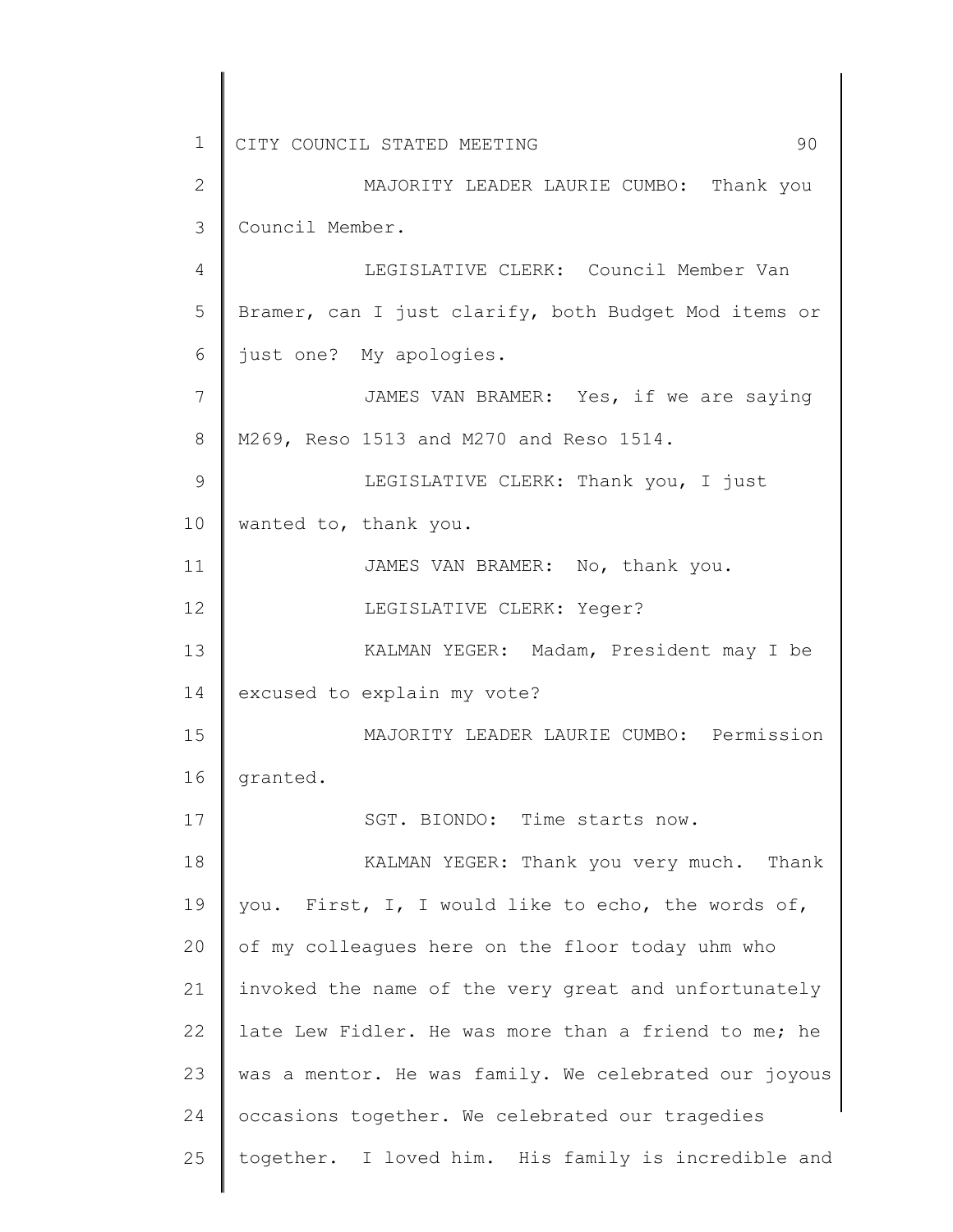2 3 4 5 6 7 8 9 10 11 12 13 14 15 16 17 18 19 20 21 22 23 24 25 they are still my friends and I love them all. And I frequently find myself uhm before a vote, asking what would Lew do? Today, I believe my votes will channel what Lew would do. Some of those reasons I will state now and some I will just keep to myself for now. Uhm, first, with respect to the Budget Modification, I like many members of this body voted against the Budget. We all had our different reasons for doing so. Uhm, for the second meeting in a row I find myself thanking Councilman Van Bramer for his words, so true. I do not agree with the members who are voting against the Budget Mod today. Not because I think they are grand-standing, I think they are making a decision based on their feeling. I, having voted against the budget in June, on June 30th, actually July 1 shortly after midnight, I was none the less vote in favor of the Budget Mod. The Budget Mod uhm provides, there is a lot of things in the Budget Mod I don't like. There is a lot of spending that I don't like. I think there is a lot of waste and I think we could do better but we are putting \$28 million in to parks, we are putting \$136 million into the Department of Sanitation, nearly \$10 million into the Department of Health, an enormous amount of money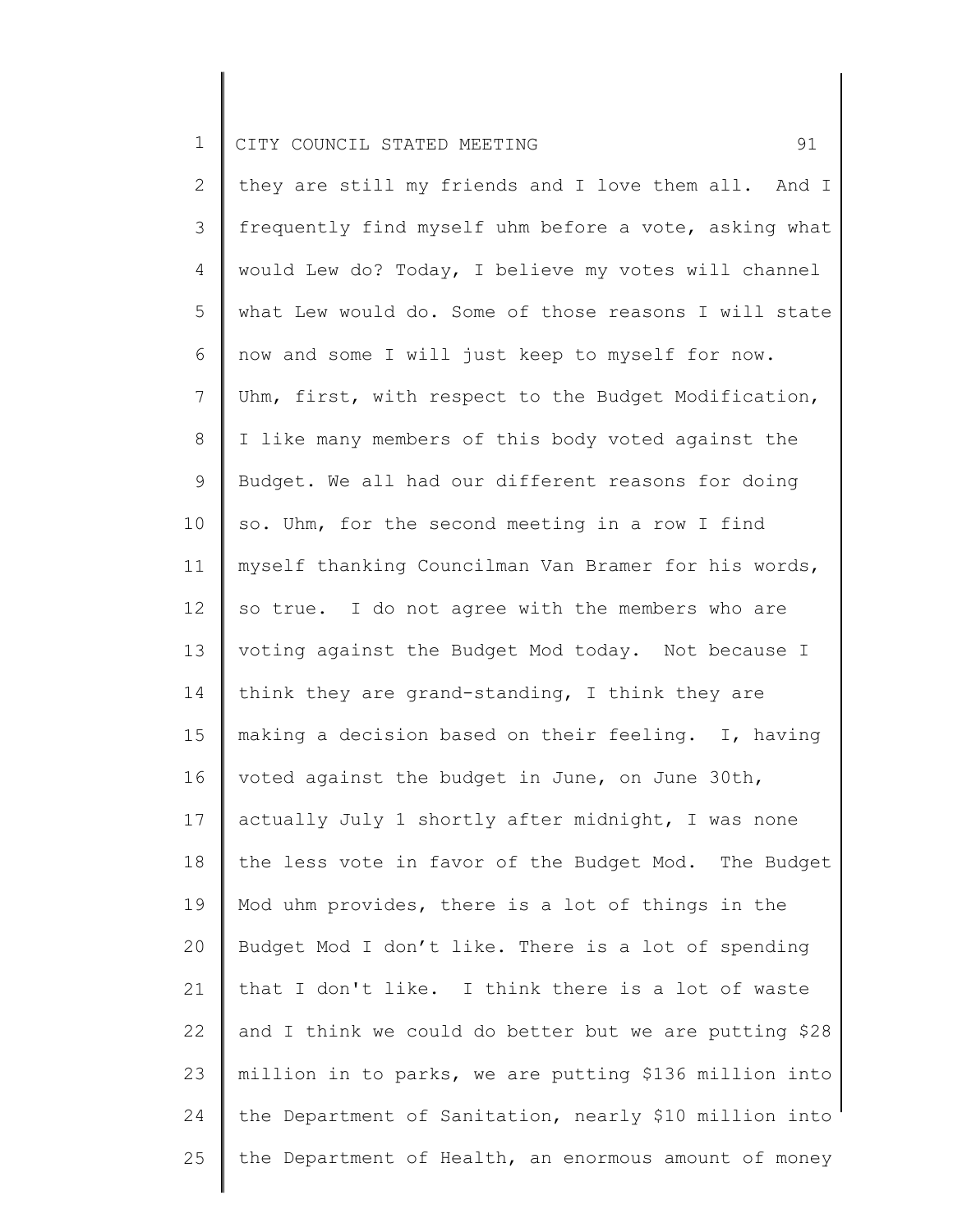| $\mathbf 1$    | 92<br>CITY COUNCIL STATED MEETING                    |
|----------------|------------------------------------------------------|
| $\overline{2}$ | into the Department of Education, Small Business     |
| 3              | Services getting another \$3 million. I am rattling  |
| 4              | them off. EMS is getting another \$20 million. There |
| 5              | are things that we need to do in this Budget Mod and |
| 6              | that is why I am voting yes; however, the members of |
| $7\phantom{.}$ | this Council who voted against it have great reasons |
| $\,8\,$        | for expressing their viewpoint on this topic and I   |
| $\mathsf 9$    | honor them.                                          |
| 10             | SGT. BIONDO: Time expired.                           |
| 11             | KALMAR YEGER: Uhm, okay let me just                  |
| 12             | state my votes, I'm sorry Madam President. My votes  |
| 13             | are aye on all with exception of Introduction 1396,  |
| 14             | Introduction 1415 on which I vote no and on          |
| 15             | Introduction 2187 I respectfully abstain. Thank you, |
| 16             | Madam President.                                     |
| 17             | MAJORITY LEADER LAURIE CUMBO: Thank you,             |
| 18             | Council Member Yeger.                                |
| 19             | LEGISLATIVE CLERK: Okay, Council Member              |
| 20             | Koo?                                                 |
| 21             | PETER KOO: I have no more comments.                  |
| 22             | Thank you.                                           |
| 23             | LEGISLATIVE CLERK: Okay, thank you.                  |
| 24             | Uhm, Council Member Levin?                           |
| 25             |                                                      |
|                |                                                      |

 $\begin{array}{c} \hline \end{array}$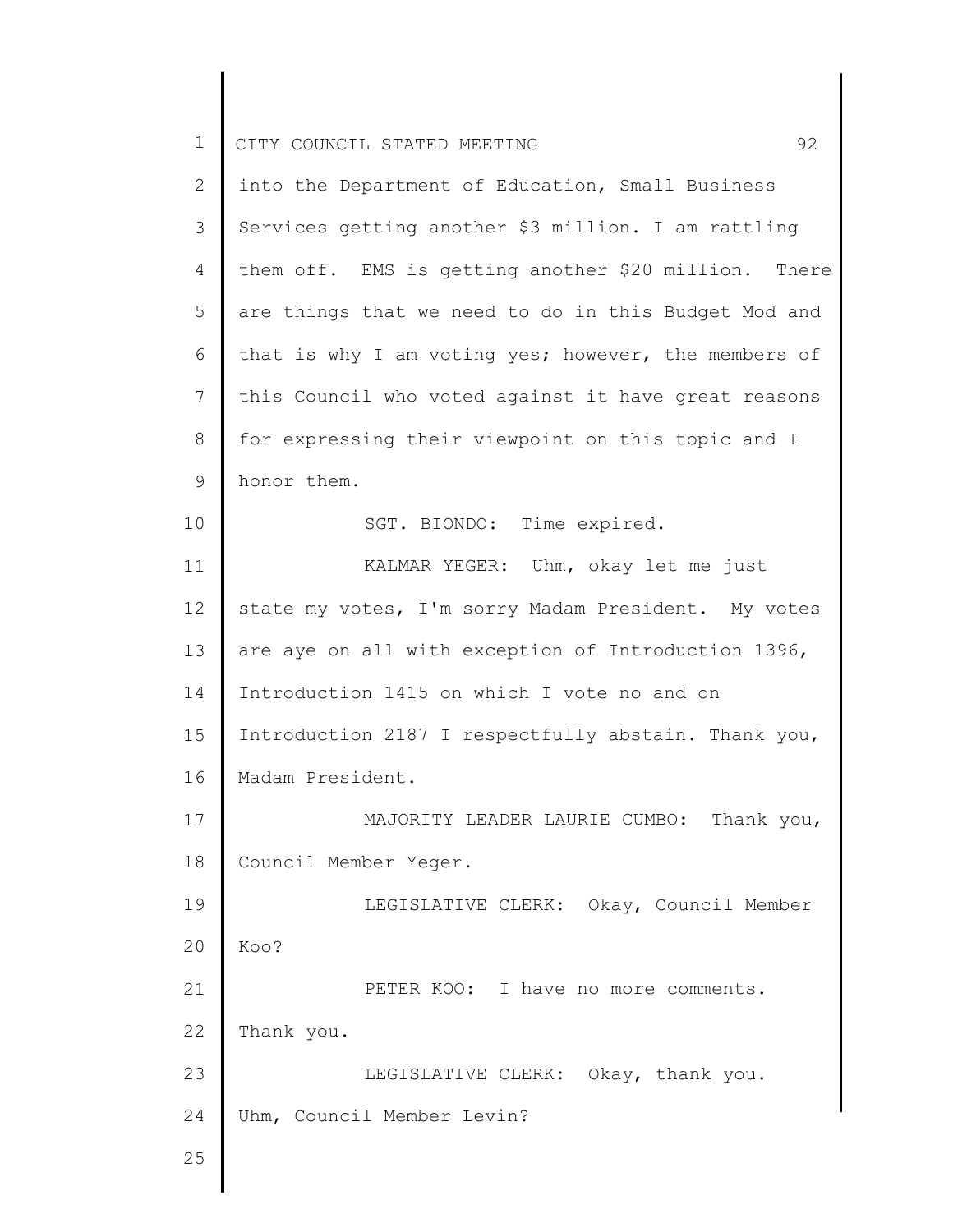2 3 STEPHEN LEVIN: I just want to speak in general, General Discussion.

4 5 LEGISLATIVE CLERK: Okay thank you. Council Member Barron? You are muted Council Member.

6 7 8 9 10 11 12 13 14 15 16 17 18 19 20 21 22 23 24 25 INEZ BARRON: Yes, thank you so much. I thank you for that. I was called because I wanted to make a correction in one of my votes but before I do that I do want to say to my colleague, Danny Dromm. He is a good friend of mine, I appreciate him. We have a common background of teaching and I respect the work that he does. LaTonya McKinney, I have often publically commended for the great work that she does. I have a different opinion and I take exception from my colleague and do not embrace the description of grand-standing and I want that on the record. In terms of correcting my vote, uhm I am voting no, not on 694 but on 696, 697 and 698 as I had done in the Committee Meetings and also regarding LU 703, the Landmarking of PS 38. I just want to put on the record that the cartouche that is a part of the architectural design on that building is in fact an Egyptian hieroglyph which the Egyptians called a Sneferu and it is a horizontal with a horizontal line that includes other text and hieroglyphs and it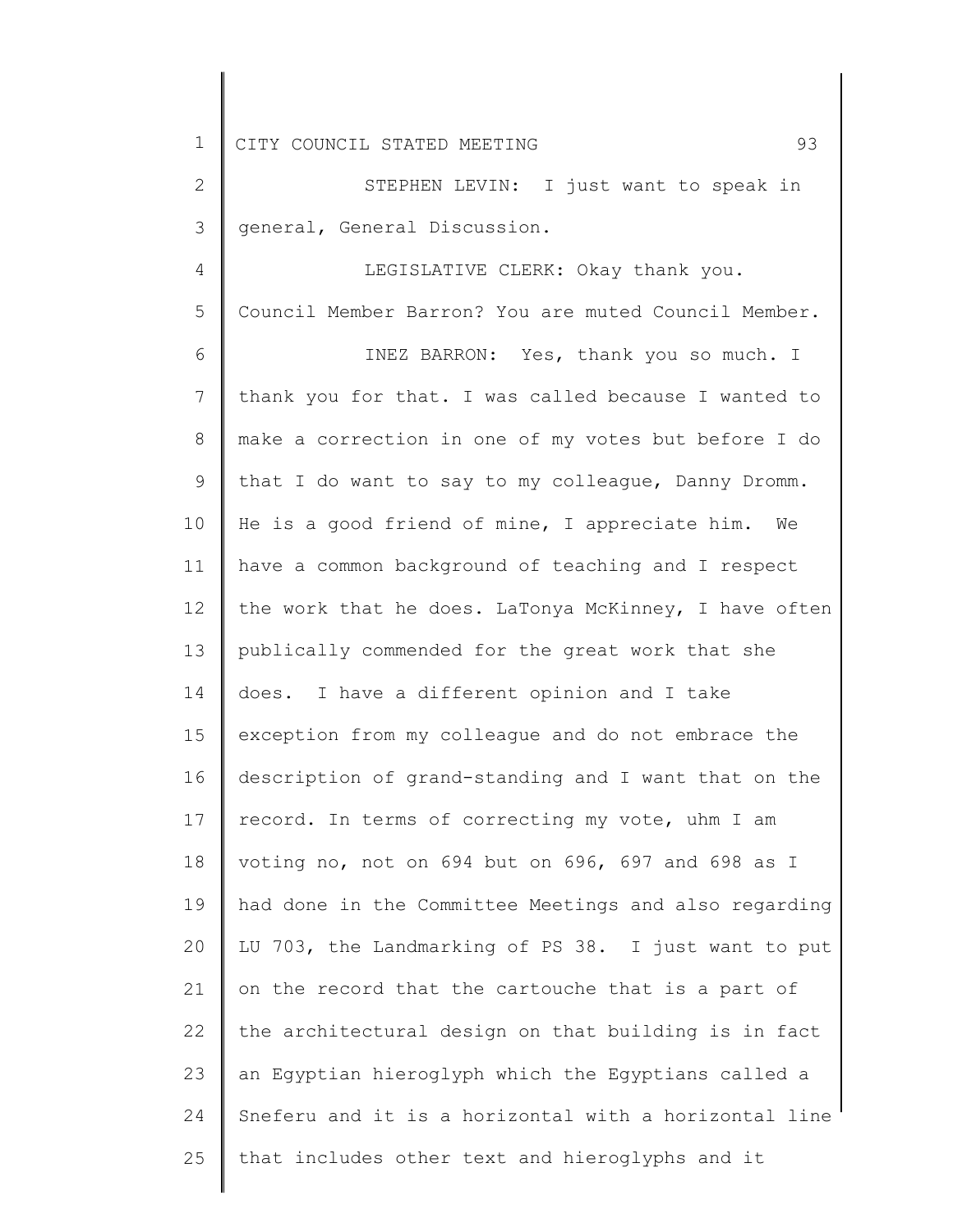| $\mathbf 1$ | 94<br>CITY COUNCIL STATED MEETING                                |
|-------------|------------------------------------------------------------------|
| 2           | became known as a cartouche because when the French              |
| 3           | soldiers invaded Egypt they saw that symbol and for              |
| 4           | them it reminded them of where they kept the                     |
| 5           | ammunition which they called a cartouche so I just               |
| 6           | wanted to put that little historical tidbit into the             |
| 7           | notes as well. Thank you so much.                                |
| 8           | MAJORITY LEADER LAURIE CUMBO: Thank you.                         |
| 9           | LEGISLATIVE CLERK: Thank you, Council                            |
| 10          | Member Barron.                                                   |
| 11          | INEZ BARRON: Thank you.                                          |
| 12          | LEGISLATIVE CLERK: Council Member Matteo?                        |
| 13          | STEVEN MATTEO: Thank you. I am voting no                         |
| 14          | on 1396 and 1415. I want to congratulate and wish                |
| 15          | Andy and Ritchie, good friends of mine, good luck. I             |
| 16          | know that you will do well and make us all proud.<br>$\mathbf I$ |
| 17          | wish everybody Merry Christmas, Happy Holidays and a             |
| 18          | happy, healthy and safe New York. Looking forward to             |
| 19          | seeing everyone in the new year.                                 |
| 20          | MAJORITY LEADER LAURIE CUMBO: Thank you.                         |
| 21          | LEGISLATIVE CLERK: Council Member Cumbo?                         |
| 22          | MAJORITY LEADER LAURIE CUMBO: Thank you,                         |
| 23          | I just want to again celebrate all of my colleagues.             |
| 24          | I am so excited to see what you are going to do in               |
| 25          | your life Council Member Ritchie Torres. I know you              |
|             |                                                                  |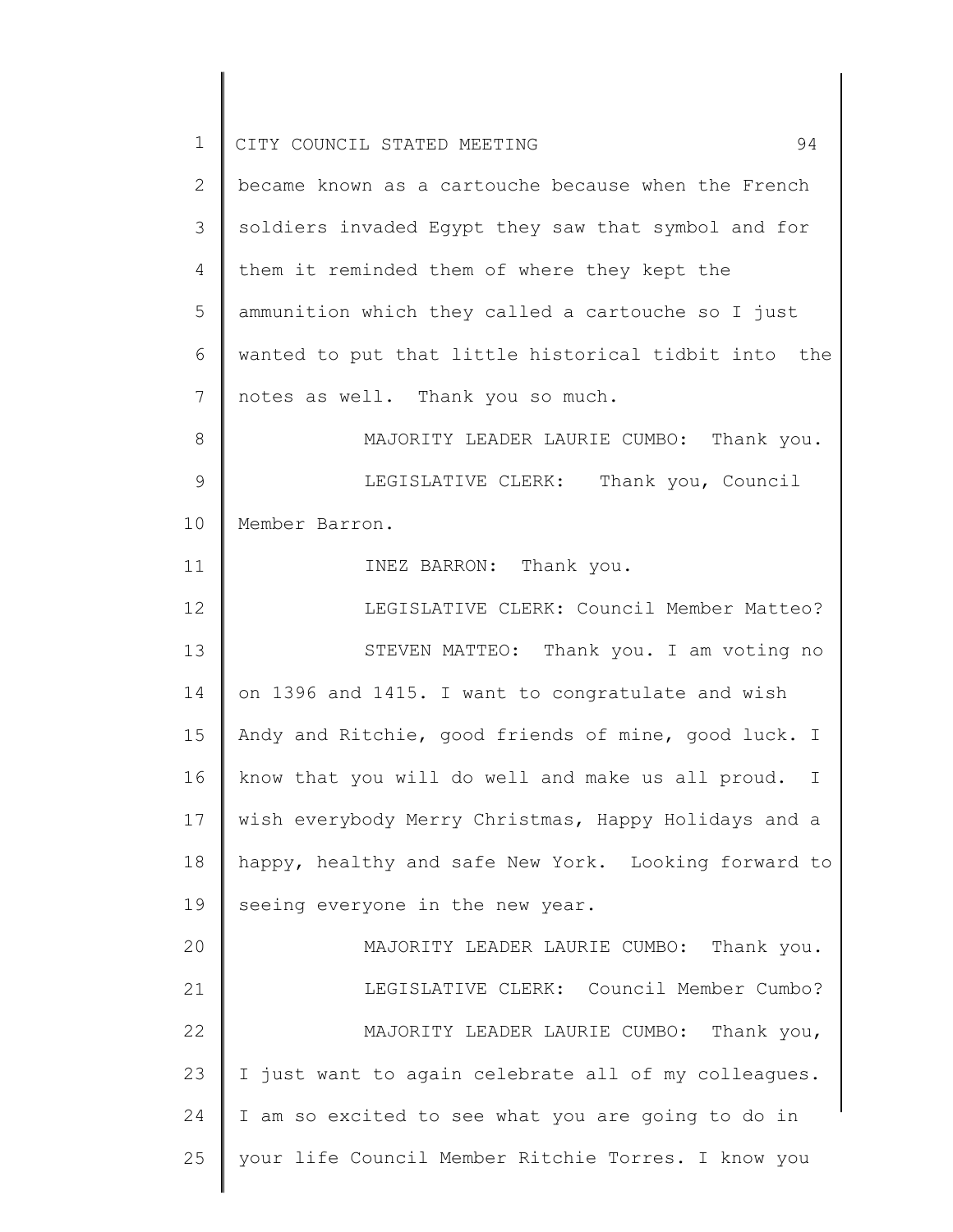2 3 4 5 6 7 8 9 10 11 12 13 14 15 16 17 18 19 20 21 22 23 24 are going to take Congress by storm. We are all going to be saying, we know him. Uhm and just to see you rise on the National Stage is just going to be, they don't know what they are in for. You are going to be such a strong and powerful voice and I know you are going to make history there on so many different levels and to my colleague and friend, Andy Cohen, I am so excited to see your, your expansion and how you are going to grow. I am going to miss us discussing all of the things that we are going to do that we never did but I am excited to see this growth and for Donovan, wow, the first African-American man elected to the Queens Borough President. We know your story. You are going to inspire so many African-American men and women in the Borough of Queens who can relate to your story, can relate to your challenges as well as your triumphs and to see you in that position is going to give so many people, particularly of color, particularly black men hope at a time when they are so challenged in so many different ways. So, we appreciate your courage and your tenacity and it is an honor to see you in that position and I proudly vote aye on all.

25

LEGISLATIVE CLERK: Speaker Johnson?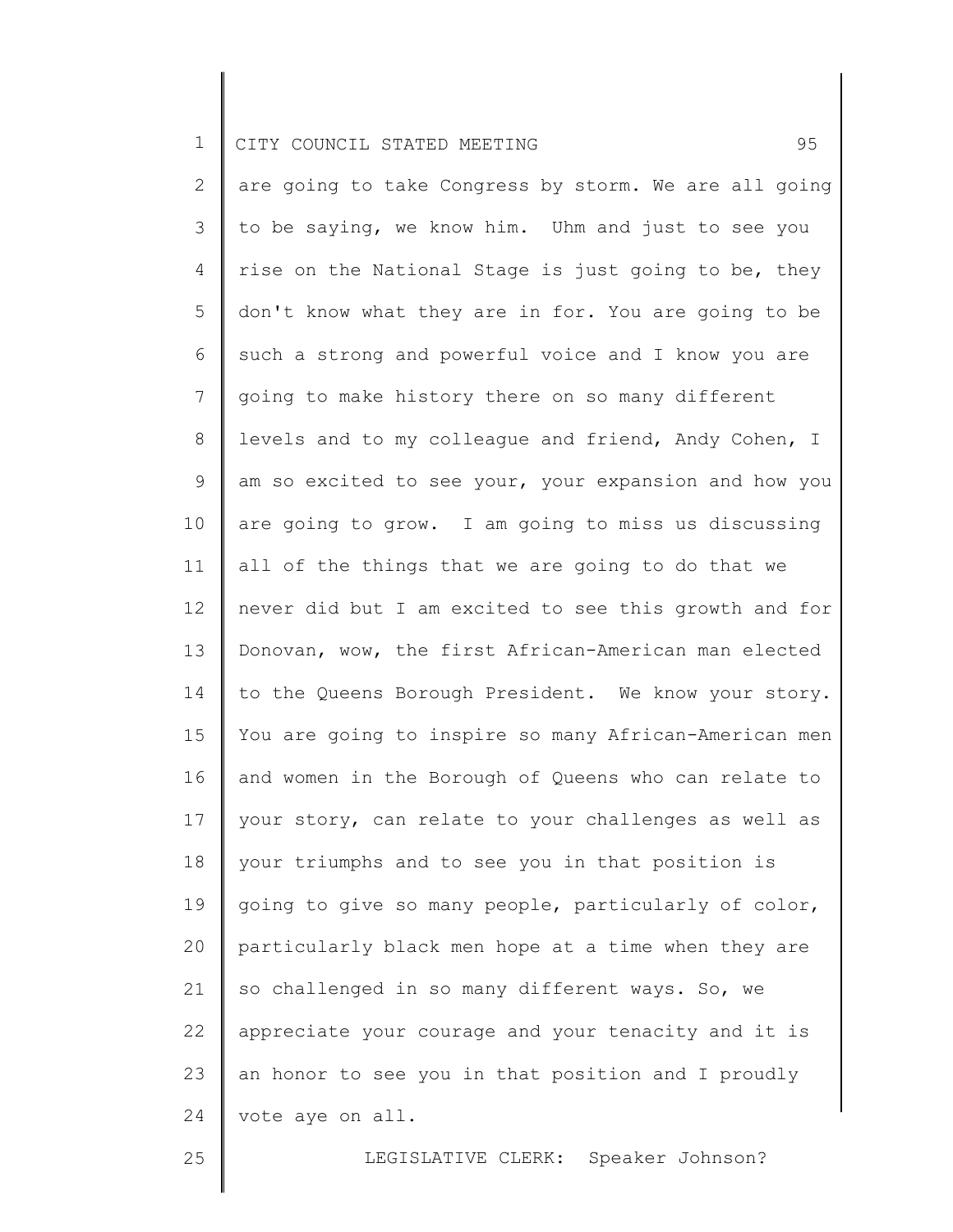| $\overline{2}$ | SPEAKER COREY JOHNSON: I vote aye on all              |
|----------------|-------------------------------------------------------|
| 3              | and I again want to tell Ritchie and Andy that I      |
| 4              | really am going to miss them. They are friends and    |
| 5              | great colleagues. I am really happy for both of them  |
| 6              | and their families. I know Ritchie's mom is just so   |
| $7\phantom{.}$ | proud of him and I know Andy's wife is probably happy |
| 8              | that he is leaving the New York City Council. So, to  |
| 9              | both of them I am really uhm you know really proud of |
| 10             | both of you. You both have done a wonderful job over  |
| 11             | the last seven years. You have been great             |
| 12             | colleagues. Great elected officials for the           |
| 13             | communities that you represent and I am going to miss |
| 14             | you guys but I know that we will continue to stay in  |
| 15             | touch and we will be following Ritchie's path in just |
| 16             | the next few weeks when he is going to be casting     |
| 17             | really important votes for the future of our country  |
| 18             | but also for the future of New York City and I        |
| 19             | couldn't think of a better advocate to be part of the |
| 20             | New York City delegation fighting for public housing  |
| 21             | residents, fighting for mass transit, fighting for    |
| 22             | people who are food insecure right now, fighting for  |
| 23             | New York's most vulnerable and fighting for other     |
| 24             | LGBT young people who were raised in New York City in |
| 25             | public housing like Ritchie and you know I didn't go  |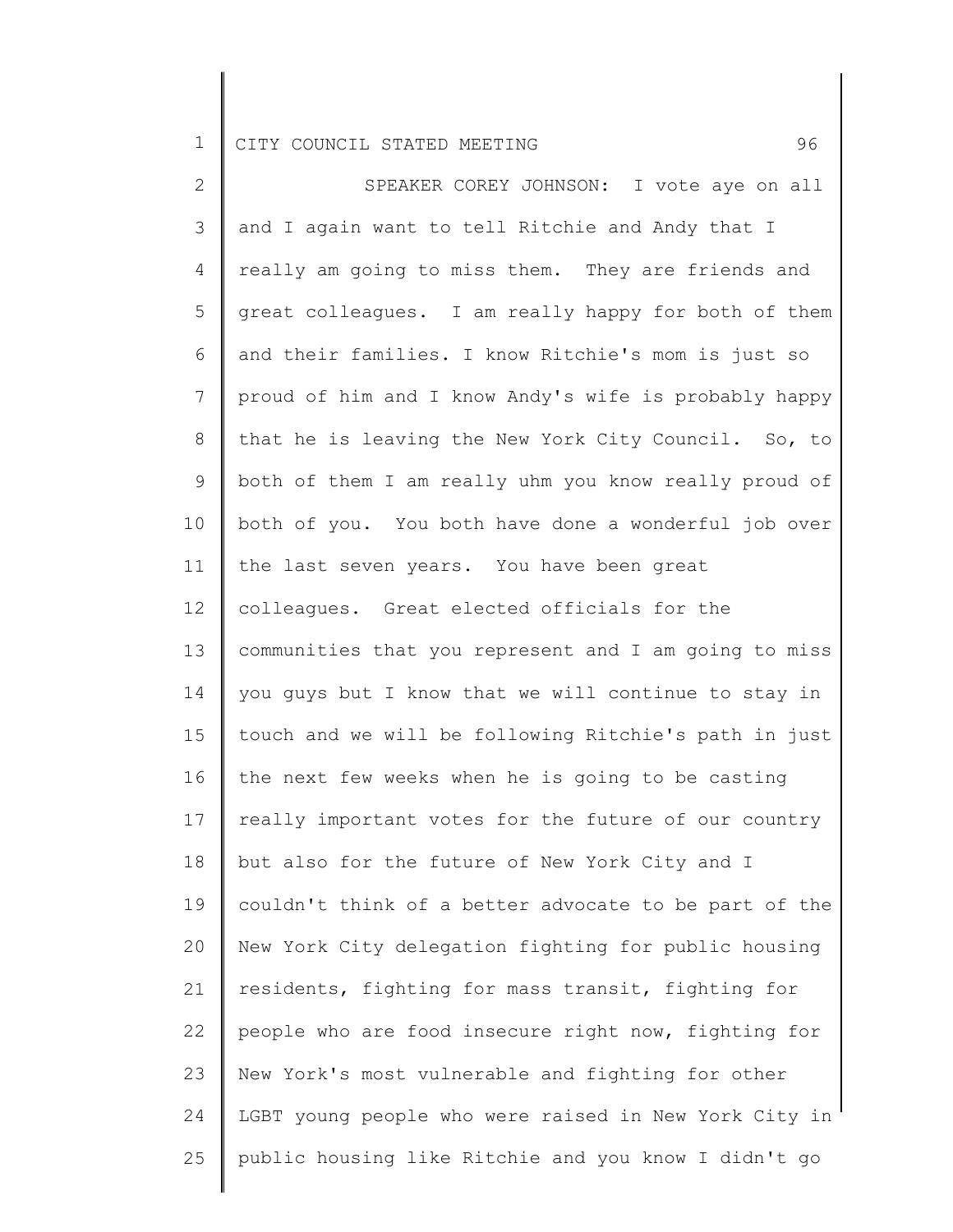24

25

2 3 4 5 6 7 8 9 10 11 12 13 14 15 16 17 18 19 20 21 22 23 to college, Ritchie didn't go to college but somehow through mentorship, Ritchie had Jimmy Vacca to be able to be a real role model and trailblazer for many people who are going to look at Ritchie's story and what he has been able to accomplish in his short life thus far is just really heroic and inspiring and I look forward to continue to watch as he rises and to cheer him on as he does everything to uplift our City during one of the most difficult times. I know he is going to, when he, when he puts his hand up and takes that pledge to be a member of the House of Representatives, I know he is going to do everything that he can to look out for our City and uhm and I'm really grateful to him and grateful for our friendship and so I vote aye on all. I want to again wish everyone a Happy Holidays and a safe and Happy New Year and with that Madam Majority Leader I turn it back to you. MAJORITY LEADER LAURIE CUMBO: Thank you and before we have uhm the vote tally presented to us; we are going to do something that we have not done on Zoom but we would traditionally do if we were

in the chambers. And so, we are going to unmute

everyone and we are going to give a standing ovation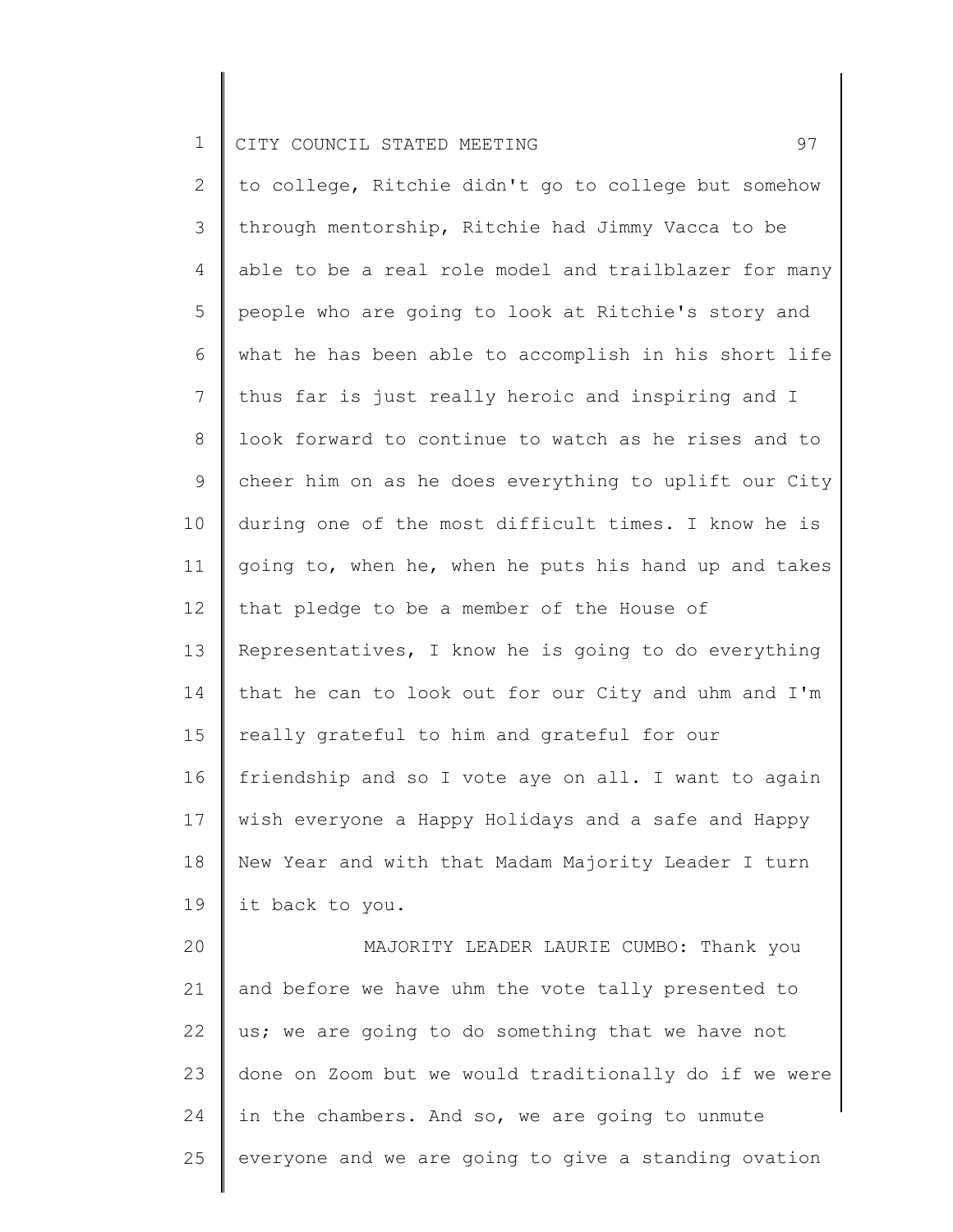| $\mathbf 1$ | CITY COUNCIL STATED MEETING<br>98                     |
|-------------|-------------------------------------------------------|
| 2           | for Ritchie Torres, for our very good friend who is   |
| 3           | going off to do great things Andy Cohen, as well as   |
| 4           | our great friend Donovan Richards. Let's stand up and |
| 5           | give them a round of applause.                        |
| 6           | ALL: (Cheers) (Clapping) Hip, hip,                    |
| 7           | hooray. For they are jolly good fellows. For they     |
| 8           | are jolly good fellows. For they are jolly good       |
| 9           | fellows. Which nobody can deny. Can deny. Nobody can  |
| 10          | deny.                                                 |
| 11          | MAJORITY LEADER LAURIE CUMBO: So proud,               |
| 12          | so proud of you. Alright.                             |
| 13          | LEGISLATIVE CLERK: Legislative Barron                 |
| 14          | you had your hand raised?                             |
| 15          | INEZ BARRON: That's for general                       |
| 16          | discussion, thank you.                                |
| 17          | LEGISLATIVE CLERK: Okay thank you.                    |
| 18          | INEZ BARRON: Sorry.                                   |
| 19          | LEGISLATIVE CLERK: Okay. No problem.                  |
| 20          | All items on today's General Order Calendar, I have a |
| 21          | vote of 46 in the affirmative, zero in the negative   |
| 22          | and no abstentions with the exception of the          |
| 23          | following Bills: Introduction 1396A has a vote of 40  |
| 24          | in the affirmative, 6 in the negative and no          |
| 25          | abstentions. Introduction 1415A with a vote of 39 in  |
|             |                                                       |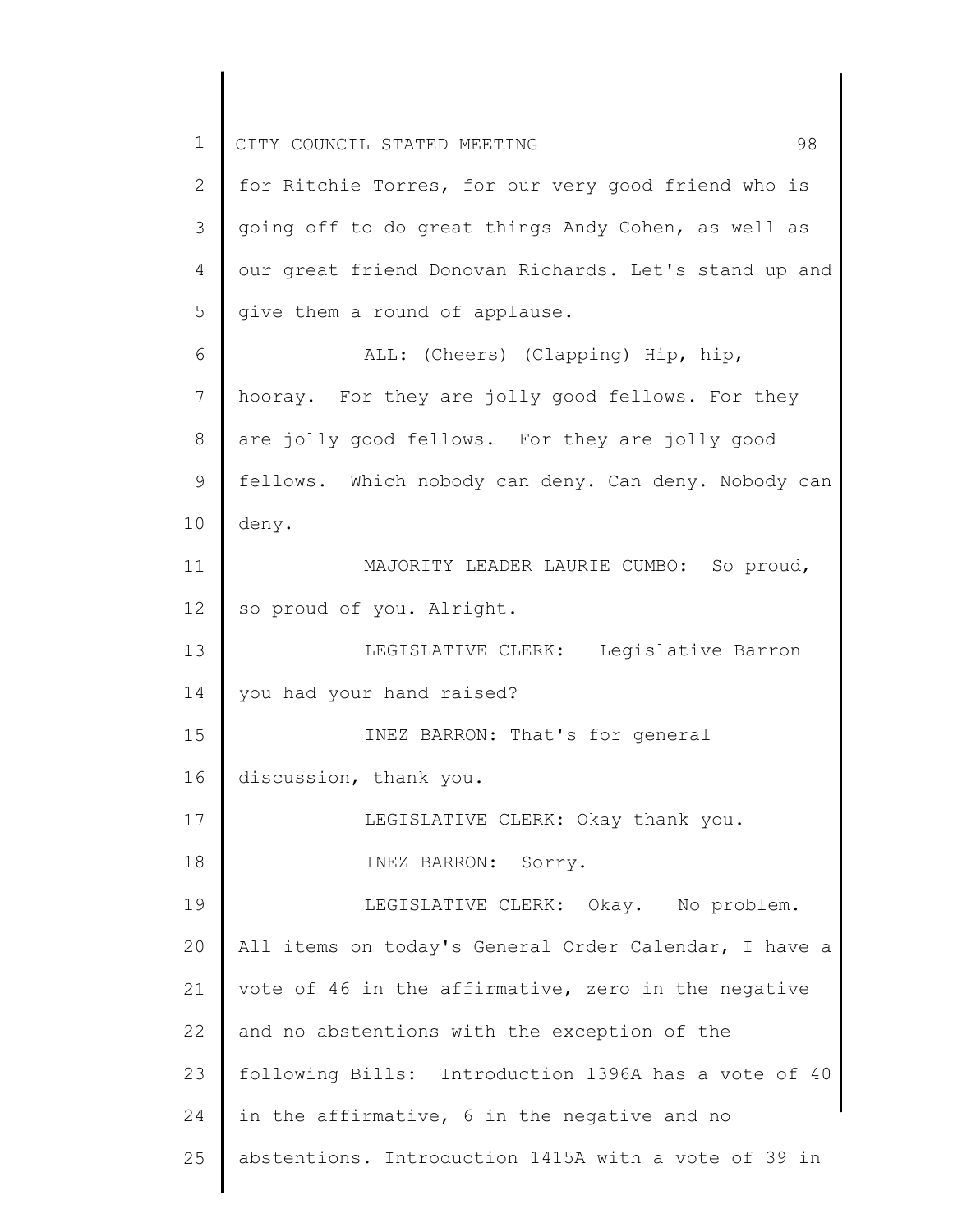| $\mathbf 1$     | 99<br>CITY COUNCIL STATED MEETING                     |
|-----------------|-------------------------------------------------------|
| $\mathbf{2}$    | the affirmative, 7 in the negative and no             |
| 3               | abstentions. Land Use Items 696, 697 and 698 with     |
| 4               | their accompanying resolutions have a vote of 44 in   |
| 5               | the affirmative, two in the negative, no abstentions. |
| 6               | M269 and resolution 1513 has a vote of 40 in the      |
| $7\phantom{.0}$ | affirmative, 6 in the negative and no abstentions.    |
| 8               | M270 and Resolution 1514 has a vote of 42 in the      |
| 9               | affirmative, 4 in the negative, no abstentions.       |
| 10              | Resolution 1445A has a vote of 45 in the affirmative, |
| 11              | one in the negative, no abstentions. M264, 265 and    |
| 12              | 266 with accompanying Resolutions has 45 in the       |
| 13              | affirmative, 1 in the negative and no abstentions and |
| 14              | one moment, Introduction 2187 has a vote of 44 in the |
| 15              | affirmative, 0 in the negative and two abstentions.   |
| 16              | Thank you.                                            |
| 17              | SGT. BIONDO: Majority Leader you are on               |
| 18              | mute.                                                 |
| 19              | MAJORITY LEADER LAURIE CUMBO: The items               |
| 20              | on today's General Orders Calendar are adopted.       |
| 21              | Introduction and reading of Bills.                    |
| 22              | SPEAKER COREY JOHNSON: All Bills are                  |
| 23              | referred to Committees as indicated on today's        |
| 24              | agenda.                                               |
| 25              |                                                       |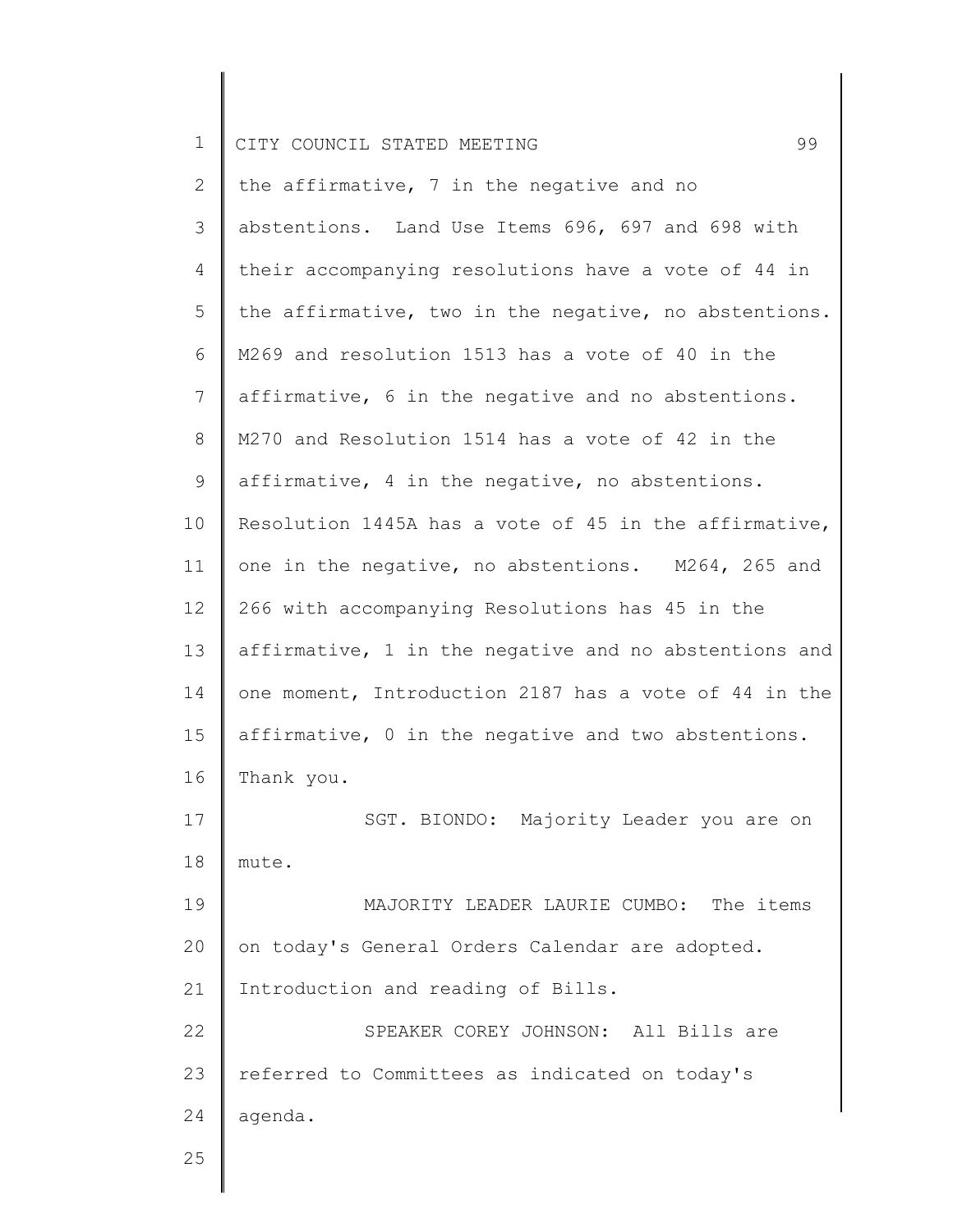| $\overline{2}$ | MAJORITY LEADER LAURIE CUMBO: Thank you               |
|----------------|-------------------------------------------------------|
| 3              | Speaker Johnson there are no Resolutions on today's   |
| 4              | calendar so we will now move into general discussion. |
| 5              | As a reminder, please wait until the Sergeant at Arms |
| 6              | begins the countdown clock before you begin your      |
| 7              | remarks. Mr. Parliamentarian are there any members    |
| 8              | who wished to speak at this time.                     |
| 9              | LANCE POLIVY PARLIAMENTARIAN: Yes, Madam              |
| 10             | Majority Leader, Council Members Torres, Cohen,       |
| 11             | Cornegy and Levin. We will have them lead us out. We  |
| 12             | have several more after that.                         |
| 13             | MAJORITY LEADER LAURIE CUMBO: We will                 |
| 14             | begin with Council Member Torres?                     |
| 15             | RITCHIE TORRES: Thank you. There is                   |
| 16             | something strange and anticlimactic about leading the |
| 17             | Council on Zoom but I will make the best of it. I     |
| 18             | first want to share some news that I just found out   |
| 19             | that I was appointed to the Committee on Financial    |
| 20             | Services so I am going to continue my advocacy for    |
| 21             | public housing, and Congress. You know I spend all of |
| 22             | my adult life in the City Council. In 2006, I served  |
| 23             | as an intern, in 2008, I became an employee, in 2014  |
|                |                                                       |

24 I became a member. It is no exaggeration to say that

the City Council has been my home and always has been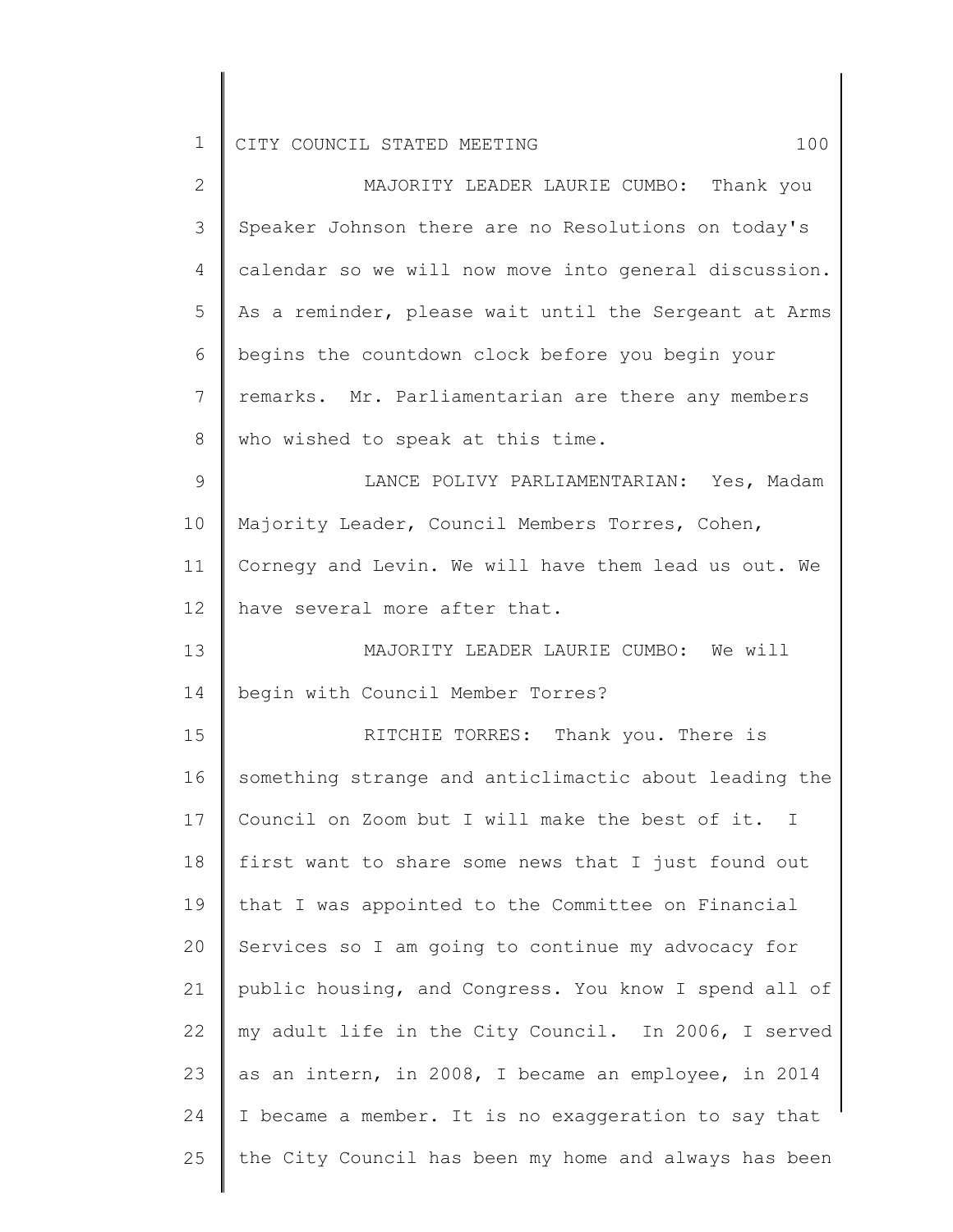2 3 4 5 6 7 8 9 10 11 12 13 14 15 16 17 18 19 20 21 22 23 24 25 in a deeper sense always will be. Uhm, in 2005 when I was in High School I met then District Manager Jimmy Vacca whom my legendary principal leader who happened to have been a professor for Mark Treyger and that faithful encounter with Jimmy Vacca is what sent me on a journey from the New York City Council to the United States Congress from public housing to the House of Representatives and I never imagined this happening and I am just so proud of the Legislation that I passed as a City Council Members at the hearings that I have held but I am proudest of the friendships that I have forged. I am grateful to each and every one of my colleagues. I feel like I am a better person and will be a better Congress person for having known each and every one of you and I am going to be a better person and better Congress person for having been a member of this family. I want to there are so many people to thank and I am going to reach out to colleagues individually to thank them but I want to single out three people. When I first entered the City Council as a Chair of the Committee of Public Housing, my City Council was Ed Atkin and as I am leaving the City Council, the Director of Oversight Investigations is Ed and I have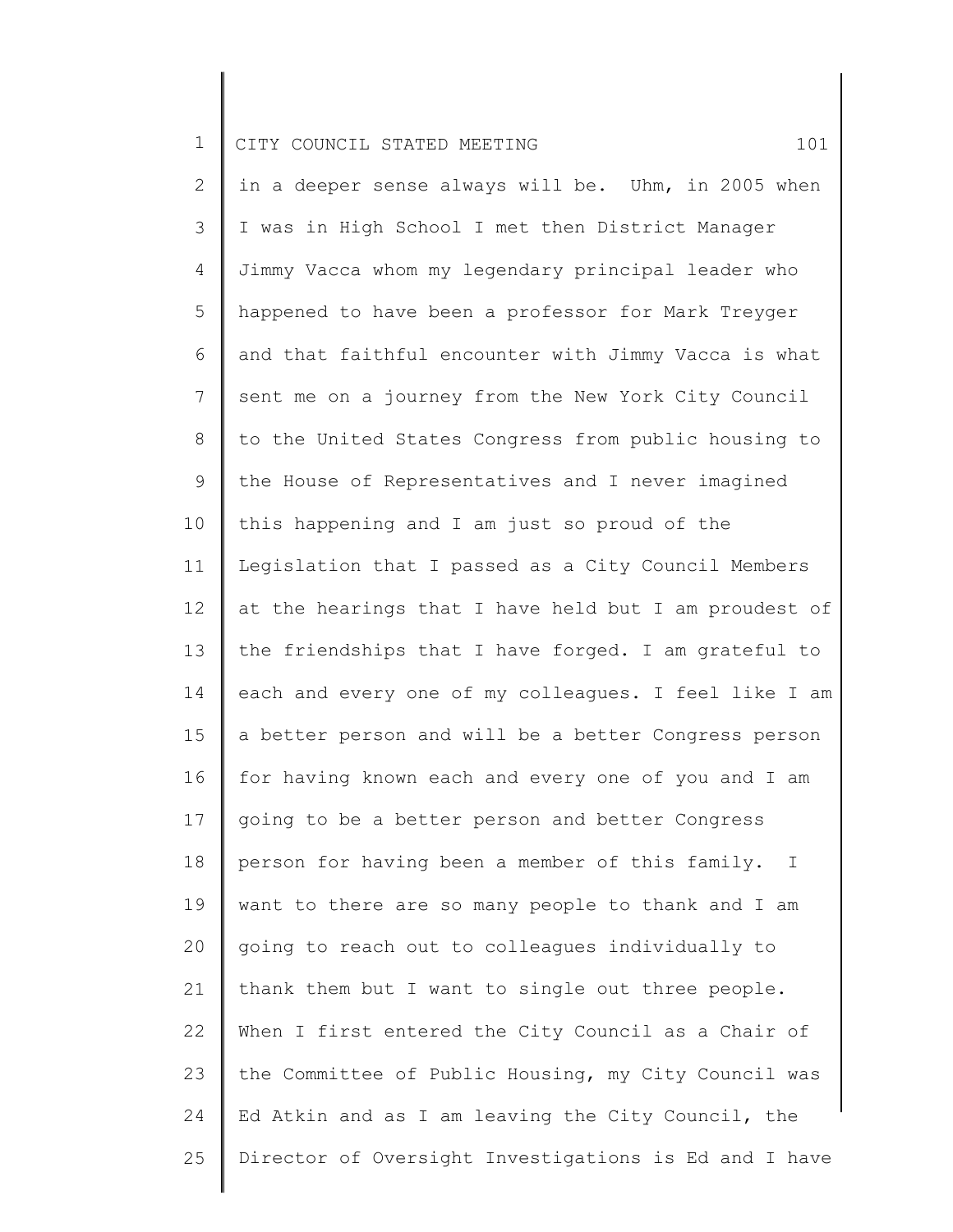2 3 4 5 6 7 8 9 10 11 12 13 14 15 16 17 18 19 20 21 22 23 24 25 to say Ed is the most talented person that I've ever had the pleasure of working with. And the Council is so lucky to have him and I consider it an honor to have worked with him. Uhm, I want to thank Jason, you know the most important responsibility that we have as elected officials is constituent services but we the elected need constituent services ourselves and I have never met someone more devoted to member services uhm that Jason and I know that he is part of a great tradition of Chiefs of Staff that includes Ramon Martinez and Kevin McCade who have all been friends and mentors to me and I want to thank my friend, Corey Johnson, the Speaker. I remember in 2017, in December of 2017 when I emerged from a bruising and brutal Legislative battle, I felt like a broken man, I was depressed and it was not clear what my future was going to look like. There was no one who was more supportive of me in my moment of vulnerability than you were so I just want to uhm. SPEAKER COREY JOHNSON: Thanks Ritchie, I love you. We are friends for life. RITCHIE TORRES: Thank you for being there for me. I mean I feel like you gave me the strength to renew myself as an elected official and I feel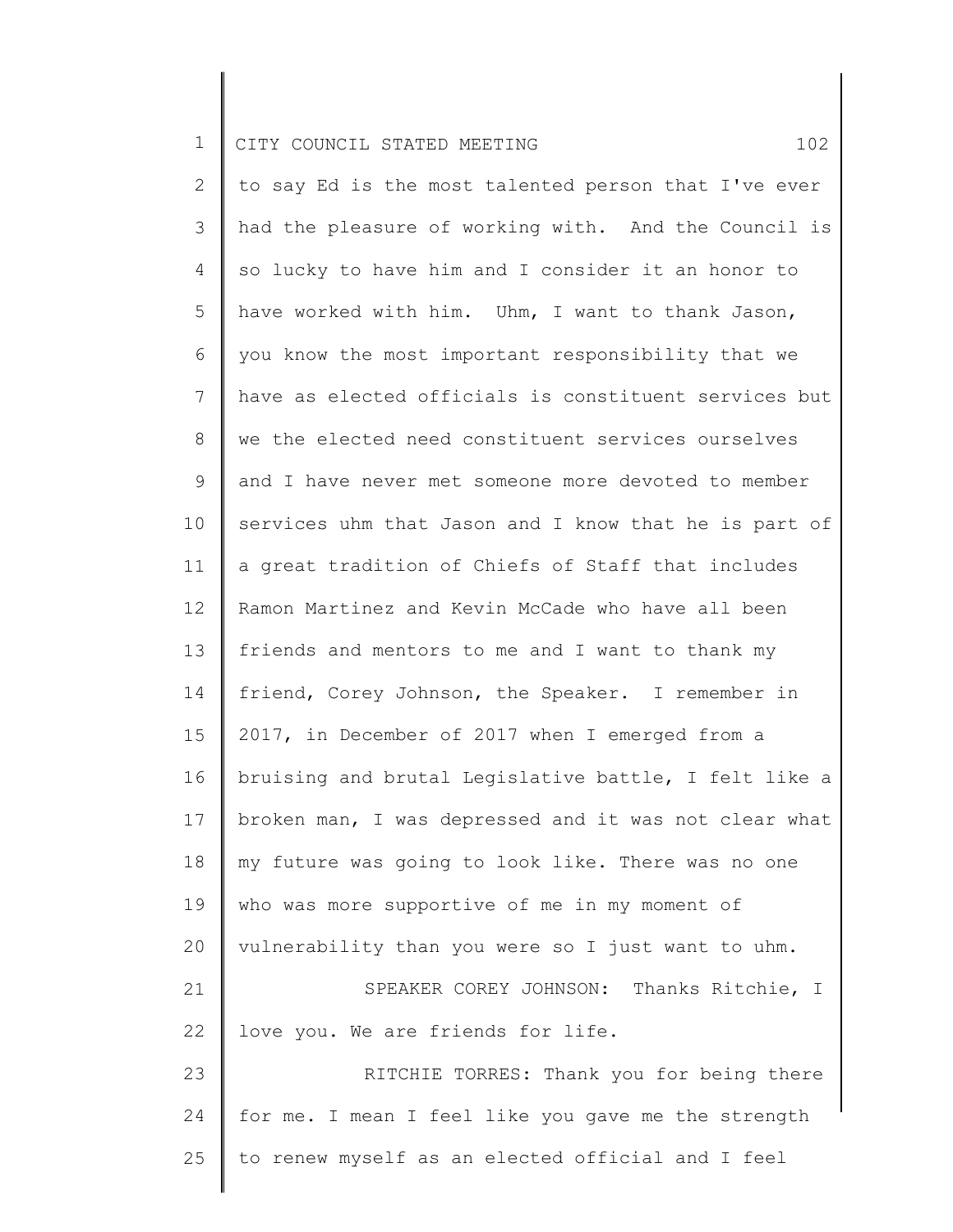| $\mathbf 1$   | CITY COUNCIL STATED MEETING<br>103                   |
|---------------|------------------------------------------------------|
| $\mathbf{2}$  | like I would have never made it to Congress without  |
| 3             | the generosity that you have shown me. I am honored  |
| 4             | to call you my friend. I am honored to call you my   |
| 5             | Speaker and I just want you to know that public      |
| 6             | service needs you and I am going to be there for you |
| 7             | no matter what you pursue. Thank you for your        |
| $\,8\,$       | friendship and thank you everyone.                   |
| $\mathcal{G}$ | SPEAKER COREY JOHNSON: Thanks Ritchie.               |
| 10            | MAJORITY LEADER LAURIE CUMBO: Okay, I                |
| 11            | got all caught up in that. Council Member Cohen?     |
| 12            | ANDREW COHEN: Thank you Madam Majority               |
| 13            | Leader, uhm can I tell you something that I've tried |
| 14            | to avoid for the last several years is following     |
| 15            | Council Member Torres is because he is so smart, so  |
| 16            | articulate and such a powerful speaker and so        |
| 17            | sincere, Ritchie, congratulations to you. Uhm, you   |
| 18            | know I am so proud to know and I know that you are   |
| 19            | going to do great things in the House of             |
| 20            | Representatives. It is amazing. I too want to uhm    |
| 21            | thank the Speaker for his friendship uhm and his     |
| 22            | support. You know that support has really made a     |
| 23            | difference in my own District uhm and I am very      |
| 24            | grateful to it, for your support and the impact it   |
| 25            | has had on the people I represent. Uhm to all of my  |
|               |                                                      |

 $\begin{array}{c} \hline \end{array}$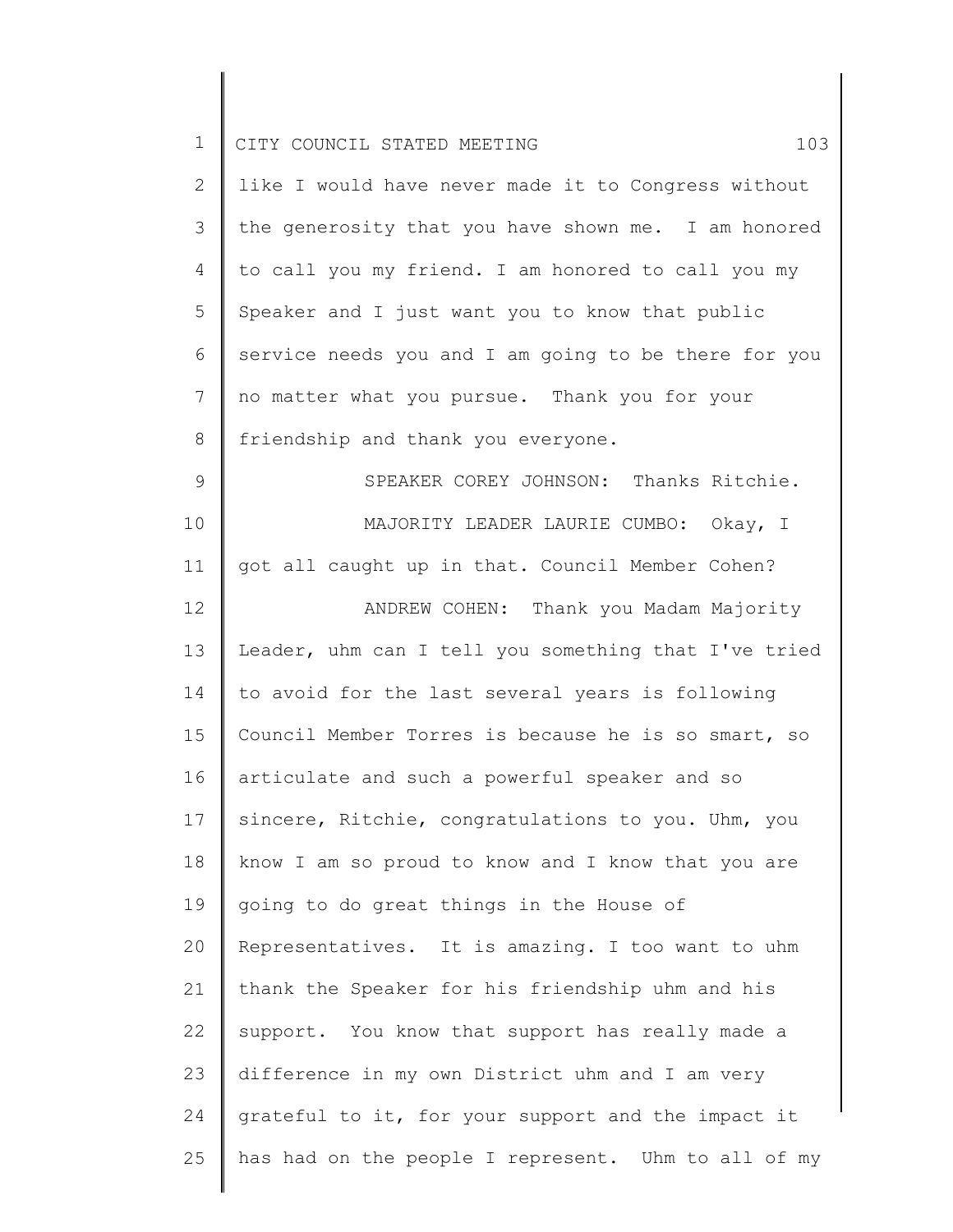2 3 4 5 6 7 8 9 10 11 12 13 14 15 16 17 18 19 20 21 22 23 24 25 colleagues, you know, I would like to believe that I am going to leave the City of New York, the City Council better than I found it but I am certain that I am better for having served in the City Council, gotten to know all of your, your diverse perspectives have made me a better person, learning and listening from you. All that we bring together here has just profoundly changed me forever and I am going to bring that with me on the bench and service for the people of the Bronx, so for all of that I am very, very grateful. I too want to thank Jason for his support and making it, making things work around here for me so I am very, very grateful for that. Louis, congratulations on passing the bar and to really all the staff uhm that make us all look good. It made me look good over the years, so thank you very, very much. Uhm, you will, I will miss you all. I know I am going to stay in contact with you and I appreciate the friendship and I wish you all a productive 2021. Thank you very much. SPEAKER COREY JOHNSON: Thanks Andy, we are going to miss you. MAJORITY LEADER LAURIE CUMBO: Thank you. We are going to miss you.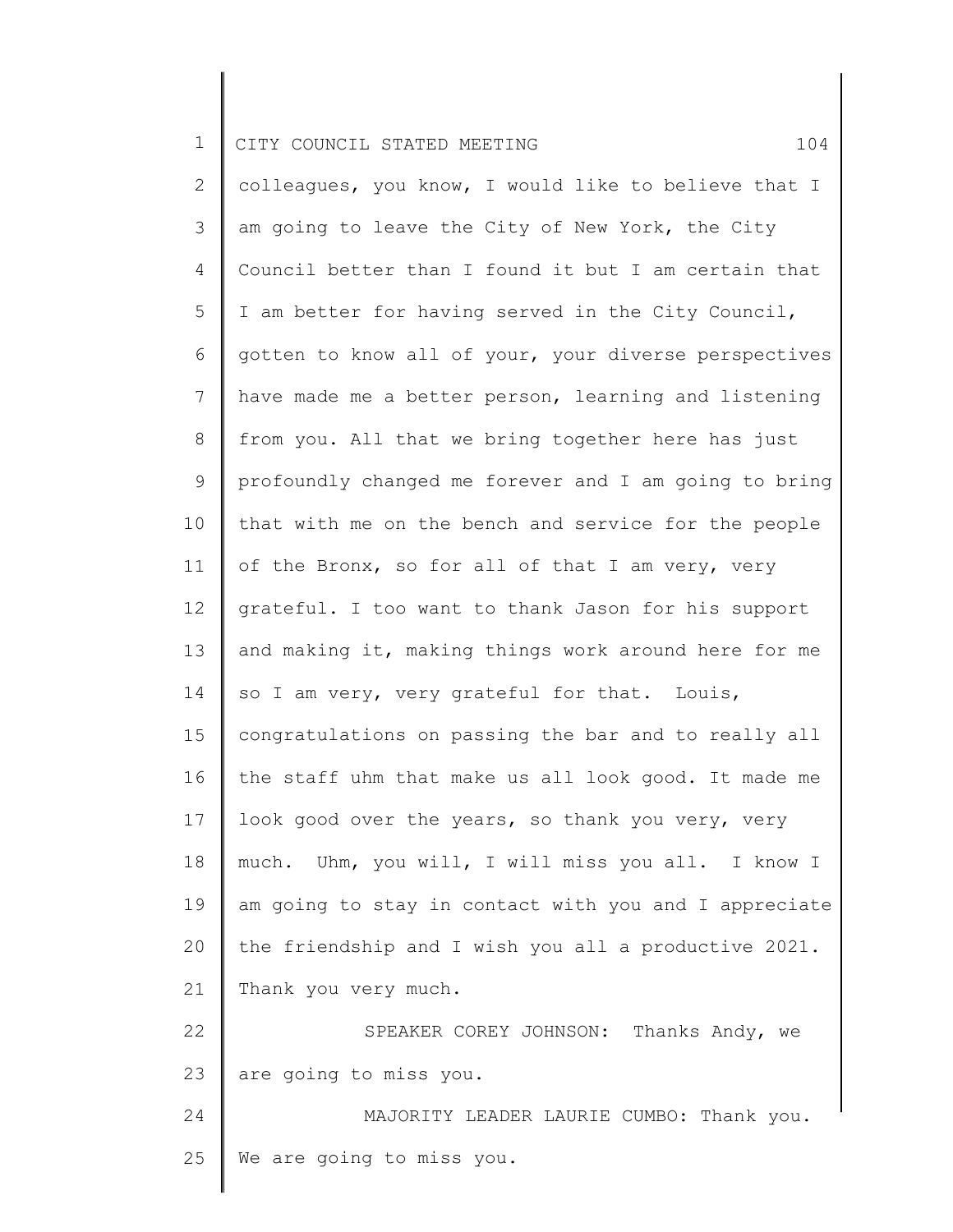1 2 3 4 5 6 7 8 9 10 11 12 13 14 15 16 17 18 19 20 21 22 23 24 25 CITY COUNCIL STATED MEETING 105 SPEAKER COREY JOHNSON: Congratulations to, to Heather and Sarah one more time, going to be able to spend more time with you. ANDREW COHEN: They are thrilled. MAJORITY LEADER LAURIE CUMBO: (laughing) Council Member Cornegy? SGT. BIONDO: Time starts now. ROBERT CORNEGY: Uhm, thank you Madam Majority Leader, uhm it's not goodbye but farewell to Ritchie and Andy and a special shout out to uhm to somebody who was a real mensch, Lew Fidler who was a mentor, not just to his community but to the communities that were ancillary to his and to me in particular so thank you all. For me, the theme today is finding balance. I started this year hoping that we could be more thoughtful, that we could help one group without pitching them against the other. We are attempting to find balance with Bills like 2151B and 2171A. Gas explosions injury and kill New Yorkers with seeming inevitability. This was one of the reasons that the City passed crafted rules for improved gas line inspection with possible \$10,000 penalties for failure to file the inspection certificate before December 31st. Intro 2151B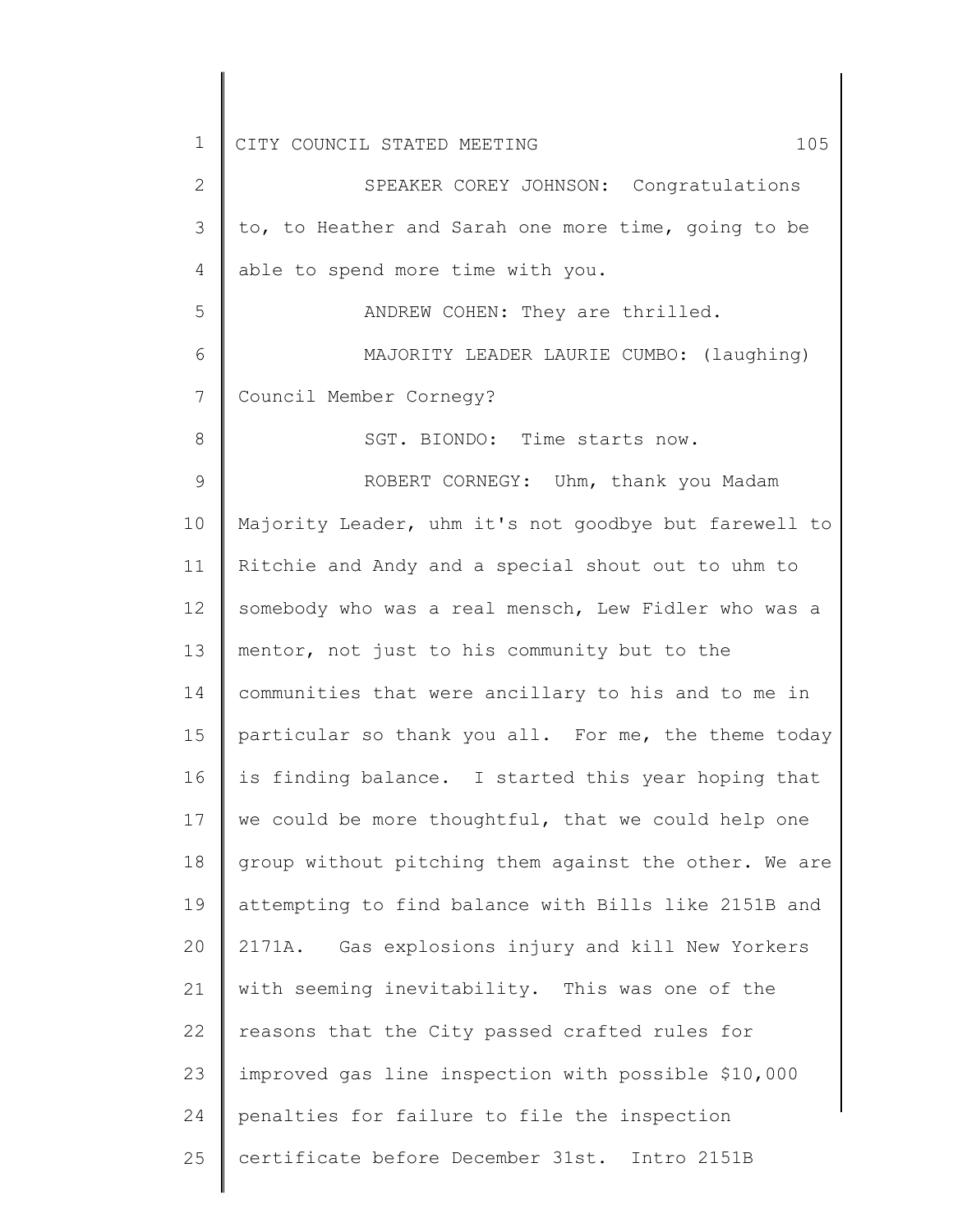2 3 4 5 6 7 8 9 10 11 12 13 14 15 16 17 18 19 20 21 22 23 24 25 recognizes that COVID-19 pandemic made this date possibly, not possible. Similarly, the City has suffered a number of carbon monoxide deaths and injuries. Just last month two men in Bensonhurst died of carbon monoxide. They were roommates in a basement apartment with no carbon monoxide detector. Had there been one, these men might be alive. Proposed Intro 2171A which I sponsored will extend the deadline for carbon monoxide detector installation from January 1,2021 to July 2021. We need the detectors but the pandemic means that we must adjust to current circumstances. We can do better. I support fast-food workers and I gladly vote Just Cause protections but I also work to make sure that we support small business owners. I don't think that we've reached out goals of helping both workers and small entrepreneurs simultaneously. It is too easy for us to be satisfied with the progress that we've achieved. Right now, many people are celebrating because major league baseball recognizes the statistics of Negro leagues from 1928 to 1948. We have to come to grips with our history of segregation especially here in the north, yet this leaves out some important Brooklynites. The Brooklyn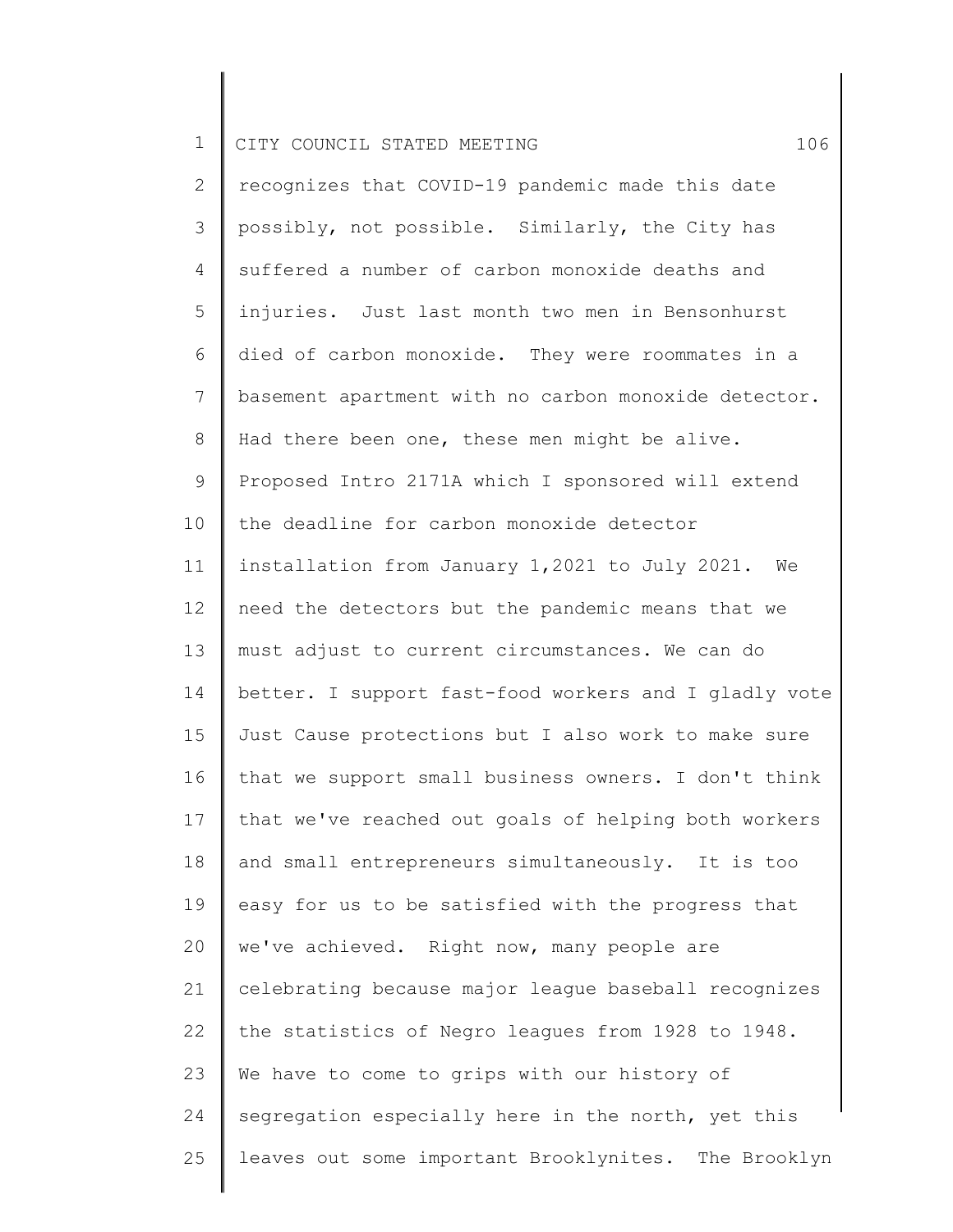1 2 3 4 5 6 7 8 9 10 11 12 13 14 15 16 17 18 19 20 21 22 23 24 25 CITY COUNCIL STATED MEETING 107 Royal Giants were founded in 1905 and were champions in the Negro Leagues in 1908. SGT. BIONDO: Time's expired. ROBERT CORNEGY: I am incredibly proud that the very first documented baseball game between two black teams included athletes from my District. Our local team was called the Unknowns and while we lost in 1859 there were leaders in a national sport that started decades before the MLB. Finally, today the City Council will consider honoring the life of Yusef Hawkins with a street co-naming but I fervently wish we did not have to honor the lives of young black men who get killed this way. His life was cut short in Bensonhurst, the same neighborhood as the carbon monoxide victims whose lives were cut short in November. I pray we can do better in 2021. I want to dedicate my actions to becoming more reflective, more insightful. We will get there through mutual respect and dedication to really listening to each other. Thank you all and Happy Holidays. MAJORITY LEADER LAURIE CUMBO: Thank you Council Member Cornegy, I am going to turn it over to Speaker Johnson.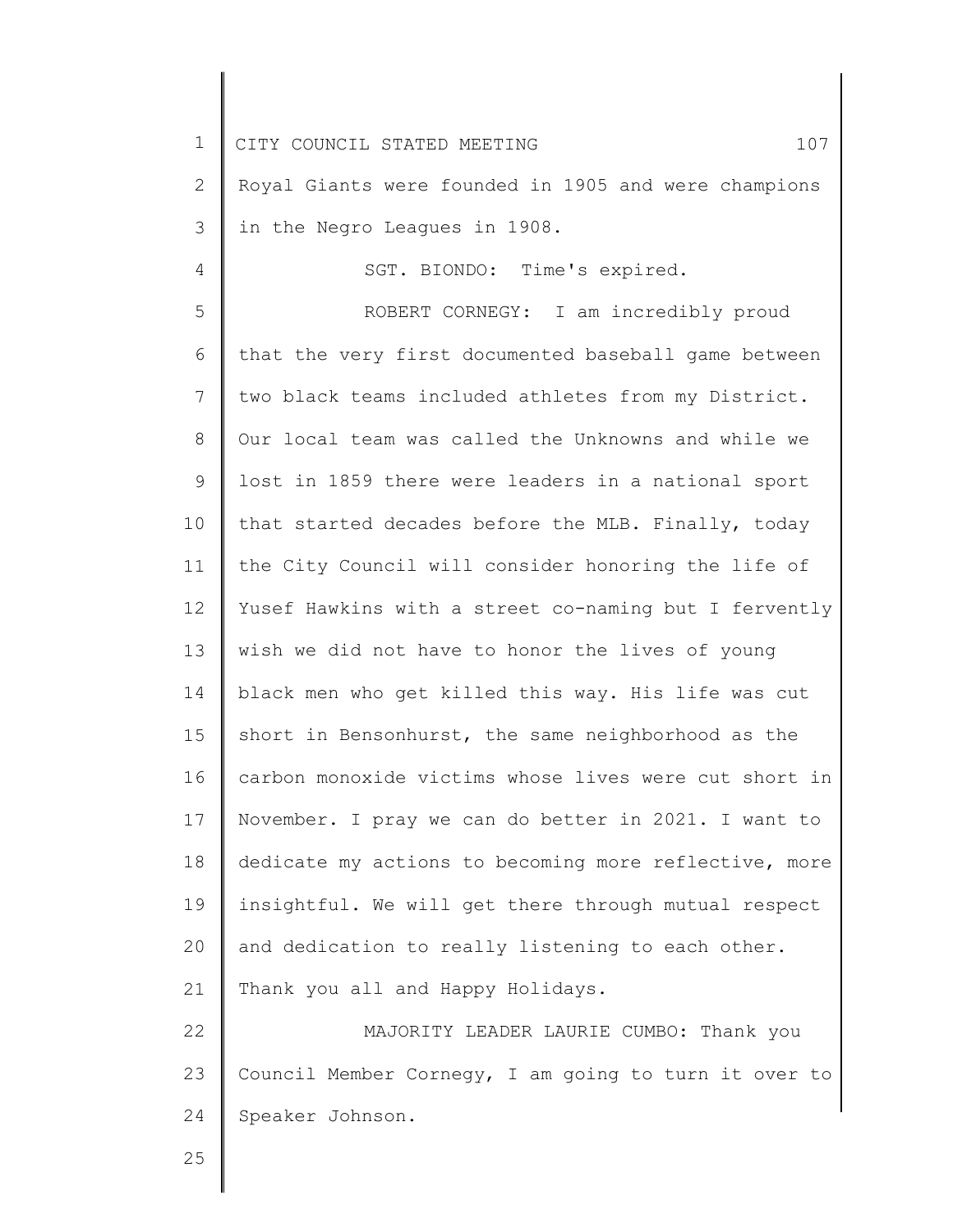2 3 4 5 6 7 8 9 10 11 12 13 14 15 16 17 18 19 20 21 22 23 24 25 SPEAKER COREY JOHNSON: Yes, Madam Majority Leader, thank you for calling on me. I was remiss and I said this when our former colleague Lew Fidler passed but I wanted to just repeat it today because it is so important and I want people to always associate this with his memory. Lew Fidler Chaired the Youth Services Committee and the City Council and year after year after year during the Bloomberg years, when money was attempted to be cut for homeless youth, specifically homeless LGBT youth Lew Fidler became the champion. The champion for young people who are homeless in New York City, especially LGBT children who had faced parental rejection and were living on the streets or the subways or in shelters. Lew was their champion and Lew would go to their shelters. Lew would go and do street outreach. Lew would go to the Ali Forney Center. Lew would go to Covenant House in my District. Lew would do this work year in and year out when cameras were not around. I think it speaks to the type of human being that Lew Fidler was. That as a man that represented a District that probably didn't have many folks or a huge number of folks from these communities, Lew saw himself as their protector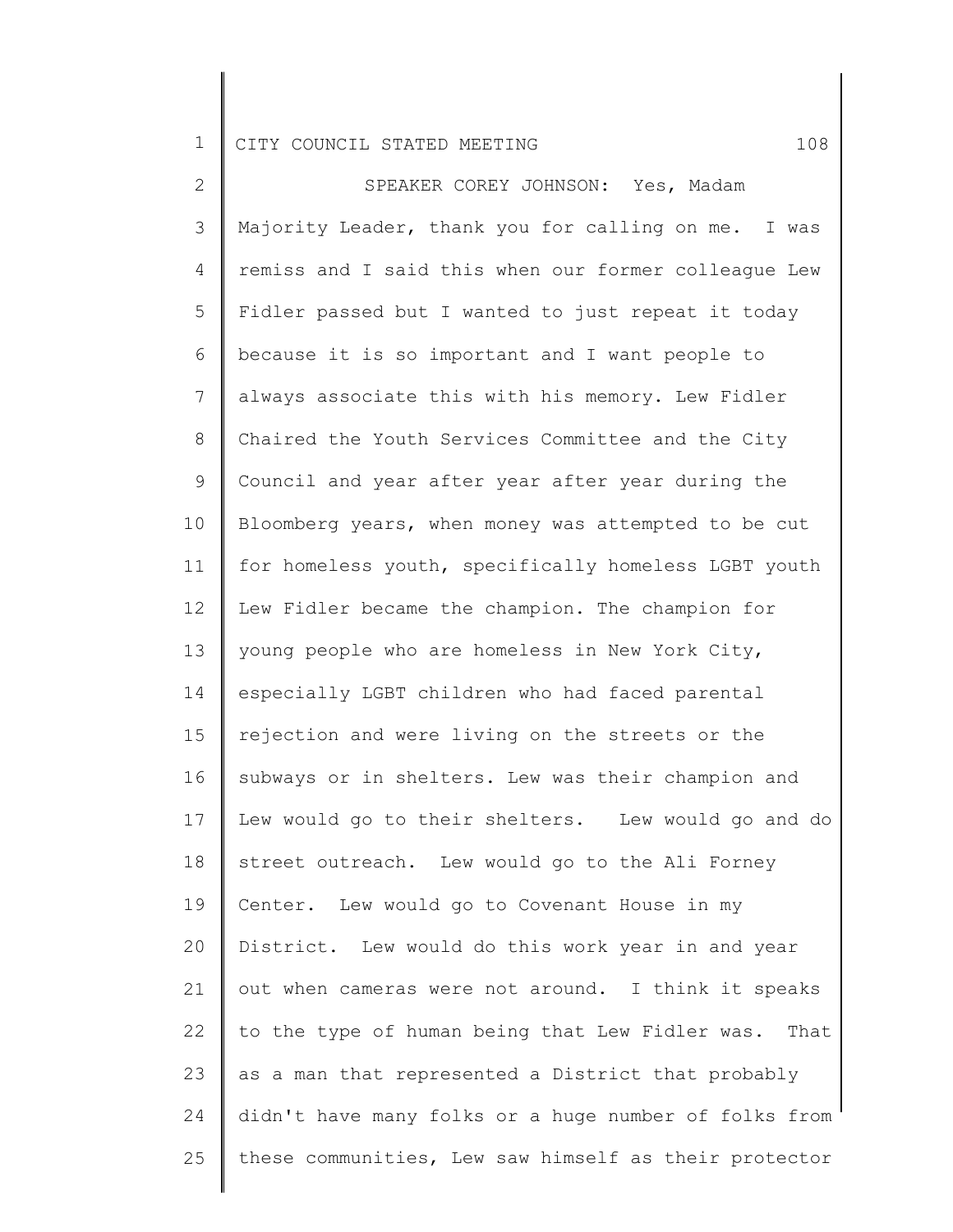2 3 4 5 6 7 8 9 10 11 12 13 14 15 16 17 18 19 20 21 22 23 24 and as someone who was going to make sure that if their parents were not there for them, he was going to be there for them and that tells you what you need to know about Lew Fidler, so on this day that so many New Yorkers are being uhm remembered, our former colleague did an inordinate amount for LGBT people and for homeless children across New York City and on this cold day, on this day with almost a foot of snow, I was actually thinking of Lew last night. Thinking about the number of people who are trying to get a warm roof over their head. So, I just wanted to take a moment. I didn't do it in the Speakers Remarks, I should have, but I wanted to do it here today to remember our colleague Lew Fidler for always being a champion for the vulnerable and I am really proud that we are doing this today and I hope that someone will send this to his wife, his late wife, Robin, so that she can see the praise and love and accolades that he is receiving today because the Fidler family deserves this as well. Thank you very much Madam Majority Leader, I turn it back to you. MAJORITY LEADER LAURIE CUMBO: Thank you so much, Speaker Johnson. We share those sentiments

25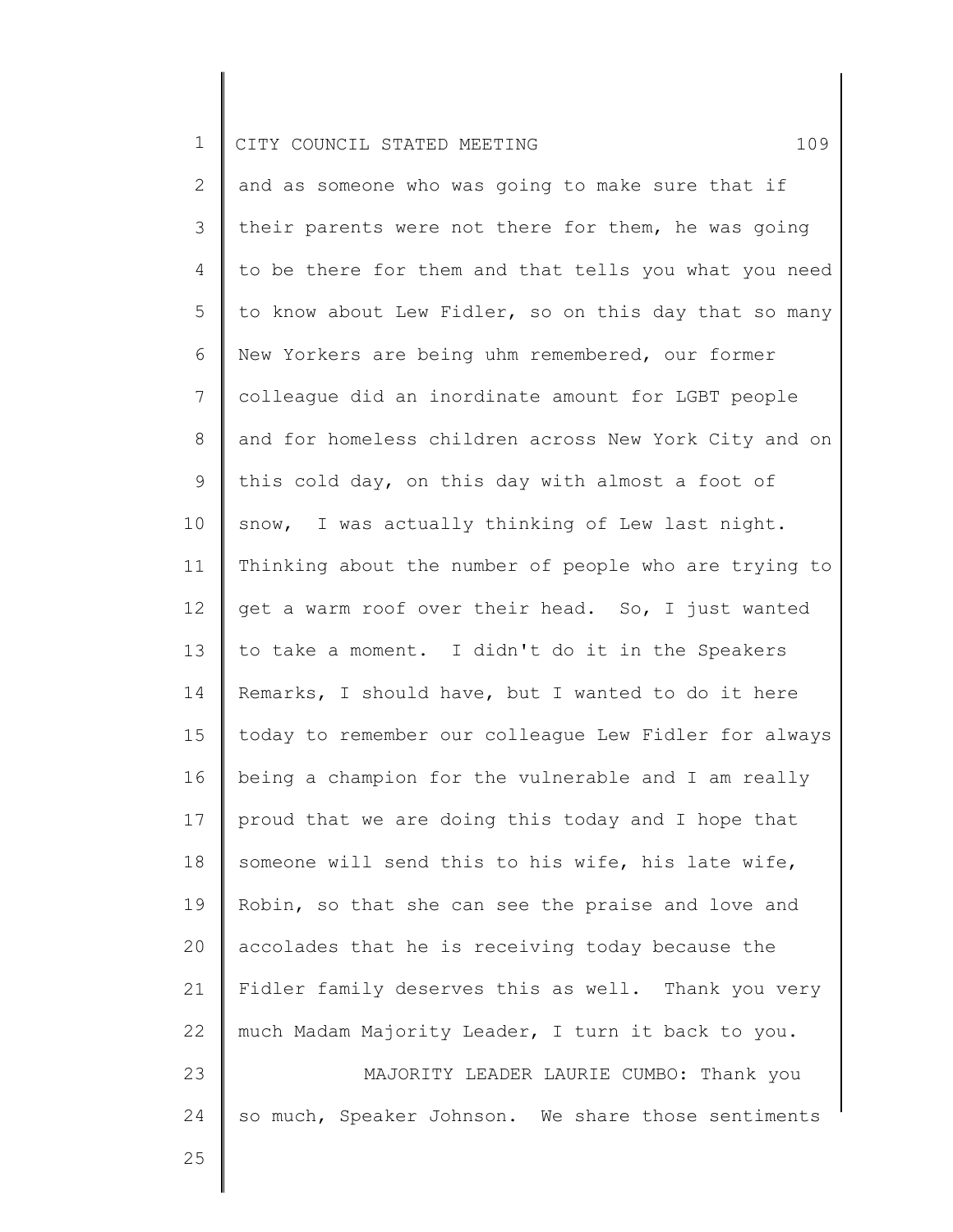4

2 3 as well. Council Member Levin followed by Council Member Lander.

SGT. BIONDO: Time starts now.

5 6 7 8 9 10 11 12 13 14 15 16 17 18 19 20 21 22 23 24 25 STEPHEN LEVIN: Thank you Madam Majority Leader. I was remiss earlier. Uhm, thank you Madam Majority Leader, I was remiss earlier. There are two street co-namings in my District today that I want to acknowledge. The first is firefighter John Jack Toomey Way on White Street between Sacket and Union Streets in the borough of Brooklyn. Firefighter Toomey died tragically on December 7, 1987. He was assigned to Brooklyn Ladder Company 123 and he died in the line of duty when he suffered a heart attack while fighting a fire in a building on Crown Street on Brooklyn. Uhm, we are also co-naming. My heart goes out to firefighter Toomey's family. We are also uh co-naming St. Raphael of Brooklyn Place on Stage Street between Hoyt Street and Bond in the Borough of Brooklyn. Raphael Hawawini was the first Orthodox Bishop consecrated in North America in 1904. He founded the Word which is the official news magazine of the Antiochian Arch Diocese which is still published monthly today and informs readers of Orthodox News and also educates and inspires with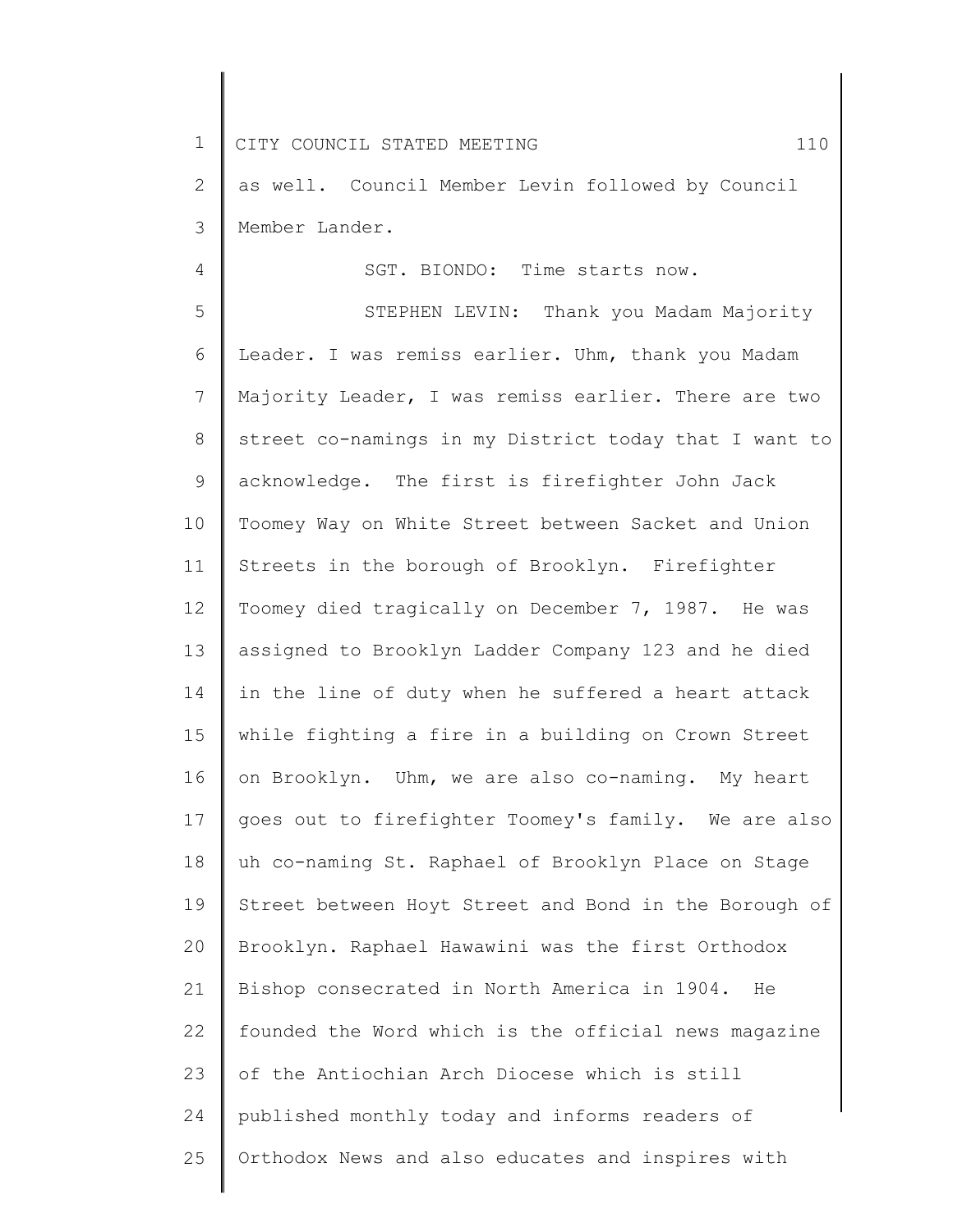| $\mathbf 1$ | 111<br>CITY COUNCIL STATED MEETING                    |
|-------------|-------------------------------------------------------|
| 2           | articles on faith and practice. I want to thank the   |
| 3           | residents on State Street for their continued         |
| 4           | advocacy to make that happen. And lastly, I was, I    |
| 5           | was thinking about our colleague Lew Fidler and I     |
| 6           | think Council Member Barron will appreciate this,     |
| 7           | that one of the memories, one of the memories that    |
| 8           | will stick with me forever of the New York City       |
| 9           | Council is being in Brooklyn Delegations and hearing  |
| 10          | debates between Lew Fidler and Charles Barron and uhm |
| 11          | you know when I, when I was young when I first        |
| 12          | entered the Council and so for me, I was like I would |
| 13          | sit back and watch and think this is just the greater |
| 14          | job in the world, to be able to be with these two     |
| 15          | remarkable men and so and that's one that I think of  |
| 16          | a lot and my heart goes out to Robin and the family.  |
| 17          | Thank you.                                            |
| 18          | SGT. BIONDO: Time's expired.                          |
| 19          | MAJORITY LEADER LAURIE CUMBO: Thank you               |
| 20          | Council Member Levin. Council Member Lander.          |
| 21          | SGT. BIONDO: Time starts now.                         |
| 22          | BRAD LANDER: Thank you, thank you                     |
| 23          | Majority Leader, I admit I am still a little choked   |
| 24          | up by Ritchie. Uhm, I want to add my thanks to Jason  |
| 25          | for his work on the Just Cause Bills and I want to    |
|             |                                                       |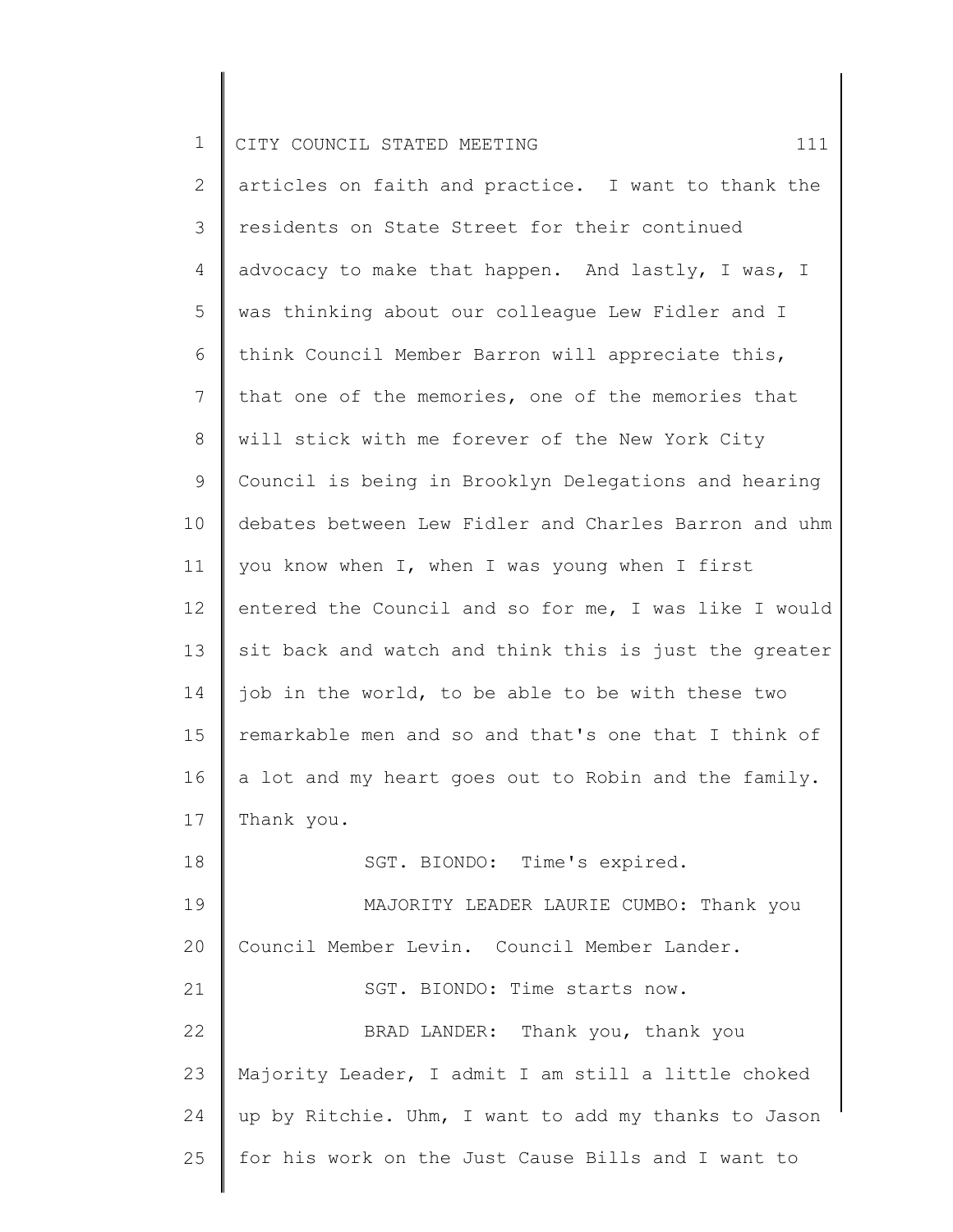2 3 4 5 6 7 8 9 10 11 12 13 14 15 16 17 18 19 20 21 22 23 24 25 add my name to those who really looked up to Lew Fidler. He, he had admirers across ideological and many other, many other lines. Uhm, I am very excited to be a co-sponsor of the Speaker's Comprehension Planning Legislation, I want to give him great credit for taking Leadership here. It's not easy during a crisis to think about the long-term. But it's so important we've seen so many of the flaws of our planning process in this crisis, segregation and equality, underinvestment, infrastructure, housing affordability crisis but it looks like to be unprepared and we all know that our Reactive Land Use Process is not getting the job done right now. We don't start from shared goals and values. So, how could we achieve shared goals and values. Uhm, I'm not going to talk more about it here but I hope you will take a look at it. This body could make a big difference for the future of our City if we can follow the Speakers' lead. I want to give props to Council Member Reynoso and some of the advocates, ANHD, Pratt, uhm, and the staff, Louis Kelly Rodger and especially the amazing Anne Levers. The report does not just call out problems. It really gets in to the weeds and gives us some real solutions and I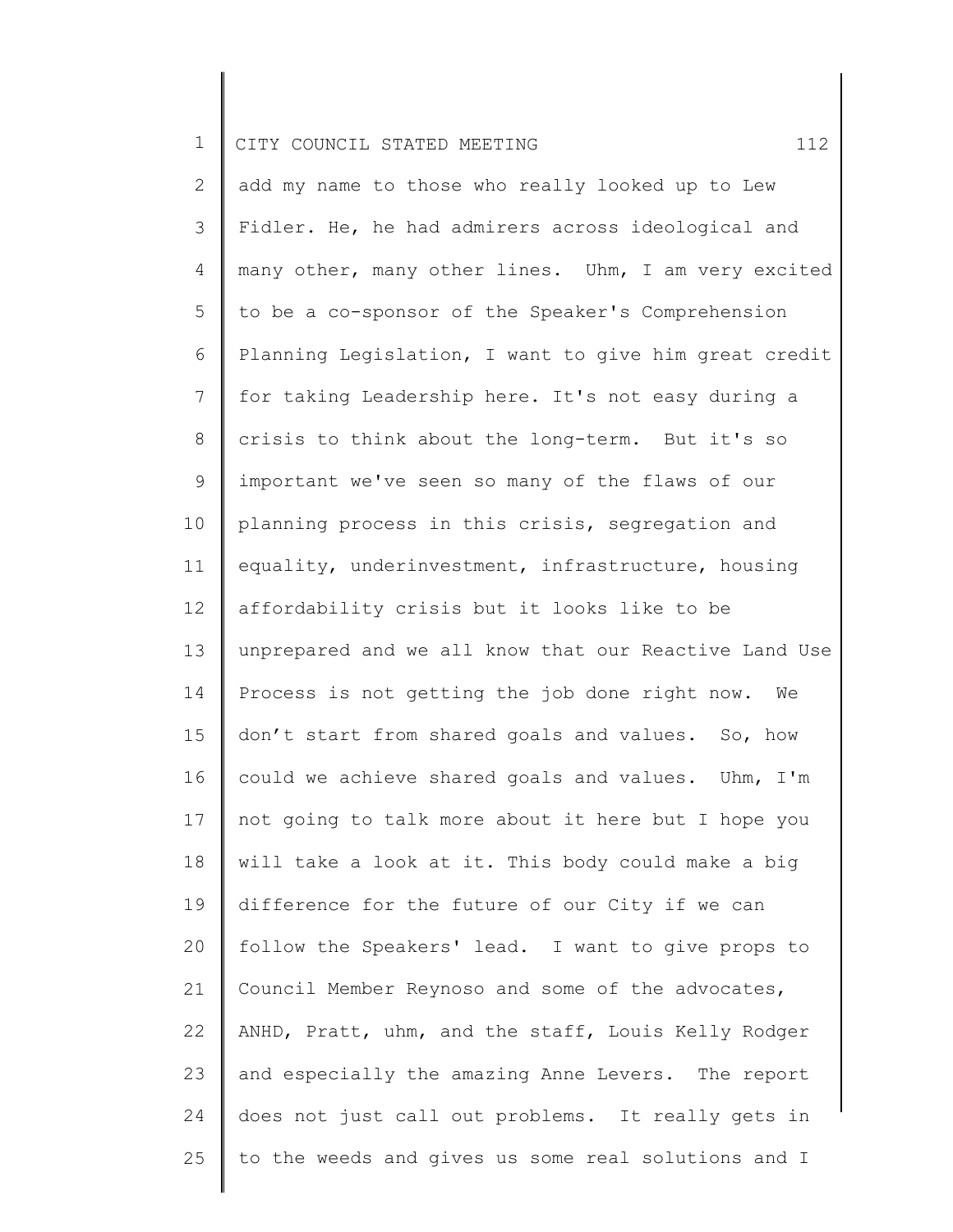|  |  | CITY COUNCIL STATED MEETING |  |  |  |  |  |  |
|--|--|-----------------------------|--|--|--|--|--|--|
|--|--|-----------------------------|--|--|--|--|--|--|

25

2 3 4 5 6 7 8 9 10 11 12 13 14 15 16 17 18 19 20 21 22 23 24 hope we have the courage across those lines of difference to walk forward into it. I want to acknowledge some transitions in my office. This is he last City Council Meeting for four of my staff, uhm, Naz Garabalis (SP?), Def Sokowski (SP?) and Naomi Dan have been an amazing part of our team and served the people of the 39th District tremendously well and I need to say a special word about Rachel Goodman who has been my Chief of Staff for the past 10 years, literally since day one of my time in the Council. She is a behind the scenes leader so the people of our District don't necessarily know her and how lucky they are to have her there but we do. They aren't going far away so if you are looking for them, I could still get you in touch uhm, but we are really going to miss them here in the Council and finally in that spirit I just want to say a big congratulations to the New York City Council Union, the Association for Legislative Employees, the first Legislative Body in NYC. SGT. BIONDO: Time has expired. BRAD LANDER: Uhm, thank you to the speaker for voluntarily recognizing the Finance Staff

as the first bargaining unit. It is a great step and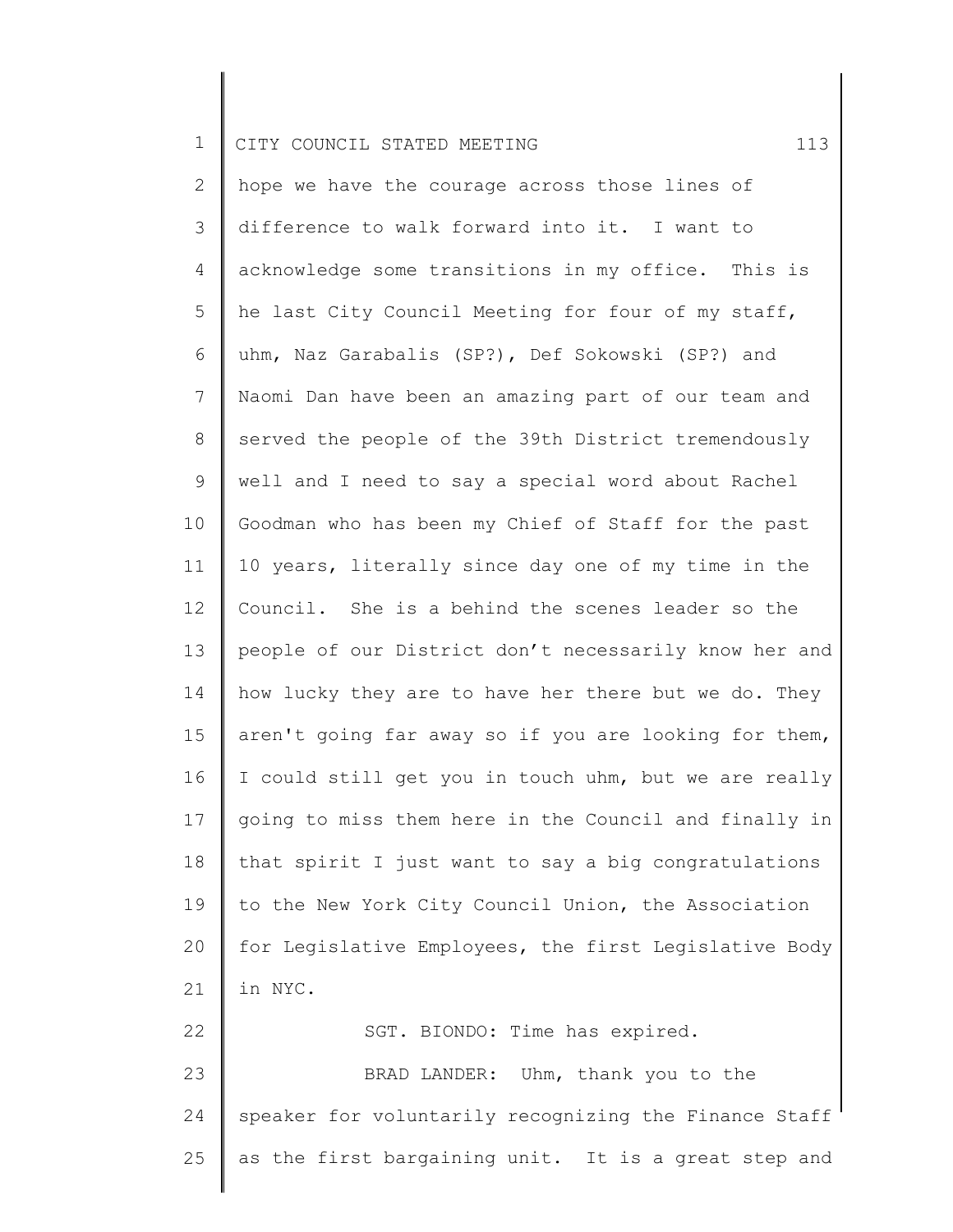| $\mathbf 1$ | 114<br>CITY COUNCIL STATED MEETING                    |
|-------------|-------------------------------------------------------|
| 2           | a credit to you. I am looking forward to our          |
| 3           | recognizing the member staff as well who are seeking  |
| 4           | recognition. I am proud to be part of a Legislative   |
| 5           | body that knows its our staff who do the work and     |
| 6           | that like all workers deserve work place rights and   |
| 7           | dignity and respect and I am excited that we are      |
| $8\,$       | taking that step today. Thank you, speaker for that   |
| 9           | voluntary recognition. Uhm, with that I wish you all  |
| 10          | bright holidays in dark times. Thank you.             |
| 11          | MAJORITY LEADER LAURIE CUMBO: Thank you               |
| 12          | so much, Council Member Lander. We will now hear      |
| 13          | from Council Member Barron followed by Council Member |
| 14          | Yeger.                                                |
| 15          | SGT. BIONDO: Time starts now.                         |
| 16          | MAJORITY LEADER LAURIE CUMBO: You are                 |
| 17          | muted.                                                |
| 18          | INEZ BARRON: Thank you Madam Majority                 |
| 19          | Leader, thank you once again. I just want to extend   |
| 20          | my best wishes to Council Member Torres as he goes to |
| 21          | Congress and Congress Member Cohen as he goes to the  |
| 22          | Supreme Court and I just pray that you will continue  |
| 23          | to be vigorous in fighting on behalf of our people.   |
| 24          | At our Last Stated, it was on the same day as the     |
| 25          | Human Rights Day and I don't know that we made        |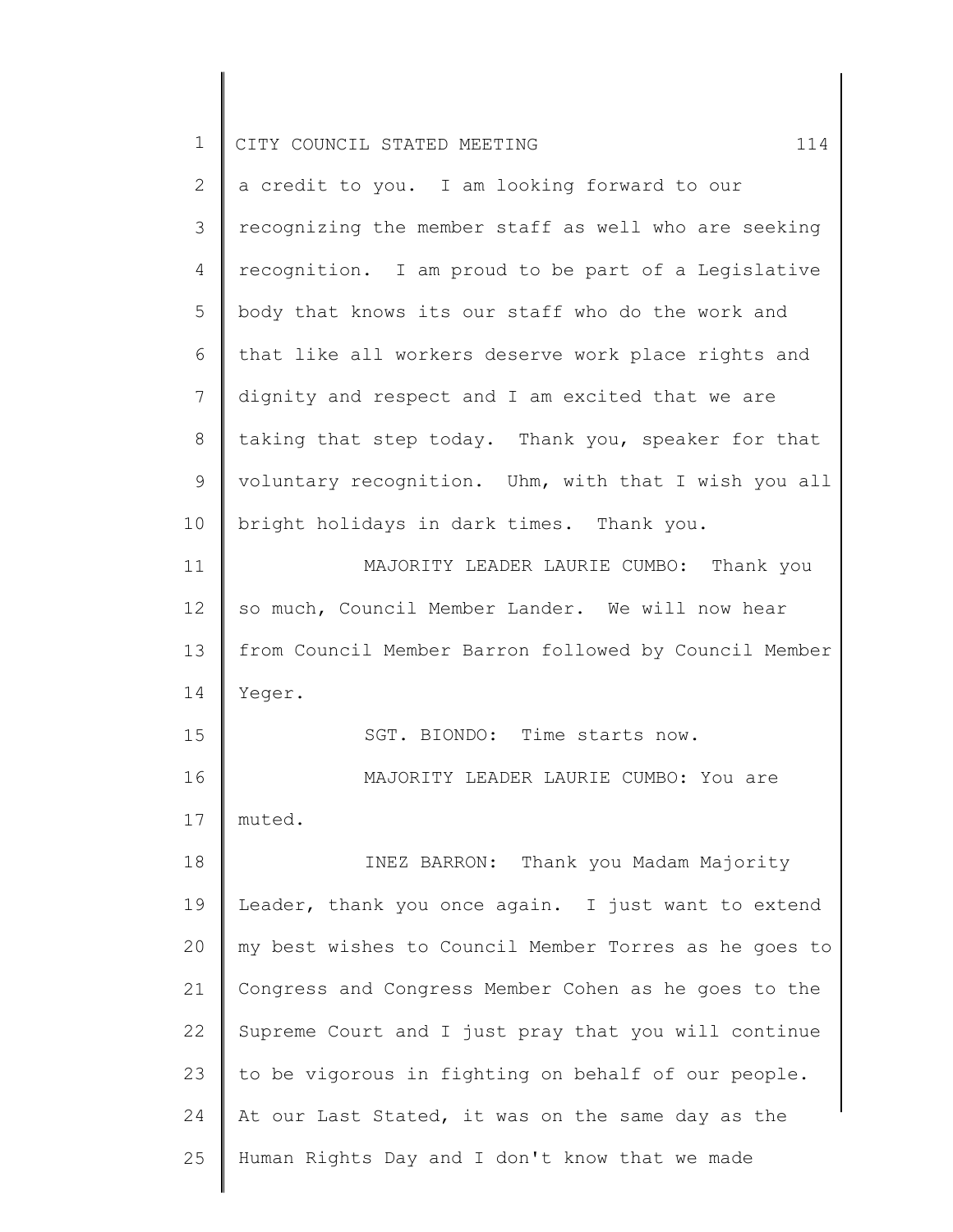2 3 4 5 6 7 8 9 10 11 12 13 14 15 16 17 18 19 20 21 22 23 24 mention of that December 10th was chosen to honor the U.N.'s adoption and proclamation of December 10th, 1948 on the Universal Declaration of Human Rights and it's the first global annunciation of human rights and although it is not a binding document, it is one that has been widely accepted and it talks about the broad range of political, civil, economic, social and cultural rights that are a gift to all people and it holds that the world needs to record uh these violations when they occur and address them. So, there are 30 articles that detail human basic rights and fundamental freedoms and it talks about that people have an inalienable, inherent and applicable right to these rights as human beings and it talks about dignity, liberty, equality, freedom of movement, freedom of thought, freedom of opinion, freedom of conscious, it talks about healthcare. It talks about the standard of living. Additional accommodations for those who are physically debilitated or disabled and care for mothers and for children. So, I just wanted to bring that to our thoughts as we talk about uhm what it is that we want to see in our communities and our society and the

25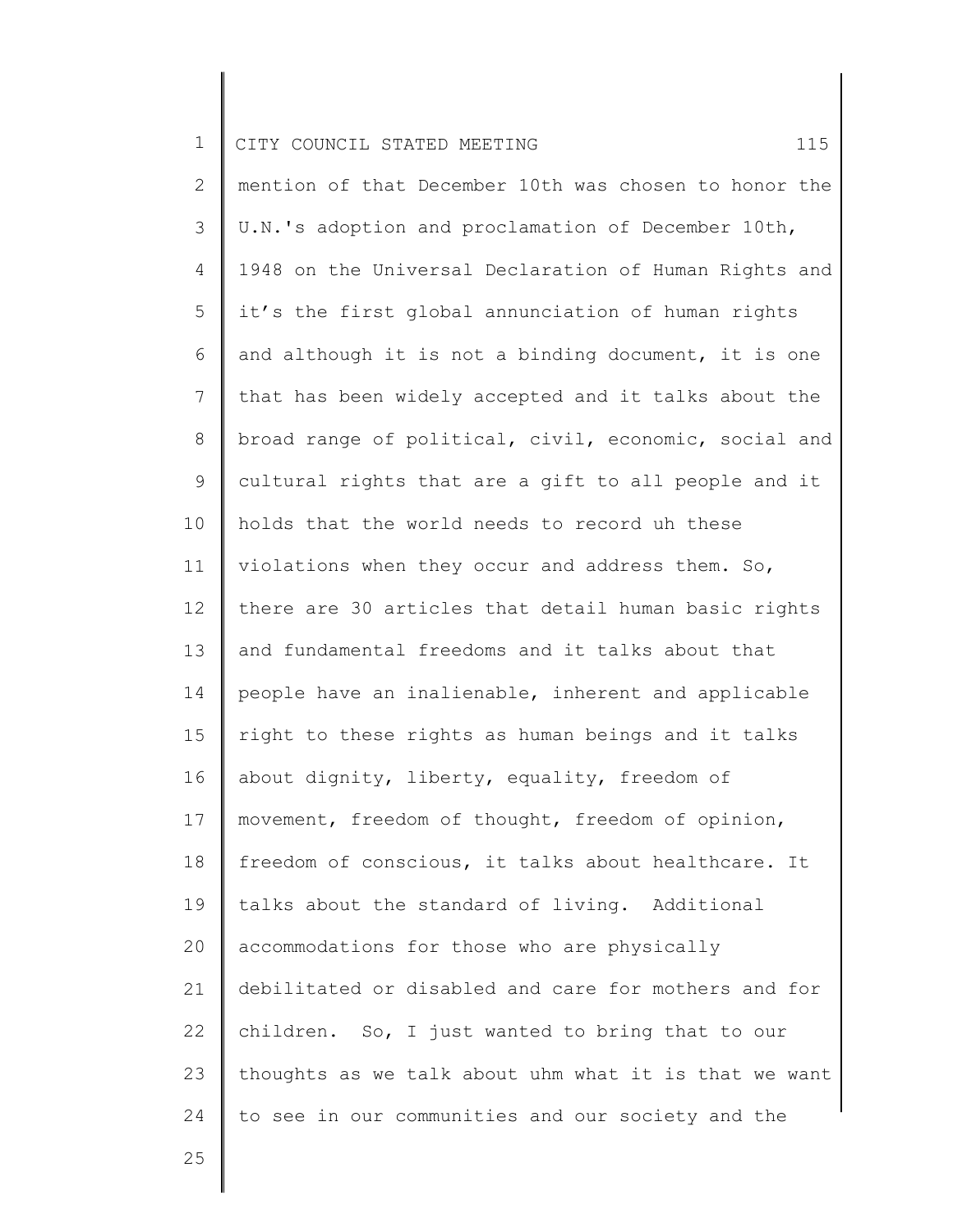1 2 3 4 5 6 7 8 9 10 11 12 13 14 15 16 17 18 19 20 21 22 23 24 25 CITY COUNCIL STATED MEETING 116 challenges that we have and I wish everyone a great holiday, stay safe, enjoy your families and… SGT. BIONDO: Time's up. INEZ BARRON: That was the right thing to do and get some time to restore and refresh and reflect. Thank you. MAJORITY LEADER LAURIE CUMBO: Thank you so much Council Member Barron and now we will hear from Council Member Yeger. SGT. BIONDO: Time starts now. KALMAN YEGER: Thank you Madam President. I intended to speak about uhm my two departing colleagues earlier but the whole conversation about the Budget Mod clock ran me out or I ran it out but before I do that but first, I want to thank the Speaker again for his words about Lew Fidler. I don't know that two minutes or four minutes or 12 minutes or 20 minutes can ever do any of proper in giving Lew all the honor that he deserves but I don't know that there is a single member here who in some way whether he or she even knowns it hasn't been affected by Lew's work in the City, in his community and all of our communities and here at the Council. Uhm, and uhm I frequently disagree with Councilman Lander but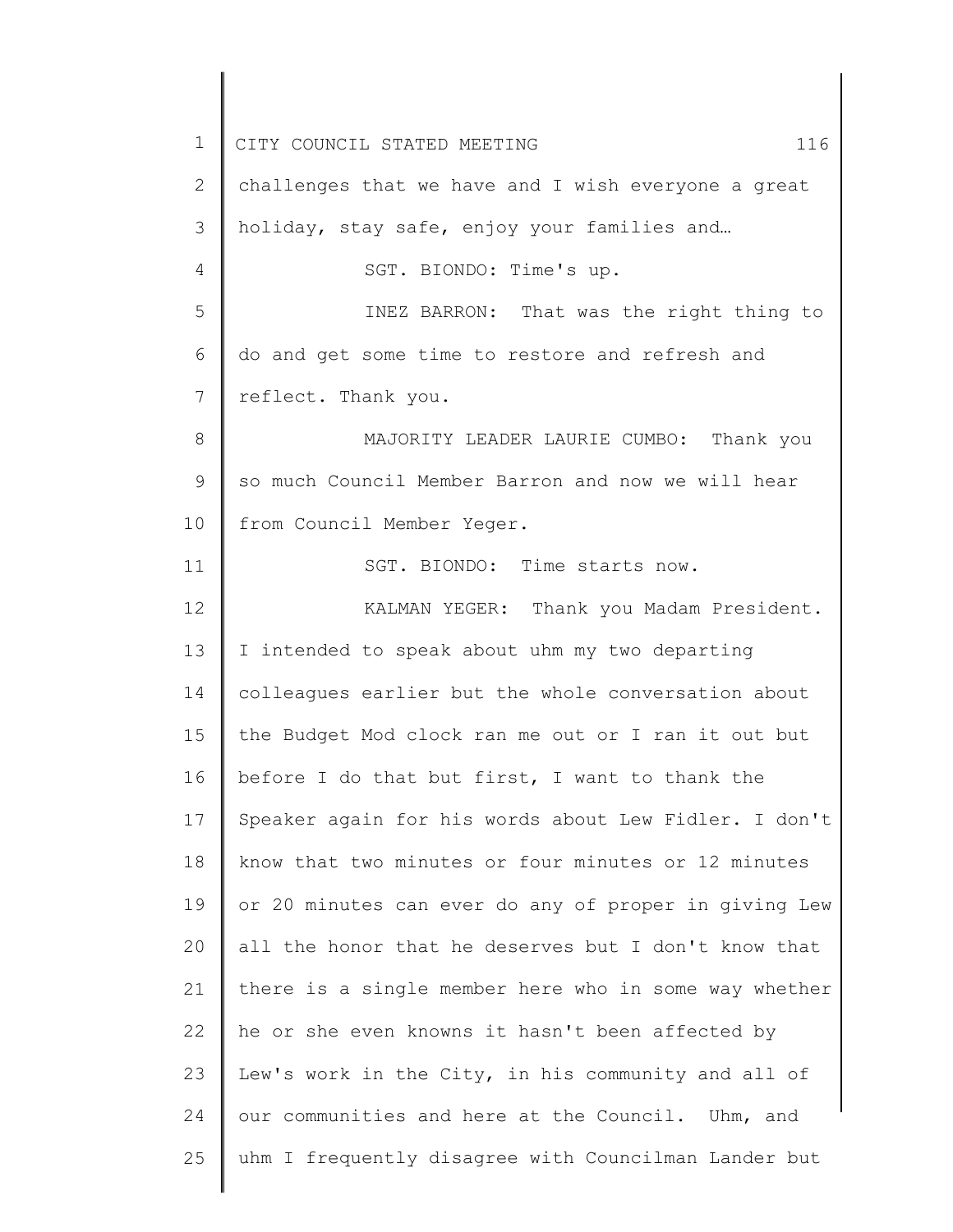2 3 4 5 6 7 8 9 10 11 12 13 14 15 16 17 18 19 20 21 22 23 24 I will say that he is probably right on the part where Lew is a great uniter in many ways including for people from very far-reaching points of the political spectrum but I know he was a friend of Corey's and the Speaker's words are so important because it really does honor who Lew was, somebody who really figured out ways to bring uhm communities together from all across the City. Uhm, to Congressman Elect Torres and Justice Elect Cohen I had the privilege of serving under you both on Committees. The Speaker use earlier today, sometimes people who use giddish don't get it right but Corey got it right, you are both mensch, in everything you do and everyway you've done it. I know you will bring honor and integrity to your net jobs. I've, I've been privileged to know you both before I came to the Council, we don't always agree but I find that, that's my way about a lot of people here. You've nonetheless treated your job with great integrity, with care, uhm, your work with compassion and importance and you've done this body a great honor and me a great honor by having the privilege. SGT. BIONDO: Time expired.

25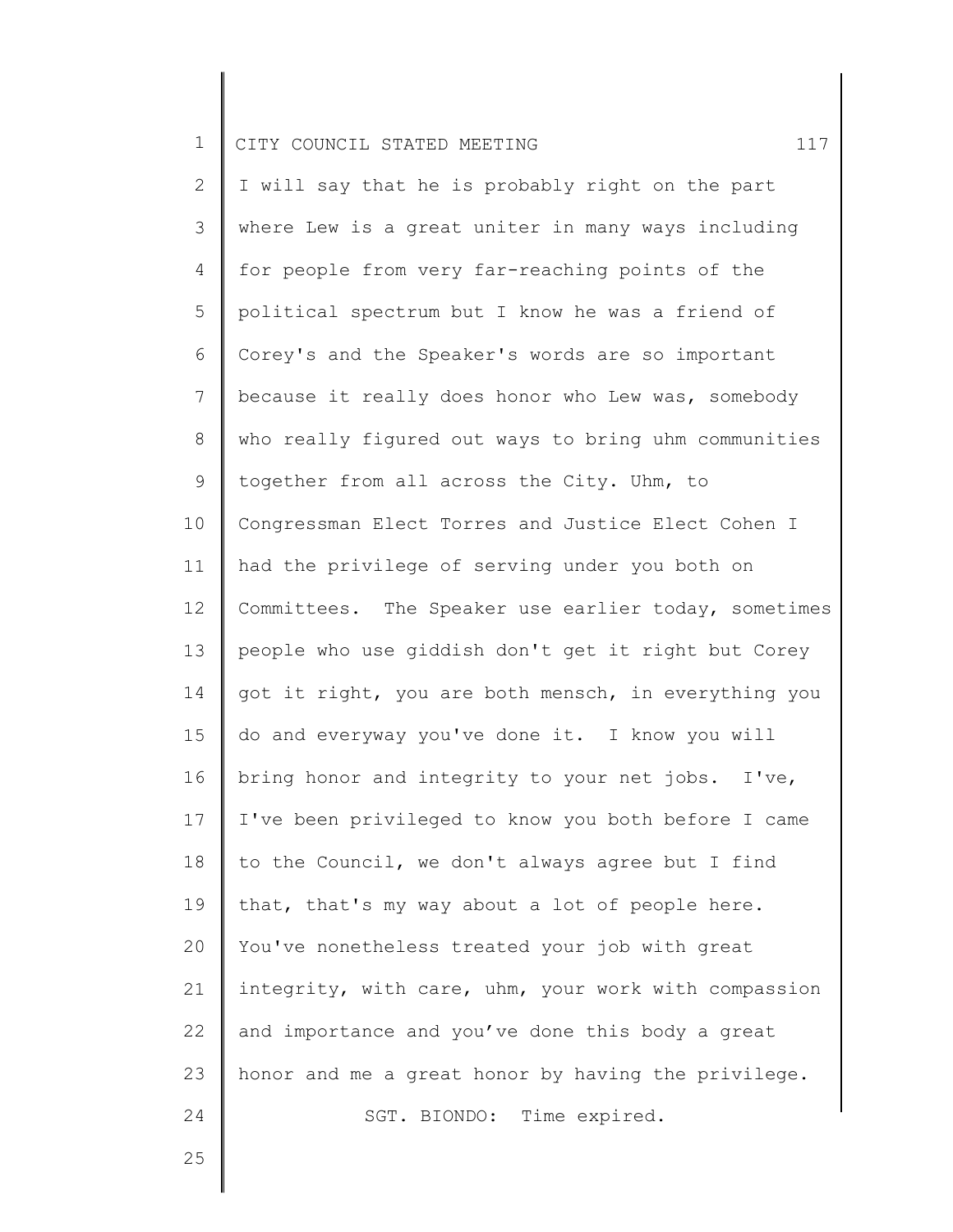| $\mathbf{2}$ | KALMAN YEGER: To serve. So, I wish you                |
|--------------|-------------------------------------------------------|
| 3            | both good luck, Godspeed. Ritchie's job is incredible |
| 4            | during these times to go to Congress and to have to   |
| 5            | work to deliver to New York in a Congress that may    |
| 6            | not be so amenable to doing so. And Judge Cohen uhm   |
| 7            | delivering justice is probably one of the most        |
| 8            | important things a lawyer can ever get to do and so   |
| 9            | God bless you both and Happy Hanukkah to all who are  |
| 10           | still celebrating. Merry Christmas, to a healthy and  |
| 11           | happy 2021, be well.                                  |
| 12           | MAJORITY LEADER LAURIE CUMBO: Thank you               |
| 13           | Council Member Yeger. Are there any other members,    |
| 14           | Mr. Parliamentarian who wish to speak at this time?   |
| 15           | LANCE POLIVY, PARLIAMENTARIAN: Yes,                   |
| 16           | Madam Majority Leader, Council Member Darma Diaz and  |
| 17           | Council Member Rosenthal.                             |
| 18           | SGT. BIONDO: Time starts now.                         |
| 19           | DARMA DIAZ: Hi, I'll be quick but I                   |
| 20           | wanted to share my Lew Fidler story. When I worked    |
| 21           | for the assembly that's when I learned of him and to  |
| 22           | thanks social media you became friends. One day I     |
| 23           | had a cold, he went and brought me chicken soup and   |
| 24           | made it his business that I got my soup. In sharing   |
| 25           | with them, that I was born in Williamsburg and always |
|              |                                                       |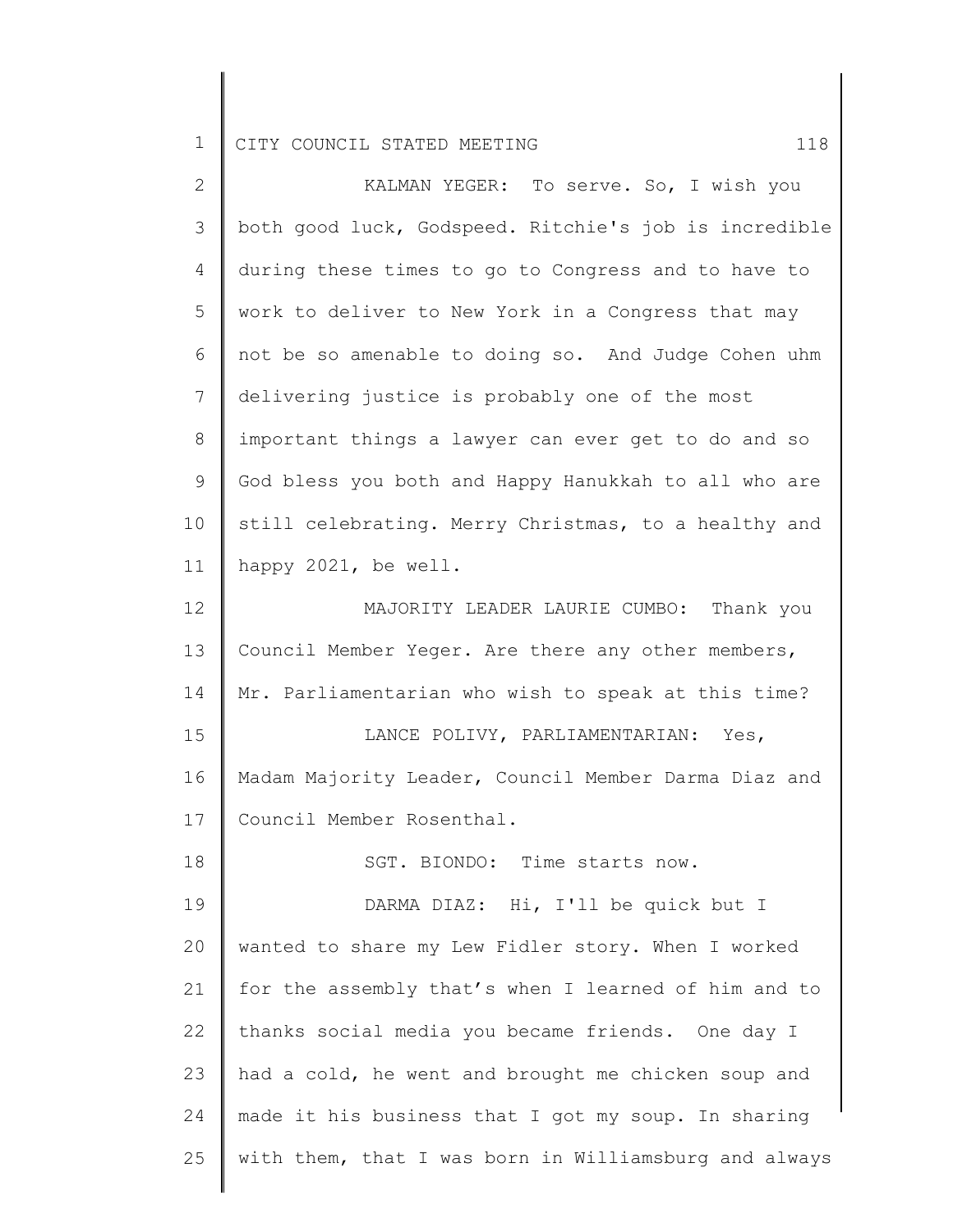| $\mathbf 1$     | CITY COUNCIL STATED MEETING<br>119                    |
|-----------------|-------------------------------------------------------|
| $\overline{2}$  | heard of stuff derma, I had never tried it. He made   |
| 3               | it his business to make date for his wife and I so I  |
| 4               | could taste the stuffed derma. The moment that Lew    |
| 5               | took time for me I felt validated in my process of    |
| 6               | running for City Council, so thank you Lew for        |
| $7\overline{ }$ | looking out for this little girl in Brooklyn and      |
| $8\,$           | stretching your hands out and for the times that we   |
| $\mathsf 9$     | shared and for all of you that shared your            |
| 10              | interactions with Lew. Thank you for sharing your     |
| 11              | experiences as well.                                  |
| 12              | MAJORITY LEADER LAURIE CUMBO: Thank you               |
| 13              | so much. Next, we have Council Member Rosenthal.      |
| 14              | SGT. BIONDO: Time starts now.                         |
| 15              | HELEN ROSENTHAL: Thank you so much. You               |
| 16              | know we are at a dire time in our City's uhm economic |
| 17              | crisis and there is a revenue option that the state   |
| 18              | could support that I think is low-hanging fruit and   |
| 19              | that would be to add a mortgage recording tax to any  |
| 20              | sort of secondary or tertiary debt that corporate     |
| 21              | developers take out. So, I am going to introduce a    |
| 22              | resolution today on this in support of assemblyman    |
| 23              | Harvey Epstein and State Senator Julius Salazar call  |
| 24              | for this at the state level. I urge my colleagues to  |
| 25              | sign on and if you will just give me one minute, you  |

║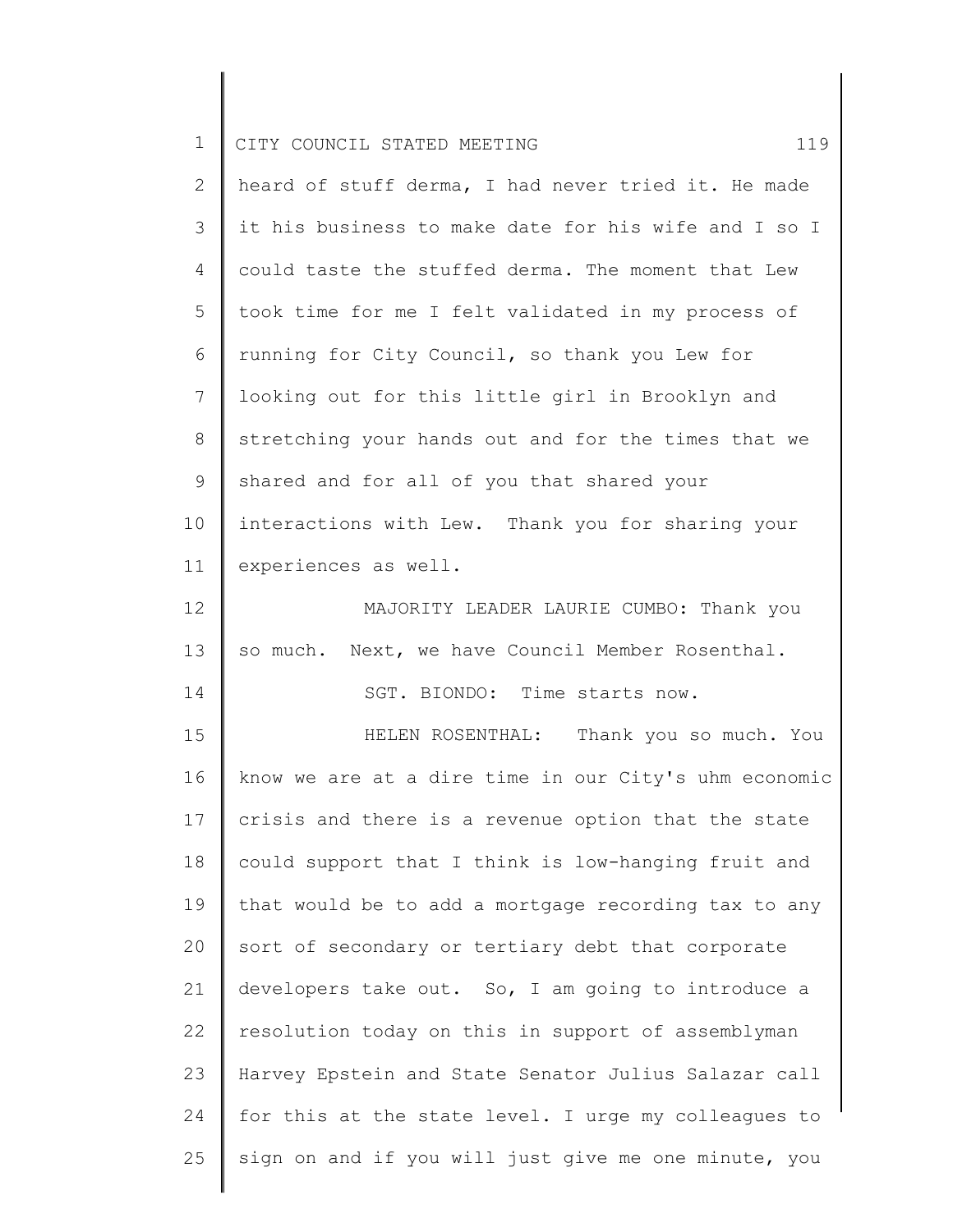2 3 4 5 6 7 8 9 10 11 12 13 14 15 16 17 18 19 20 21 22 23 24 25 know, I would like to try to explain this. It is really a super easy idea and you know how for those who are lucky enough to buy a home, they pay a Mortgage Reporting Tax because most people can't pay cash. You are taking out debt and you pay the City uhm 0.08% of that, of that debt actually and you pay the State 1%. It's called a Mortgage Recording Tax but you know big corporate developers like Extol, when they build huge luxury condominiums, they don't just take out one debt, no, they take out whatever it is. They pay their Mortgage Recording Tax but then they borrow more money and when they borrow that more money, they don't have to pay a Mortgage Recording Tax and then they might save, they might someone else might buy it and then borrow again and then borrow again and maybe borrow debt from a bank or another type of lender and they don't pay a Mortgage Recording Tax. In fact, when they do that borrowing the public doesn't even know about it. It's all private borrowing. SGT. BIONDO: Time expired. HELEN ROSENTHAL: From a bank or whatever. So, unlike normal human beings who have to pay a Mortgage Recording Debt Tax when they borrow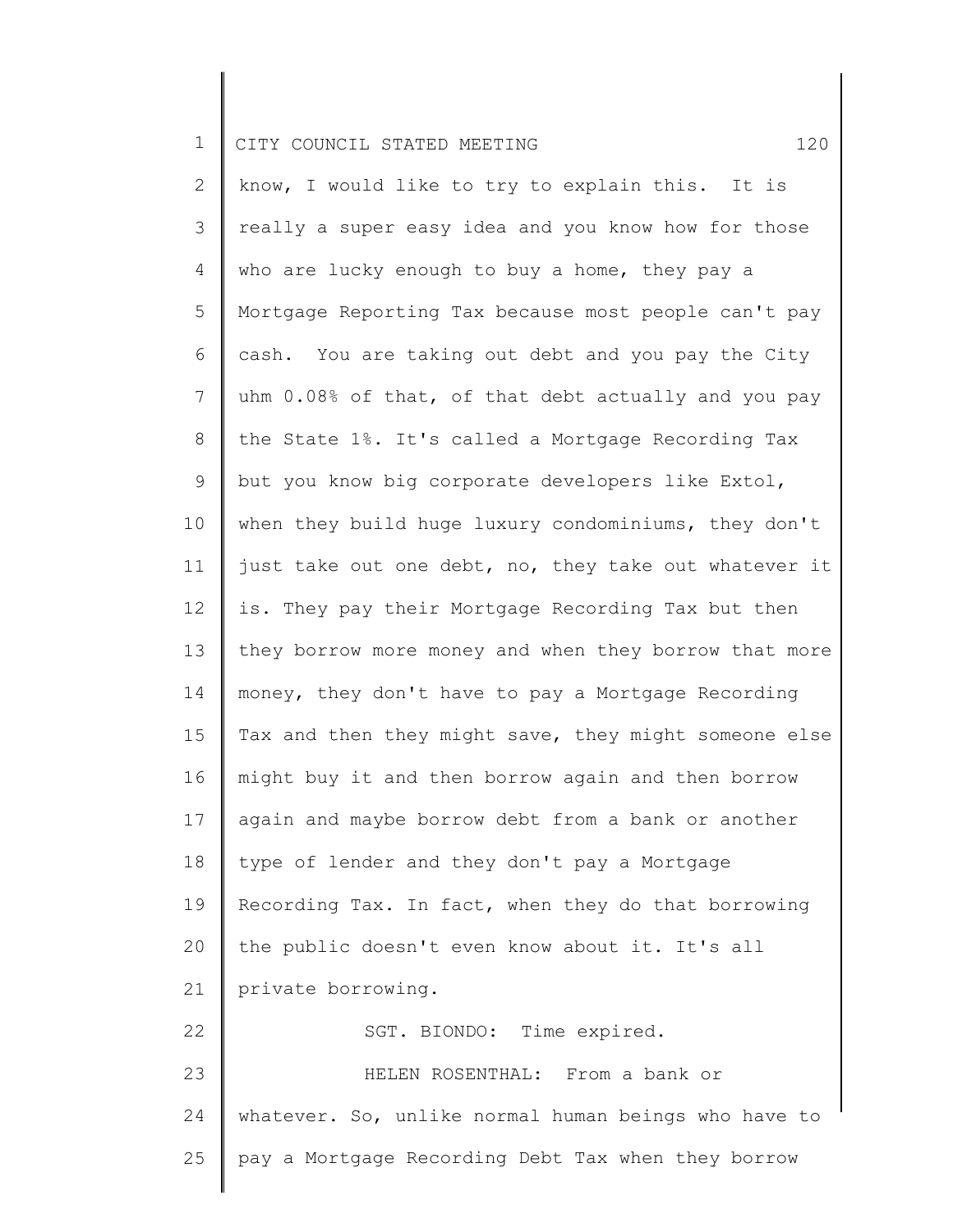2 3 4 5 6 7 8 9 10 11 12 for their home, these corporate developers are getting away from getting riskier and riskier debt not having to tell anyone about it and not having to pay a Mortgage Recording Tax. So, I really urge my colleagues to sign on to this resolution. It is exciting, it is sort of low-hanging fruit and it could help us, it could help the City with hundreds of millions of dollars turning in to a billion dollars in the years to come. Thank you very much, and Happy Holidays everyone. I hope everyone gets a good break.

13 14 15 16 17 18 19 20 21 22 23 24 25 MAJORITY LEADER LAURIE CUMBO: Thank you so much, Council Member Rosenthal and Happy Holidays to you too. I am very excited, today we are making history in the spirit of the Black Lives Matter Movement. As we vote on the co-naming of designated streets and squares in order to take back our historical narrative. In order to recognize those who have made it their life's work to uplift Brooklynites for generations to come. I am excited to see Putnam Triangle Plaza at Fulton and Grand Avenue in my District renamed Jitu Weusi Plaza, formerly known as Leslie R. Campbell. Jitu Weusi was a longtime educator and activist. Born and raised in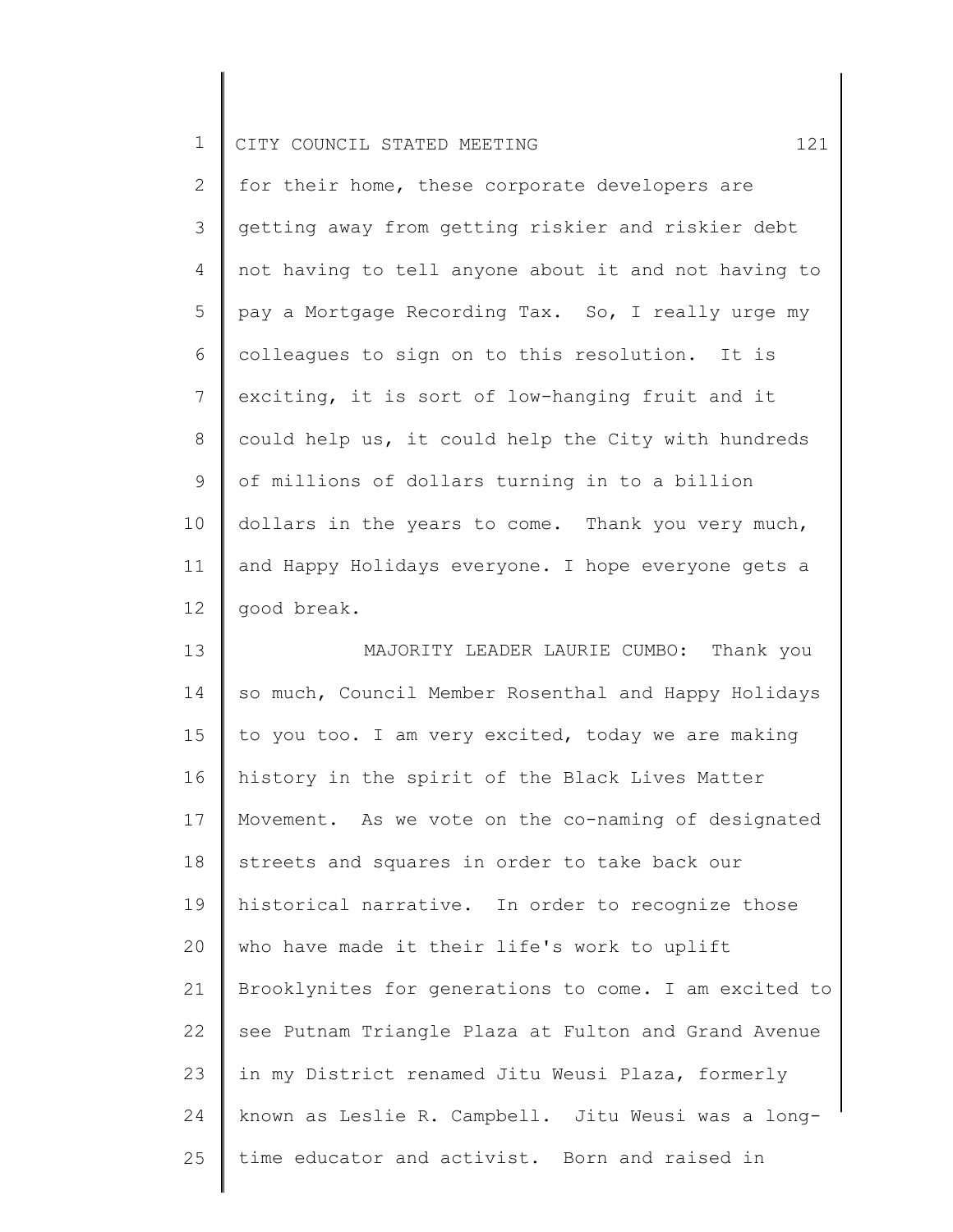|  |  | CITY COUNCIL STATED MEETING |  |  |  |  |  |  |
|--|--|-----------------------------|--|--|--|--|--|--|
|--|--|-----------------------------|--|--|--|--|--|--|

2 3 4 5 6 7 8 9 10 11 12 13 14 15 16 17 18 19 20 21 22 23 24 25 Brooklyn, Jitu spent decades serving as an educator, an activist, as a founding member of the African American Teachers Association. Perhaps what he is best known for, is being one of the lead voices on the Brownsville Ocean Hill Experiment in which communities were able to take back control of their schools and to make sure that they have representation that look just like the within their school districts. This was a powerful act that resonated all throughout the nation. What I am also very proud of is being born from Brooklyn, New York, he was the most powerful man and architect of the Black Power Movement in Brooklyn, New York and he founded an organization called the East. Originally located just blocks from the Putman Triangle Plaza at 10 Clayburn Place the East served as a community Hub for childcare, adult education classes as well as a bookstore, food coop and bi-weekly black nationalist news publication. It would also serve as a home for the Uhuru Sasa Shule Shoelace School, the Freedom Now School, the first black independent private school for intercity youth, who was under the umbrella of the East Community and Central Center in Brooklyn, New York. The annual events run by the East included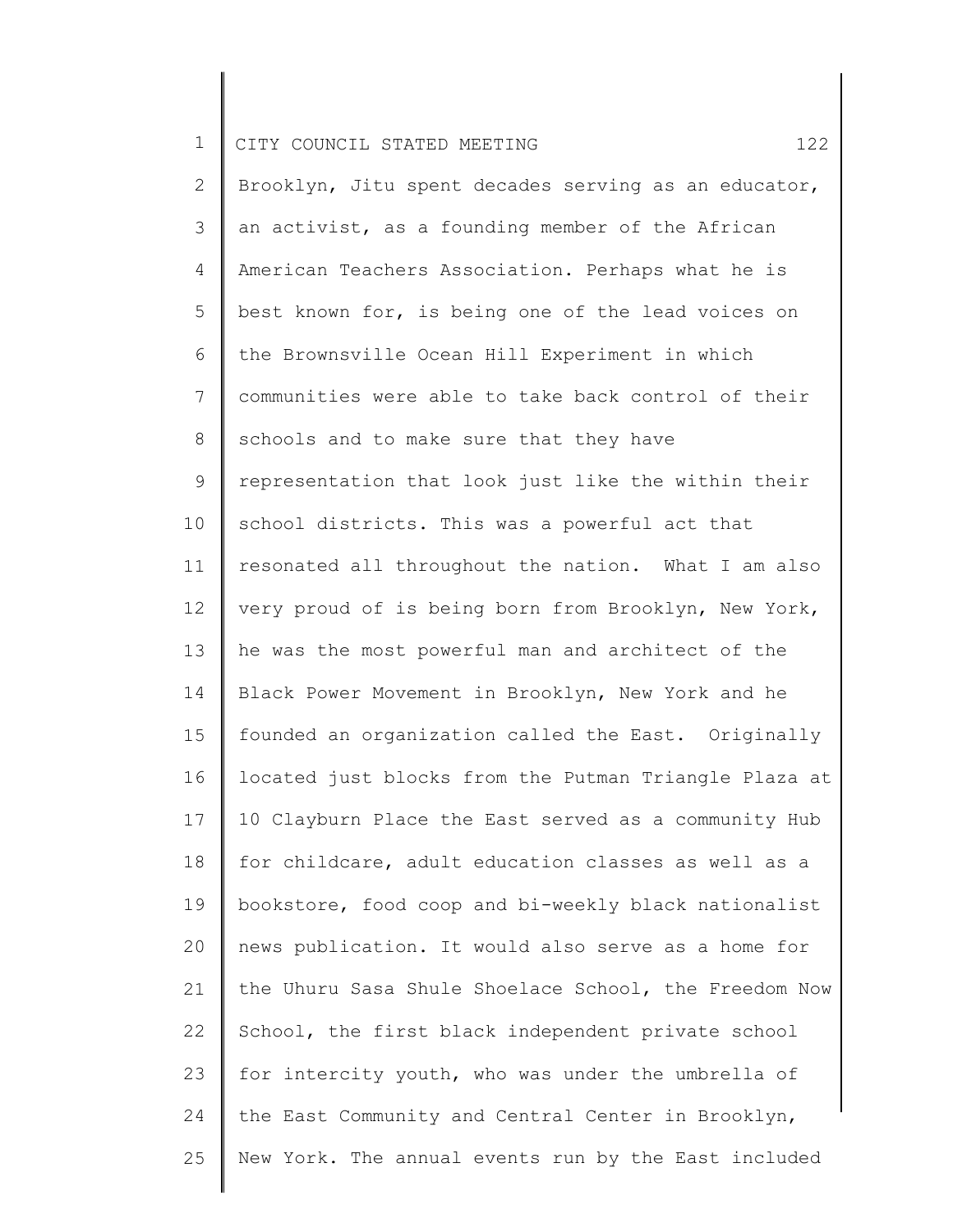2 3 4 5 6 7 8 9 10 11 12 13 14 15 16 17 18 19 20 21 22 23 24 25 the International African Arts Festival, one of the largest African Art Festivals in the City of New York, an annual weekend that began in Bed Stuyvesant but has now grown to Commodore Barry Park. It is only right that we recognize Jitu Weusi's historical contributions to our community in the place where it all began. Many may know him from Jazz 966 and many other endeavors that he continued to do. Alongside Jitu Weusi are is he worked with our very good friend Council Member Albert Vann, and we also want to recognize Dr. Sam Penn Jr. who dedicated his life to uplifting Brooklyn's black community. He was a veteran of the Army Reserves. Holder of two JDs and a licensed master of Social Work. His accolades do not stop at this personal achievement. In May 1973, he helped found and then served as the Chairman of the Fort Green Council Inc. Under his leadership, the Council expanded its sponsorship of Senior Centers offering a range for comprehensive services from its first center located in Fort Green, Clinton Hills to its present sponsorship of 13 centers located throughout Brooklyn. Many of you may have seen Dr. Penn here at City Council with dozens and dozens of children fighting for daycares and to keep them open.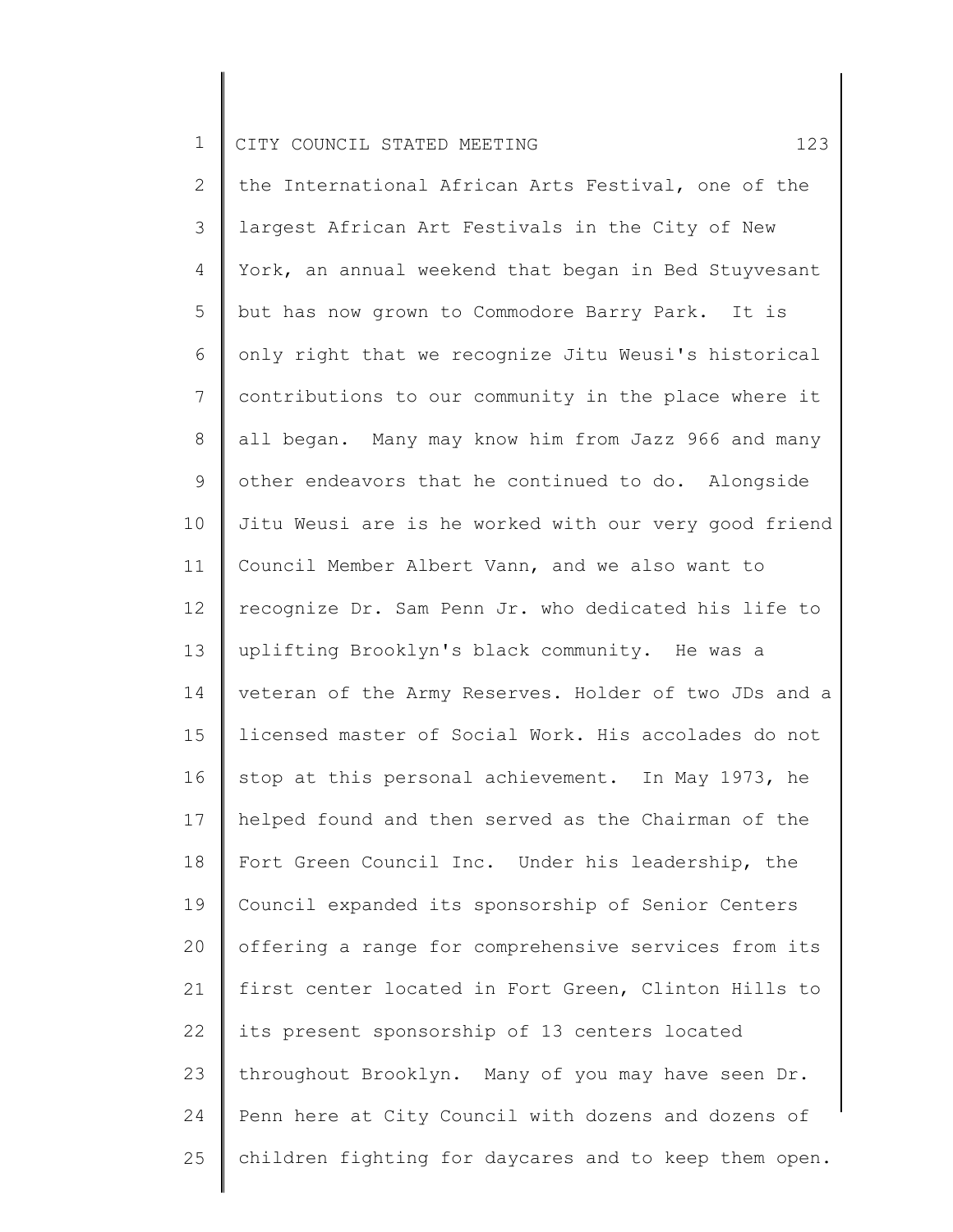|  |  | I CITY COUNCIL STATED MEETING |  |  |  |  |  |  |
|--|--|-------------------------------|--|--|--|--|--|--|
|--|--|-------------------------------|--|--|--|--|--|--|

2 3 4 5 6 7 8 9 10 11 12 13 14 15 16 17 18 19 20 21 22 23 24 25 During one such visit at City Hall he actually fainted and had to be rushed to the hospital, fighting for our youth and fighting for our children. The work that he has done has created within the Fort Green Council two childcare centers, COMPASS and UPK for alls. He was a visionary who also worked with Jitu Weusi in the creation of Jazz 966. In order to make sure that Jazz was presentable and affordable to people all throughout the community. I want to continue to celebrate these two individuals. These are two giants and it took an entire Black Lives Matter movement to make it happen and I will just close with, we have many others but I want to close to close with Ida B. Wells Plaza, currently known as Times Plaza which is located in front of the Barclay Center in Brooklyn. As we were all aware, this was the space that people converged and they met to talk about the lynching of black men and women all throughout our society. It is only fitting that we would have the space right outside of the Barclay Center known for Ida B. Wells who was a Freedom Fighter and fought for the rights of black people to vote but also to end the horrific practice of lynching throughout this country. I am going to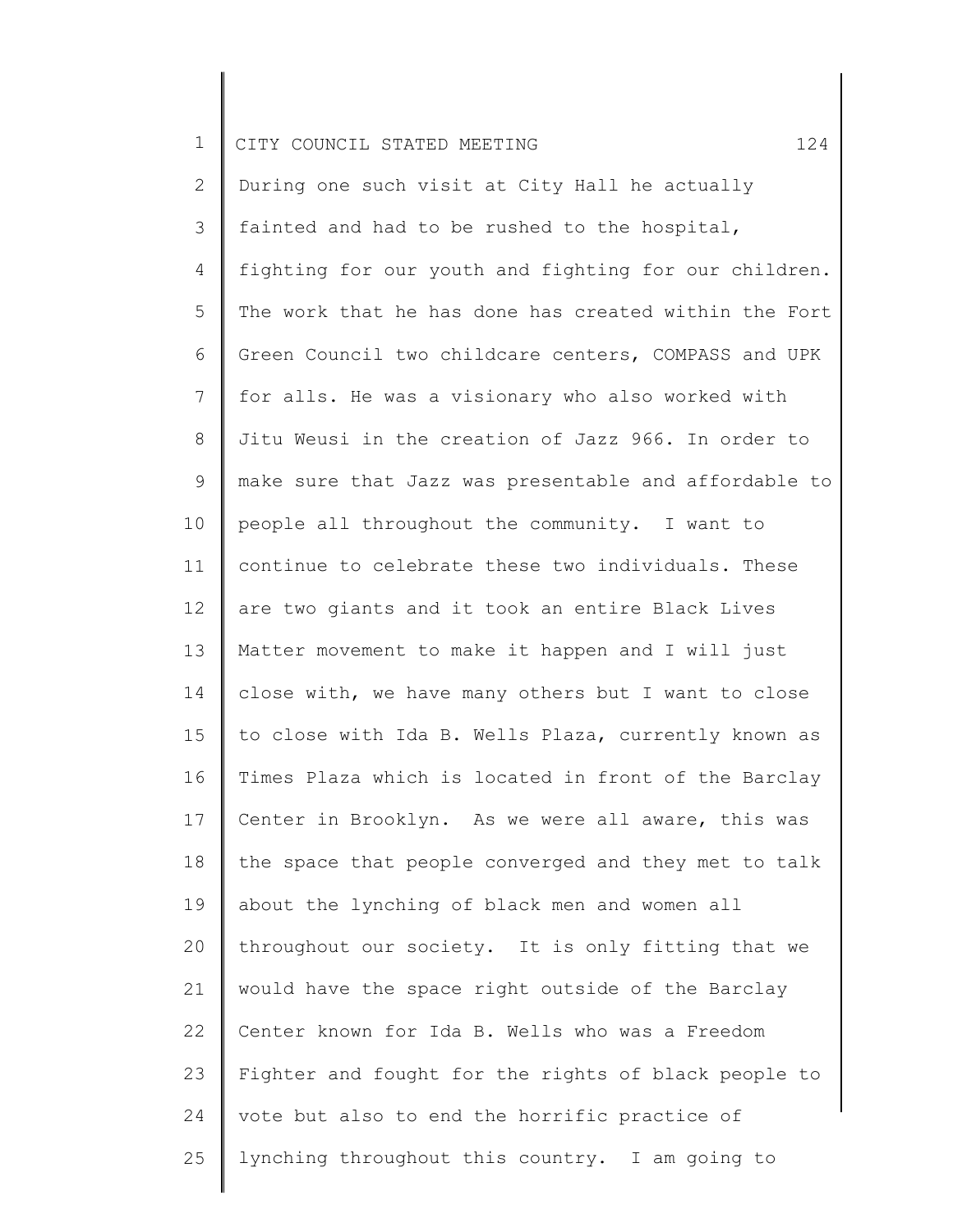2 3 4 5 6 7 8 9 10 11 12 13 14 15 16 17 18 19 20 21 22 23 24 25 close there but I want to thank Speaker Corey Johnson, I want to thank Jason Goldman. I want to thank my staff, Jason Her and Alicia Mercedes and everyone who worked to make this happen but this victory is really the victory of the Black Lives Matter Movement because if not for you, we would still be in a place at this time fighting for the power to name our own communities, to name our heroes and to name who are the people that we represent in our community. With that, I will turn it back to Speaker Corey Johnson to close today's meeting. LANCE POLIVY, PARLIAMENTARIAN: Madam Majority Leader before turning it to Speaker Johnson, Council Member Grodenchik would like to be recognized. MAJORITY LEADER LAURIE CUMBO: Alright, make it quick. SGT. BIONDO: Time starts now. SPEAKER COREY JOHNSON: Barry, so you are muted so you are not making it quick. BARRY GRODENCHIK: I just want to remind people and I want to thank Speaker Johnson and my colleague Steve Levin and Danny Dromm; people are going hungry in this City and I know there is an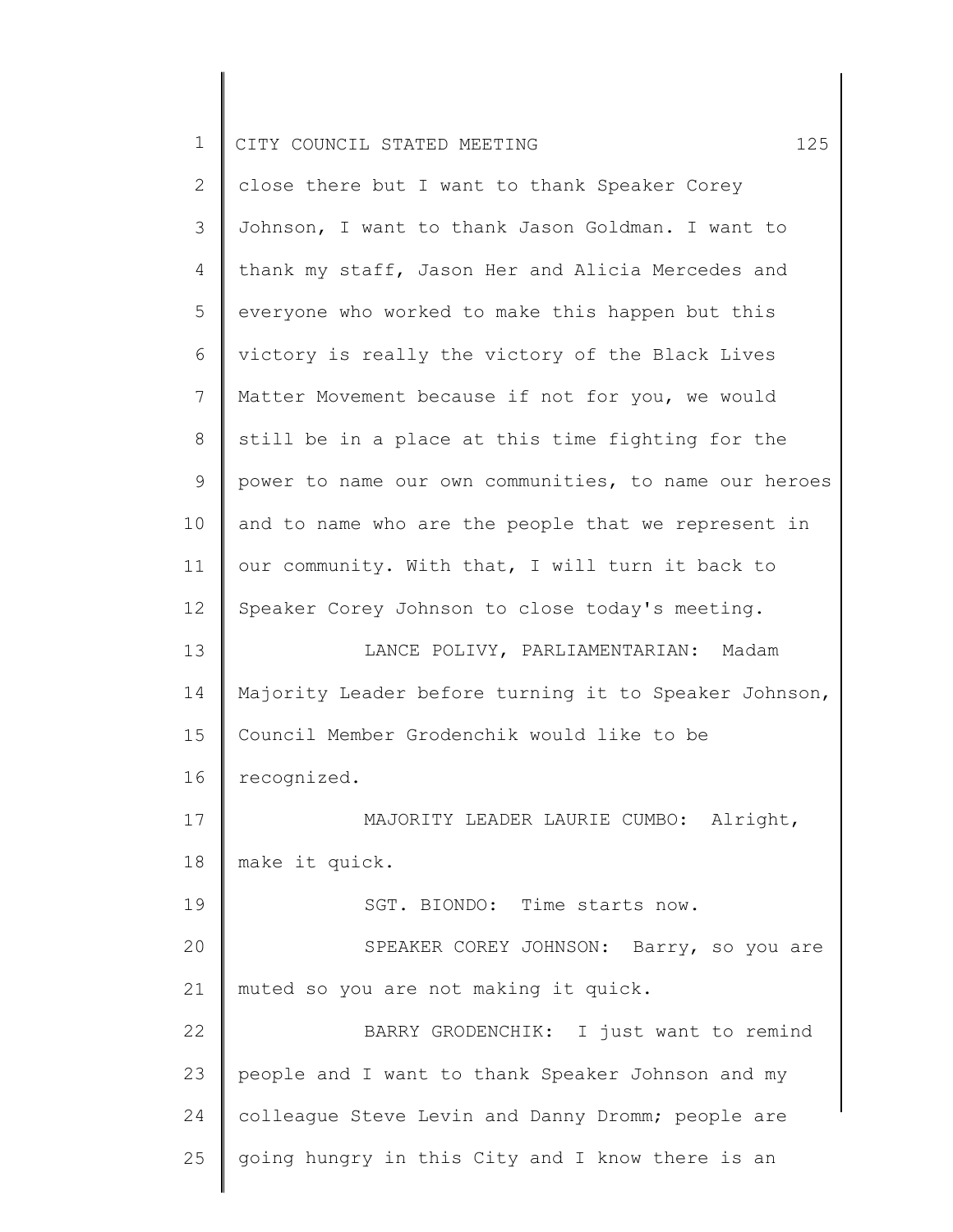| $\mathbf 1$    | CITY COUNCIL STATED MEETING<br>126                    |
|----------------|-------------------------------------------------------|
| $\overline{2}$ | effort now to renew what we have done previously this |
| 3              | year. Please remember these people, they are our      |
| 4              | brothers and our sisters, our fellow New Yorkers and  |
| 5              | those are my words, a happy and healthy New Year.     |
| 6              | Thank you, Mr. Speaker, thank you Madam Majority      |
| 7              | Leader.                                               |
| 8              | SPEAKER COREY JOHNSON: That was the                   |
| 9              | quickest Barry Grodenchik has ever been in his, not   |
| 10             | just adult life but entire life. The Stated Meeting   |
| 11             | of December 17th, 2020 is hereby adjourned, Happy     |
| 12             | Hanukkah, Merry Christmas, Happy Kwanzaa, Happy New   |
| 13             | Year, everyone be safe. Thank you all very much.      |
| 14             | ANDREW COHEN: Thank you everybody.                    |
| 15             | CARLINA RIVERA:<br>Happy Holidays everyone.           |
| 16             | MAJORITY LEADER LAURIE CUMBO: Happy                   |
| 17             | Holiday.                                              |
| 18             | ROBERT CORNEGY: Bye Andy, bye Ritchie.                |
| 19             | SPEAKER COREY JOHNSON: Thank you.                     |
| 20             | JOHNNA CASTRO: The live has ended.                    |
| 21             |                                                       |
| 22             |                                                       |
| 23             |                                                       |
| 24             |                                                       |
| 25             |                                                       |
|                |                                                       |